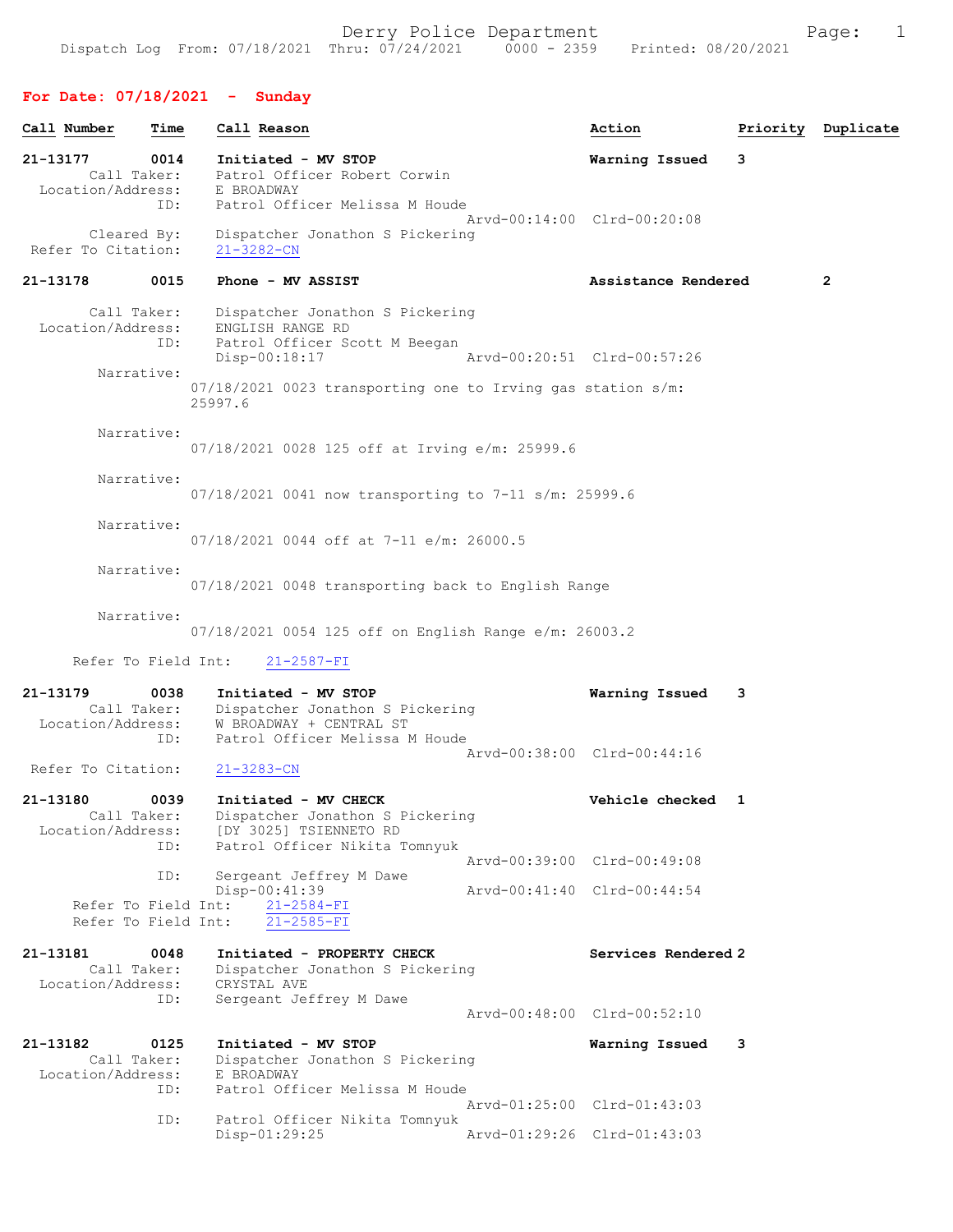Derry Police Department Fage: 2 Dispatch Log From: 07/18/2021 Thru: 07/24/2021 0000 - 2359 Printed: 08/20/2021 ID: Sergeant Jeffrey M Dawe Disp-01:35:10 Arvd-01:37:54 Clrd-01:43:05 Refer To Citation: 21-3284-CN Narrative: 07/18/2021 0135 333 checking sobriety Narrative: 07/18/2021 0143 negative DWI 21-13183 0200 Initiated - MV CHECK Vehicle checked 1 Call Taker: Dispatcher Jonathon S Pickering Location/Address: ABBOTT CT ID: Patrol Officer Melissa M Houde Arvd-02:00:00 Clrd-02:10:44 21-13184 0210 Initiated - MV STOP Warning Issued 3 Call Taker: Dispatcher Jonathon S Pickering Location/Address: STORER CT ID: Patrol Officer Melissa M Houde Arvd-02:10:00 Clrd-02:14:08 Refer To Citation: 21-3285-CN 21-13185 0213 Initiated - PED CHECK SENT ON THEIR WAY 2 Call Taker: Dispatcher Jonathon S Pickering Location/Address: CRYSTAL AVE ID: Patrol Officer Nikita Tomnyuk Arvd-02:13:00 Clrd-02:16:19 ID: Patrol Officer Collin Kennedy Disp-02:13:24 Clrd-02:16:22 21-13186 0221 Phone - SUSPICIOUS ACTIVITY Services Rendered 2 Call Taker: Dispatcher Jonathon S Pickering Location/Address: FAIRWAY DR ID: Patrol Officer Nikita Tomnyuk Disp-02:21:51 Arvd-02:26:23 Clrd-02:42:12 ID: Patrol Officer Collin Kennedy Disp-02:21:52 Arvd-02:26:24 Clrd-02:42:12 ID: Sergeant Jeffrey M Dawe Disp-02:26:21 Arvd-02:26:26 Clrd-02:42:12 Narrative: 07/18/2021 0242 advice given in regards to issues with exg/f Refer To Field Int: 21-2549-FI

| 21-13187 0332     |             | Phone - DISTURBANCE                            |                             | Services Rendered 1         |   |
|-------------------|-------------|------------------------------------------------|-----------------------------|-----------------------------|---|
|                   | Call Taker: | Dispatcher Jonathon S Pickering                |                             |                             |   |
|                   |             | Location/Address: [DY 997] PARKLAND DR         |                             |                             |   |
|                   | ID:         | Patrol Officer Melissa M Houde                 |                             |                             |   |
|                   |             | Disp-03:33:22                                  |                             | Arvd-03:35:11 Clrd-04:09:22 |   |
|                   | ID:         | Patrol Officer Collin Kennedy                  |                             |                             |   |
|                   |             | Disp-03:33:23                                  | Arvd-03:35:11 Clrd-04:09:22 |                             |   |
|                   | ID:         | Sergeant Jeffrey M Dawe                        |                             |                             |   |
|                   |             | Disp-03:38:11                                  |                             | Arvd-03:38:11 Clrd-04:09:22 |   |
|                   |             | Refer To Incident: 21-1255-OF                  |                             |                             |   |
|                   |             |                                                |                             |                             |   |
|                   |             |                                                |                             |                             |   |
| 21-13188 0814     |             | Phone - ATTEMPTED BURGLARY                     |                             | Report Taken                | 2 |
|                   | Call Taker: | Dispatcher Jonathon S Pickering                |                             |                             |   |
| Location/Address: |             | HAMPSTEAD RD                                   |                             |                             |   |
|                   | ID:         | Patrol Officer Nikita Tomnyuk                  |                             |                             |   |
|                   |             | $Disp-08:15:06$<br>Arvd-08:20:56 Clrd-10:53:47 |                             |                             |   |
|                   | ID:         | Patrol Officer Awess Abdulkadir                |                             |                             |   |
|                   |             | $Disp-08:15:07$                                | Arvd-08:20:14 Clrd-09:37:35 |                             |   |
|                   | Cleared By: | Patrol Officer Scott M Beegan                  |                             |                             |   |
|                   | ID:         | Sergeant Jeffrey M Dawe                        |                             |                             |   |
|                   |             | Disp-08:38:33                                  |                             | Arvd-08:38:34 Clrd-09:45:04 |   |

Narrative:

07/18/2021 0814 reported to be a front door and glass break alarm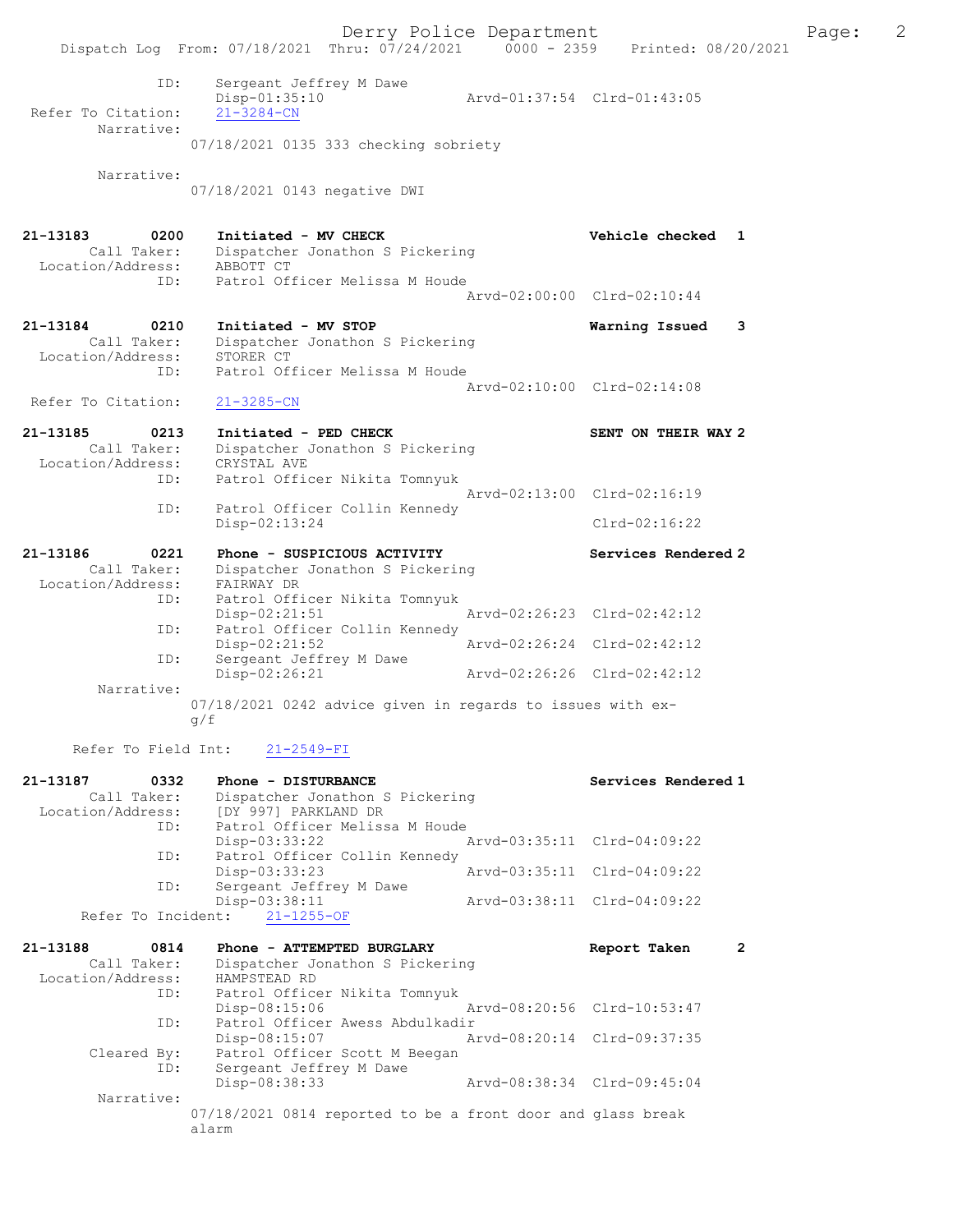|                                                             |                                                                                                                                          |                                                                                                        | Dispatch Log From: 07/18/2021 Thru: 07/24/2021 0000 - 2359 Printed: 08/20/2021 |                             |              |
|-------------------------------------------------------------|------------------------------------------------------------------------------------------------------------------------------------------|--------------------------------------------------------------------------------------------------------|--------------------------------------------------------------------------------|-----------------------------|--------------|
| Narrative:                                                  |                                                                                                                                          |                                                                                                        | 07/18/2021 0828 440 reporting possible break-in                                |                             |              |
| Narrative:                                                  | homeowner's request                                                                                                                      |                                                                                                        | 07/18/2021 0855 officers conducting property check at                          |                             |              |
| Narrative:                                                  | 07/18/2021 0905 clear the property check                                                                                                 |                                                                                                        |                                                                                |                             |              |
|                                                             | Refer To Incident: 21-1256-OF                                                                                                            |                                                                                                        |                                                                                |                             |              |
| 21-13189<br>0845<br>Call Taker:<br>Location/Address:        | Phone - WELFARE CHECK<br>BIRCH ST                                                                                                        | Dispatcher Jonathon S Pickering                                                                        |                                                                                | Message Delivered 2         |              |
| ID:                                                         | Disp-08:47:47                                                                                                                            | Patrol Officer Nicholas M Granville                                                                    |                                                                                | Arvd-08:49:15 Clrd-08:51:50 |              |
| 21-13190<br>1001<br>Call Taker:<br>Location/Address:<br>ID: | Phone - DISTURBANCE<br>[DY 146] ASHLEIGH DR                                                                                              | Dispatcher Jonathon S Pickering<br>Patrol Officer Nicholas M Granville                                 |                                                                                | Arrest(s) Made              | $\mathbf{1}$ |
| ID:                                                         | $Disp-10:01:31$                                                                                                                          | Patrol Officer Timothy J Underhill                                                                     |                                                                                | Arvd-10:05:33 Clrd-10:58:23 |              |
| ID:                                                         | $Disp-10:01:33$<br>Sergeant Jeffrey M Dawe                                                                                               |                                                                                                        |                                                                                | Arvd-10:10:19 Clrd-10:58:26 |              |
| Narrative:                                                  | Disp-10:07:16                                                                                                                            |                                                                                                        |                                                                                | Arvd-10:10:20 Clrd-10:58:31 |              |
|                                                             |                                                                                                                                          |                                                                                                        | 07/18/2021 1007 report of a female striking a male                             |                             |              |
| Narrative:                                                  |                                                                                                                                          |                                                                                                        | 07/18/2021 1017 off with both parties on Linlew Dr                             |                             |              |
| Narrative:                                                  | 07/18/2021 1041 one in custody                                                                                                           |                                                                                                        |                                                                                |                             |              |
| Narrative:                                                  |                                                                                                                                          |                                                                                                        | 07/18/2021 1042 314 transporting to DPDHQ s/m: 21799.5                         |                             |              |
| Narrative:                                                  | 07/18/2021 1044 314 off at DPDHQ e/m: 21800.1                                                                                            |                                                                                                        |                                                                                |                             |              |
| Narrative:                                                  | 07/18/2021 1049 Subject Info:<br>Callie Holland<br>10 Linlew Dr #16<br>Derry, NH DOB:1/25/93<br>Arrested for Domestic Violence (assault) |                                                                                                        |                                                                                |                             |              |
| Narrative:                                                  | 07/18/2021 1111 located in cell #1                                                                                                       |                                                                                                        |                                                                                |                             |              |
| Narrative:                                                  | 07/18/2021 1214 off with bail commissioner                                                                                               |                                                                                                        |                                                                                |                             |              |
| Narrative:                                                  | BC Lefebvre                                                                                                                              |                                                                                                        | $07/18/2021$ 1245 released on PR bail, court date $10/28/21$ per               |                             |              |
| Refer To Arrest:                                            | $21 - 680 - AR$                                                                                                                          |                                                                                                        |                                                                                |                             |              |
| 21-13191<br>1118<br>Call Taker:<br>Location/Address:<br>ID: | Phone - DEPARTMENT INFO                                                                                                                  | Dispatcher Jonathon S Pickering<br>N SHORE (IP) RD + ISLAND POND RD<br>Patrol Officer Awess Abdulkadir |                                                                                | Services Rendered 3         |              |
| Narrative:                                                  | $Disp-11:19:24$<br>07/18/2021 1133 stop sign missing                                                                                     |                                                                                                        |                                                                                | Arvd-11:33:47 Clrd-12:51:26 |              |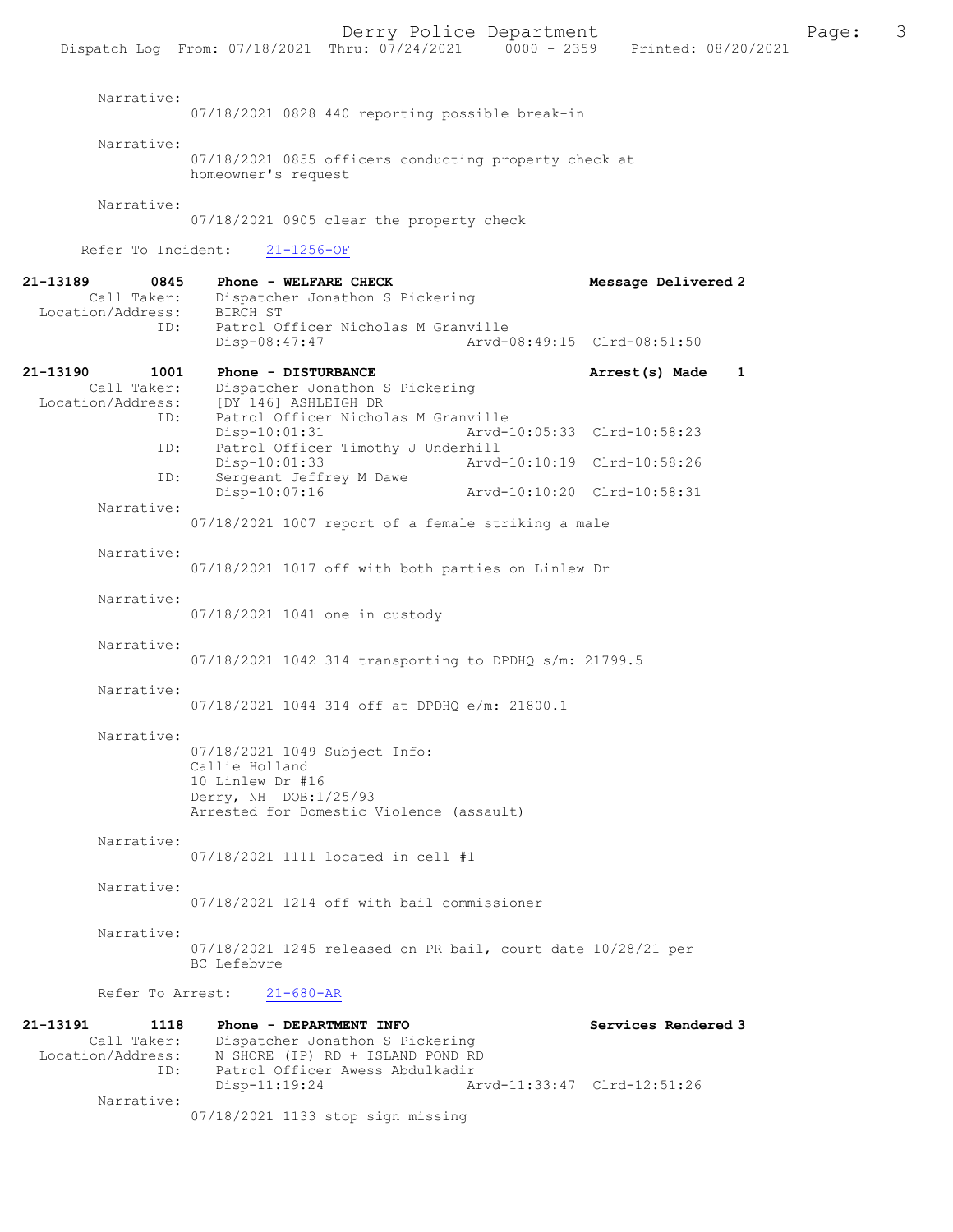Derry Police Department The Page: 4 Dispatch Log From: 07/18/2021 Thru: 07/24/2021 0000 - 2359 Printed: 08/20/2021 Narrative: 07/18/2021 1133 Highway Department paged Narrative: 07/18/2021 1231 Highway on scene Refer To Incident: 21-1257-OF 21-13192 1214 Phone - EMERGENCY RESTRAINING ORDER Served 2<br>Call Taker: Dispatcher Jonathon S Pickering Call Taker: Dispatcher Jonathon S Pickering Location/Address: HAMPSTEAD RD ID: Patrol Officer Nikita Tomnyuk Disp-12:14:41 Arvd-12:23:36 Clrd-14:07:32<br>TD: Sergeant Jeffrey M Dawe Sergeant Jeffrey M Dawe Disp-13:04:56 Arvd-13:06:57 Clrd-14:07:31 ID: Patrol Officer Timothy J Underhill Disp-13:48:33 Arvd-13:50:01 Clrd-14:07:34<br>TD: Patrol Officer Awess Abdulkadir Patrol Officer Awess Abdulkadir<br>Disp-13:48:48 Al Arvd-13:50:02 Clrd-14:07:33 Narrative: 07/18/2021 1318 Judge paged for an ERO, message left with Judge Stekovich Narrative: 07/18/2021 1334 Judge Alfano contacted Narrative: 07/18/2021 1343 order granted by Judge Alfano Narrative: 07/18/2021 1349 131 stopping NH 4609528 on Manchester Rd by Scobie Pond Rd Narrative: 07/18/2021 1359 440 off on Manchester Rd Refer To Incident: 21-1258-OF 21-13193 1228 Initiated - FOLLOW-UP No Action Required 2 Call Taker: Dispatcher Jonathon S Pickering<br>ion/Address: E BROADWAY Location/Address:<br>TD: Patrol Officer Nicholas M Granville Arvd-12:28:00 Clrd-12:37:21 21-13194 1233 Initiated - TRAFFIC CONTROL Services Rendered 3 Call Taker: Dispatcher Jonathon S Pickering<br>Location/Address: HAMPSTEAD RD + FLOYD RD ess: HAMPSTEAD RD + FLOYD RD<br>ID: Patrol Officer Timothy Patrol Officer Timothy J Underhill Arvd-12:33:00 Clrd-12:54:44 Cleared By: Patrol Officer Scott M Beegan 21-13195 1244 Initiated - FOLLOW-UP No Action Required 2 Call Taker: Dispatcher Jonathon S Pickering<br>ion/Address: JOAN ST Location/Address:<br>TD. Patrol Officer Nicholas M Granville Arvd-12:44:00 Clrd-12:50:40 21-13196 1250 Phone - ALARM, BURGLAR **False Alarm** 1<br>Call Taker: Dispatcher Jonathon S Pickering Call Taker: Dispatcher Jonathon S Pickering<br>Location/Address: [DY 1286] BIRCH ST ess: [DY 1286] BIRCH ST<br>ID: Patrol Officer Nich Patrol Officer Nicholas M Granville<br>Disp-12:50:47 Arvd- Disp-12:50:47 Arvd-12:55:19 Clrd-13:02:47 ID: Patrol Officer Awess Abdulkadir 12:51:34<br>21-2588-FI <br>21-2588-FI <br>21-2588-FI Refer To Field Int: 21-13197 1302 Initiated - FOUND/LOST PROPERTY Report Taken 3 Call Taker: Dispatcher Jonathon S Pickering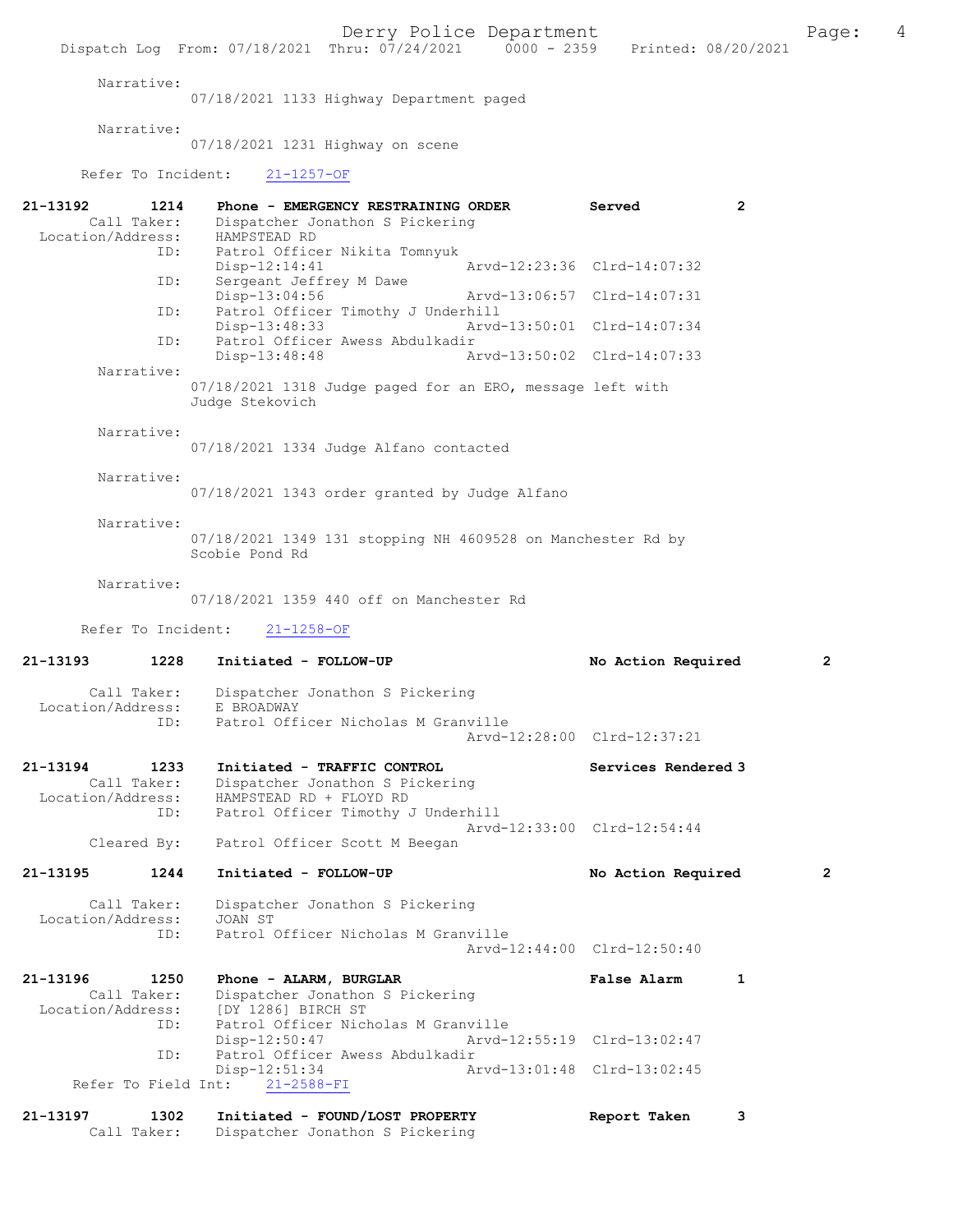Derry Police Department Fage: 5 Dispatch Log From: 07/18/2021 Thru: 07/24/2021 0000 - 2359 Printed: 08/20/2021 Location/Address: BIRCH ST ID: Patrol Officer Nicholas M Granville Arvd-13:02:00 Clrd-13:04:45 Narrative: 07/18/2021 1304 debit card Refer To Incident: 21-1259-OF 21-13198 1307 Phone - ASSIST CITIZEN 1988 ADVICE GIVEN 3 Call Taker: Patrol Officer Scott M Beegan Location: [HM] HAMPTON, NH ID: Patrol Officer Scott M Beegan Disp-13:09:30 Arvd-13:09:32 Clrd-13:09:34 Narrative: advice given Refer To Field Int: 21-2589-FI 21-13199 1326 Walk-In - ASSIST CITIZEN ADVICE GIVEN 3 Call Taker: Patrol Officer Scott M Beegan Location/Address: [DY 2] MUNICIPAL DR ID: Patrol Officer Scott M Beegan<br>Disp-13:27:41 Disp-13:27:41 Arvd-13:27:58 Clrd-13:27:59 Refer To Field Int: 21-2560-FI 21-13200 1429 Phone - FOLLOW-UP Cleared 2 Call Taker: Patrol Officer Scott M Beegan Location/Address: [DY 2] MUNICIPAL DR ID: Patrol Officer Timothy J Underhill Disp-14:31:25 Arvd-14:39:09 Clrd-15:56:23 21-13201 1503 Walk-In - FOLLOW-UP Cleared 2 Call Taker: Patrol Officer Scott M Beegan Location/Address: [DY 2] MUNICIPAL DR ID: Patrol Officer Nathan S Lavoie Disp-15:03:52 Arvd-15:03:54 Clrd-16:19:01 21-13202 1507 Initiated - FOLLOW-UP Cleared 2 Call Taker: Patrol Officer Scott M Beegan Location/Address: [DY 2] MUNICIPAL DR ID: Patrol Officer Michael Carnazzo Arvd-15:07:00 Clrd-17:44:15 21-13203 1510 Walk-In - ALARM, HOLD-UP False Alarm 1 Call Taker: Patrol Officer Scott M Beegan Location/Address: [DY 2379] E DERRY RD ID: Patrol Officer Monica Ricci Disp-15:10:38 Arvd-15:14:46 Clrd-15:17:53 ID: Patrol Officer Blake A Martineau Disp-15:10:42 Clrd-15:11:47 Cleared By: Lieutenant Shawn P O'Donaghue Narrative: PANIC ALARM Narrative: accidental by employee Refer To Field Int: 21-2577-FI 21-13204 1527 Phone - JUVENILE OFFENSES Cleared 2 Call Taker: Patrol Officer Scott M Beegan Location/Address: BREWSTER RD ID: Patrol Officer Monica Ricci Disp-15:29:04 Arvd-15:38:09 Clrd-15:47:01 ID: Sergeant Seth Plumer Disp-15:33:57 Arvd-15:33:59 Clrd-15:46:58 Narrative:

reports of juveniles riding four wheelers with no helmets

Narrative: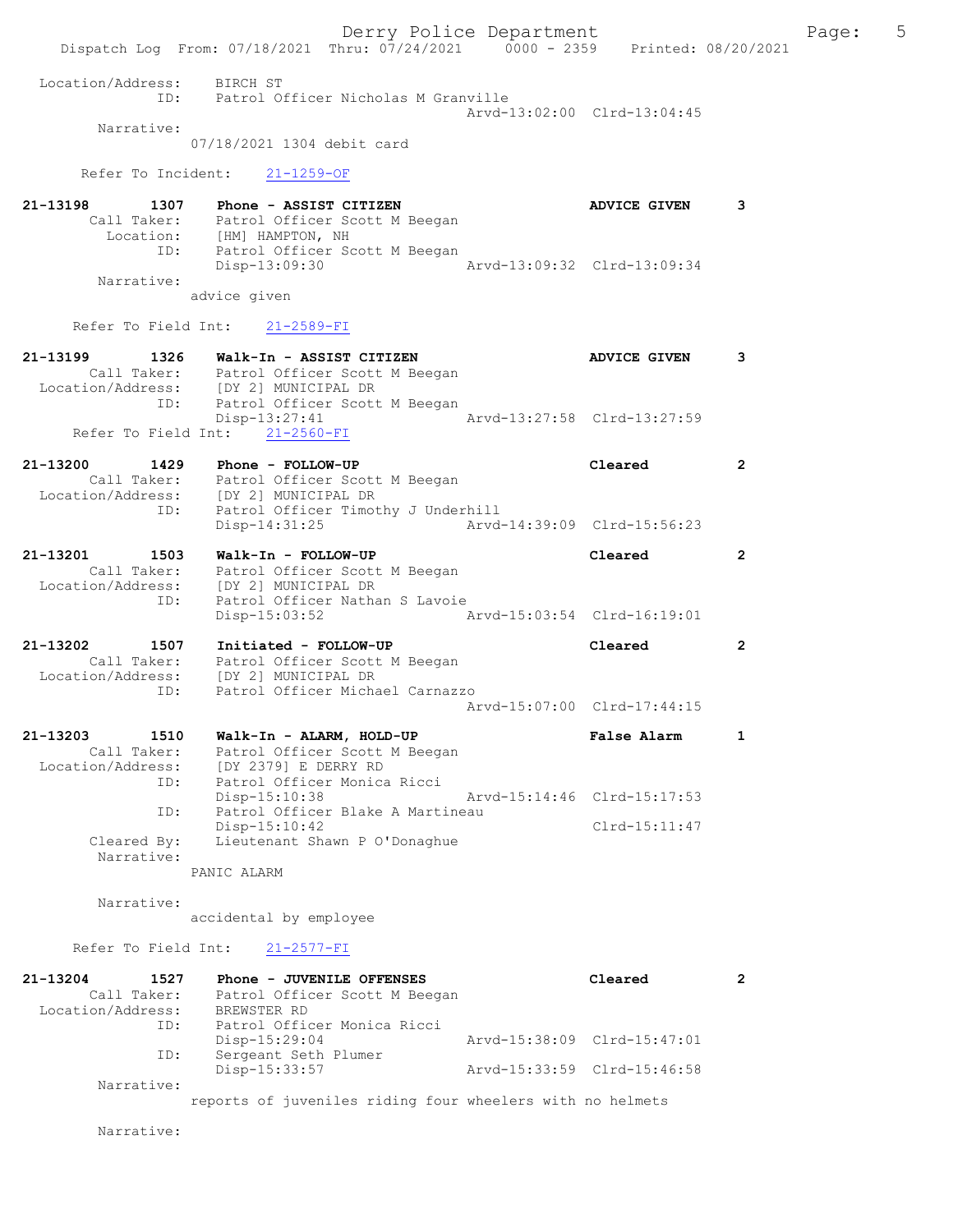spoke with parents, who are now educated on OHRV laws

Refer To Field Int: 21-2787-FI

| 21-13205          | 1701        | Initiated - PAPER SERVICE      | Served                      |  |
|-------------------|-------------|--------------------------------|-----------------------------|--|
|                   | Call Taker: | Patrol Officer Scott M Beegan  |                             |  |
| Location/Address: |             | LINLEW DR                      |                             |  |
|                   | ID:         | Patrol Officer Nathan S Lavoie |                             |  |
|                   |             |                                | Arvd-17:01:00 Clrd-17:07:42 |  |
|                   | Narrative:  |                                |                             |  |

served

21-13206 1731 Initiated - DISPERSE A GROUP Cleared 2 Call Taker: Patrol Officer Scott M Beegan Location/Address: [DY 178] CRYSTAL AVE ID: Patrol Officer Nathan S Lavoie Arvd-17:31:00 Clrd-17:39:07

- 21-13207 1801 Initiated DISABLED MV Cleared 3 Call Taker: Patrol Officer Robert Corwin Location/Address: CRYSTAL AVE ID: Patrol Officer Nathan S Lavoie Arvd-18:01:00 Clrd-18:19:02 Cleared By: Patrol Officer Scott M Beegan Refer To Field Int: 21-2578-FI
- 21-13208 1816 Phone MV ACCIDENT Report Taken 1 Call Taker: Patrol Officer Robert Corwin Location/Address: BYPASS 28 ID: Patrol Officer Monica Ricci Disp-18:18:37 Arvd-18:23:04 Clrd-18:46:44 Refer To Citation: 21-3365-CN Narrative:

07/18/2021 1827 off with NH #1864716

Narrative:

07/18/2021 1829 NH # 4771697

Narrative:

07/18/2021 1932 Hall v. Towle, reportable

Refer To Accident: 21-343-AC

| 21-13209<br>1816                        | Phone - ATTEMPT TO LOCATE                                                                      | Cancelled Prior to Arrival 2 |  |
|-----------------------------------------|------------------------------------------------------------------------------------------------|------------------------------|--|
| Call Taker:<br>Location/Address:<br>ID: | Patrol Officer Scott M Beegan<br>PERLEY RD<br>Patrol Officer Michael Carnazzo<br>Disp-18:18:59 | $Clrd-18:23:06$              |  |
| Cleared By:<br>Narrative:               | Patrol Officer Robert Corwin                                                                   |                              |  |
|                                         | attempt to locate juvenile for Hampstead Pd                                                    |                              |  |

| 21-13210<br>1831  | 911 - SUSPICIOUS ACTIVITY                      | Cleared                     |  |
|-------------------|------------------------------------------------|-----------------------------|--|
| Call Taker:       | Patrol Officer Robert Corwin                   |                             |  |
| Location/Address: | BEDARD AVE                                     |                             |  |
| ID:               | Patrol Officer Blake A Martineau               |                             |  |
|                   | Arvd-18:33:04 Clrd-18:53:26<br>Disp-18:32:32   |                             |  |
| Cleared By:       | Patrol Officer Scott M Beegan                  |                             |  |
| ID:               | Patrol Officer Michael Carnazzo                |                             |  |
|                   | Arvd-18:37:31 Clrd-18:53:11<br>$Disp-18:32:35$ |                             |  |
| Cleared By:       | Patrol Officer Scott M Beegan                  |                             |  |
| ID:               | Sergeant Seth Plumer                           |                             |  |
|                   | Disp-18:37:35                                  | Arvd-18:37:37 Clrd-18:53:09 |  |
| Cleared By:       | Patrol Officer Scott M Beegan                  |                             |  |
| Narrative:        |                                                |                             |  |
|                   | male having issues with walking                |                             |  |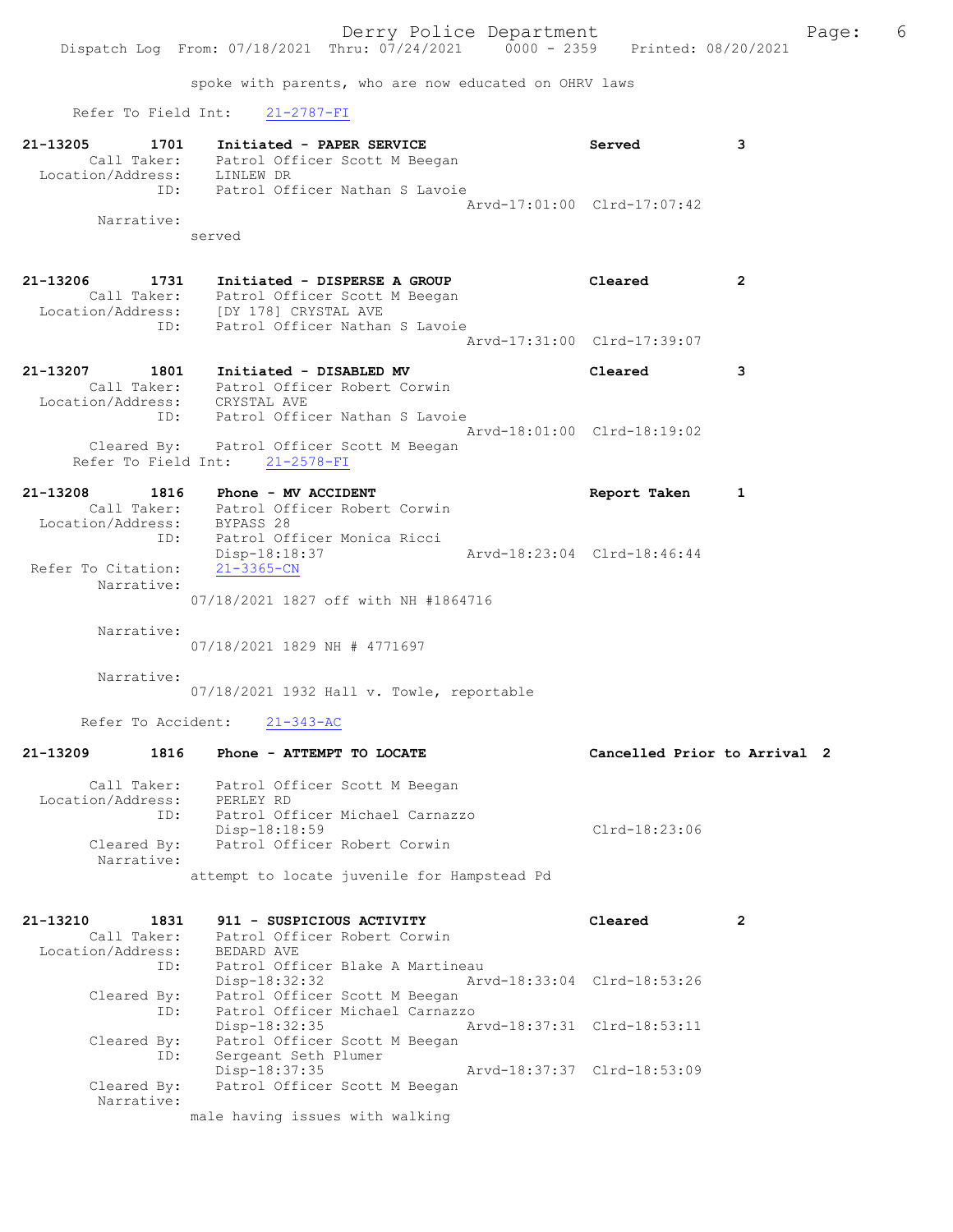Derry Police Department Fage: 7 Dispatch Log From: 07/18/2021 Thru: 07/24/2021 0000 - 2359 Printed: 08/20/2021 Narrative: 07/18/2021 1840 DFD on scene Narrative: Released to family on scene. Refer To Field Int: 21-2561-FI 21-13211 1911 Initiated - MV STOP Warning Issued 3 Call Taker: Patrol Officer Robert Corwin Location/Address: BOWERS RD ID: Patrol Officer Blake A Martineau Arvd-19:11:00 Clrd-19:18:03<br>21-3288-CN Refer To Citation: 21-13212 2005 Phone - ERRATIC OPERATION Gone on Arrival 2 Call Taker: Patrol Officer Scott M Beegan -13212<br>Call Taker: Patrol Ullison<br>Location/Address: ROCKINGHAM RD ID: Patrol Officer Michael Carnazzo Disp-20:06:04 Arvd-20:07:37 Clrd-20:10:26<br>Cleared By: Patrol Officer Robert Corwin Patrol Officer Robert Corwin Narrative: NH 411 5280 21-13213 2020 Phone - NEIGHBORHOOD DISPUTE ADVICE GIVEN 2 Call Taker: Patrol Officer Robert Corwin Location/Address: FRANKLIN ST ID: Patrol Officer Michael Carnazzo Disp-20:20:59 Clrd-20:21:13<br>ID: Patrol Officer Blake A Martineau Patrol Officer Blake A Martineau<br>Disp-20:21:11 Arv Arvd-20:26:43 Clrd-21:14:00 ID: Patrol Officer Nathan S Lavoie<br>Disp-20:21:16 A p-20:21:16 <br>
21-2562-FI <br>
Arvd-20:26:45 Clrd-21:14:14 Refer To Field Int: 21-13214 2112 Initiated - MV CHECK No Action Required 1 Call Taker: Patrol Officer Robert Corwin Location/Address: FORDWAY ST ID: Sergeant Seth Plumer Arvd-21:12:00 Clrd-21:17:45 ID: Patrol Officer Michael Carnazzo Disp-21:14:59 Arvd-21:15:02 Clrd-21:17:42 21-13215 2239 Phone - WARRANT ARREST 22-13215 Arrest(s) Made 2 Call Taker: Patrol Officer Robert Corwin Location/Address: MUNICIPAL DR ID: Patrol Officer Scott M Beegan Disp-22:40:52 Arvd-23:13:32 Clrd-07/19/2021 @ 00:06:23 Arrived By: Dispatcher Jess W Arcand Cleared By: Dispatcher Jess W Arcand Narrative: NHSP with one in custody on Derry warrant for Burglary and Theft by Unauthorized Taking Narrative: 07/18/2021 2317 725 HAS ONE IN CUSTODY. EN ROUTE TO HQ SM 26068.5 Narrative: 07/18/2021 2338 OFF AT HQ EM 26086.1 Narrative: 07/18/2021 2354 IDENTIFIED AS: NAZARETH GONZALEZ

4 SAWYER ST ST ALBANS VT DOB 8/8/2001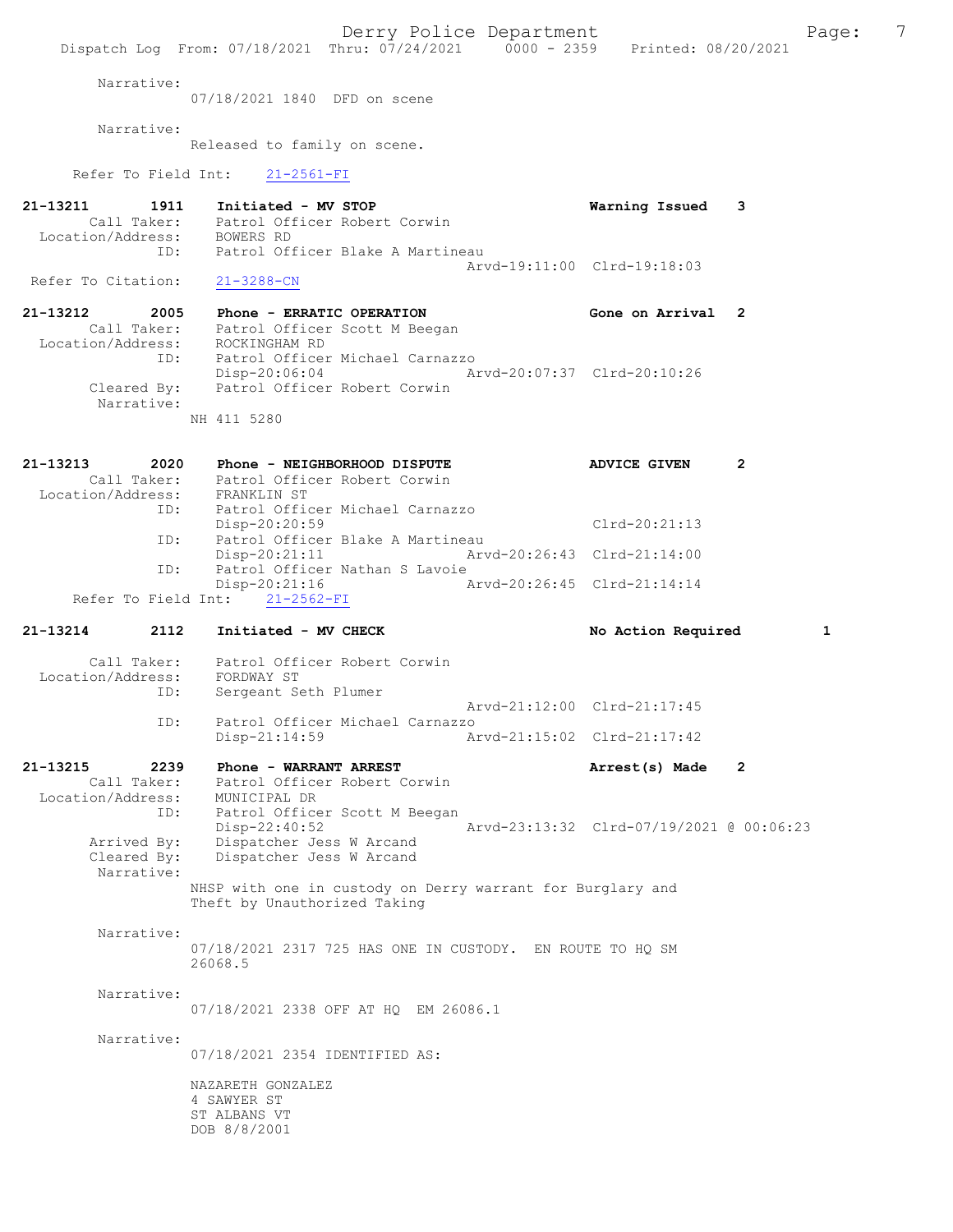Narrative:

07/19/2021 0001 RELEASED ON \$2000 PR BAIL WITH RCSC COURT DATE TBD PER BC MENCIS

## Refer To Arrest: 21-681-AR

| 21-13216<br>2245                         | Phone - ANIMAL COMPLAINT                                                                   | No Action Required          |  |
|------------------------------------------|--------------------------------------------------------------------------------------------|-----------------------------|--|
| Call Taker:<br>Location/Address:<br>ID:  | Patrol Officer Robert Corwin<br>CHESTER RD<br>Patrol Officer Cody Johnson<br>Disp-23:03:44 | Arvd-23:13:00 Clrd-23:13:07 |  |
| Arrived By:<br>Cleared By:<br>Narrative: | Dispatcher Jess W Arcand<br>Dispatcher Jess W Arcand                                       |                             |  |
|                                          | found dogs                                                                                 |                             |  |

| 21-13217          | 2304        | Phone - MV ACCIDENT                                          | Report Taken                             |  |
|-------------------|-------------|--------------------------------------------------------------|------------------------------------------|--|
|                   | Call Taker: | Dispatcher Jess W Arcand                                     |                                          |  |
| Location/Address: |             | PINGREE HILL RD + OVERLEDGE DR                               |                                          |  |
|                   | ID:         | Patrol Officer Collin Kennedy                                |                                          |  |
|                   |             | $Disp-23:12:58$                                              | Arvd-23:15:02 Clrd-07/19/2021 @ 00:40:02 |  |
|                   | ID:         | Patrol Officer Cody Johnson                                  |                                          |  |
|                   |             | Disp-23:13:30                                                | Arvd-23:17:10 Clrd-07/19/2021 @ 00:19:07 |  |
|                   | ID:         | Sergeant Patrick H Dawson                                    |                                          |  |
|                   |             | Disp-23:23:27                                                | Arvd-23:23:29 Clrd-07/19/2021 @ 00:06:54 |  |
|                   | Narrative:  |                                                              |                                          |  |
|                   |             | 07/19/2021 0000 NEXT ON LIST BIRCH ST COLLISION NOTIFIED AND |                                          |  |
|                   |             | RESPONDING                                                   |                                          |  |

Narrative:

07/19/2021 0029 WRECKER ON SCENE

 Refer To Incident: 21-1260-OF Refer To Accident: 21-344-AC

| 21-13218          | 2306        | Initiated - PROPERTY CHECK     | Cleared                     |  |
|-------------------|-------------|--------------------------------|-----------------------------|--|
|                   | Call Taker: | Patrol Officer Robert Corwin   |                             |  |
| Location/Address: |             | PIERCE AVE                     |                             |  |
|                   | TD.         | Patrol Officer Melissa M Houde |                             |  |
|                   |             |                                | Arvd-23:06:00 Clrd-23:06:25 |  |

## For Date: 07/19/2021 - Monday

Location/Address: MANCHESTER RD

ID: Patrol Officer Collin Kennedy

| 21-13219<br>0005<br>Call Taker:<br>Location/Address: E BROADWAY<br>ID: | Initiated - MV CHECK<br>Dispatcher Jess W Arcand<br>Patrol Officer Melissa M Houde                      | SENT ON THEIR WAY 1         |
|------------------------------------------------------------------------|---------------------------------------------------------------------------------------------------------|-----------------------------|
|                                                                        |                                                                                                         | Arvd-00:05:00 Clrd-00:07:10 |
| 21-13220<br>0105<br>Call Taker:<br>Location/Address:                   | Initiated - MV STOP<br>Dispatcher Jess W Arcand<br>TSIENNETO RD<br>Patrol Officer Collin Kennedy<br>ID: | 3<br>Warning Issued         |
| Refer To Citation:                                                     | $21 - 3289 - CN$                                                                                        | Arvd-01:05:00 Clrd-01:10:39 |
| 21-13221<br>0117<br>Call Taker:<br>Location/Address:<br>ID:            | Initiated - PROPERTY CHECK<br>Dispatcher Jess W Arcand<br>HUMPHREY RD<br>Patrol Officer Cody Johnson    | Services Rendered 2         |
|                                                                        |                                                                                                         | Arvd-01:17:00 Clrd-01:18:09 |
| 21-13222 0119<br>Call Taker:                                           | Initiated - MV CHECK<br>Dispatcher Jess W Arcand                                                        | Services Rendered 1         |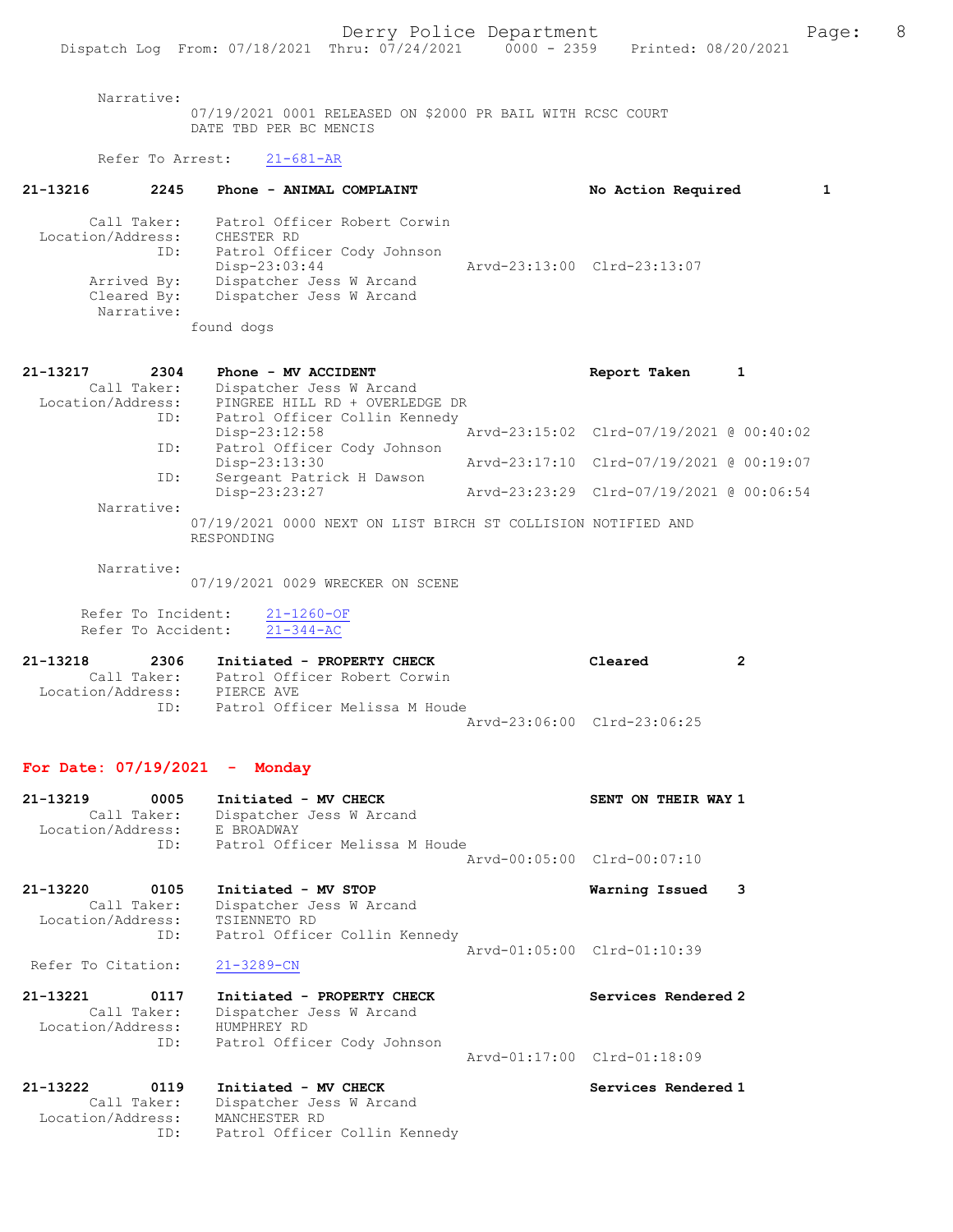Derry Police Department<br>
Page: 9<br>
Printed: 08/20/2021<br>
Printed: 08/20/2021 Dispatch Log From: 07/18/2021 Thru: 07/24/2021 Arvd-01:19:00 Clrd-01:52:06 ID: Patrol Officer Melissa M Houde<br>Disp-01:27:56 Disp-01:27:56 Arvd-01:29:17 Clrd-01:52:06<br>TD: Sergeant Patrick H Dawson Sergeant Patrick H Dawson<br>Disp-01:31:49 Disp-01:31:49 Arvd-01:31:51 Clrd-01:52:06 Narrative: 07/19/2021 0134 CONDUCTING CONSENT SEARCH Refer To Incident: 21-1261-OF 21-13223 0213 Initiated - MV CHECK SENT ON THEIR WAY 1<br>Call Taker: Dispatcher Jess W Arcand Dispatcher Jess W Arcand<br>MCALLISTER CT Location/Address:<br>ID: Patrol Officer Melissa M Houde Arvd-02:13:00 Clrd-02:19:01<br>21-2586-FI Refer To Field Int: 21-13224 0503 Phone - UNATTENDED DEATH Report Taken 2<br>Call Taker: Dispatcher Jess W Arcand Dispatcher Jess W Arcand<br>SUMMIT AVE Location/Address:<br>ID: Patrol Officer Collin Kennedy<br>Disp-05:04:48 Disp-05:04:48 Arvd-05:07:44 Clrd-08:28:50<br>Cleared By: Dispatcher Jonathon S Pickering By: Dispatcher Jonathon S Pickering<br>ID: Patrol Officer Melissa M Houde Patrol Officer Melissa M Houde<br>Disp-05:04:50 Disp-05:04:50 Arvd-05:07:44 Clrd-07:13:40 Cleared By: Dispatcher Jonathon S Pickering<br>ID: Sergeant Patrick H Dawson Sergeant Patrick H Dawson Disp-05:07:40 Arvd-05:07:44 Clrd-06:28:19 ID: Detective Mark Borgatti<br>Disp-06:54:52 Disp-06:54:52 Arvd-06:55:01 Clrd-08:28:52<br>Cleared By: Dispatcher Jonathon S Pickering Dispatcher Jonathon S Pickering ID: Detective Kevin G Ruppel<br>Disp-06:54:55 Disp-06:54:55 Arvd-06:54:59 Cleared By: Dispatcher Jonathon S Pickering By: Dispatcher Jonathon S Pickering<br>TD: Detective Lieutenant Jon M Breen Detective Lieutenant Jon M Breen<br>Disp-07:21:44 Ar Disp-07:21:44 Arvd-07:21:45 Clrd-08:28:52<br>Dispatched By: Dispatcher Jonathon S Pickering patched By: Dispatcher Jonathon S Pickering<br>Arrived By: Dispatcher Jonathon S Pickering Arrived By: Dispatcher Jonathon S Pickering<br>Cleared By: Dispatcher Jonathon S Pickering Dispatcher Jonathon S Pickering Narrative: 07/19/2021 0531 A3 NOTIFIED Narrative: 07/19/2021 0536 L1 AND 911 NOTIFIED Narrative: 07/19/2021 0538 MESSAGE LEFT FOR A1 Narrative: 07/19/2021 0540 MESSAGE LEFT FOR A2 Narrative: 07/19/2021 0540 915 NOTIFIED Narrative: 07/19/2021 0607 M.E. DIGERONIMO NOTIFIED Narrative: 07/19/2021 0642 C.A. SARASIN NOTIFIED Narrative: 07/19/2021 0717 Peabody's Funeral Home paged Narrative: 07/19/2021 0729 Peabody's notified and responding Narrative: 07/19/2021 0804 Peabody's on scene Refer To Incident: 21-1262-OF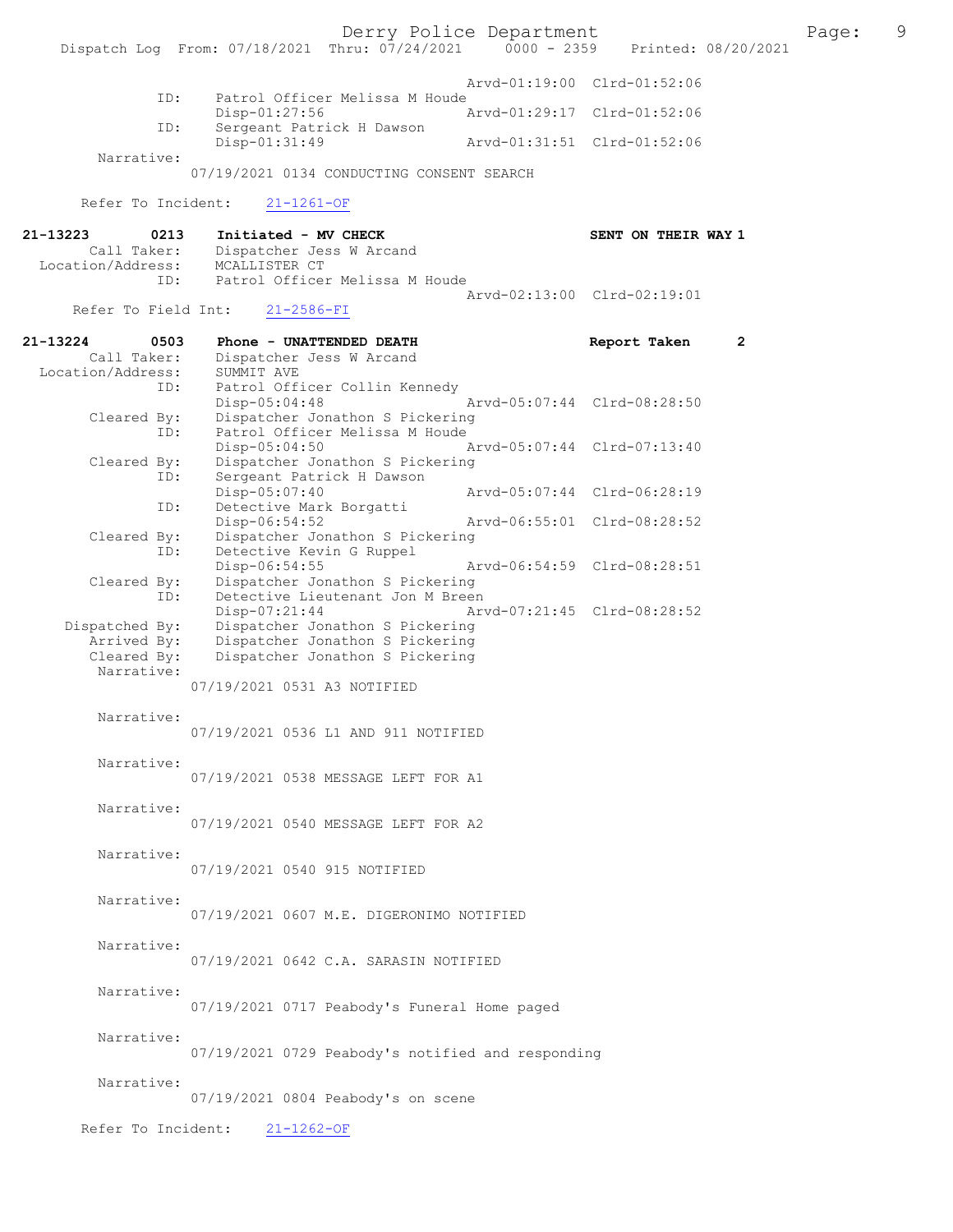Dispatch Log From: 07/18/2021 Thru: 07/24/2021 0000 - 2359 Printed: 08/20/2021

| 21-13225<br>0650                | 911 - MEDICAL EMERGENCY                                               | Could Not Locate 1          |              |
|---------------------------------|-----------------------------------------------------------------------|-----------------------------|--------------|
| Call Taker:                     | Dispatcher Jess W Arcand                                              |                             |              |
| Location/Address:<br>ID:        | ENGLISH RANGE RD<br>Patrol Officer Nikita Tomnyuk                     |                             |              |
|                                 | $Disp-06:54:48$                                                       | Arvd-06:56:43 Clrd-07:21:17 |              |
| Cleared By:                     | Dispatcher Jonathon S Pickering                                       |                             |              |
| 21-13226<br>0655                | Phone - THEFT                                                         | Report Taken                | $\mathbf{2}$ |
| Call Taker:                     | Dispatcher Jess W Arcand                                              |                             |              |
| Location/Address:               | ASHLEIGH DR                                                           |                             |              |
| ID:                             | Patrol Officer James M McClafferty<br>Disp-07:10:49                   | Arvd-07:18:07 Clrd-07:43:20 |              |
| Dispatched By:                  | Dispatcher Jonathon S Pickering                                       |                             |              |
| Arrived By:                     | Dispatcher Jonathon S Pickering                                       |                             |              |
| Cleared By:                     | Dispatcher Jonathon S Pickering                                       |                             |              |
| ID:                             | Sergeant Jeffrey M Dawe<br>Disp-07:23:14                              | Arvd-07:23:16 Clrd-07:43:19 |              |
| Dispatched By:                  | Dispatcher Jonathon S Pickering                                       |                             |              |
| Arrived By:                     | Dispatcher Jonathon S Pickering                                       |                             |              |
| Cleared By:                     | Dispatcher Jonathon S Pickering                                       |                             |              |
| Refer To Incident:              | $21 - 1263 - OF$                                                      |                             |              |
| 21-13227<br>0718                | Initiated - MV STOP                                                   | Warning Issued              | 3            |
| Call Taker:                     | Dispatcher Jonathon S Pickering                                       |                             |              |
| Location/Address:<br>ID:        | WINDHAM RD<br>Patrol Officer Melissa M Houde                          |                             |              |
|                                 |                                                                       | Arvd-07:18:00 Clrd-07:20:08 |              |
| Refer To Citation:              | $21 - 3290 - CN$                                                      |                             |              |
| 21-13228<br>0725                | Initiated - MV STOP                                                   | Warning Issued              | 3            |
| Call Taker:                     | Dispatcher Jonathon S Pickering                                       |                             |              |
| Location/Address:               | BOWERS RD                                                             |                             |              |
| ID:                             | Patrol Officer Melissa M Houde                                        | Arvd-07:25:00 Clrd-07:29:53 |              |
| Refer To Citation:              | $21 - 3291 - CN$                                                      |                             |              |
| 21-13229<br>0744                | Initiated - MV STOP                                                   | Warning Issued              | 3            |
| Call Taker:                     | Dispatcher Jonathon S Pickering                                       |                             |              |
| Location/Address:               | ROCKINGHAM RD<br>Patrol Officer Melissa M Houde                       |                             |              |
| ID:                             |                                                                       | Arvd-07:44:00 Clrd-07:48:20 |              |
| Refer To Citation:              | $21 - 3292 - CN$                                                      |                             |              |
|                                 |                                                                       |                             |              |
| 21-13230<br>0746<br>Call Taker: | Phone - ANIMAL COMPLAINT<br>Dispatcher Jonathon S Pickering           | Services Rendered 1         |              |
| Location/Address:               | FORDWAY ST                                                            |                             |              |
| Narrative:                      |                                                                       |                             |              |
|                                 | 07/19/2021 0746 past tense report of a struck deer on side<br>of road |                             |              |
|                                 |                                                                       |                             |              |
| Narrative:                      |                                                                       |                             |              |
|                                 | 07/19/2021 0750 not a hazard, ticket entered for Highway              |                             |              |
|                                 | Dept                                                                  |                             |              |
|                                 |                                                                       |                             |              |
| 21-13231<br>0755<br>Call Taker: | Phone - THEFT<br>Dispatcher Jonathon S Pickering                      | Arrest(s) Made              | $\mathbf{2}$ |
| Location/Address:               | [DY 146] ASHLEIGH DR                                                  |                             |              |
| ID:                             | Patrol Officer Nikita Tomnyuk                                         |                             |              |
|                                 | Disp-07:55:37                                                         | Arvd-07:57:27 Clrd-14:11:01 |              |
| Cleared By:<br>ID:              | Patrol Officer Jeffrey R Pike<br>Patrol Officer James M McClafferty   |                             |              |
|                                 | Disp-07:55:39                                                         | Arvd-07:55:45 Clrd-15:08:18 |              |
| Cleared By:                     | Patrol Officer Ryan M Panaro                                          |                             |              |
| ID:                             | Sergeant Jeffrey M Dawe<br>Disp-07:55:42                              | Arvd-07:56:25 Clrd-10:12:07 |              |
| ID:                             | Patrol Officer Awess Abdulkadir                                       |                             |              |
|                                 | Disp-08:11:09                                                         | $Clrd-08:11:31$             |              |
| ID:                             | Patrol Officer Samuel J Troy                                          |                             |              |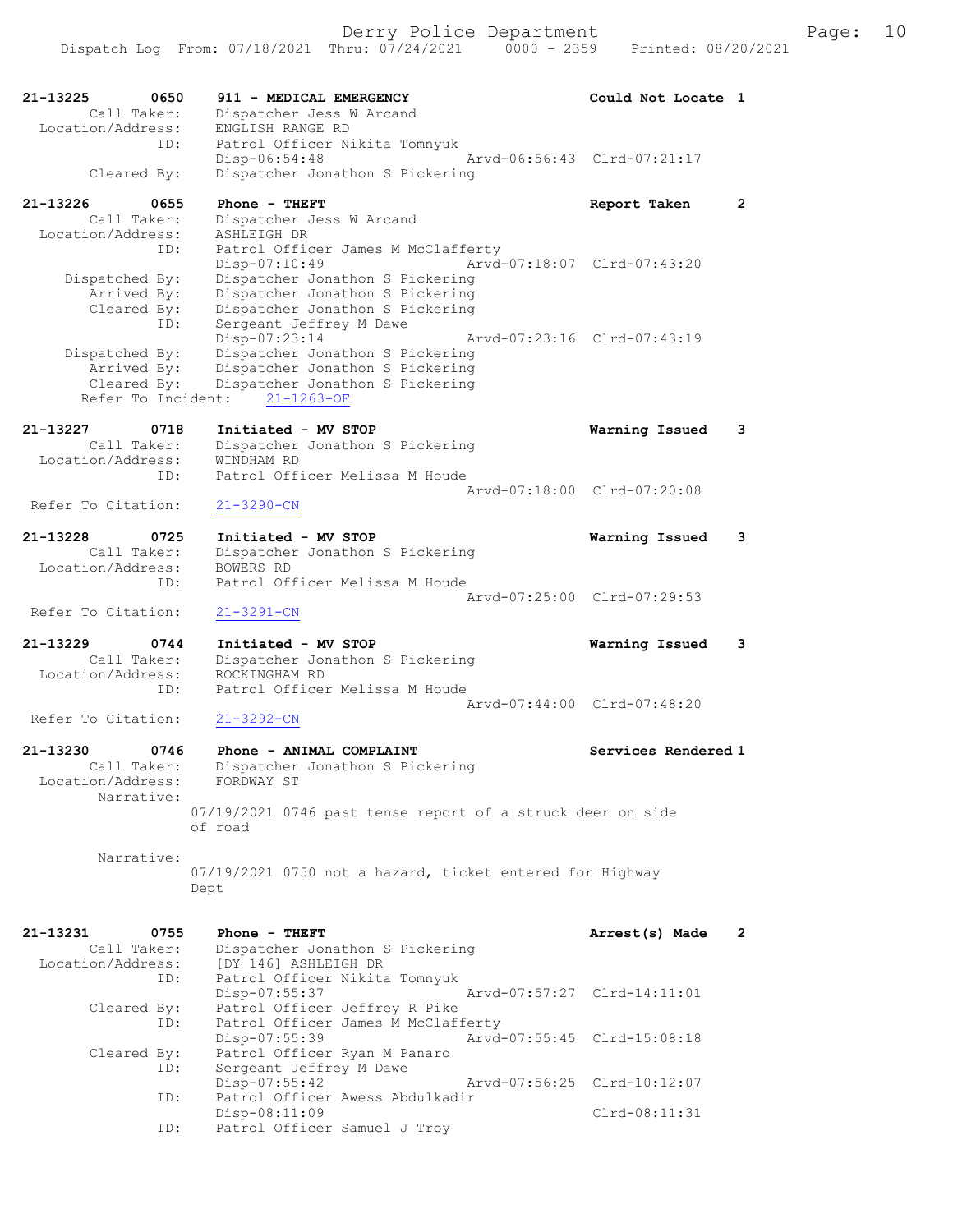Dispatch Log From: 07/18/2021 Thru: 07/24/2021 Disp-08:11:11 Arvd-08:14:07 Clrd-12:39:33 Cleared By: Patrol Officer Jeffrey R Pike ID: Patrol Officer Awess Abdulkadir Disp-08:22:02 Arvd-08:27:04 Clrd-09:52:47<br>ID: Patrol Officer Collin Kennedy Patrol Officer Collin Kennedy<br>Disp-08:58:08 Disp-08:58:08 Arvd-08:58:09 Cleared By: Patrol Officer Jeffrey R Pike By: Patrol Officer Jeffrey R Pike<br>TD: Patrol Officer Samuel J Trov Patrol Officer Samuel J Troy<br>Disp-14:44:58 Disp-14:44:58 Arvd-14:44:59 Clrd-15:40:22<br>Dispatched By: Patrol Officer Jeffrey R Pike Patrol Officer Jeffrey R Pike Arrived By: Patrol Officer Jeffrey R Pike<br>Cleared By: Patrol Officer Ryan M Panaro Cleared By: Patrol Officer Ryan M Panaro ID: Patrol Officer Timothy J Underhill Disp-15:22:40 Arvd-15:24:18 Clrd-15:35:35<br>Dispatched By: Patrol Officer Ryan M Panaro patched By: Patrol Officer Ryan M Panaro<br>Arrived By: Patrol Officer Ryan M Panaro Arrived By: Patrol Officer Ryan M Panaro<br>Cleared By: Patrol Officer Ryan M Panaro Patrol Officer Ryan M Panaro ID: Patrol Officer Monica Ricci Disp-15:35:39 Arvd-15:35:42 Clrd-15:54:39<br>Dispatched By: Patrol Officer Ryan M Panaro patched By: Patrol Officer Ryan M Panaro<br>Arrived By: Patrol Officer Ryan M Panaro Patrol Officer Ryan M Panaro Cleared By: Patrol Officer Ryan M Panaro<br>ID: Patrol Officer Timothy J Und Patrol Officer Timothy J Underhill<br>Disp-15:55:06 Arvd Disp-15:55:06 Arvd-15:55:09 Clrd-16:13:43 Dispatched By: Patrol Officer Ryan M Panaro<br>Arrived By: Patrol Officer Ryan M Panaro Patrol Officer Ryan M Panaro Cleared By: Patrol Officer Ryan M Panaro<br>TD: Patrol Officer Samuel J Trov Patrol Officer Samuel J Troy<br>Disp-16:21:20 Disp-16:21:20 Arvd-16:21:27 Clrd-17:58:21 Dispatched By: Patrol Officer Ryan M Panaro Patrol Officer Ryan M Panaro Cleared By: Patrol Officer Ryan M Panaro ID: Patrol Officer Nikita Tomnyuk Disp-16:21:23 Arvd-16:21:25 Clrd-17:58:22<br>Dispatched By: Patrol Officer Ryan M Panaro patched By: Patrol Officer Ryan M Panaro<br>Arrived By: Patrol Officer Ryan M Panaro Arrived By: Patrol Officer Ryan M Panaro<br>Cleared By: Patrol Officer Ryan M Panaro Patrol Officer Ryan M Panaro Narrative: 07/19/2021 0758 one detained Narrative: 07/19/2021 0823 230/406 off with two inside Walmart Narrative: 07/19/2021 0823 also off with NH 4201485 Narrative: 07/19/2021 0829 344 off with the vehicle Narrative: 07/19/2021 0831 406 has one in custody Narrative: 07/19/2021 0833 406 transporting s/m: 13114.5 Narrative: 07/19/2021 0837 406 off at DPDHQ e/m: 13115.4 Narrative: 07/19/2021 0842 Subject Info (21-682-AR): Dillon O'Brien HOMELESS DOB:11/28/94 Arrested for: Willful Concealment (Class B Felony) O.A.S. (Misdemeanor) Possession Controlled Drug (Felony) Narrative: 07/19/2021 0847 second male subject in custody Narrative: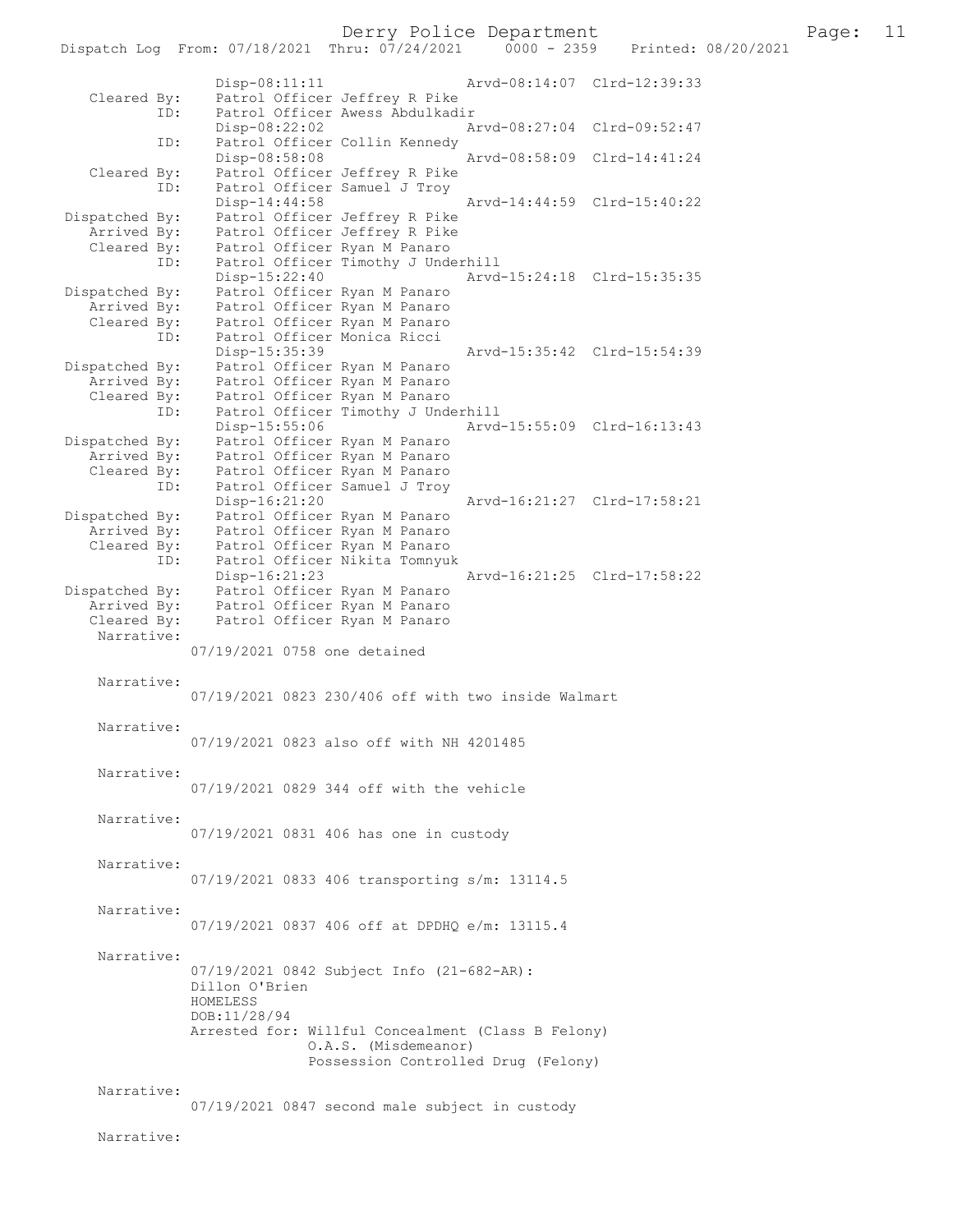Derry Police Department<br>hru:  $07/24/2021$  0000 - 2359 Printed: 08/20/2021 Dispatch Log From: 07/18/2021 Thru: 07/24/2021 07/19/2021 0858 439 transporting subject to DPDHQ s/m: 29921.4 Narrative: 07/19/2021 0902 439 off at DPDHQ e/m: 29922.4 Narrative: 07/19/2021 0908 Subject Info (21-683-AR): Kevin Croft HOMELESS DOB: 7/13/92 Arrested for: Parole Violation (warrant) Receiving Stolen Property (Felony) Narrative: 07/19/2021 0913 O'Brien placed in cell #3 Narrative: 07/19/2021 0929 S9 reports one in custody Narrative: 07/19/2021 0933 Croft placed in cell #4 Narrative: 07/19/2021 0935 230 transporting subject to DPDHQ s/m: 38994.3 Narrative: 07/19/2021 0938 Spacetown requested to tow NH 4201485 Narrative: 07/19/2021 0939 off at DPDHQ e/m: 38995.4 Narrative: 07/19/2021 0958 Subject Info (21-684-AR): Denise Herling HOMELESS DOB: 12/20/92 Arrested for: Receiving Stolen Property (2 counts) Possession of Controlled Drug (Felony) OAS (Misdemeanor) Narrative: 07/19/2021 1029 all subjects checked Narrative: 07/19/2021 1032 Spacetown has the vehicle Narrative: 07/19/2021 1053 ALL PRISONERS CHECKED Narrative: 07/19/2021 1118 All 3 prisoners checked Narrative: 07/19/2021 1138 All 3 prisoners checked Narrative: 07/19/2021 1218 All 3 prisoners checked Narrative: 07/19/2021 1248 All 3 prisoners checked Narrative: 07/19/2021 1316 All 3 Prisoners Checked Narrative: 07/19/2021 1431 All 3 Prisoners Checked Narrative: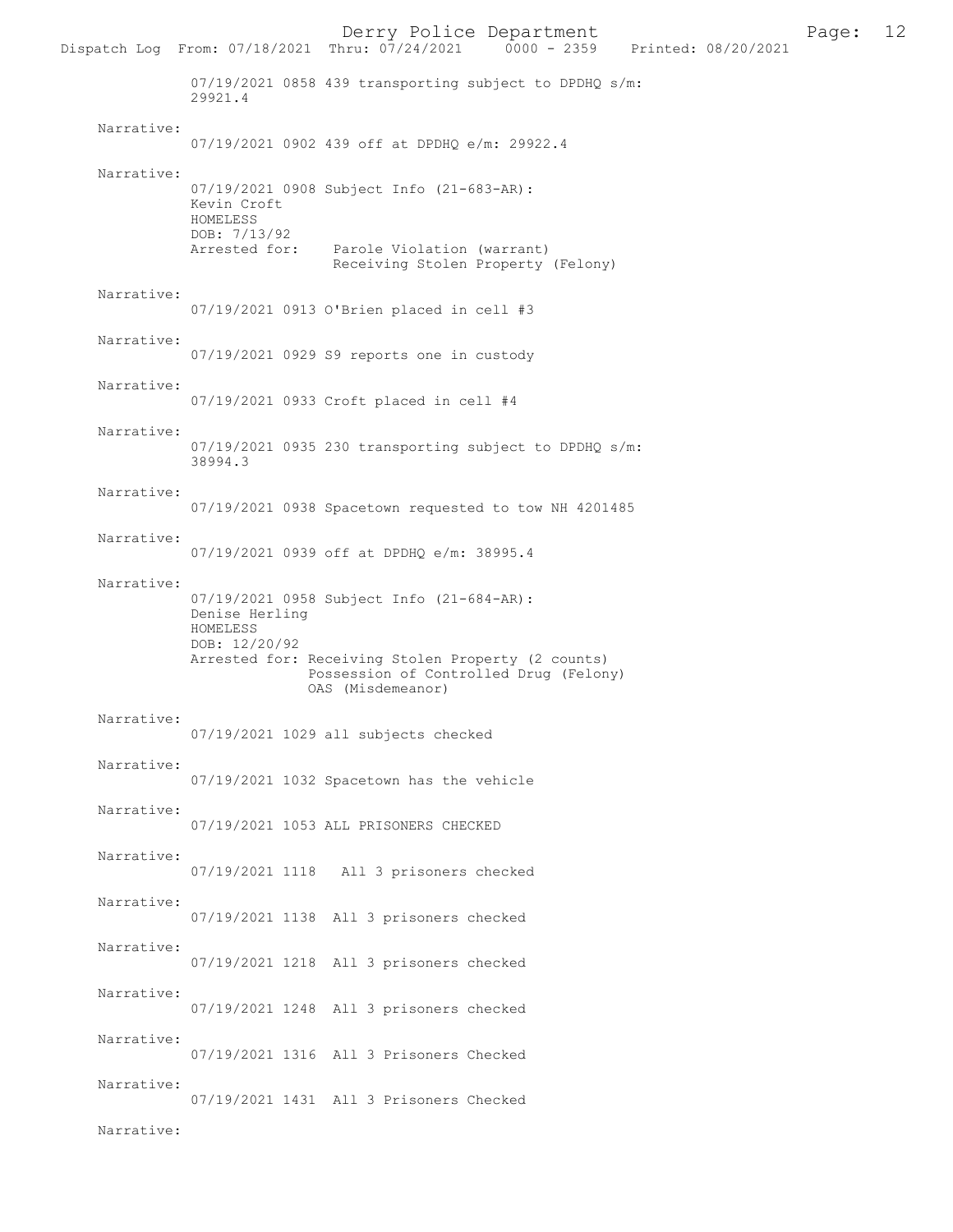|                                   |                                      |                                                                                      | Derry Police Department<br>Dispatch Log From: 07/18/2021 Thru: 07/24/2021 0000 - 2359 Printed: 08/20/2021          |                             |                    |   | Page: | 13 |
|-----------------------------------|--------------------------------------|--------------------------------------------------------------------------------------|--------------------------------------------------------------------------------------------------------------------|-----------------------------|--------------------|---|-------|----|
|                                   |                                      |                                                                                      | 07/19/2021 1440 BC Mencis notified and responding.                                                                 |                             |                    |   |       |    |
|                                   | Narrative:                           |                                                                                      |                                                                                                                    |                             |                    |   |       |    |
|                                   |                                      |                                                                                      | 07/19/2021 1443 All 3 Prisoners Checked                                                                            |                             |                    |   |       |    |
|                                   | Narrative:                           |                                                                                      |                                                                                                                    |                             |                    |   |       |    |
|                                   |                                      | court dates                                                                          | 07/19/2021 1613 all 3 subjects held on preventative<br>detention per BC Mencis with TBD Rockingham County Superior |                             |                    |   |       |    |
|                                   | Narrative:                           |                                                                                      | 07/19/2021 1649 730 & 740 en route to RCHOC s/m: 13723.3                                                           |                             |                    |   |       |    |
|                                   | Narrative:                           |                                                                                      | 07/19/2021 1723 off at RCHOC e/m: 13744.8                                                                          |                             |                    |   |       |    |
|                                   | Narrative:                           |                                                                                      | 07/19/2021 1757 prisoners released to RCSD, all units clear                                                        |                             |                    |   |       |    |
| Refer To Incident:                | Refer To Arrest:<br>Refer To Arrest: | $21 - 1268 - OF$<br>$21 - 682 - AR$<br>Refer To Arrest: 21-683-AR<br>$21 - 684 - AR$ |                                                                                                                    |                             |                    |   |       |    |
| 21-13232                          | 0820                                 | Initiated - MV STOP                                                                  |                                                                                                                    |                             | Warning Issued     | 3 |       |    |
| Location/Address:                 | Call Taker:                          | ROCKINGHAM RD                                                                        | Dispatcher Jonathon S Pickering                                                                                    |                             |                    |   |       |    |
|                                   | ID:                                  |                                                                                      | Patrol Officer Melissa M Houde                                                                                     |                             |                    |   |       |    |
| Refer To Citation:                |                                      | $21 - 3293 - CN$                                                                     |                                                                                                                    | Arvd-08:20:00 Clrd-08:24:02 |                    |   |       |    |
| 21-13233                          | 0841                                 | Initiated - MV STOP                                                                  |                                                                                                                    |                             | Warning Issued     | 3 |       |    |
| Location/Address:                 | Call Taker:                          | WINDHAM RD                                                                           | Dispatcher Jonathon S Pickering                                                                                    |                             |                    |   |       |    |
|                                   | ID:                                  |                                                                                      | Patrol Officer Melissa M Houde                                                                                     |                             |                    |   |       |    |
| Refer To Citation:                |                                      | $21 - 3294 - CN$                                                                     |                                                                                                                    | Arvd-08:41:00 Clrd-08:44:50 |                    |   |       |    |
| 21-13234                          | 0852                                 | Initiated - MV STOP                                                                  |                                                                                                                    |                             | Warning Issued     | 3 |       |    |
|                                   | Call Taker:                          |                                                                                      | Dispatcher Jonathon S Pickering                                                                                    |                             |                    |   |       |    |
| Location/Address:                 | ID:                                  | WINDHAM RD + BERRY RD                                                                | Patrol Officer Melissa M Houde                                                                                     |                             |                    |   |       |    |
| Refer To Citation:                |                                      | $21 - 3295 - CN$                                                                     |                                                                                                                    | Arvd-08:52:00 Clrd-08:58:11 |                    |   |       |    |
|                                   |                                      |                                                                                      |                                                                                                                    |                             |                    |   |       |    |
| 21-13235                          | 0906<br>Call Taker:                  | Phone - AUTO THEFT                                                                   | Dispatcher Jonathon S Pickering                                                                                    |                             | Report Taken       | 3 |       |    |
|                                   |                                      | Location/Address: [DY 3203] ASHLEIGH DR                                              |                                                                                                                    |                             |                    |   |       |    |
|                                   | ID:                                  | $Disp-09:13:59$                                                                      | Patrol Officer Scott M Beegan                                                                                      | Arvd-09:24:33 Clrd-11:24:08 |                    |   |       |    |
| Cleared By:<br>Refer To Incident: |                                      | $21 - 1264 - OF$                                                                     | Patrol Officer Jeffrey R Pike                                                                                      |                             |                    |   |       |    |
| 21-13236                          | 0914                                 | Phone - THEFT                                                                        |                                                                                                                    |                             | No Action Required |   | 2     |    |
|                                   | Call Taker:                          |                                                                                      | Lieutenant Shawn P O'Donaghue                                                                                      |                             |                    |   |       |    |
| Location/Address:                 | ID:                                  | ADAMS POND RD                                                                        | Patrol Officer Scott M Beegan                                                                                      |                             |                    |   |       |    |
|                                   |                                      | $Disp-11:42:20$                                                                      |                                                                                                                    | Arvd-11:51:39 Clrd-12:23:57 |                    |   |       |    |
| Dispatched By:                    | Arrived By:                          |                                                                                      | Patrol Officer Jeffrey R Pike<br>Patrol Officer Jeffrey R Pike                                                     |                             |                    |   |       |    |
|                                   | Cleared By:                          |                                                                                      | Patrol Officer Jeffrey R Pike                                                                                      |                             |                    |   |       |    |
|                                   | Narrative:                           | MV Registration plates                                                               |                                                                                                                    |                             |                    |   |       |    |
| Refer To Field Int:               |                                      | $21 - 2567 - FI$                                                                     |                                                                                                                    |                             |                    |   |       |    |
| 21-13237                          | 0917                                 | Initiated - MV STOP                                                                  |                                                                                                                    |                             | Warning Issued     | 3 |       |    |
| Location/Address:                 | Call Taker:                          | KENDALL POND RD                                                                      | Dispatcher Jonathon S Pickering                                                                                    |                             |                    |   |       |    |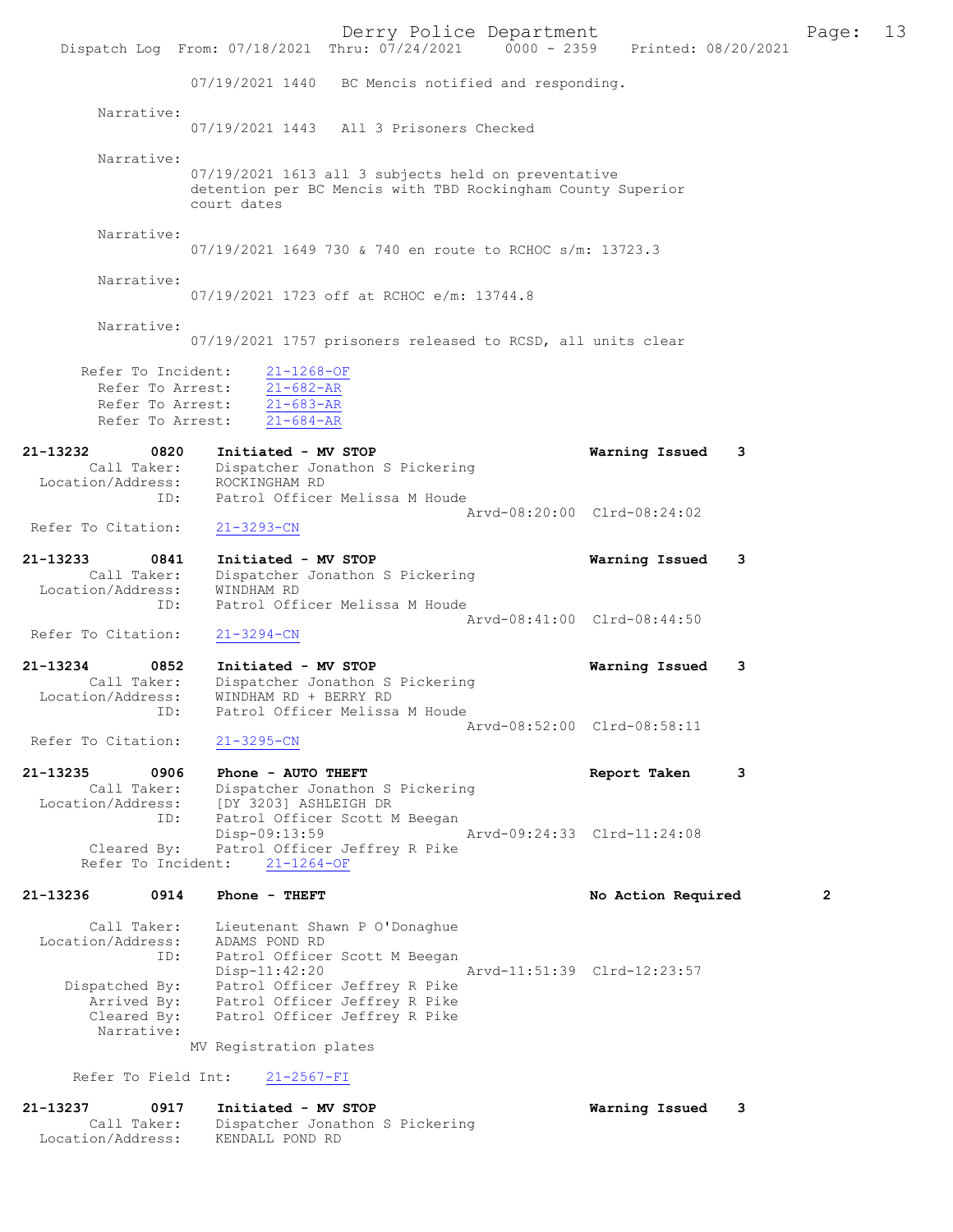Derry Police Department Fage: 14 Dispatch Log From: 07/18/2021 Thru: 07/24/2021 0000 - 2359 Printed: 08/20/2021 ID: Patrol Officer Melissa M Houde Arvd-09:17:00 Clrd-09:32:00<br>21-3296-CN Refer To Citation: 21-13238 0924 Phone - ANIMAL COMPLAINT COMPRESS Matter Rectified 1 Call Taker: Dispatcher Jonathon S Pickering Location/Address: [DY 2470] BIRCH ST ID: Patrol Officer Awess Abdulkadir Disp-11:35:00 Arvd-11:37:43 Clrd-11:43:51 Dispatched By: Patrol Officer Jeffrey R Pike Arrived By: Patrol Officer Jeffrey R Pike Cleared By: Patrol Officer Jeffrey R Pike Narrative: 07/19/2021 0924 passerby reporting injured skunk in parking lot Narrative: 07/19/2021 1144 DPW REMOVED ANIMAL PRIOR TO ARRIVAL 21-13239 0932 Initiated - MV STOP Warning Issued 3 Call Taker: Dispatcher Jonathon S Pickering Location/Address: S MAIN ST ID: Patrol Officer Melissa M Houde Arvd-09:32:00 Clrd-09:37:35<br>21-3297-CN Refer To Citation: 21-13240 0952 Initiated - MV STOP Warning Issued 3 Call Taker: Dispatcher Jonathon S Pickering Location/Address: WINDHAM RD ID: Patrol Officer Melissa M Houde Arvd-09:52:00 Clrd-10:03:13 Refer To Citation: 21-3298-CN 21-13241 1003 Initiated - MV STOP Warning Issued 3 Call Taker: Dispatcher Jonathon S Pickering Location/Address: WINDHAM RD ID: Patrol Officer Melissa M Houde Arvd-10:03:00 Clrd-10:06:45 Refer To Citation: 21-3299-CN 21-13242 1004 Phone - ASSIST OTHER AGENCY Services Rendered 3 Call Taker: Dispatcher Jonathon S Pickering Location/Address: BRISTOL CT ID: Patrol Officer Awess Abdulkadir Disp-10:12:29 Arvd-10:20:06 Cleared By: Patrol Officer Jeffrey R Pike Patrol Officer Jeffrey R Pike Narrative: 07/19/2021 1020 assisting DCYF 21-13243 1007 Phone - SOU ACTIVATION Assistance Rendered 1 Call Taker: Dispatcher Jonathon S Pickering Location/Address: [WND] WALL ST<br>ID: Lieutenant Sha Lieutenant Shawn P O'Donaghue<br>Disp-10:08:09 Disp-10:08:09 Arvd-10:08:10 Clrd-10:43:25 ID: Detective Daniel J McCarthy<br>Disp-10:35:58 Disp-10:35:58 Arvd-10:35:59 Clrd-13:20:00 Cleared By: Patrol Officer Jeffrey R Pike

 ID: Sergeant Seth Plumer Disp-10:36:17 Arvd-10:36:21 Clrd-13:16:21 Cleared By: Patrol Officer Jeffrey R Pike ID: Patrol Officer Ryan M Panaro Disp-10:36:34 Arvd-10:36:35 Clrd-13:16:24 Cleared By: Patrol Officer Jeffrey R Pike ID: Sergeant Jared Knox Disp-10:43:21 Arvd-10:43:23 Clrd-13:16:28 Cleared By: Patrol Officer Jeffrey R Pike ID: Sergeant Patrick H Dawson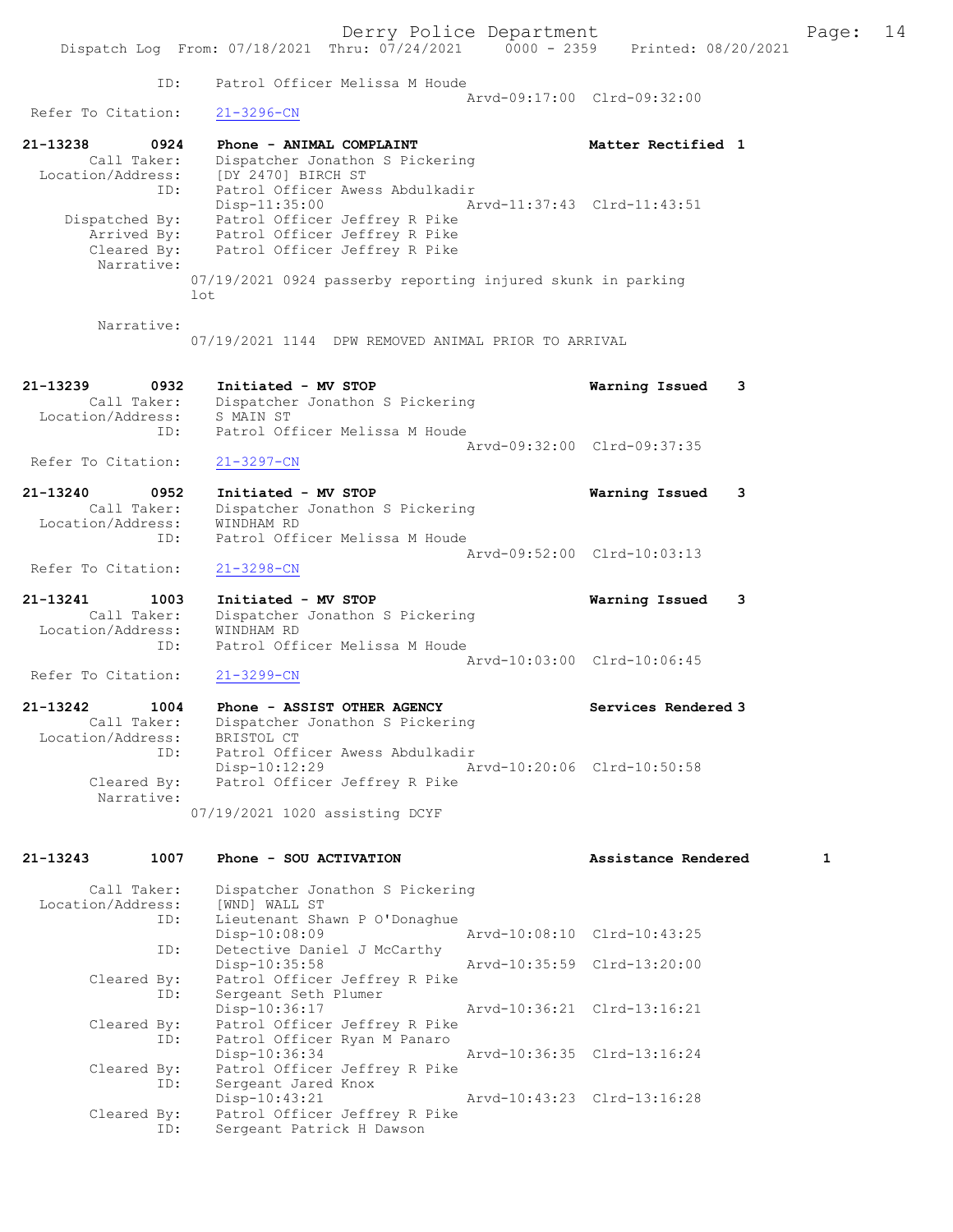Derry Police Department Fage: 15 Dispatch Log From: 07/18/2021 Thru: 07/24/2021 0000 - 2359 Printed: 08/20/2021 Disp-10:50:39 Arvd-11:22:12 Clrd-13:16:35 Dispatched By: Patrol Officer Jeffrey R Pike Arrived By: Patrol Officer Jeffrey R Pike Cleared By: Patrol Officer Jeffrey R Pike ID: Captain George R Feole Disp-11:41:10 Arvd-11:41:11 Clrd-13:54:44 Dispatched By: Patrol Officer Jeffrey R Pike Arrived By: Patrol Officer Jeffrey R Pike Cleared By: Patrol Officer Jeffrey R Pike Narrative: 07/19/2021 1014 activation authorized by A1 21-13244 1047 Phone - VANDALISM Report Taken 3 Call Taker: Patrol Officer Jeffrey R Pike Location/Address: HIGHLAND AVE ID: Patrol Officer Awess Abdulkadir Disp-10:52:48 Arvd-11:01:06 Clrd-11:16:26 Narrative: SPRAY PAINTED WALL Refer To Incident: 21-1266-OF 21-13245 1051 Phone - CHILD NEGLECT Report Taken 2 Call Taker: Patrol Officer Jeffrey R Pike Location/Address: GULF RD ID: Detective Victoria M Kidd Disp-10:51:39 Arvd-10:51:43 Clrd-10:51:56 Refer To Incident: 21-1265-OF 21-13246 1127 Walk-In - HIT AND RUN Report Taken 2 Call Taker: Patrol Officer Timothy J Underhill Location/Address: [DY 2] ISLAND POND RD ID: Patrol Officer Timothy J Underhill Disp-11:27:47 Arvd-11:27:48 Clrd-11:27:50 Refer To Incident: 21-1267-OF Refer To Accident: 21-355-AC 21-13247 1228 Phone - UNWANTED SUBJECT Could Not Locate 2 Call Taker: Patrol Officer Jeffrey R Pike Location/Address: CRYSTAL AVE ID: Patrol Officer Scott M Beegan Disp-12:29:47 Arvd-12:33:31 Clrd-13:05:00 ID: Patrol Officer Awess Abdulkadir<br>Disp-12:30:10 Ar Disp-12:30:10 Arvd-12:33:33 Clrd-13:05:02 Narrative: EMPLOYEE HAVING ISSUE WITH CUSTOMER Narrative: 07/19/2021 1240 NH# 3014717 21-13248 1238 911 - ASSIST OTHER AGENCY Report Taken 3 Call Taker: Patrol Officer Jeffrey R Pike Location/Address: W BROADWAY ID: Patrol Officer Samuel J Troy Disp-12:39:40 Arvd-12:43:39 Clrd-12:51:03 ID: Sergeant Jeffrey M Dawe<br>Disp-12:39:50 Disp-12:39:50 Arvd-12:43:44 Clrd-12:50:47 Refer To Field Int: 21-2568-FI 21-13249 1345 Initiated - MV STOP Warning Issued 3 Call Taker: Patrol Officer Jeffrey R Pike Location/Address: S MAIN ST ID: Captain Vernon L Thomas Arvd-13:45:00 Clrd-13:56:03 21-13250 1359 Walk-In - ASSIST CITIZEN ADVICE GIVEN 3 Call Taker: Patrol Officer Timothy J Underhill

Location/Address: [DY 2] MUNICIPAL DR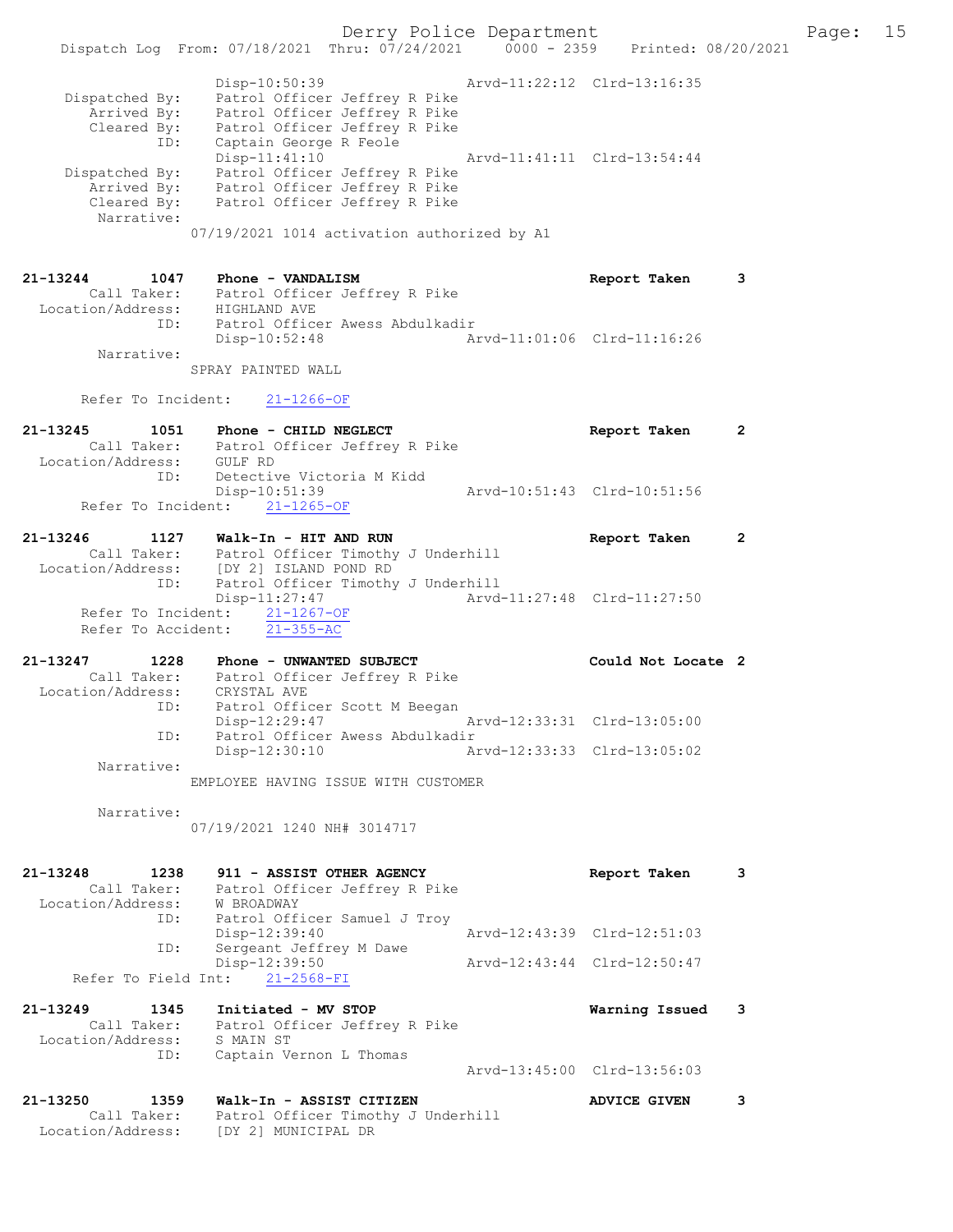ID: Patrol Officer Timothy J Underhill Disp-14:00:00<br>Arvd-14:00:01 Clrd-14:00:17 Refer To Field Int: 21-2569-FI

| 21-13251          | 1400        | Phone - ANIMAL COMPLAINT      |                               |                             | Matter Rectified 1 |  |
|-------------------|-------------|-------------------------------|-------------------------------|-----------------------------|--------------------|--|
|                   | Call Taker: | Patrol Officer Jeffrey R Pike |                               |                             |                    |  |
| Location/Address: |             | MANCHESTER RD                 |                               |                             |                    |  |
|                   | ID:         |                               | Patrol Officer Scott M Beegan |                             |                    |  |
|                   |             | $Disp-14:01:36$               |                               | Arvd-14:03:40 Clrd-14:10:46 |                    |  |
|                   | Narrative:  |                               |                               |                             |                    |  |
|                   |             | k9 in MV                      |                               |                             |                    |  |

Refer To Field Int: 21-2625-FI

| 21-13252<br>1413  | 911 - DOMESTIC DISTURBANCE    | Verbal in Nature 1          |
|-------------------|-------------------------------|-----------------------------|
| Call Taker:       | Patrol Officer Jeffrey R Pike |                             |
| Location/Address: | OXBOW LN                      |                             |
| ID:               | Patrol Officer Nikita Tomnyuk |                             |
|                   | $Disp-14:15:57$               | Arvd-14:27:16 Clrd-14:39:54 |
| Dispatched By:    | Lieutenant Shawn P O'Donaghue |                             |
| ID:               | Patrol Officer Scott M Beegan |                             |
|                   | $Disp-14:16:03$               | Arvd-14:30:10 Clrd-14:39:09 |
| Dispatched By:    | Lieutenant Shawn P O'Donaghue |                             |
| ID:               | Sergeant Jeffrey M Dawe       |                             |
|                   | $Disp-14:16:08$               | Arvd-14:30:23 Clrd-14:37:29 |
| Dispatched By:    | Lieutenant Shawn P O'Donaghue |                             |
| Narrative:        |                               |                             |
|                   | verbal in nature              |                             |

Refer To Field Int: 21-2570-FI

| 21-13253<br>1421                | Walk-In - MV REPO                 | <b>Vehicle Towed</b> |  |
|---------------------------------|-----------------------------------|----------------------|--|
| Call Taker:                     | Patrol Officer Jeffrey R Pike     |                      |  |
| Location/Address:<br>Narrative: | RICHARDSON DR                     |                      |  |
|                                 | 2017 HYUNDAI TUSCON (NH# 4564687) |                      |  |

| $21 - 13254$      | 1512        | Initiated - PAPER SERVICE      |                                  | Served                      |  |
|-------------------|-------------|--------------------------------|----------------------------------|-----------------------------|--|
|                   | Call Taker: |                                | Patrol Officer Ryan M Panaro     |                             |  |
| Location/Address: |             | FRANKLIN ST                    |                                  |                             |  |
|                   | ID:         |                                | Patrol Officer Blake A Martineau |                             |  |
|                   |             |                                |                                  | Arvd-15:12:00 Clrd-15:24:12 |  |
|                   | TD:         |                                | Patrol Officer Nathan S Lavoie   |                             |  |
|                   |             | Disp-15:13:11                  |                                  | Arvd-15:13:13 Clrd-15:23:50 |  |
|                   |             | Refer To Field Int: 21-2579-FI |                                  |                             |  |

- 21-13255 1529 Initiated SUBPOENA DELIVERY 1 Not Served 1 Call Taker: Patrol Officer Ryan M Panaro Location/Address: FROST RD ID: Patrol Officer Jack Stafford Arvd-15:29:00 Clrd-15:34:39
- 21-13256 1530 Initiated SUBPOENA DELIVERY Not Served 1 Call Taker: Patrol Officer Ryan M Panaro Location/Address: [DY 146] ASHLEIGH DR ID: Patrol Officer Nathan S Lavoie Arvd-15:30:00 Clrd-15:40:51
- 21-13257 1532 911 NOISE COMPLAINT Quieted on Request 2

 Call Taker: Patrol Officer Ryan M Panaro Location/Address: LINLEW DR ID: Patrol Officer Nathan S Lavoie Disp-15:41:09 Arvd-15:43:47 Clrd-16:08:17 Narrative:

loud music coming from #4

Refer To Field Int: 21-2631-FI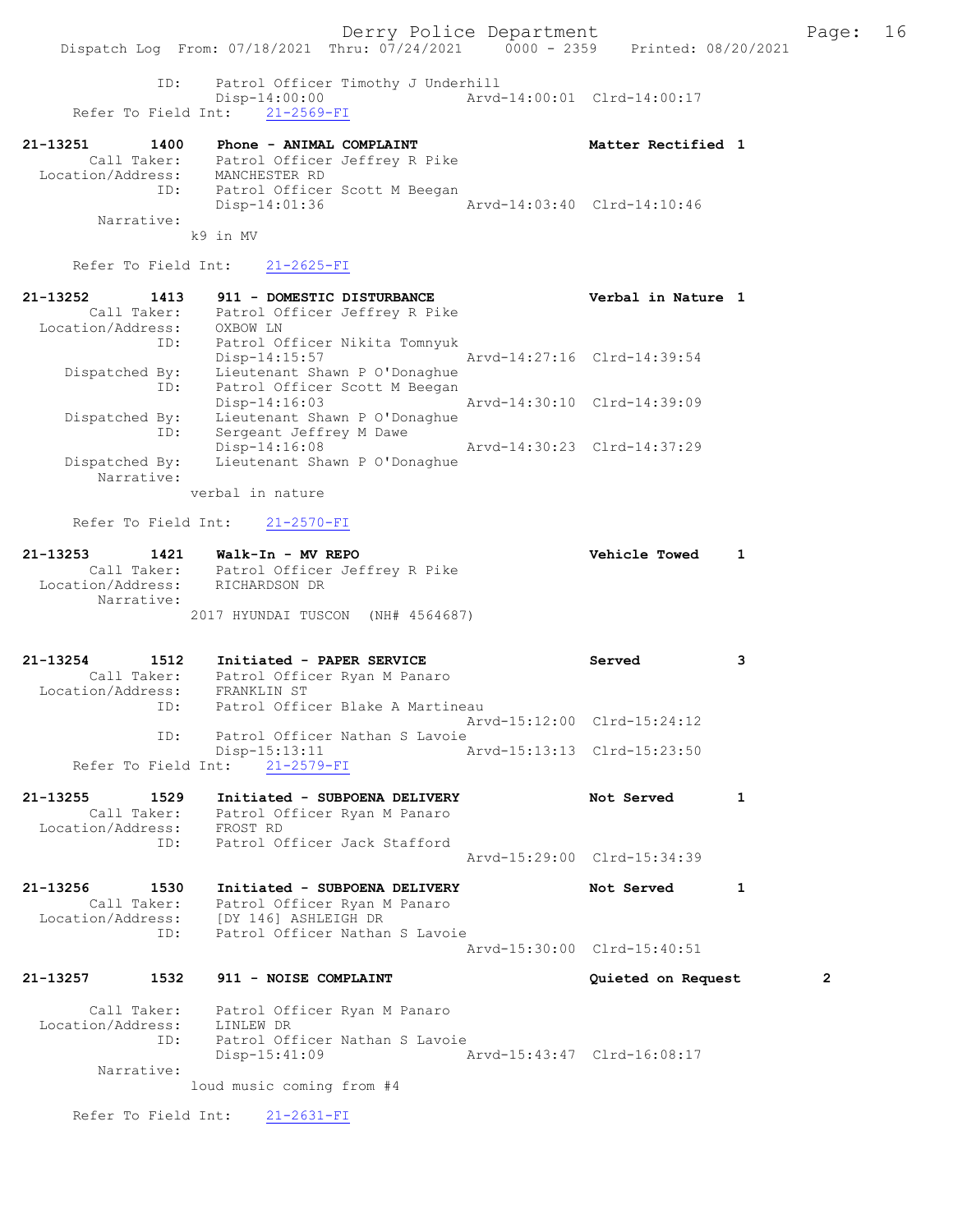Dispatch Log From: 07/18/2021 Thru: 07/24/2021 0000 - 2359 Printed: 08/20/2021 21-13258 1544 Phone - RESTRAINING ORDER VIOLATION Report Taken 2 Call Taker: Patrol Officer Ryan M Panaro Location/Address: HAMPSTEAD RD ID: Patrol Officer Jack Stafford Disp-15:46:54 Arvd-15:53:44 Clrd-16:13:06 Dispatched By: Lieutenant Robert F Smith Refer To Incident: 21-1269-OF 21-13259 1552 911 - MEDICAL EMERGENCY Transported to Hospital 1 Call Taker: Patrol Officer Ryan M Panaro Location/Address: [DY 231] TSIENNETO RD ID: Patrol Officer Blake A Martineau Disp-15:53:42 <br>
Sergeant Seth Plumer<br>
Arvd-15:55:29 Clrd-16:07:59<br>
Arvd-15:55:29 Clrd-16:07:59 ID: Sergeant  $\frac{15}{2}$ <br>Disp-15:54:54 Disp-15:54:54 Arvd-15:54:57 Clrd-16:07:38 ID: Patrol Officer Monica Ricci Arvd-15:55:53 Clrd-15:56:59 Narrative: 07/19/2021 1555 DFD on scene Refer To Field Int: 21-2571-FI 21-13260 1613 Initiated - SUBPOENA DELIVERY Not Served 1 Call Taker: Patrol Officer Ryan M Panaro Location/Address: LARAWAY CT ID: Patrol Officer Nathan S Lavoie Arvd-16:13:00 Clrd-16:23:10 21-13261 1622 911 - MEDICAL EMERGENCY Transported to Hospital 1 Call Taker: Patrol Officer Ryan M Panaro Location/Address: LARAWAY CT<br>ID: Patrol Offi Patrol Officer Nathan S Lavoie<br>Disp-16:23:18 Disp-16:23:18 Arvd-16:24:26 Clrd-16:38:22 ID: Patrol Officer Blake A Martineau Disp-16:23:22 Arvd-16:24:29 Clrd-16:38:21 ID: Sergeant Seth Plumer Disp-16:23:27 Arvd-16:24:34 Clrd-16:37:58 Narrative: 07/19/2021 1625 DFD on scene Refer To Field Int: 21-2572-FI 21-13262 1634 Phone - ANIMAL COMPLAINT Services Rendered 1 Call Taker: Patrol Officer Ryan M Panaro Location/Address: WARNER HILL RD ID: Patrol Officer Monica Ricci Disp-16:35:05 Arvd-16:41:38 Clrd-17:22:14 Narrative: huskie in the area of Eastview Narrative: 07/19/2021 1649 en route to dog pound w/ dog (no tags) Narrative: 07/19/2021 1721 dog released to owner 21-13263 1642 911 - MV ACCIDENT Report Taken 1 Call Taker: Patrol Officer Ryan M Panaro<br>Location/Address: W BROADWAY + FORDWAY ST Location/Address: W BROADWAY + FORDWAY ST ID: Patrol Officer Blake A Martineau Disp-16:43:22 Arvd-16:45:37 Clrd-17:21:02 ID: Patrol Officer Nathan S Lavoie<br>Disp-16:43:25 Arvd-16:45:05 Clrd-16:55:45 Disp-16:43:25 Arvd-16:45:05 Clrd-16:55:45 ID: Sergeant Seth Plumer Disp-16:43:31 Arvd-16:54:14 Clrd-17:00:46 Narrative:

car vs bicycle

Derry Police Department Fage: 17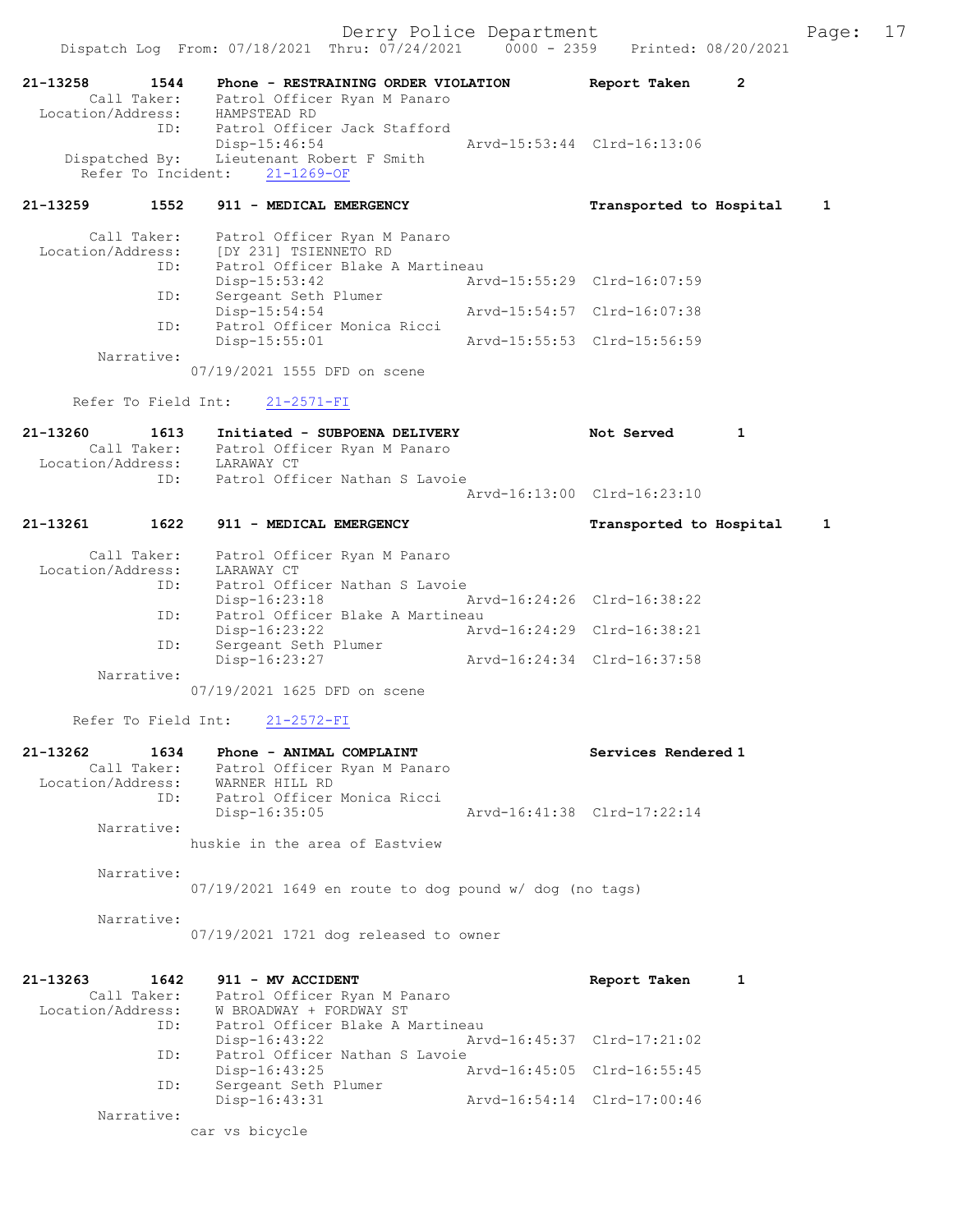Derry Police Department Fage: 18 Dispatch Log From: 07/18/2021 Thru: 07/24/2021 0000 - 2359 Printed: 08/20/2021 Narrative: 07/19/2021 1645 DFD on scene Narrative: 07/19/2021 1648 off w/ NH Reg: 3996338 Narrative: 07/19/2021 1700 DFD clear Narrative: 07/19/2021 1720 bicycle vs Torres REPORTABLE Refer To Accident: 21-345-AC 21-13264 1643 Walk-In - ASSIST CITIZEN ADVICE GIVEN 3 Call Taker: Patrol Officer Timothy J Underhill Location/Address: [DY 2] MUNICIPAL DR ID: Patrol Officer Timothy J Underhill<br>Disp-16:44:10 Arvd- Disp-16:44:10 Arvd-16:44:11 Clrd-16:44:29 Refer To Field Int: 21-2608-FI 21-13265 1732 Phone - SUSPICIOUS ACTIVITY Could Not Locate 2 Call Taker: Patrol Officer Ryan M Panaro Location/Address: RT 28 ID: Patrol Officer Jack Stafford<br>Disp-17:33:07 Arvd-17:35:42 Clrd-17:41:51 Narrative: shirtless male skateboarding in roadway 21-13266 1737 Walk-In - ASSAULT Report Taken 1 Call Taker: Patrol Officer Ryan M Panaro Location/Address: [DY 2] MUNICIPAL DR ID: Patrol Officer Michael P Accorto Disp-17:37:53 Arvd-17:37:55 Clrd-17:49:49 Cleared By: Patrol Officer Michael P Accorto Narrative: past tense @ PMC Narrative: possible assault at PMC on 7/17/21 at approximately 2300hrs Refer To Incident: 21-1270-OF 21-13267 1744 911 - MEDICAL EMERGENCY Assistance Rendered 1 Call Taker: Patrol Officer Ryan M Panaro Location/Address: [DY 146] ASHLEIGH DR ID: Patrol Officer Nathan S Lavoie Disp-17:44:44 Arvd-17:47:56 Clrd-18:05:36 ID: Sergeant Seth Plumer Disp-17:47:24 Arvd-17:47:27 Clrd-18:05:20 Narrative: 07/19/2021 1750 DFD on scene Refer To Field Int: 21-2573-FI Refer To Field Int: 21-2632-FI

| 21-13268          | 1745        | Phone - NOISE COMPLAINT        | Could Not Locate 2          |  |
|-------------------|-------------|--------------------------------|-----------------------------|--|
|                   | Call Taker: | Patrol Officer Ryan M Panaro   |                             |  |
| Location/Address: |             | WRIGHT RD                      |                             |  |
|                   | ID:         | Patrol Officer Monica Ricci    |                             |  |
|                   |             | Disp-17:46:53                  | Arvd-17:51:43 Clrd-17:53:31 |  |
|                   |             |                                |                             |  |
| 21-13269          | 1807        | Phone - FOLLOW-UP              | <b>ADVICE GIVEN</b>         |  |
|                   | Call Taker: | Patrol Officer Ryan M Panaro   |                             |  |
| Location/Address: |             | CHESTER RD                     |                             |  |
|                   | ID:         | Patrol Officer Nathan S Lavoie |                             |  |
|                   |             | $Disp-18:08:24$                | Arvd-18:20:22 Clrd-18:35:35 |  |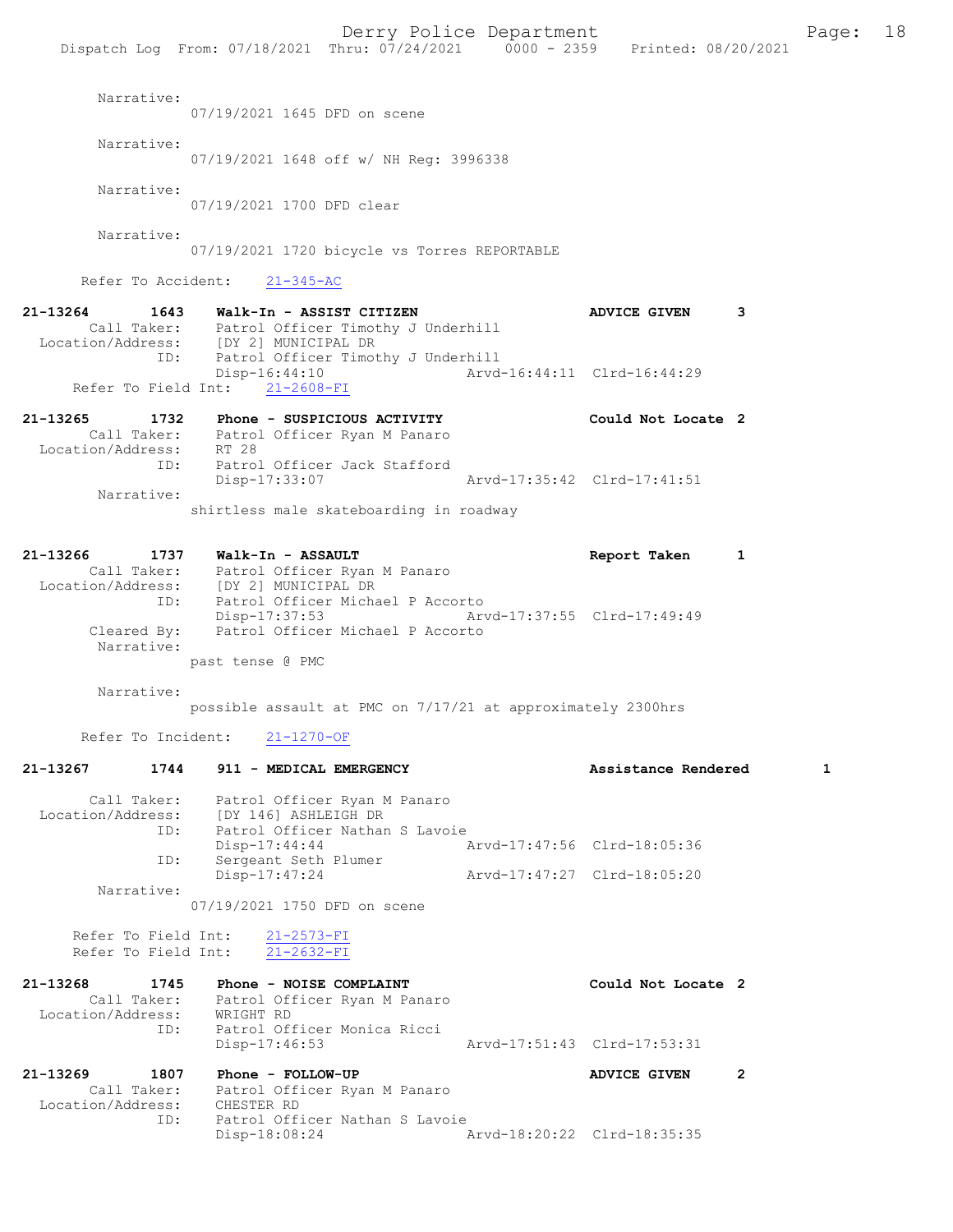21-13270 1847 Initiated - DISPERSE A GROUP SENT ON THEIR WAY 2 Call Taker: Patrol Officer Ryan M Panaro Location/Address: [DY 178] CRYSTAL AVE ID: Patrol Officer Nathan S Lavoie Arvd-18:47:00 Clrd-18:49:42 21-13271 1858 Initiated - MV STOP Warning Issued 3 Call Taker: Patrol Officer Ryan M Panaro Location/Address: CRYSTAL AVE ID: Patrol Officer Nathan S Lavoie Arvd-18:58:00 Clrd-19:05:46 Refer To Citation: 21-3302-CN 21-13272 1934 Initiated - MV STOP Warning Issued 3 Call Taker: Patrol Officer Ryan M Panaro Location/Address: E BROADWAY ID: Patrol Officer Blake A Martineau Arvd-19:34:00 Clrd-19:39:34 Refer To Citation: 21-3303-CN 21-13273 1935 Phone - WELFARE CHECK Transported to Hospital 2 Call Taker: Patrol Officer Michael P Accorto Location/Address: W BROADWAY ID: Patrol Officer Blake A Martineau Disp-19:42:33 Arvd-19:47:41 Clrd-20:28:01 Dispatched By: Patrol Officer Ryan M Panaro Arrived By: Patrol Officer Ryan M Panaro Cleared By: Patrol Officer Ryan M Panaro ID: Patrol Officer Nathan S Lavoie Disp-19:42:35 Arvd-19:48:15 Clrd-20:27:59 Dispatched By: Patrol Officer Ryan M Panaro Arrived By: Patrol Officer Ryan M Panaro Cleared By: Patrol Officer Ryan M Panaro ID: Sergeant Seth Plumer Disp-19:56:55 Arvd-19:56:57 Clrd-20:27:56 Dispatched By: Patrol Officer Ryan M Panaro Arrived By: Patrol Officer Ryan M Panaro Cleared By: Patrol Officer Ryan M Panaro Narrative: 07/19/2021 2014 DFD requested and responding Narrative: 07/19/2021 2023 DFD on scene Refer To Field Int: 21-2574-FI 21-13274 1949 Phone - WELFARE CHECK COUL Could Not Locate 2 Call Taker: Patrol Officer Michael P Accorto Location/Address: [DY 2116] SOUTH AVE ID: Patrol Officer Monica Ricci Disp-20:16:48 Arvd-20:21:40 Clrd-20:26:58 Arrived By: Patrol Officer Ryan M Panaro Cleared By: Patrol Officer Ryan M Panaro ID: Patrol Officer Jack Stafford Disp-20:16:52 Arvd-20:21:42 Clrd-20:26:56 Arrived By: Patrol Officer Ryan M Panaro Cleared By: Patrol Officer Ryan M Panaro Narrative: checking the welfare of a juvenile 21-13275 2033 Initiated - DELIVER A MESSAGE Could Not Locate 1 Call Taker: Patrol Officer Ryan M Panaro Location/Address: E BROADWAY ID: Patrol Officer Jack Stafford Arvd-20:33:00 Clrd-20:38:37 21-13276 2035 Initiated - DISABLED MV Vehicle Towed 3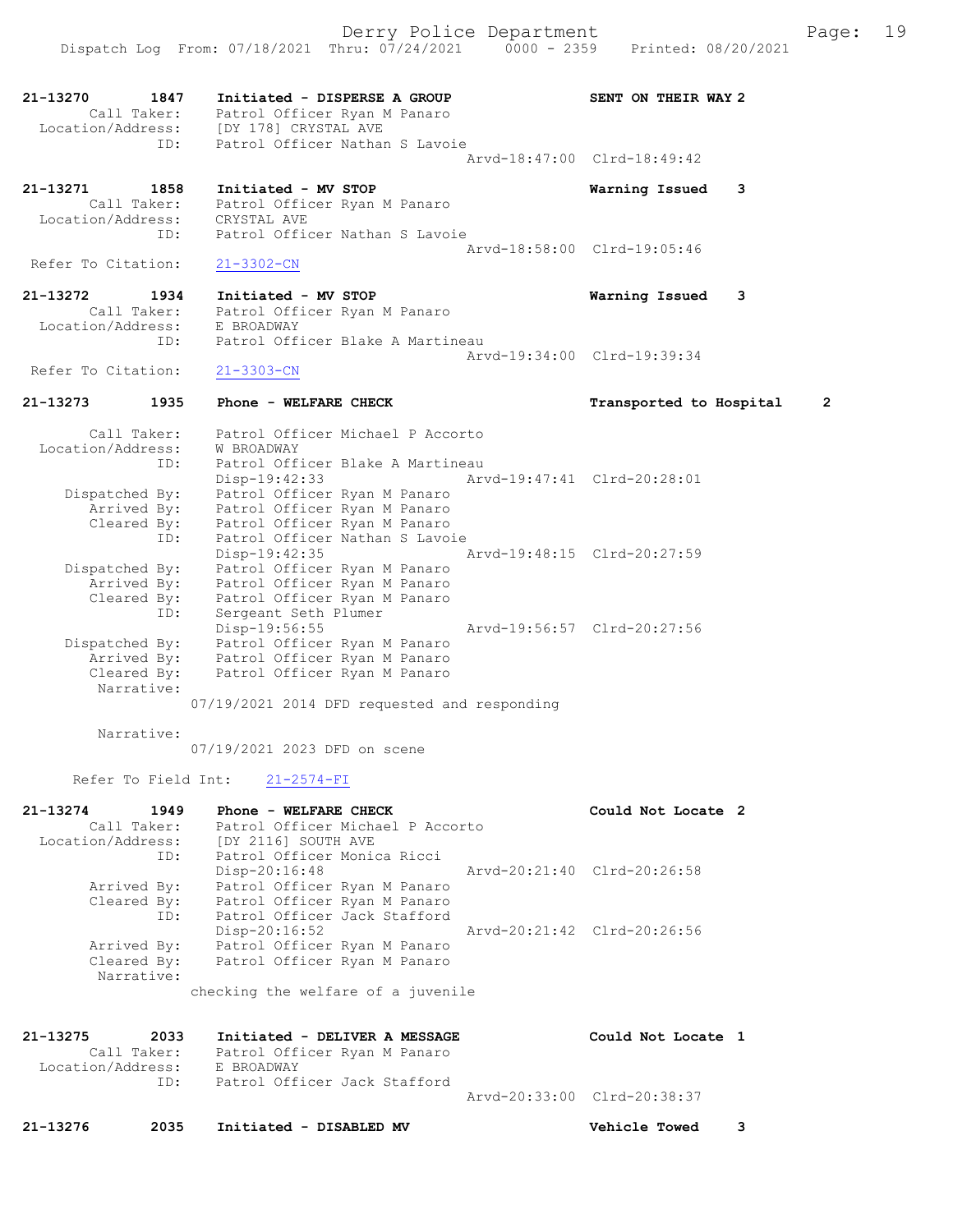Derry Police Department Fage: 20 Dispatch Log From: 07/18/2021 Thru: 07/24/2021 0000 - 2359 Printed: 08/20/2021 Call Taker: Patrol Officer Ryan M Panaro Location/Address: CHESTER RD ID: Patrol Officer Monica Ricci Arvd-20:35:00 Clrd-21:12:13 Narrative: 07/19/2021 2041 next on the list requested for a flat tire, LBP responding Narrative: 07/19/2021 2104 LBP on scene Refer To Incident: 21-1271-OF 21-13277 2044 Initiated - DISPERSE A GROUP SENT ON THEIR WAY 2 Call Taker: Patrol Officer Ryan M Panaro Location/Address: HUMPHREY RD ID: Patrol Officer Jack Stafford Arvd-20:44:00 Clrd-20:47:16 21-13278 2047 Initiated - MV CHECK SENT ON THEIR WAY 1 Call Taker: Patrol Officer Ryan M Panaro Location/Address: HUMPHREY RD ID: Patrol Officer Jack Stafford Arvd-20:47:00 Clrd-20:51:38 ID: Patrol Officer Nathan S Lavoie<br>Disp-20:49:48 Arvd-20:49:50 Clrd-20:51:35 Disp-20:49:48 Narrative: NH: 4826095 21-13279 2110 Walk-In - PAPER SERVICE Served 3 Call Taker: Patrol Officer Michael P Accorto Location/Address: [DY 2] MUNICIPAL DR ID: Patrol Officer Michael P Accorto Disp-21:10:55 Arvd-21:10:58 Clrd-21:11:00 21-13280 2113 Phone - ERRATIC OPERATION Could Not Locate 2 Call Taker: Patrol Officer Ryan M Panaro Location/Address: RT 28 ID: Patrol Officer Jack Stafford Disp-21:14:56 Arvd-21:14:58 Clrd-21:22:34 Narrative: NH: 2697177 21-13281 2131 Initiated - MV STOP Warning Issued 3 Call Taker: Patrol Officer Ryan M Panaro Location/Address: E BROADWAY ID: Patrol Officer Jack Stafford Arvd-21:31:00 Clrd-21:35:06<br>21-3304-CN Refer To Citation: 21-13282 2131 Phone - ASSIST OTHER AGENCY Transported to Hospital 3 Call Taker: Patrol Officer Michael P Accorto Location/Address: [DY 3316] KENDALL POND RD ID: Patrol Officer Blake A Martineau Disp-21:33:17 Arvd-21:33:19 Clrd-21:52:36<br>Cleared By: Patrol Officer Ryan M Panaro Patrol Officer Ryan M Panaro Narrative: DFD attemtping to contact a resident. Refer To Field Int: 21-2575-FI 21-13283 2155 Radio - FOLLOW-UP Could Not Locate 2 Call Taker: Patrol Officer Michael P Accorto Location/Address: [DY 2116] SOUTH AVE ID: Patrol Officer Blake A Martineau Disp-21:55:51 Arvd-21:57:45 Clrd-22:43:20 Arrived By: Patrol Officer Ryan M Panaro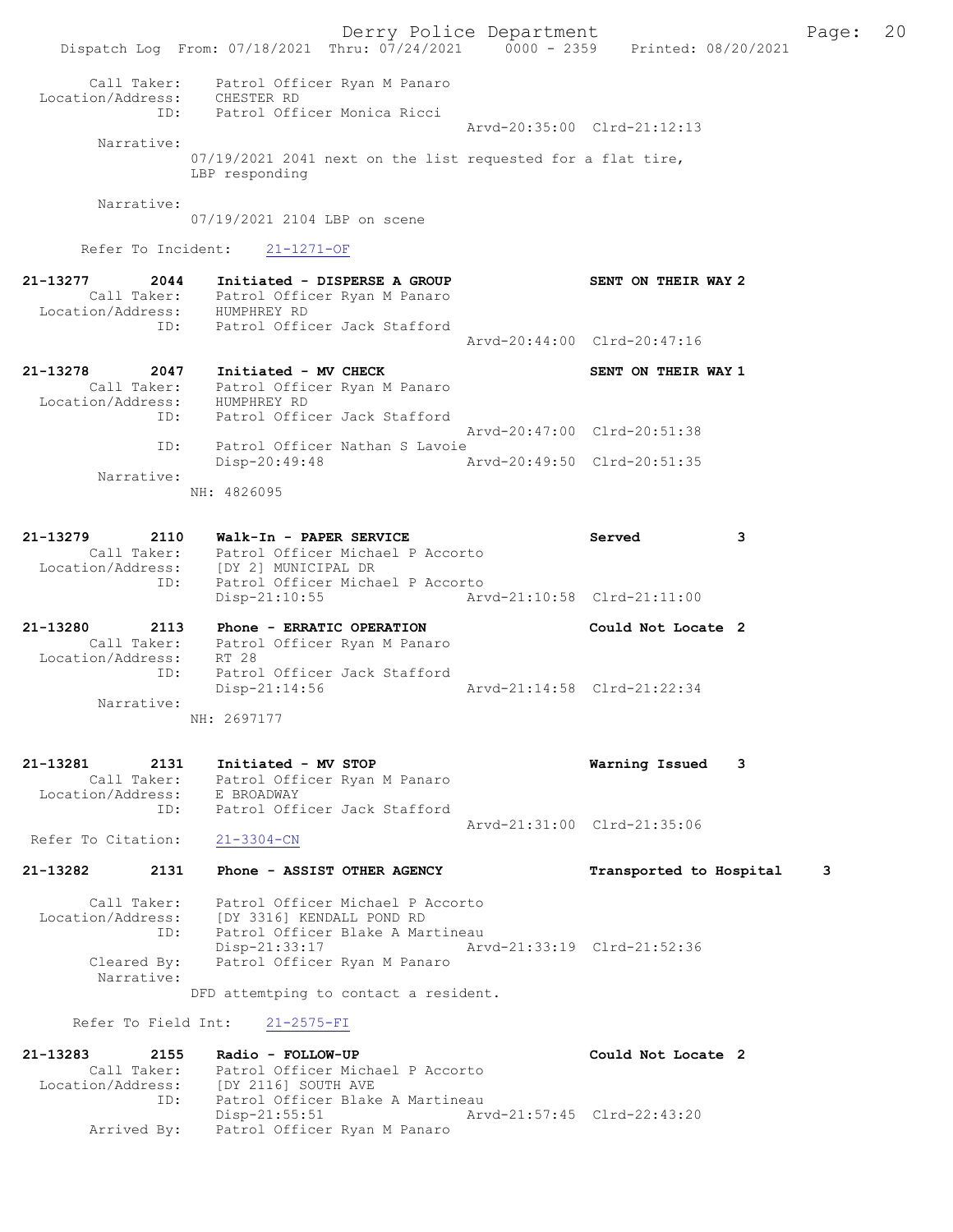Dispatch Log From: 07/18/2021 Thru: 07/24/2021 0000 - 2359 Printed: 08/20/2021 Cleared By: Patrol Officer Ryan M Panaro 21-13284 2202 Phone - SUSPICIOUS ACTIVITY SENT ON THEIR WAY 2 Call Taker: Patrol Officer Michael P Accorto Location/Address: [DY 279] DUBEAU DR ID: Patrol Officer Monica Ricci Disp-22:05:03 Arvd-22:11:05 Clrd-22:42:41 Arrived By: Patrol Officer Ryan M Panaro Cleared By: Patrol Officer Ryan M Panaro ID: Patrol Officer Jack Stafford Disp-22:05:07 Arvd-22:11:42 Clrd-22:42:46 Arrived By: Patrol Officer Ryan M Panaro Cleared By: Patrol Officer Ryan M Panaro Narrative: report of kids throwing rocks at the school Narrative: 07/19/2021 2213 off w/ a small group Refer To Field Int: 21-2576-FI 21-13285 2214 Phone - MV REPO Cleared 1 Call Taker: Patrol Officer Michael P Accorto Location/Address: BEDARD AVE ID: Patrol Officer Michael P Accorto<br>Disp-22:15:59 Mrvd-22:16:01 Clrd-22:16:03 Disp-22:15:59 Narrative: 2017 Acura ILX. Owner unaware. Narrative: Recovered by Tradz LLC (603-272-6800). 21-13286 2315 Initiated - PROPERTY CHECK Services Rendered 2 Call Taker: Dispatcher Christine D Carlson Location/Address: PIERCE AVE ID: Patrol Officer Melissa M Houde Arvd-23:15:00 Clrd-23:15:20 21-13287 2315 Initiated - MV STOP Warning Issued 3 Call Taker: Dispatcher Christine D Carlson Location/Address: E BROADWAY + MOUNT WASHINGTON ST ID: Patrol Officer Taylor Dezotell Arvd-23:15:00 Clrd-23:20:03 Refer To Citation: 21-3305-CN 21-13288 2325 Initiated - MV STOP Warning Issued 3 Call Taker: Dispatcher Christine D Carlson Location/Address: S MAIN ST ID: Patrol Officer Cody Johnson Arvd-23:25:00 Clrd-23:29:33 21-13289 2330 Initiated - MV CHECK Vehicle checked 1 Call Taker: Dispatcher Christine D Carlson Location/Address: ROLLINS ST ID: Patrol Officer Melissa M Houde Arvd-23:30:00 Clrd-23:31:00 21-13290 2331 Initiated - MV STOP Warning Issued 3 Call Taker: Dispatcher Christine D Carlson Location/Address: N MAIN ST ID: Patrol Officer Taylor Dezotell Arvd-23:31:00 Clrd-23:38:29<br>21-816-003038 Refer To Citation: 21-13291 2331 Initiated - PROPERTY CHECK Services Rendered 2 Call Taker: Dispatcher Christine D Carlson Location/Address: ROLLINS ST ID: Patrol Officer Melissa M Houde

Arvd-23:31:00 Clrd-23:38:47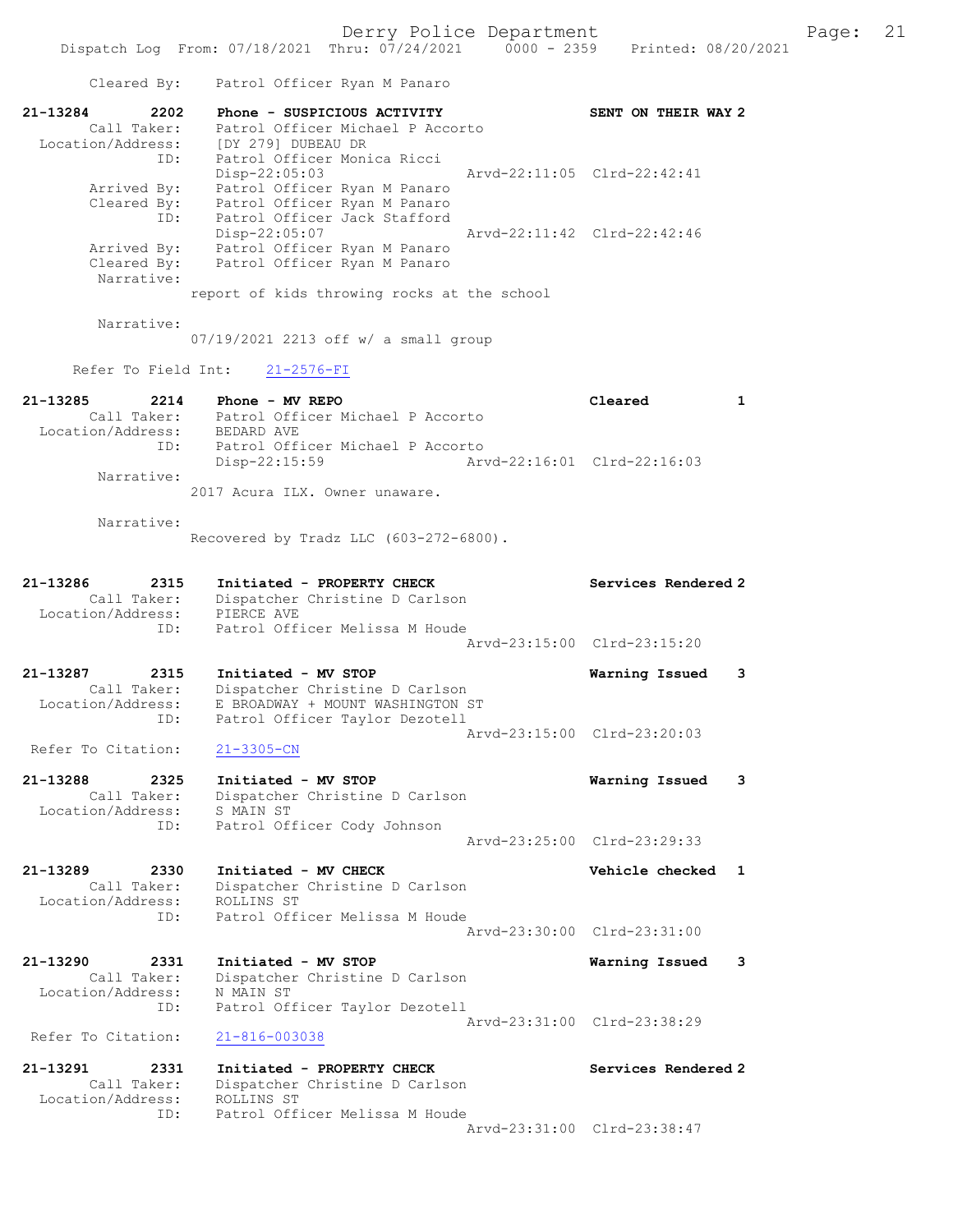ID: Patrol Officer Charles L Doherty Disp-23:33:30 Arvd-23:33:32 Clrd-23:37:10 21-13292 2337 Phone - MV ACCIDENT Call Taker: Dispatcher Christine D Carlson Arrest(s) Made 1 Dispatcher Christine D Carlson Location/Address: E DERRY RD Patrol Officer Cody Johnson<br>Disp-23:37:25 Disp-23:37:25 Arvd-23:39:29 Clrd-07/20/2021 @ 01:32:07<br>TD: Patrol Officer Charles L Doberty Patrol Officer Charles L Doherty<br>Disp-23:37:29 Ary Disp-23:37:29 Arvd-23:40:42 Clrd-07/20/2021 @ 00:53:28 ID: Patrol Officer Taylor Dezotell Disp-23:38:40 Arvd-23:39:23 Clrd-07/20/2021 @ 01:32:05<br>ID: Sergeant James M Belanger Sergeant James M Belanger<br>Disp-23:39:48 Disp-23:39:48 Arvd-23:39:49 Clrd-07/20/2021 @ 01:32:03<br>ID: Patrol Officer Melissa M Houde Patrol Officer Melissa M Houde<br>Disp-00:55:44 Disp-00:55:44 Arvd-00:55:45 Clrd-07/20/2021 @ 01:10:23 Narrative: 07/19/2021 2359 S4 advising one in custody at this time for DWI Narrative: 07/20/2021 0001 Birch St called for tow - enroute Narrative: 07/20/2021 0004 221 transporting one to HQ, s/m: 39,074.6 Narrative: 07/20/2021 0008 DFD requested to HQ at this time Narrative: 07/20/2021 0011 DFD off at HQ Narrative: 07/20/2021 0011 Subject information (DWI): Brendon Daley 93 Baybeerry Ln Londonderry NH DOB: 2/19/83 Narrative: 07/20/2021 0018 Wrecker on scene Narrative: 07/20/2021 0020 441 enroute to pound Narrative: 07/20/2021 0021 Patient refusal at pd Narrative: 07/20/2021 0026 B/C Mencis called at this time Narrative: 07/20/2021 0026 441 off at the pound Narrative: 07/20/2021 0052 B/C off at HQ Narrative: 07/20/2021 0055 333 enroute to pound Narrative: 07/20/2021 0106 333 off at HQ Narrative: 07/20/2021 0106 Subject released out back door to sober party at this time w/ court date of 12/2/21 as per b/c Mencis Narrative: 07/20/2021 0022 Subject refused to be booked, placed in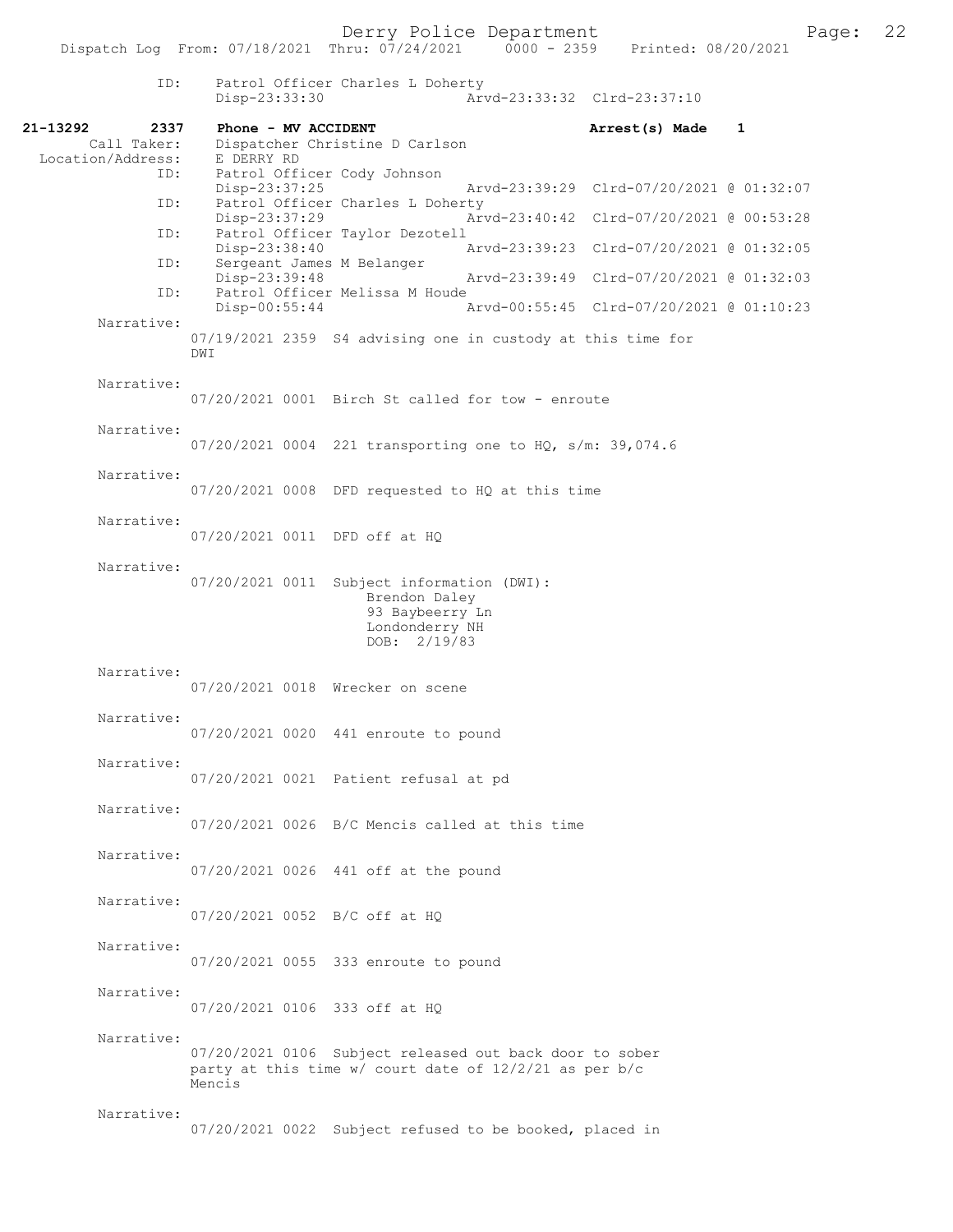Derry Police Department Fage: 23 Dispatch Log From: 07/18/2021 Thru: 07/24/2021 0000 - 2359 Printed: 08/20/2021 cell 3 Narrative: 07/20/2021 0124 Booking and cell videos completed at this time Narrative: 07/20/2021 0131 Wrecker has vehicle - all units clear Refer To Accident: 21-346-AC Refer To Arrest: 21-685-AR For Date: 07/20/2021 - Tuesday 21-13293 0002 Initiated - ASSIST CITIZEN Services Rendered 3 Call Taker: Dispatcher Christine D Carlson Location/Address: FRANKLIN ST ID: Patrol Officer Melissa M Houde Arvd-00:02:00 Clrd-00:03:01 21-13294 0155 Phone - DOMESTIC DISTURBANCE Report Taken 1 Call Taker: Dispatcher Christine D Carlson Location/Address: FLOYD RD ID: Patrol Officer Cody Johnson Disp-01:55:55 Arvd-02:02:22 Clrd-03:08:47 ID: Patrol Officer Melissa M Houde<br>Disp-01:55:55 Mrvd-01:59:40 Clrd-03:08:43 Disp-01:55:55<br>ID: Patrol Officer Charles L Dol ID: Patrol Officer Charles L Doherty Disp-01:56:11 Arvd-02:00:51 Clrd-03:08:45 ID: Sergeant James M Belanger Disp-02:02:20 Arvd-02:02:21 Clrd-03:08:41 Refer To Incident: 21-1272-OF 21-13295 0352 Phone - ASSIST CITIZEN Services Rendered 3 Call Taker: Dispatcher Christine D Carlson Location/Address: [DY 2258] E BROADWAY ID: Patrol Officer Melissa M Houde Disp-03:52:44 Arvd-03:54:00 Clrd-04:02:40 ID: Patrol Officer Taylor Dezotell Disp-03:52:45 Arvd-03:54:37 Clrd-04:02:38 21-13296 0457 Phone - FOUND/LOST PROPERTY Services Rendered 3 Call Taker: Dispatcher Christine D Carlson Location/Address: PARKLAND DR ID: Patrol Officer Melissa M Houde<br>Disp-04:57:59 7 Arvd-05:01:01 Clrd-05:09:18 Refer To Field Int: 21-2591-FI 21-13297 0706 Phone - ALARM, BURGLAR False Alarm 1 Call Taker: Dispatcher Jess W Arcand Location/Address: [DY 997] PARKLAND DR ID: Patrol Officer Taylor Dezotell Disp-07:06:52 Refer To Field Int: 21-2582-FI 21-13298 0754 Phone - MV ACCIDENT Report Taken 1 Call Taker: Dispatcher Jess W Arcand Location/Address: COLES GROVE RD ID: Patrol Officer Nikita Tomnyuk Disp-07:55:05 <br>21-3568-CN Refer To Citation: Narrative: 07/20/2021 0757 140 ON A MV CHECK ON BEAVER RD Narrative: 07/20/2021 0839 REPORTABLE. SCURINI VS PARKED CAR

Refer To Accident: 21-347-AC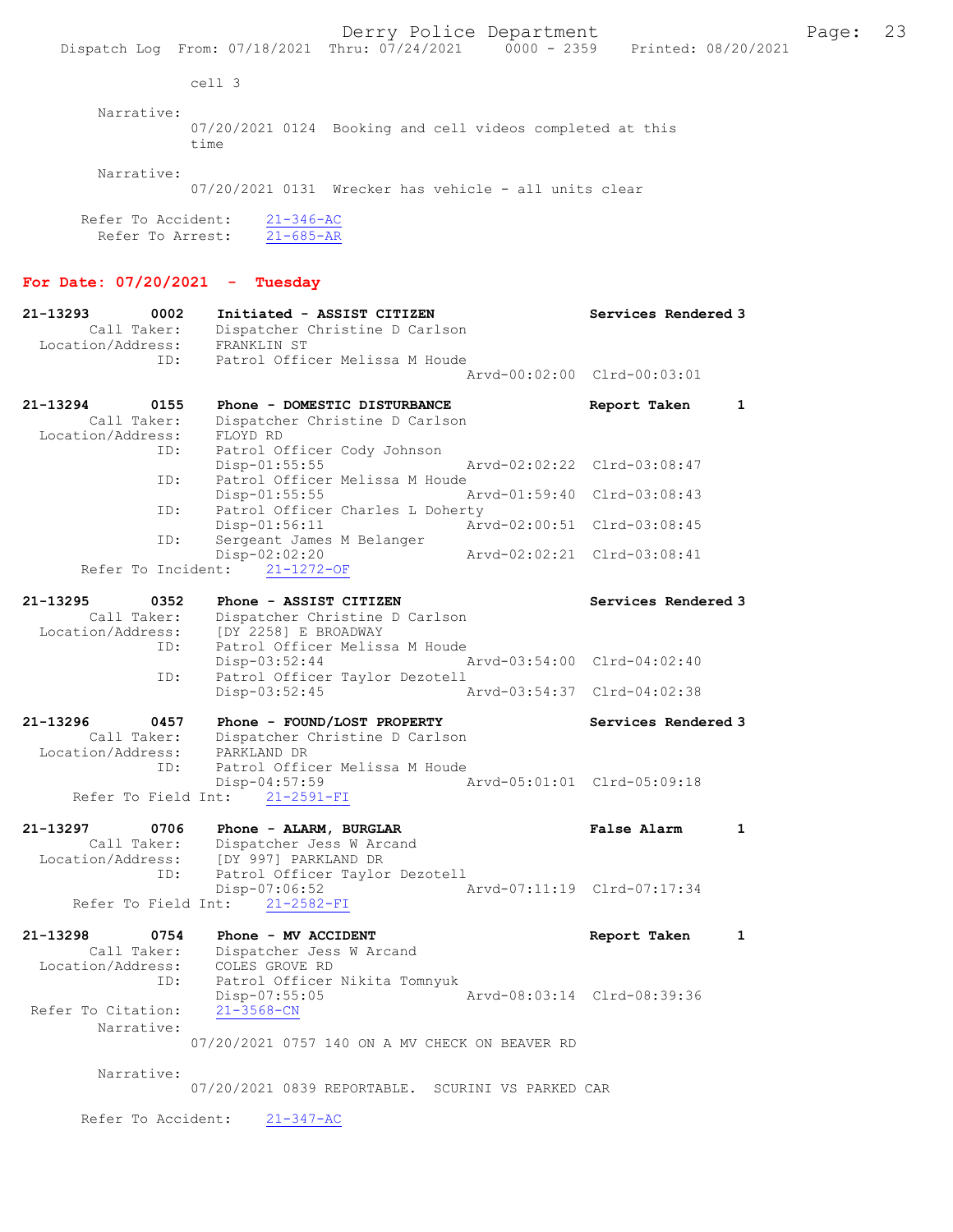Dispatch Log From: 07/18/2021 Thru: 07/24/2021 0000 - 2359 Printed: 08/20/2021 21-13299 0851 Walk-In - SEXUAL OFFENDER REGISTRATION Services Rendered 1 Call Taker: Dispatcher Jess W Arcand Location/Address: MUNICIPAL DR ID: Detective Benjamin J Doyle<br>Disp-08:53:39 Disp-08:53:39 Arvd-08:53:42 Clrd-08:59:31 21-13300 0901 Initiated - Child Advocacy Center Cleared 3 Call Taker: Dispatcher Jess W Arcand Location/Address: BIRCH ST ID: Detective Peter A Houlis Arvd-09:01:00 Clrd-12:30:15 ID: Detective Victoria M Kidd Disp-09:15:26 Arvd-09:15:28 Clrd-12:30:11 21-13301 0911 Initiated - MV STOP Warning Issued 3 Call Taker: Dispatcher Jess W Arcand Location/Address: CRYSTAL AVE ID: Patrol Officer Taylor Dezotell Arvd-09:11:00 Clrd-09:15:18 Refer To Citation: 21-3306-CN 21-13302 0934 Initiated - FOLLOW-UP No Action Required 2 Call Taker: Dispatcher Jess W Arcand Location/Address: MUNICIPAL DR ID: Patrol Officer Samuel J Troy Arvd-09:34:00 Clrd-11:24:54 21-13303 0944 Initiated - MV STOP Warning Issued 3 Call Taker: Dispatcher Jess W Arcand Location/Address: S MAIN ST ID: Patrol Officer Taylor Dezotell Arvd-09:44:00 Clrd-09:47:58 Refer To Citation: 21-3307-CN 21-13304 0950 Initiated - FOLLOW-UP No Action Required 2 Call Taker: Dispatcher Jess W Arcand Location/Address: E DERRY RD ID: Patrol Officer Nikita Tomnyuk Arvd-09:50:00 Clrd-09:54:13 21-13305 1006 Phone - LANDLORD/TENANT DISPUTE Services Rendered 2 Call Taker: Sergeant Michael W Hughes Location/Address: SILVESTRI CIR ID: Patrol Officer Nikita Tomnyuk Disp-10:07:49 Arvd-10:10:45 Clrd-10:31:02 Arrived By: Dispatcher Jess W Arcand Cleared By: Dispatcher Jess W Arcand ID: Patrol Officer Taylor Dezotell Disp-10:08:26 Arvd-10:11:26 Clrd-10:31:00 Arrived By: Dispatcher Jess W Arcand Cleared By: Dispatcher Jess W Arcand ID: Sergeant Jeffrey M Dawe Disp-10:30:54 Arvd-10:30:56 Clrd-10:30:58 Dispatched By: Dispatcher Jess W Arcand Arrived By: Dispatcher Jess W Arcand Cleared By: Dispatcher Jess W Arcand Refer To Field Int: 21-2581-FI 21-13306 1014 Phone - VIN CHECK Services Rendered 3 Call Taker: Dispatcher Jess W Arcand Location/Address: LAKE SHORE AVE ID: Patrol Officer Nikita Tomnyuk Disp-10:31:33 Arvd-10:39:58 Clrd-10:52:01 21-13307 1024 Initiated - MV CHECK Nerror Number of Vehicle checked 1 Call Taker: Dispatcher Jess W Arcand

Location/Address: E BROADWAY

ID: Patrol Officer Joshua Martin

Derry Police Department Fage: 24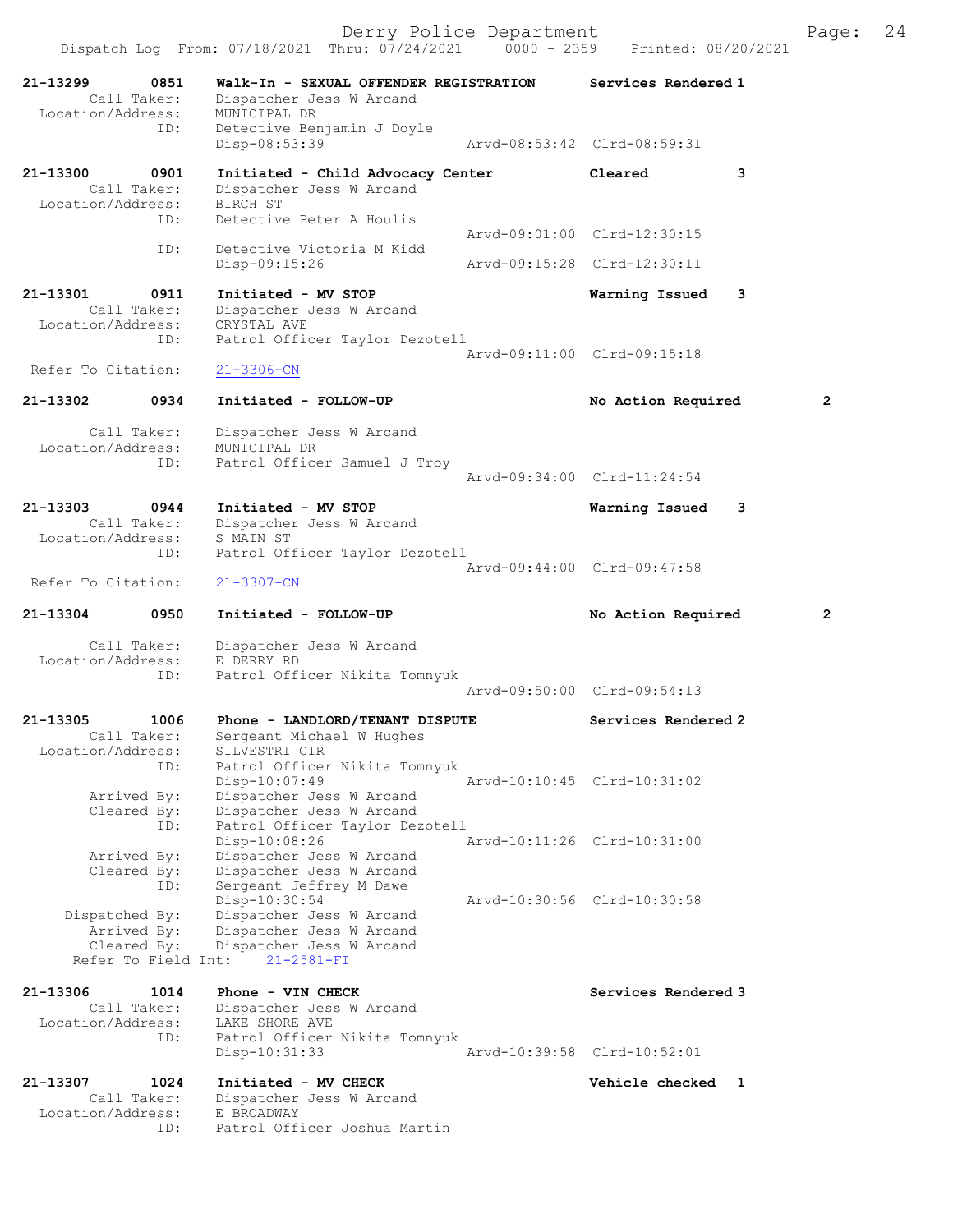Derry Police Department Fage: 25

 Arvd-10:24:00 Clrd-10:25:40 21-13308 1038 Initiated - FOLLOW-UP No Action Required 2 Call Taker: Dispatcher Jess W Arcand Location/Address: JOAN ST ID: Patrol Officer Joshua Martin Arvd-10:38:00 Clrd-10:52:13 21-13309 1053 Initiated - SUBPOENA DELIVERY Not Served 1 Call Taker: Dispatcher Jess W Arcand Location/Address: LARAWAY CT ID: Patrol Officer Taylor Dezotell Arvd-10:53:00 Clrd-11:00:22 21-13310 1055 Phone - ALARM, HOLD-UP False Alarm 1 Call Taker: Dispatcher Jess W Arcand Location/Address: [DY 2087] MANCHESTER RD ID: Sergeant Jeffrey M Dawe Disp-10:56:55 Arvd-10:58:06 Clrd-11:00:10 ID: Patrol Officer Nikita Tomnyuk Disp-10:58:16 Clrd-11:00:05 ID: Patrol Officer Joshua Martin Disp-10:58:19 Clrd-11:00:08 Refer To Field Int: 21-2918-FI 21-13311 1104 Initiated - SUBPOENA DELIVERY Served 1 Call Taker: Dispatcher Jess W Arcand Location/Address: LARAWAY CT ID: Patrol Officer Taylor Dezotell Arvd-11:04:00 Clrd-11:07:23 21-13312 1107 Initiated - SUBPOENA DELIVERY Not Served 1 Call Taker: Dispatcher Jess W Arcand Location/Address: LARAWAY CT ID: Patrol Officer Taylor Dezotell Arvd-11:07:00 Clrd-11:08:13 21-13313 1114 Phone - ASSIST OTHER AGENCY Assistance Rendered 3 Call Taker: Dispatcher Jess W Arcand Location/Address: SILVESTRI CIR ID: Sergeant Jeffrey M Dawe Disp-11:28:11 Arvd-11:33:55 Clrd-11:47:39 ID: Patrol Officer Nikita Tomnyuk Disp-11:28:14 Arvd-11:33:51 Clrd-11:47:39 ID: Patrol Officer Joshua Martin Disp-11:28:20 Narrative: 07/20/2021 1115 ASSIST RCSD ON PAPER SERVICE 21-13314 1141 Initiated - SUBPOENA DELIVERY Not Served 1 Call Taker: Dispatcher Jess W Arcand Location/Address: S MAIN ST ID: Patrol Officer Taylor Dezotell Arvd-11:41:00 Clrd-11:46:17 21-13315 1152 Initiated - ATTEMPTED PAPER SERVICE Not Served 2 Call Taker: Dispatcher Jess W Arcand Location/Address: BERLIN AVE ID: Patrol Officer Taylor Dezotell Arvd-11:52:00 Clrd-11:58:32 21-13316 1158 Walk-In - FINGERPRINTS Services Rendered 3 Call Taker: Patrol Officer Robert Corwin Location/Address: [DY 2] MUNICIPAL DR ID: Patrol Officer Robert Corwin Disp-12:00:43 Arvd-12:00:45 Clrd-12:04:47 Cleared By: Dispatcher Jess W Arcand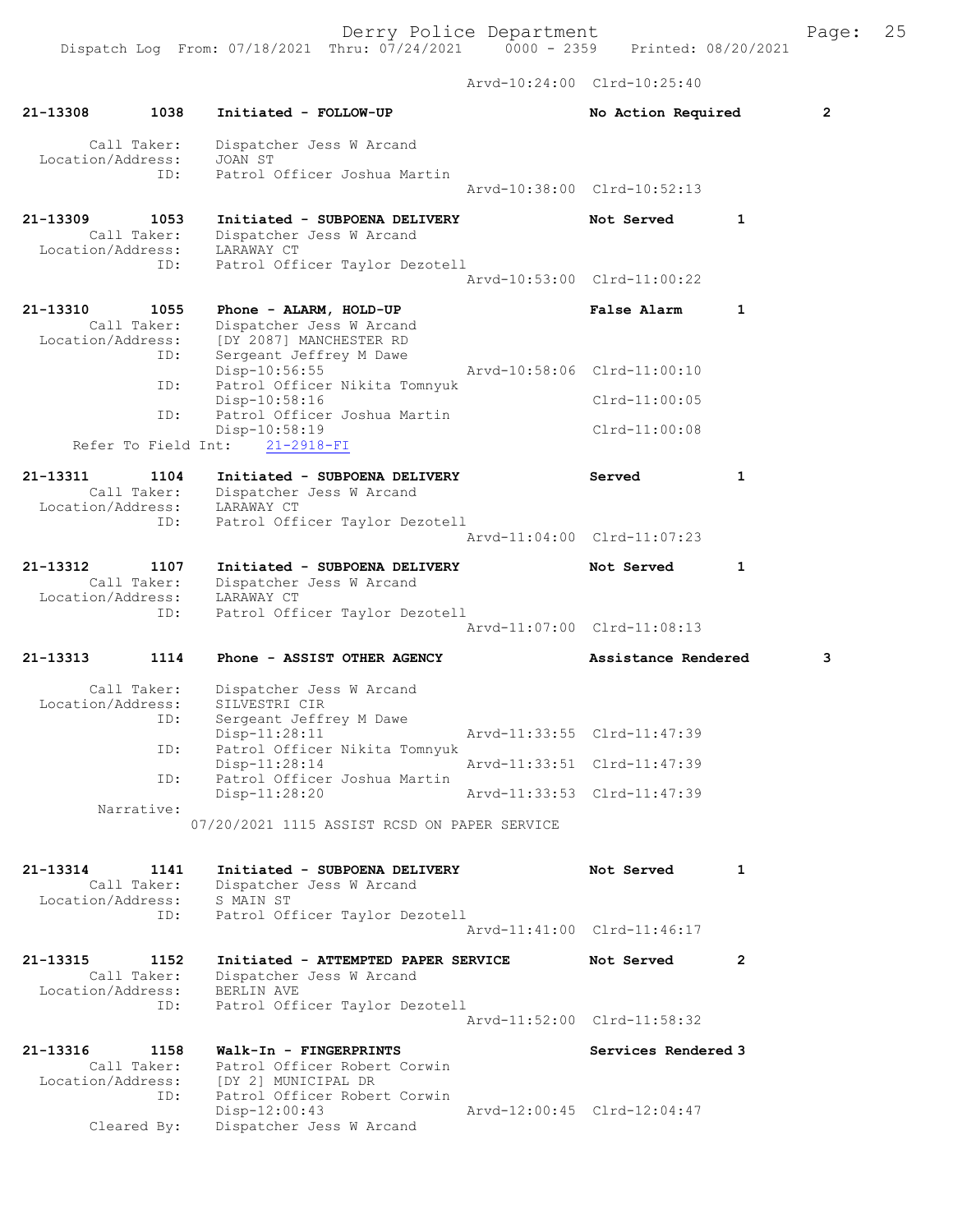| 21-13317<br>Location/Address:                | 1204<br>Call Taker:        | Initiated - SUBPOENA DELIVERY<br>Dispatcher Jess W Arcand<br>BERRY ST                                            | Cleared                     | 1 |
|----------------------------------------------|----------------------------|------------------------------------------------------------------------------------------------------------------|-----------------------------|---|
|                                              | ID:                        | Patrol Officer Joshua Martin                                                                                     | Arvd-12:04:00 Clrd-12:32:25 |   |
| 21–13318                                     | 1220                       | Phone - WELFARE CHECK                                                                                            | No Action Required          | 2 |
| Location/Address:                            | Call Taker:<br>ID:         | Dispatcher Jess W Arcand<br>PHILLIP RD<br>Patrol Officer Samuel J Troy                                           |                             |   |
|                                              | ID:                        | Disp-12:22:00<br>Patrol Officer Nikita Tomnyuk                                                                   | Clrd-12:22:55               |   |
|                                              |                            | Disp-12:22:49                                                                                                    | Arvd-12:30:24 Clrd-12:49:48 |   |
| 21-13319<br>Location/Address:                | 1320<br>Call Taker:        | Initiated - ROAD HAZARD<br>Dispatcher Jess W Arcand<br>FORDWAY EXT                                               | Vehicle checked             | 2 |
|                                              | ID:                        | Patrol Officer Charles L Doherty                                                                                 | Arvd-13:20:00 Clrd-13:31:55 |   |
| 21-13320<br>CALL TAKET:<br>Location/Address: | 1341                       | Phone - VIN CHECK<br>Dispatcher Jess W Arcand<br>REDFIELD CIR                                                    | Services Rendered 3         |   |
|                                              | ID:<br>Refer To Field Int: | Patrol Officer Samuel J Troy<br>$Disp-14:08:10$<br>$21 - 2597 - FI$                                              | Arvd-14:14:18 Clrd-14:25:29 |   |
| 21-13321<br>Location/Address:                | 1356<br>Call Taker:<br>ID: | Phone - ALARM, BURGLAR<br>Dispatcher Jess W Arcand<br>[DY 2441] LAMPTON DR<br>Patrol Officer Samuel J Troy       | <b>False Alarm</b>          | 1 |
|                                              |                            | $Disp-13:56:59$                                                                                                  | Arvd-14:00:18 Clrd-14:07:28 |   |
|                                              | ID:<br>Refer To Field Int: | Patrol Officer Joshua Martin<br>$Disp-13:57:02$<br>$21 - 2598 - FI$                                              | Arvd-14:03:20 Clrd-14:07:30 |   |
| 21-13322<br>Location/Address:                | 1401<br>Call Taker:        | Phone - ROAD HAZARD<br>Dispatcher Jess W Arcand<br>HAMPSTEAD RD                                                  | Removed Hazard              | 2 |
|                                              | ID:<br>Narrative:          | Patrol Officer Nikita Tomnyuk<br>$Disp-14:01:56$                                                                 | Arvd-14:08:00 Clrd-14:10:28 |   |
|                                              |                            | 07/20/2021 1410 TRASH CANS IN THE ROAD                                                                           |                             |   |
| 21-13323<br>Location/Address:                | 1525<br>Call Taker:        | Initiated - SUBPOENA DELIVERY<br>Dispatcher Jess W Arcand<br>FROST RD                                            | Served                      | 1 |
|                                              | ID:                        | Patrol Officer Jack Stafford                                                                                     | Arvd-15:25:00 Clrd-15:28:31 |   |
| 21-13324<br>Location/Address:                | 1527<br>Call Taker:<br>ID: | Phone - ALARM, BURGLAR<br>Dispatcher Jess W Arcand<br>$[DY 2441] LAMPTON DR$<br>Patrol Officer Blake A Martineau | <b>False Alarm</b>          | 1 |
|                                              | ID:                        | Disp-15:28:16<br>Patrol Officer Jack Stafford                                                                    | Arvd-15:37:25 Clrd-15:42:16 |   |
|                                              | Refer To Field Int:        | Disp-15:28:40<br>$21 - 2593 - FI$                                                                                | Arvd-15:33:04 Clrd-15:42:18 |   |
| 21-13325                                     | 1542                       | Phone - Wildlife Complaint                                                                                       | Report Taken                | 2 |
| Location/Address:                            | Call Taker:<br>ID:         | Dispatcher Jess W Arcand<br>BROOKVIEW DR<br>Patrol Officer Monica Ricci                                          |                             |   |
|                                              | ID:                        | Disp-16:09:12<br>Sergeant Michael W Hughes                                                                       | Arvd-16:25:35 Clrd-16:32:23 |   |
|                                              | Narrative:                 | Disp-16:26:07                                                                                                    | Arvd-16:26:10 Clrd-16:26:12 |   |
|                                              |                            |                                                                                                                  |                             |   |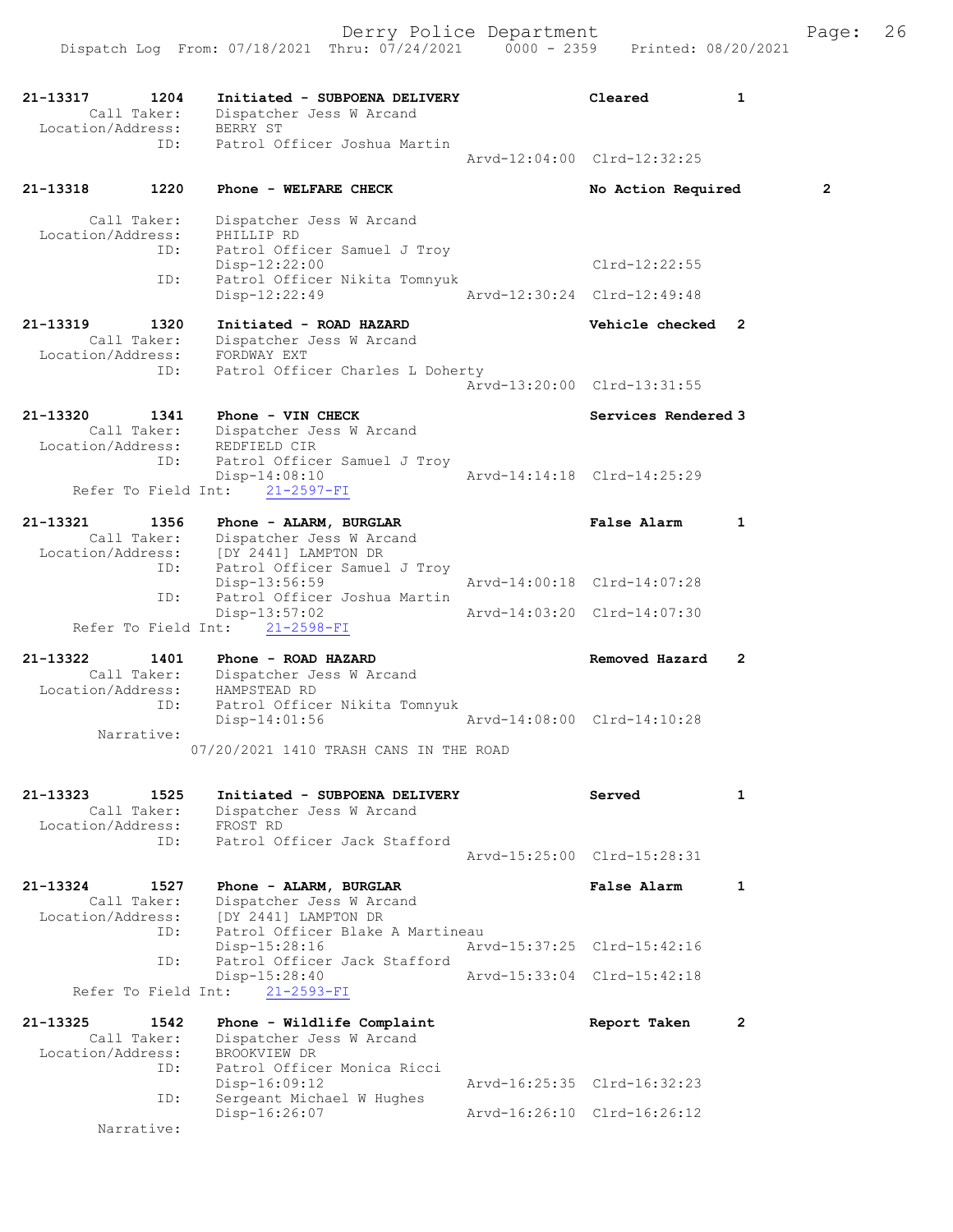07/20/2021 1543 10-2 BAT

 Narrative: 07/21/2021 1434 RELEASED TO NH FISH AND GAME Refer To Incident: 21-1275-OF

| 21-13326<br>Location/Address:                | 1543<br>Call Taker:                             | Phone - HIT AND RUN<br>Dispatcher Jess W Arcand<br>MANCHESTER RD + A ST                                 | Report Taken                 | 2 |
|----------------------------------------------|-------------------------------------------------|---------------------------------------------------------------------------------------------------------|------------------------------|---|
|                                              | ID:<br>Refer To Incident:<br>Refer To Accident: | Patrol Officer Joshua Martin<br>$Disp-15:44:06$<br>$21 - 1274 - OF$<br>$21 - 348 - AC$                  | Arvd-15:50:43 Clrd-16:08:20  |   |
|                                              |                                                 |                                                                                                         |                              |   |
| 21-13327<br>Location/Address:                | 1548<br>Call Taker:                             | Phone - HIT AND RUN<br>Dispatcher Jess W Arcand<br>ROCKINGHAM RD                                        | Report Taken                 | 2 |
|                                              | ID:                                             | Patrol Officer Jack Stafford<br>Disp-15:48:51                                                           | Clrd-15:59:09                |   |
|                                              | ID:                                             | Patrol Officer Robert Corwin<br>Disp-15:59:06<br>Arrived By: Patrol Officer Robert Corwin               | Arvd-16:01:06 Clrd-16:18:08  |   |
|                                              | Refer To Incident:                              | $21 - 1273 - OF$                                                                                        |                              |   |
| 21-13328<br>Call Taker:<br>Location/Address: | 1609                                            | Initiated - MV STOP<br>Dispatcher Jess W Arcand<br>ROLLINS ST                                           | Warning Issued               | 3 |
|                                              | ID:                                             | Captain Vernon L Thomas                                                                                 | Arvd-16:09:00 Clrd-16:20:12  |   |
|                                              | ID:                                             | Patrol Officer Blake A Martineau<br>$Disp-16:13:44$                                                     | Arvd-16:13:47 Clrd-16:28:42  |   |
| 21-13329                                     | 1615                                            | Phone - PARKING COMPLAINT                                                                               | Cancelled Prior to Arrival 1 |   |
|                                              |                                                 |                                                                                                         |                              |   |
| Call Taker:<br>Location/Address:             | Narrative:                                      | Dispatcher Jess W Arcand<br>REBECCA LN<br>07/20/2021 1616 RED HONDA PARKED IN THE CIRCLE                |                              |   |
|                                              | Narrative:                                      |                                                                                                         |                              |   |
|                                              |                                                 | 07/20/2021 1626 VEHICLE LEFT PRIOR TO ARRIVAL                                                           |                              |   |
| 21-13330<br>Location/Address:                | 1623<br>Call Taker:                             | Phone - ERRATIC OPERATION<br>Dispatcher Jess W Arcand<br>ISLAND POND RD<br>Patrol Officer Jack Stafford | Services Rendered 2          |   |
|                                              | ID:                                             | Disp-16:23:54                                                                                           | Arvd-16:25:11 Clrd-16:32:10  |   |
| 21-13331<br>Call Taker:<br>Location/Address: | 1639                                            | Initiated - MV STOP<br>Dispatcher Jess W Arcand<br>E BROADWAY                                           | Summons Issued               | 3 |
|                                              | ID:                                             | Captain Vernon L Thomas                                                                                 | Arvd-16:39:00 Clrd-16:49:13  |   |
| 21-13332                                     | 1648                                            | Initiated - PED CHECK                                                                                   | SENT ON THEIR WAY 2          |   |
| Location/Address:                            | Call Taker:                                     | Dispatcher Jess W Arcand<br>CRESCENT ST + PINKERTON ST                                                  |                              |   |
|                                              | ID:                                             | Patrol Officer Blake A Martineau                                                                        | Aryd-16:48:00 Clrd-16:51:36  |   |
| 21-13333<br>Call Taker:<br>Location/Address: | 1659                                            | Initiated - FOLLOW-UP<br>Dispatcher Jess W Arcand<br>FORDWAY ST                                         | Services Rendered 2          |   |
|                                              | ID:                                             | Patrol Officer Monica Ricci                                                                             | Arvd-16:59:00 Clrd-17:07:06  |   |
| 21-13334<br>Call Taker:                      | 1702                                            | Phone - KEEP THE PEACE<br>Dispatcher Jess W Arcand                                                      | Services Rendered 2          |   |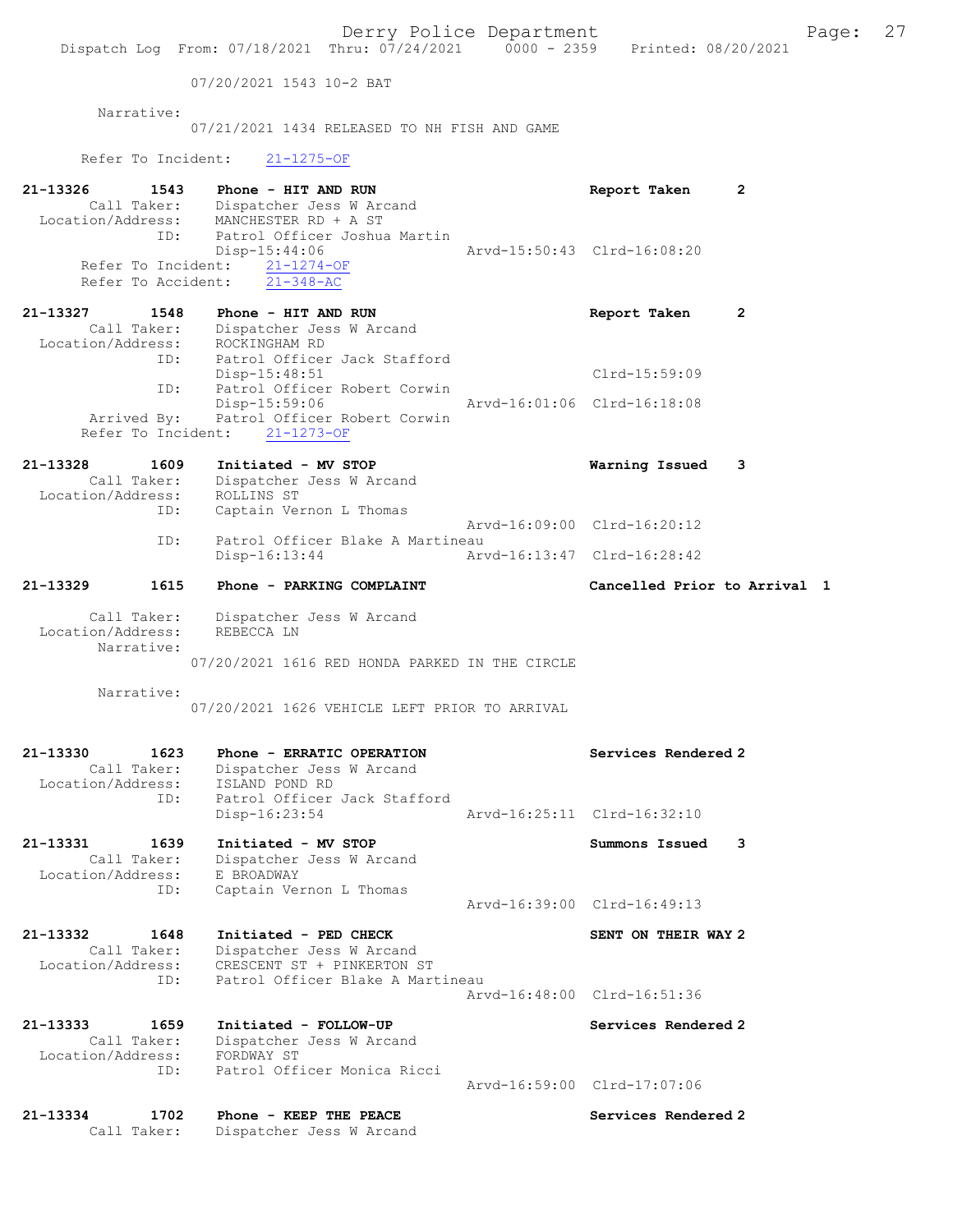Dispatch Log From: 07/18/2021 Thru: 07/24/2021 0000 - 2359 Printed: 08/20/2021 Location/Address: SUMMIT AVE ID: Patrol Officer Michael P Accorto Disp-17:42:15 Arvd-17:51:21 Clrd-18:15:49 Refer To Field Int: 21-2615-FI 21-13335 1706 Phone - ANIMAL COMPLAINT Number of Services Rendered 1 Call Taker: Lieutenant Shawn P O'Donaghue Location/Address: [DY 146] ASHLEIGH DR ID: Patrol Officer Joshua Martin Disp-17:09:48 Arvd-17:09:52 Clrd-17:23:09 Dispatched By: Dispatcher Jess W Arcand Arrived By: Dispatcher Jess W Arcand Cleared By: Dispatcher Jess W Arcand Narrative: Silver Dodge Durango 21-13336 1710 Phone - MV ACCIDENT 1 21-13336 Report Taken 1 Call Taker: Dispatcher Jess W Arcand Location/Address: E BROADWAY ID: Patrol Officer Blake A Martineau Disp-17:10:34 Arvd-17:16:51 Clrd-18:35:31 ID: Patrol Officer Monica Ricci<br>Disp-17:10:37 Arvd-17:11:59 Clrd-17:57:32 Narrative: 07/20/2021 1713 OFF WITH NH 4609528, NH 4443962 AND MA R61308 Narrative: 07/20/2021 1726 NEXT ON LIST SPACETOWN AUTO NOTIFIED AND RESPONDING FOR MA R61808 Narrative: 07/20/2021 1741 SPACETOWN ON SCENE Narrative: 07/20/2021 1837 REPORTABLE. Foley v. Sullivan v. Huber Refer To Accident: 21-349-AC 21-13337 1717 Phone - ASSIST OTHER AGENCY Services Rendered 3 Call Taker: Dispatcher Jess W Arcand Location/Address: FOX DEN TER ID: Patrol Officer Jack Stafford Disp-17:17:59 Arvd-17:28:58 Clrd-17:29:17 ID: Patrol Officer Jack Stafford Disp-17:30:39 Arvd-17:46:46 Clrd-17:49:04 Narrative: 07/20/2021 1749 MESSAGE LEFT WITH FAMILY MEMBER 21-13338 1723 Phone - FOUND/LOST PROPERTY Could Not Locate 3 Call Taker: Dispatcher Jess W Arcand Location/Address: RT 28 + WINDHAM DEPOT RD ID: Patrol Officer Jack Stafford Disp-17:29:17 Arvd-17:29:19 Clrd-17:30:39 Narrative: 07/20/2021 1723 WALLET IN ROADWAY 21-13339 1800 Initiated - FOLLOW-UP No Action Required 2 Call Taker: Dispatcher Jess W Arcand Location/Address: SCOBIE POND RD ID: Patrol Officer Monica Ricci Arvd-18:00:00 Clrd-18:03:47 21-13340 1807 Phone - ANIMAL COMPLAINT Services Rendered 1 Call Taker: Patrol Officer Adam J Petkus

Location/Address: N HIGH ST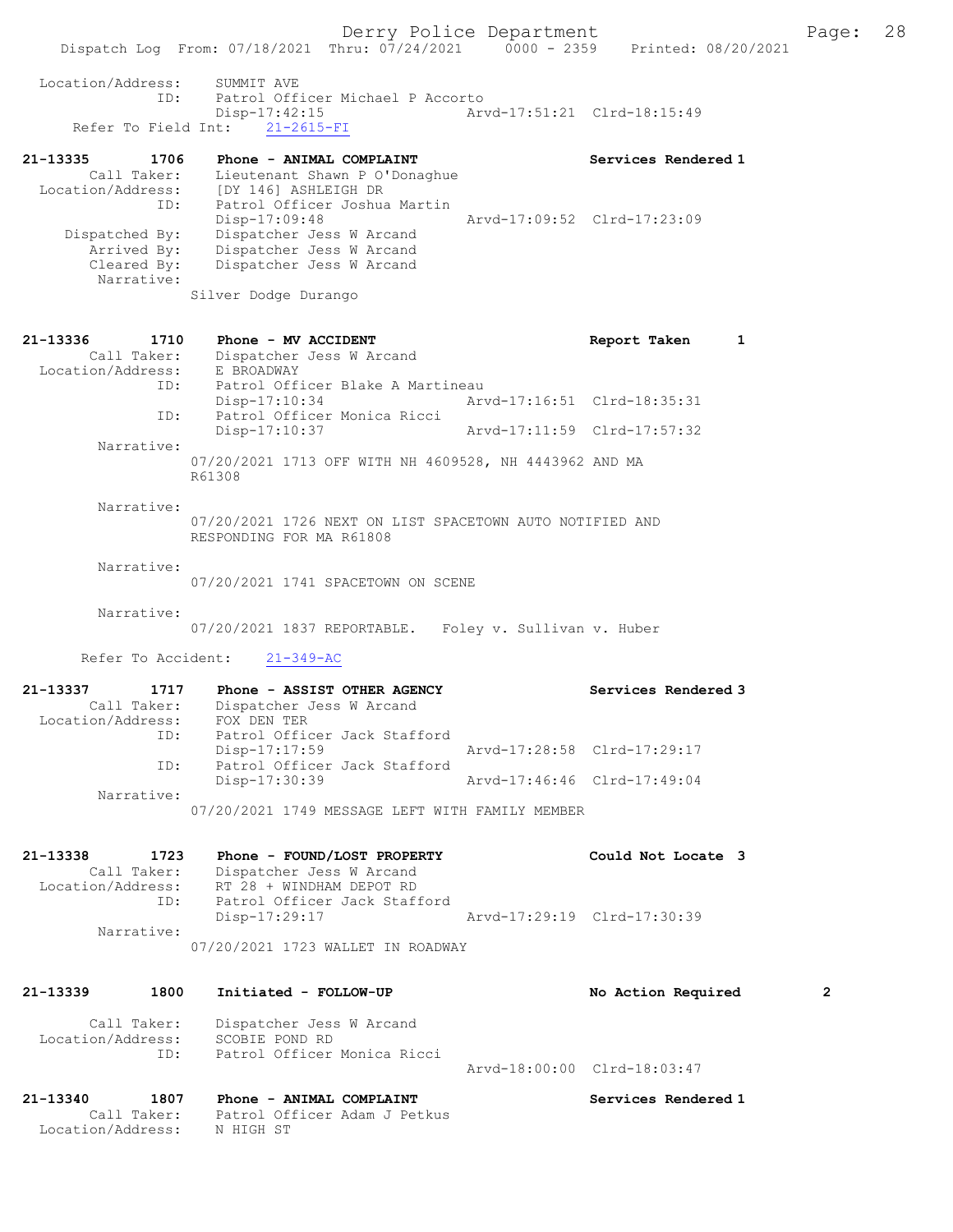|                                  |            | Dispatch Log From: 07/18/2021 Thru: 07/24/2021                                | $0000 - 2359$ | Printed: 08/20/2021         |              |   |
|----------------------------------|------------|-------------------------------------------------------------------------------|---------------|-----------------------------|--------------|---|
|                                  | ID:        | Patrol Officer Joshua Martin<br>$Disp-18:34:41$                               |               | Arvd-18:41:00 Clrd-19:17:28 |              |   |
| Dispatched By:                   |            | Dispatcher Jess W Arcand                                                      |               |                             |              |   |
| Arrived By:<br>Cleared By:       |            | Dispatcher Jess W Arcand<br>Dispatcher Jess W Arcand                          |               |                             |              |   |
|                                  | ID:        | Patrol Officer Jack Stafford<br>Disp-19:03:42                                 |               | Arvd-19:03:44 Clrd-19:03:55 |              |   |
| Dispatched By:<br>Arrived By:    |            | Dispatcher Jess W Arcand<br>Dispatcher Jess W Arcand                          |               |                             |              |   |
| Cleared By:                      |            | Dispatcher Jess W Arcand                                                      |               |                             |              |   |
|                                  | ID:        | Administrative Sergeant Christopher R Talbot                                  |               |                             |              |   |
| Dispatched By:                   |            | Disp-19:03:52<br>Dispatcher Jess W Arcand                                     |               | Arvd-19:03:53 Clrd-19:17:30 |              |   |
| Arrived By:                      |            | Dispatcher Jess W Arcand                                                      |               |                             |              |   |
| Cleared By:                      | Narrative: | Dispatcher Jess W Arcand                                                      |               |                             |              |   |
|                                  |            | large turtle on the bike path - caller is afraid it will get<br>hurt by a dog |               |                             |              |   |
| 21-13341                         | 1808       | Initiated - FOLLOW-UP                                                         |               | No Action Required          |              | 2 |
| Call Taker:<br>Location/Address: |            | Dispatcher Jess W Arcand<br>MUNICIPAL DR                                      |               |                             |              |   |
|                                  | ID:        | Patrol Officer Jack Stafford                                                  |               | Arvd-18:08:00 Clrd-18:53:55 |              |   |
| 21-13342<br>Call Taker:          | 1816       | Initiated - SERVE RESTRAINING ORDER<br>Dispatcher Jess W Arcand               |               | Served                      | $\mathbf{2}$ |   |
| Location/Address:                | ID:        | PARKLAND DR<br>Patrol Officer Michael P Accorto                               |               |                             |              |   |
|                                  |            |                                                                               |               | Arvd-18:16:00 Clrd-18:34:30 |              |   |
| 21-13343                         | 1820       | Initiated - SUBPOENA DELIVERY                                                 |               | Served                      | 1            |   |
| Call Taker:                      |            | Dispatcher Jess W Arcand                                                      |               |                             |              |   |
| Location/Address:                | ID:        | FAIRWAY DR<br>Patrol Officer Joshua Martin                                    |               |                             |              |   |
|                                  |            |                                                                               |               | Arvd-18:20:00 Clrd-18:27:07 |              |   |
| 21-13344                         | 1827       | Walk-In - FOUND/LOST PROPERTY                                                 |               | Item(s) Returned 3          |              |   |
| Call Taker:                      |            | Patrol Officer Adam J Petkus                                                  |               |                             |              |   |
| Location/Address:                | Narrative: | E DERRY RD                                                                    |               |                             |              |   |
|                                  |            | found wallet, owner was contacted for retrieval                               |               |                             |              |   |
| Refer To Field Int:              |            | $21 - 2592 - FI$                                                              |               |                             |              |   |
| 21-13345                         | 1839       | Initiated - MV STOP                                                           |               | Warning Issued              | 3            |   |
| Call Taker:<br>Location/Address: |            | Dispatcher Jess W Arcand<br>CHESTER RD                                        |               |                             |              |   |
|                                  | ID:        | Patrol Officer Monica Ricci                                                   |               |                             |              |   |
| Refer To Citation:               |            | $21 - 3308 - CN$                                                              |               | Arvd-18:39:00 Clrd-18:43:59 |              |   |
|                                  |            |                                                                               |               |                             |              |   |
| 21-13346<br>Call Taker:          | 1844       | Walk-In - SERVE RESTRAINING ORDER<br>Dispatcher Jess W Arcand                 |               | Served                      | $\mathbf{2}$ |   |
| Location/Address:                |            | NORMAN DR                                                                     |               |                             |              |   |
|                                  | ID:        | Patrol Officer Adam J Petkus<br>Disp-18:44:38                                 |               | Arvd-18:44:40 Clrd-18:44:42 |              |   |
|                                  |            |                                                                               |               |                             |              |   |
| 21-13347<br>Call Taker:          | 1903       | Initiated - PROPERTY CHECK<br>Dispatcher Jess W Arcand                        |               | Services Rendered 2         |              |   |
| Location/Address:                |            | ROCKINGHAM RD + BRADFORD ST                                                   |               |                             |              |   |
|                                  | ID:        | Patrol Officer Jack Stafford                                                  |               | Arvd-19:03:00 Clrd-19:17:36 |              |   |
|                                  |            |                                                                               |               |                             |              |   |
| 21-13348                         | 1931       | Initiated - FOLLOW-UP                                                         |               | No Action Required          |              | 2 |
| Call Taker:<br>Location/Address: |            | Dispatcher Jess W Arcand<br>MANCHESTER RD                                     |               |                             |              |   |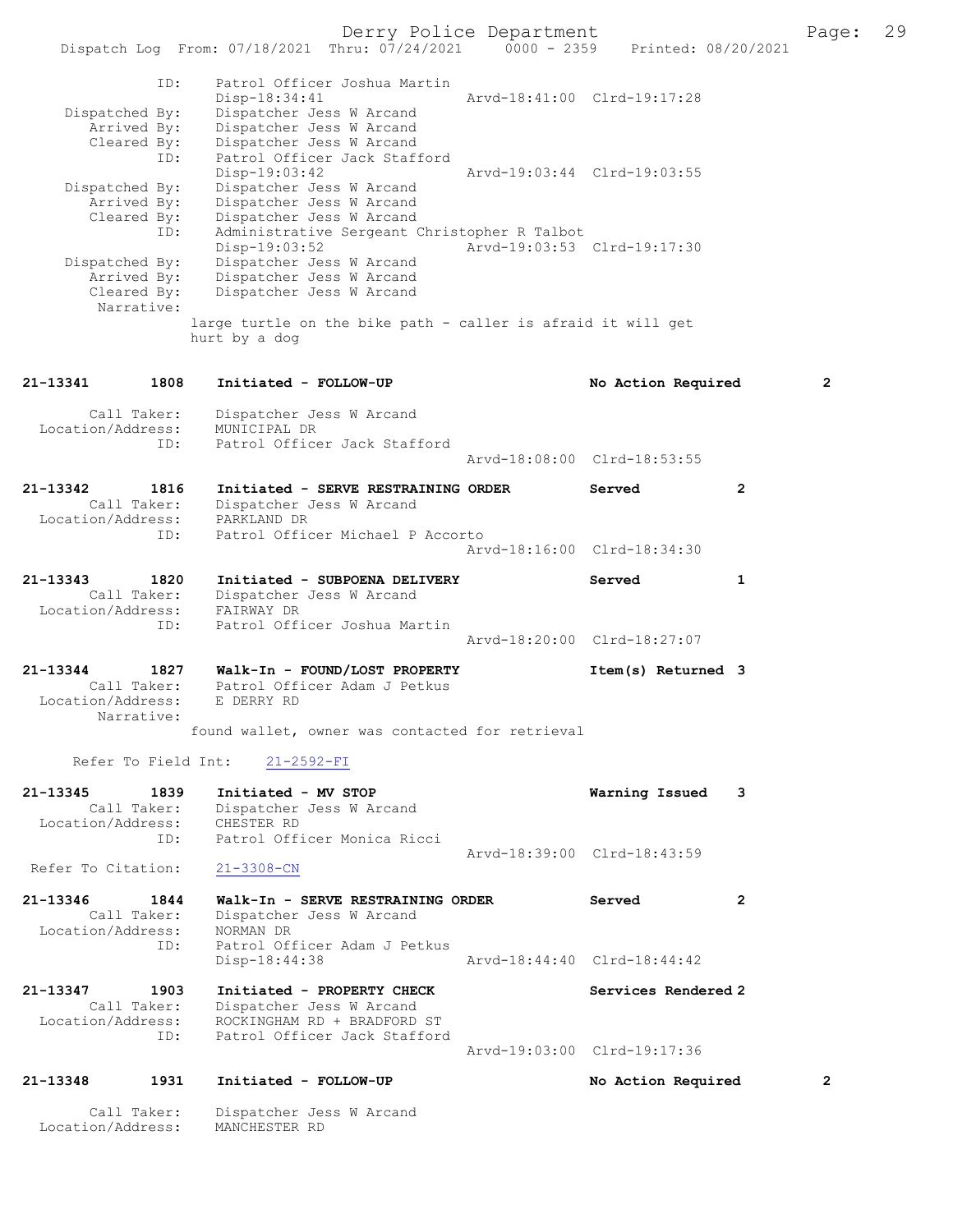Derry Police Department Fage: 30 Dispatch Log From: 07/18/2021 Thru: 07/24/2021 0000 - 2359 Printed: 08/20/2021 ID: Patrol Officer Joshua Martin Arvd-19:31:00 Clrd-19:34:52 21-13349 1941 Initiated - FOLLOW-UP No Action Required 2 Call Taker: Patrol Officer Adam J Petkus Location/Address: [DY 997] PARKLAND DR Patrol Officer Michael P Accorto Arvd-19:41:00 Clrd-19:51:01 Cleared By: Dispatcher Jess W Arcand 21-13350 2001 Phone - ALARM, BURGLAR False Alarm 1 Call Taker: Patrol Officer Adam J Petkus<br>Location/Address: [DY 3530] CORPORATE PARK DR Location/Address: [DY 3530] CORPORATE PARK DR ID: Patrol Officer Joshua Martin Disp-20:02:29 Arvd-20:07:12 Clrd-20:10:35 Cleared By: Dispatcher Jess W Arcand ID: Patrol Officer Michael P Accorto<br>Disp-20:02:32 Arw Disp-20:02:32 Arvd-20:06:10 Cleared By: Dispatcher Jess W Arcand Dispatcher Jess W Arcand Narrative: zone 1, rear motion Refer To Field Int: 21-2671-FI 21-13351 2040 Initiated - FOLLOW-UP No Action Required 2 Call Taker: Dispatcher Jess W Arcand<br>ion/Address: PARKLAND DR Location/Address: ID: Patrol Officer Michael P Accorto Arvd-20:40:00 Clrd-20:40:56 21-13352 2050 Phone - OHRV COMPLAINT Services Rendered 1 Call Taker: Patrol Officer Adam J Petkus Location/Address: SHELDON RD ESS: SAELDON ND<br>ID: Patrol Officer Monica Ricci<br>Disp-20:51:40 Disp-20:51:40 Arvd-21:05:04 Clrd-21:07:31<br>Arrived By: Dispatcher Jess W Arcand Arrived By: Dispatcher Jess W Arcand<br>Cleared By: Dispatcher Jess W Arcand Dispatcher Jess W Arcand Narrative: dirt bikes and ohrv's in the road 21-13353 2148 Initiated - PROPERTY CHECK Cleared 2 Call Taker: Dispatcher Jess W Arcand Location/Address:<br>TD: ID: Patrol Officer Jack Stafford Arvd-21:48:00 Clrd-21:56:56 Cleared By: Patrol Officer Adam J Petkus 21-13354 2157 Phone - SUSPICIOUS ACTIVITY Gone on Arrival 2 Call Taker: Dispatcher Jess W Arcand<br>ion/Address: PROSPERITY DR Location/Address: ID: Patrol Officer Monica Ricci Disp-21:58:33 Arvd-22:03:24 Clrd-22:03:43 ID: Patrol Officer Michael P Accorto Disp-21:58:35 Clrd-22:03:41 Narrative: 07/20/2021 2158 SUSPICIOUS CAR IN THE AREA 21-13355 2218 Phone - FOUND/LOST PROPERTY Report Taken 3 Call Taker: Patrol Officer Adam J Petkus Location/Address: [DY 997] PARKLAND DR<br>ID: Patrol Officer Blake A Martineau ID: Patrol Officer Blake A Martineau Disp-22:19:49 Arvd-22:24:34 Clrd-22:37:10 Arrived By: Dispatcher Jess W Arcand Cleared By: Dispatcher Christine D Carlson Narrative: at the ambulance bay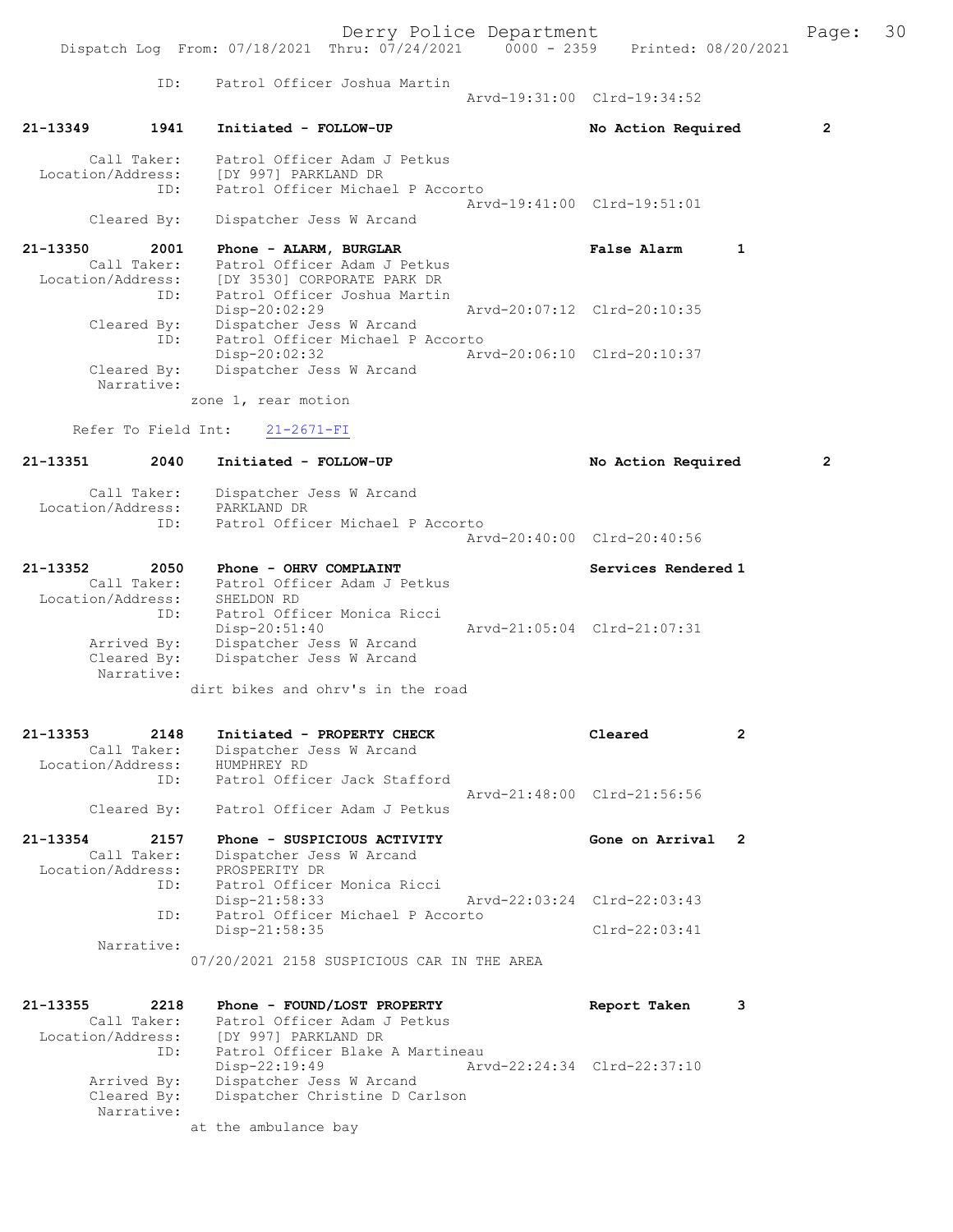Refer To Incident: 21-1276-OF

| 21-13356          | 2231        | Phone - ASSIST CITIZEN           |                             | Services Rendered 3         |
|-------------------|-------------|----------------------------------|-----------------------------|-----------------------------|
|                   | Call Taker: | Patrol Officer Adam J Petkus     |                             |                             |
| Location/Address: |             | MAPLE ST                         |                             |                             |
|                   | ID:         | Patrol Officer Michael P Accorto |                             |                             |
|                   |             | $Disp-22:33:30$                  | Arvd-22:35:51 Clrd-22:43:21 |                             |
|                   | Arrived By: | Dispatcher Christine D Carlson   |                             |                             |
|                   | Cleared By: | Dispatcher Christine D Carlson   |                             |                             |
|                   | ID:         | Patrol Officer Jack Stafford     |                             |                             |
|                   |             | $Disp-22:33:37$                  |                             | Arvd-22:35:52 Clrd-22:43:19 |
|                   | Arrived By: | Dispatcher Christine D Carlson   |                             |                             |
|                   | Cleared By: | Dispatcher Christine D Carlson   |                             |                             |
|                   | Narrative:  |                                  |                             |                             |
|                   |             |                                  |                             |                             |

father won't let her inside residence

Refer To Field Int: 21-2614-FI

| 21-13357<br>Location/Address: | 2315<br>Call Taker:<br>ID: | Initiated - MV CHECK<br>Dispatcher Christine D Carlson<br>WALL ST<br>Patrol Officer Cody Johnson |                             | Vehicle checked 1   |  |
|-------------------------------|----------------------------|--------------------------------------------------------------------------------------------------|-----------------------------|---------------------|--|
|                               |                            |                                                                                                  | Aryd-23:15:00 Clrd-23:16:20 |                     |  |
| 21-13358<br>Location/Address: | 2350<br>Call Taker:        | Phone - UNWANTED SUBJECT<br>Dispatcher Christine D Carlson<br>[DY 2258] E BROADWAY               |                             | SENT ON THEIR WAY 2 |  |

| 21-13359 | 2358<br>Call Taker. | Initiated - FOLLOW-UP<br>Dienatcher Christine D Carlson | Services Rendered 2                      |  |
|----------|---------------------|---------------------------------------------------------|------------------------------------------|--|
|          | ID:                 | Sergeant James M Belanger<br>$Disp-23:57:01$            | Arvd-23:57:02 Clrd-07/21/2021 @ 00:04:39 |  |
|          |                     | $Disp-23:51:06$                                         | Arvd-23:52:39 Clrd-07/21/2021 @ 00:05:05 |  |
|          | ID:                 | Patrol Officer Taylor Dezotell                          |                                          |  |
|          |                     | $Disp-23:51:04$                                         | Arvd-23:51:37 Clrd-07/21/2021 @ 00:05:07 |  |
|          | ID:                 | Patrol Officer Awess Abdulkadir                         |                                          |  |

 Call Taker: Dispatcher Christine D Carlson Location/Address: PARKLAND DR ID: Patrol Officer Michael P Accorto Arvd-23:58:00 Clrd-07/21/2021 @ 00:04:56

## For Date: 07/21/2021 - Wednesday

| 21-13360          | 0007        | Initiated - PROPERTY CHECK     | Services Rendered 2         |
|-------------------|-------------|--------------------------------|-----------------------------|
|                   | Call Taker: | Dispatcher Christine D Carlson |                             |
| Location/Address: |             | ROLLINS ST                     |                             |
|                   | ID:         | Patrol Officer Taylor Dezotell |                             |
|                   |             |                                | Arvd-00:07:00 Clrd-00:07:26 |
| 21-13361          | 0016        | Phone - FIRE, STRUCTURE        | Services Rendered 1         |

|                               | $11010 - 11107$ , $011001010$             |                             |                      |                          |  |
|-------------------------------|-------------------------------------------|-----------------------------|----------------------|--------------------------|--|
| Call Taker:                   | Dispatcher Christine D Carlson            |                             |                      |                          |  |
| Location/Address: LAWRENCE RD |                                           |                             |                      |                          |  |
|                               | ID: Patrol Officer Cody Johnson           |                             |                      |                          |  |
|                               | Disp-00:17:18 Arvd-00:19:05 Clrd-01:36:40 |                             |                      |                          |  |
| ID:                           | Patrol Officer Awess Abdulkadir           |                             |                      |                          |  |
|                               | $Disp-00:17:19$                           | Arvd-00:21:50 Clrd-00:34:44 |                      |                          |  |
| ID:                           | Patrol Officer Taylor Dezotell            |                             |                      |                          |  |
|                               | Disp-00:17:20                             | Arvd-00:23:16 Clrd-00:29:35 |                      |                          |  |
| ID:                           | Patrol Officer Michael P Accorto          |                             |                      |                          |  |
|                               | $Disp-00:17:48$                           | Arvd-00:19:04 Clrd-01:36:39 |                      |                          |  |
| ID:                           | Sergeant James M Belanger                 |                             |                      |                          |  |
|                               | Disp-00:17:53                             | Arvd-00:22:26 Clrd-00:40:15 |                      |                          |  |
| ID:                           | Patrol Officer Taylor Dezotell            |                             |                      |                          |  |
|                               | $Disp-01:32:07$                           |                             | Clrd-01:33:29        |                          |  |
| 21-13362<br>0220              | Phone - SUSPICIOUS ACTIVITY               |                             | <b>Vehicle Towed</b> | $\overline{\phantom{a}}$ |  |
| Call Taker:                   | Dispatcher Christine D Carlson            |                             |                      |                          |  |
| Location/Address:             | PARKLAND DR                               |                             |                      |                          |  |
| ID:                           | Patrol Officer Awess Abdulkadir           |                             |                      |                          |  |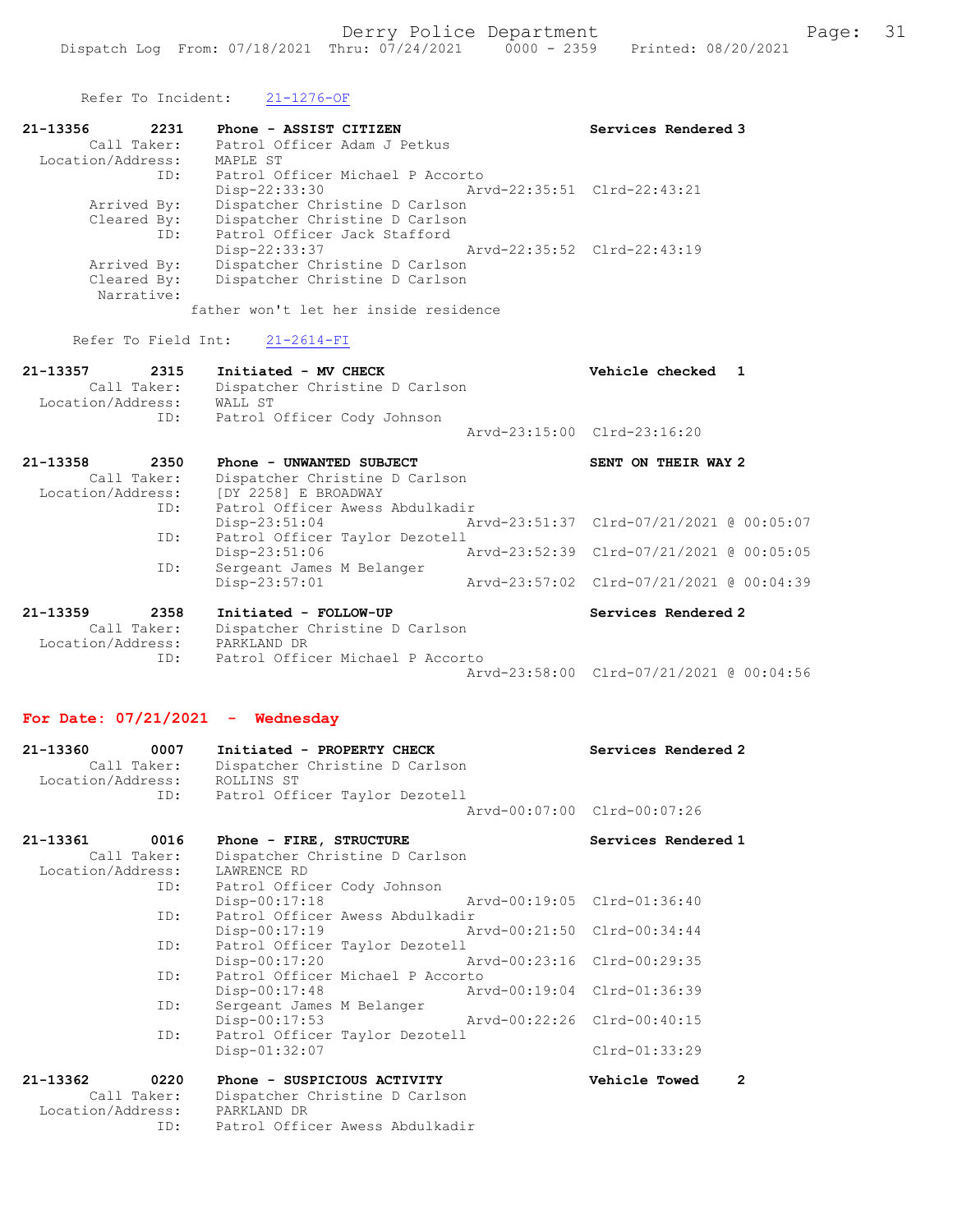Derry Police Department The Page: 32 Dispatch Log From: 07/18/2021 Thru: 07/24/2021 0000 - 2359 Printed: 08/20/2021 Disp-02:21:42 Arvd-02:23:10 Clrd-03:18:53 ID: Patrol Officer Cody Johnson<br>Disp-02:21:44 Disp-02:21:44 Arvd-02:24:39 Clrd-02:51:14 ID: Sergeant James M Belanger Disp-02:26:46 Arvd-02:30:14 Clrd-02:51:17 ID: Patrol Officer Taylor Dezotell Disp-02:32:18 Arvd-02:32:18 Clrd-02:38:05 Narrative: 07/21/2021 0221 small white car - 3 flats Narrative: 07/21/2021 0248 V/M left for Recovery Solutions at this time Narrative: 07/21/2021 0250 Recovery called back, unable to tow. Called LBP for tow - enroute Narrative: 07/21/2021 0308 Wrecker on scene Refer To Field Int: 21-2600-FI 21-13363 0353 Phone - UNWANTED SUBJECT Subsets Services Rendered 2 Call Taker: Dispatcher Christine D Carlson Location/Address: PARKLAND DR ID: Patrol Officer Awess Abdulkadir Disp-03:53:26 Arvd-03:57:04 Clrd-04:03:36 21-13364 0406 Phone - ASSIST CITIZEN Services Rendered 3 Call Taker: Dispatcher Christine D Carlson Location/Address: E BROADWAY ID: Patrol Officer Awess Abdulkadir Disp-04:06:46 Arvd-04:09:19 Clrd-04:13:09 21-13365 0508 Phone - ASSIST OTHER AGENCY Report Taken 3 Call Taker: Dispatcher Christine D Carlson Location: [CHS] CHESTER PD ID: Patrol Officer Taylor Dezotell Disp-05:08:51 Arvd-05:20:55 Clrd-05:28:34 ID: Sergeant James M Belanger Disp-05:08:51 Arvd-05:20:56 Clrd-05:28:32 Refer To Incident: 21-1277-OF 21-13366 0737 Phone - MEDICAL EMERGENCY Services Rendered 1 Call Taker: Lieutenant Shawn P O'Donaghue Location/Address: [DY 830] MANCHESTER RD ID: Patrol Officer Samuel J Troy Disp-07:38:16 Arvd-07:43:33 Clrd-07:43:36 Arrived By: Dispatcher Jess W Arcand Cleared By: Dispatcher Jess W Arcand ID: Patrol Officer Nicholas M Granville<br>Disp-07:38:20 Arvd-0 Disp-07:38:20 Arvd-07:43:29 Clrd-07:43:36 Arrived By: Dispatcher Jess W Arcand Cleared By: Dispatcher Jess W Arcand ID: Sergeant Jared Knox Disp-07:38:23 Arvd-07:40:31 Clrd-07:43:36 Arrived By: Dispatcher Jess W Arcand Cleared By: Dispatcher Jess W Arcand Narrative: 07/21/2021 0740 DFD NOTIFIED AND RESPONDING 21-13367 0813 Initiated - MV STOP Warning Issued 3 Call Taker: Dispatcher Jess W Arcand Location/Address: E DERRY RD ID: Patrol Officer Samuel J Troy Arvd-08:13:00 Clrd-08:19:04 Refer To Citation: 21-3309-CN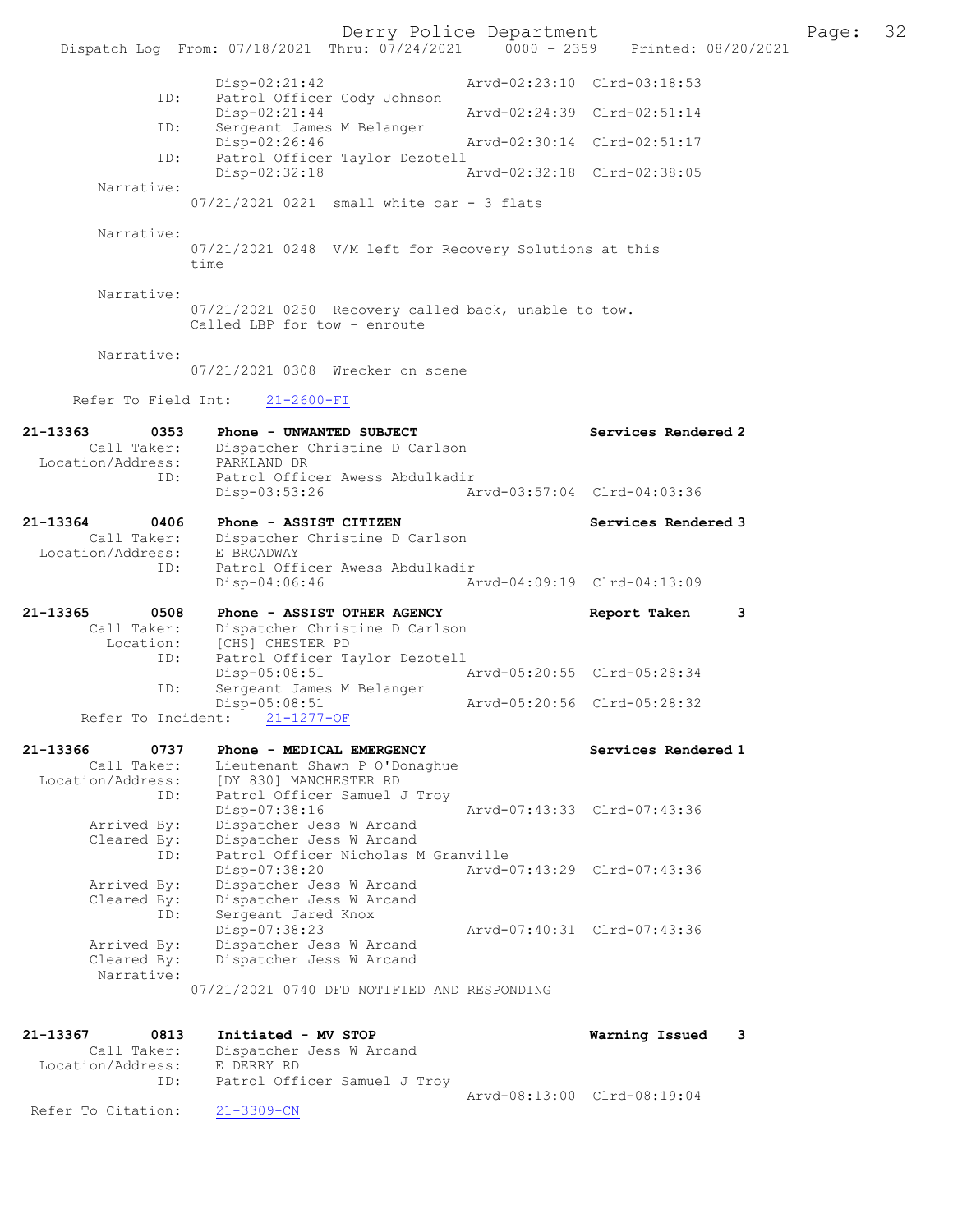| 21-13368<br>0834<br>Call Taker:<br>Location/Address:                  | Phone - VIN CHECK<br>Dispatcher Jess W Arcand<br>MANNING ST                                                 | Vehicle checked             | $\overline{\mathbf{3}}$ |
|-----------------------------------------------------------------------|-------------------------------------------------------------------------------------------------------------|-----------------------------|-------------------------|
| ID:                                                                   | Patrol Officer Nicholas M Granville<br>$Disp-08:35:01$                                                      | Arvd-08:36:55 Clrd-08:44:47 |                         |
| 21-13369<br>0840<br>Call Taker:<br>Location/Address:<br>ID:           | Initiated - SUBPOENA DELIVERY<br>Dispatcher Jess W Arcand<br>ISLAND POND RD<br>Patrol Officer Samuel J Troy | Not Served                  | 1                       |
|                                                                       |                                                                                                             | Arvd-08:40:00 Clrd-08:45:01 |                         |
| 21-13370<br>0841<br>Call Taker:<br>Location/Address:                  | Phone - DOMESTIC DISTURBANCE<br>Dispatcher Jess W Arcand<br>MAPLE ST                                        | Arrest(s) Made              | $\mathbf{1}$            |
| ID:                                                                   | Patrol Officer Nicholas M Granville<br>Disp-08:44:57                                                        | Arvd-08:47:04 Clrd-10:09:06 |                         |
| ID:                                                                   | Sergeant Jared Knox<br>Disp-09:21:18                                                                        | Arvd-09:21:20 Clrd-09:54:46 |                         |
| ID:                                                                   | Patrol Officer Casey J Noyes<br>$Disp-10:08:57$                                                             | Arvd-10:09:03 Clrd-11:13:15 |                         |
| Narrative:                                                            | 07/21/2021 0950 ONE IN CUSTODY FOR DOMESTIC CRIMINAL MISCHEF                                                |                             |                         |
| Narrative:                                                            | 07/21/2021 0955 314 EN ROUTE TO HQ WITH ONE SM 22179.6                                                      |                             |                         |
| Narrative:                                                            | 07/21/2021 0959 OFF AT HQ EM 22181.4                                                                        |                             |                         |
| Narrative:                                                            | 07/21/2021 1044 IDENTIFIED AS:                                                                              |                             |                         |
|                                                                       | ANGELA CHAISSON-POMERLEAU<br>3 EVANS LN APT 1<br>NORTHWOOD NH<br>DOB 5/31/93                                |                             |                         |
| Narrative:                                                            | 07/21/2021 1045 PLACED IN CELL 1                                                                            |                             |                         |
| Narrative:                                                            | 07/21/2021 1111 RELEASED ON PR BAIL WITH COURT 10/28/21 PER<br>BC LEFEBVRE                                  |                             |                         |
|                                                                       | Refer To Arrest: 21-686-AR                                                                                  |                             |                         |
| 21–13371<br>0910<br>Call Taker:<br>Location/Address: N HIGH ST<br>ID: | Phone - RECOVERED RUNAWAY<br>Dispatcher Jess W Arcand<br>Patrol Officer Nikita Tomnyuk                      | Report Taken                | $\mathbf{2}$            |
| ID:                                                                   | $Disp-09:20:54$<br>Patrol Officer Scott M Beegan                                                            | Arvd-09:21:07 Clrd-09:38:49 |                         |
| Narrative:                                                            | Disp-09:21:04                                                                                               | Arvd-09:22:21 Clrd-10:32:43 |                         |
|                                                                       | 07/21/2021 0911 CHECK ADDRESS FOR A RUNAWAY JUVENILE FOR<br>MANCHESTER PD                                   |                             |                         |
| Narrative:                                                            | 07/21/2021 0937 425 EN ROUTE TO HQ WITH ONE JUVENILE SM<br>26167.0                                          |                             |                         |
| Narrative:                                                            | 07/21/2021 0940 OFF AT HQ EM 26167.5                                                                        |                             |                         |
| Narrative:                                                            | 07/21/2021 0941 PLACED IN ROOM 217                                                                          |                             |                         |
| Narrative:                                                            | 07/21/2021 1032 JUVENILE RELEASED TO PARENT                                                                 |                             |                         |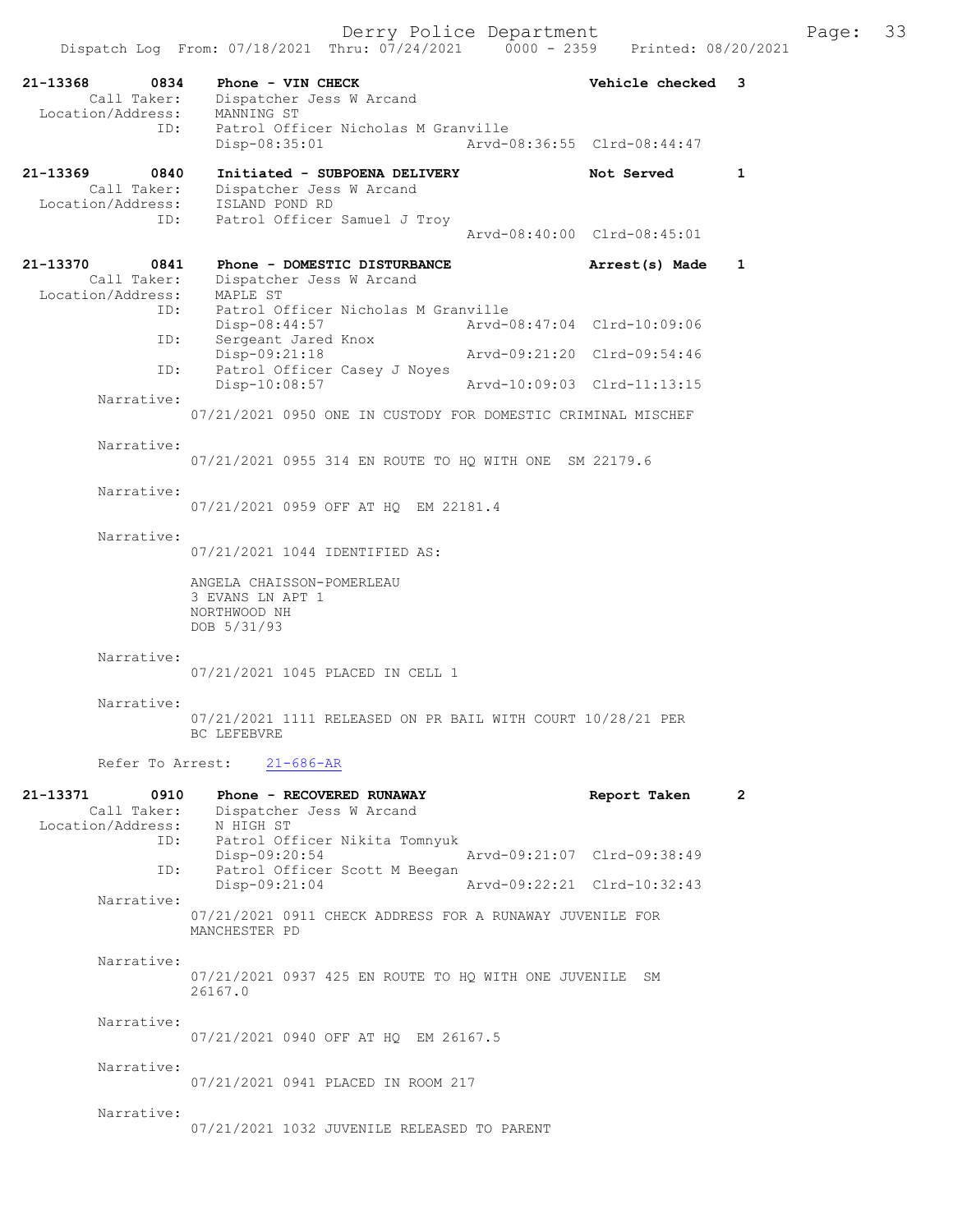Refer To Arrest: 21-687-AR

| 21-13372           | 0958                               | Initiated - FOLLOW-UP                                                       | No Action Required          |   | $\overline{2}$ |
|--------------------|------------------------------------|-----------------------------------------------------------------------------|-----------------------------|---|----------------|
| Location/Address:  | Call Taker:                        | Dispatcher Jess W Arcand<br>SILVESTRI CIR                                   |                             |   |                |
|                    | ID:                                | Patrol Officer Nikita Tomnyuk                                               | Arvd-09:58:00 Clrd-10:04:20 |   |                |
| 21-13373           | 1008<br>Call Taker:                | Phone - ABANDONED 911<br>Lieutenant Shawn P O'Donaghue                      | Services Rendered 1         |   |                |
| Location/Address:  | ID:                                | [DY 2584] FORDWAY ST<br>Patrol Officer Samuel J Troy                        |                             |   |                |
|                    | Arrived By:<br>Cleared By:         | Disp-10:09:07<br>Dispatcher Jess W Arcand<br>Dispatcher Jess W Arcand       | Aryd-10:10:34 Clrd-10:18:32 |   |                |
|                    | ID:<br>Arrived By:                 | Sergeant Jared Knox<br>Disp-10:09:14<br>Dispatcher Jess W Arcand            | Arvd-10:13:24 Clrd-10:18:30 |   |                |
|                    | Cleared By:<br>Refer To Field Int: | Dispatcher Jess W Arcand<br>$21 - 2624 - FI$                                |                             |   |                |
| 21-13374           | 1009<br>Call Taker:                | Phone - WELFARE CHECK                                                       | Services Rendered 2         |   |                |
| Location/Address:  |                                    | Dispatcher Jess W Arcand<br>VISA AVE                                        |                             |   |                |
|                    | ID:<br>ID:                         | Patrol Officer Nikita Tomnyuk<br>Disp-10:26:39<br>Sergeant Jared Knox       | Arvd-10:37:58 Clrd-11:04:42 |   |                |
|                    | Refer To Field Int:                | Disp-10:38:15<br>$21 - 2627 - FI$                                           | Arvd-10:39:45 Clrd-10:52:31 |   |                |
| 21-13375           | 1014                               | Initiated - FOLLOW-UP                                                       | No Action Required          |   | $\overline{2}$ |
| Location/Address:  | Call Taker:<br>ID:                 | Dispatcher Jess W Arcand<br>MAPLE ST<br>Patrol Officer Nicholas M Granville |                             |   |                |
|                    |                                    |                                                                             | Arvd-10:14:00 Clrd-10:18:12 |   |                |
| 21-13376           | 1016<br>Call Taker:                | Phone - CRIMINAL TRESPASS<br>Dispatcher Jess W Arcand                       | Warning Issued              | 2 |                |
| Location/Address:  | ID:                                | E BROADWAY<br>Patrol Officer Nicholas M Granville<br>$Disp-10:26:24$        | Arvd-10:29:04 Clrd-11:04:33 |   |                |
|                    | ID:                                | Patrol Officer Samuel J Troy<br>$Disp-10:51:51$                             | Arvd-10:52:53 Clrd-11:04:36 |   |                |
|                    | Narrative:                         | 07/21/2021 1056 TRESPASS WARNING ISSUED                                     |                             |   |                |
| 21-13377           | 1031                               | Initiated - MV STOP                                                         | Warning Issued              | 3 |                |
| Location/Address:  | Call Taker:                        | Dispatcher Jess W Arcand<br>BIRCH ST                                        |                             |   |                |
| Refer To Citation: | ID:                                | Patrol Officer Samuel J Troy<br>$21 - 3310 - CN$                            | Aryd-10:31:00 Clrd-10:38:05 |   |                |
| 21-13378           | 1051                               | Initiated - ASSIST CITIZEN                                                  | Assistance Rendered         |   | 3              |
|                    | Call Taker:                        | Dispatcher Jess W Arcand                                                    |                             |   |                |
| Location/Address:  | ID:                                | OAK ST<br>Patrol Officer Scott M Beegan                                     |                             |   |                |
|                    | Refer To Field Int:                | $21 - 2626 - FI$                                                            | Arvd-10:51:00 Clrd-10:57:54 |   |                |
| 21-13379           | 1120                               | Other - TRANSPORT                                                           | TRANSPORTED                 | 3 |                |
| Location/Address:  | Call Taker:                        | Dispatcher Jess W Arcand<br>MUNICIPAL DR                                    |                             |   |                |
|                    | ID:                                | Patrol Officer Nikita Tomnyuk<br>Disp-11:24:39                              | Arvd-11:24:42 Clrd-11:24:59 |   |                |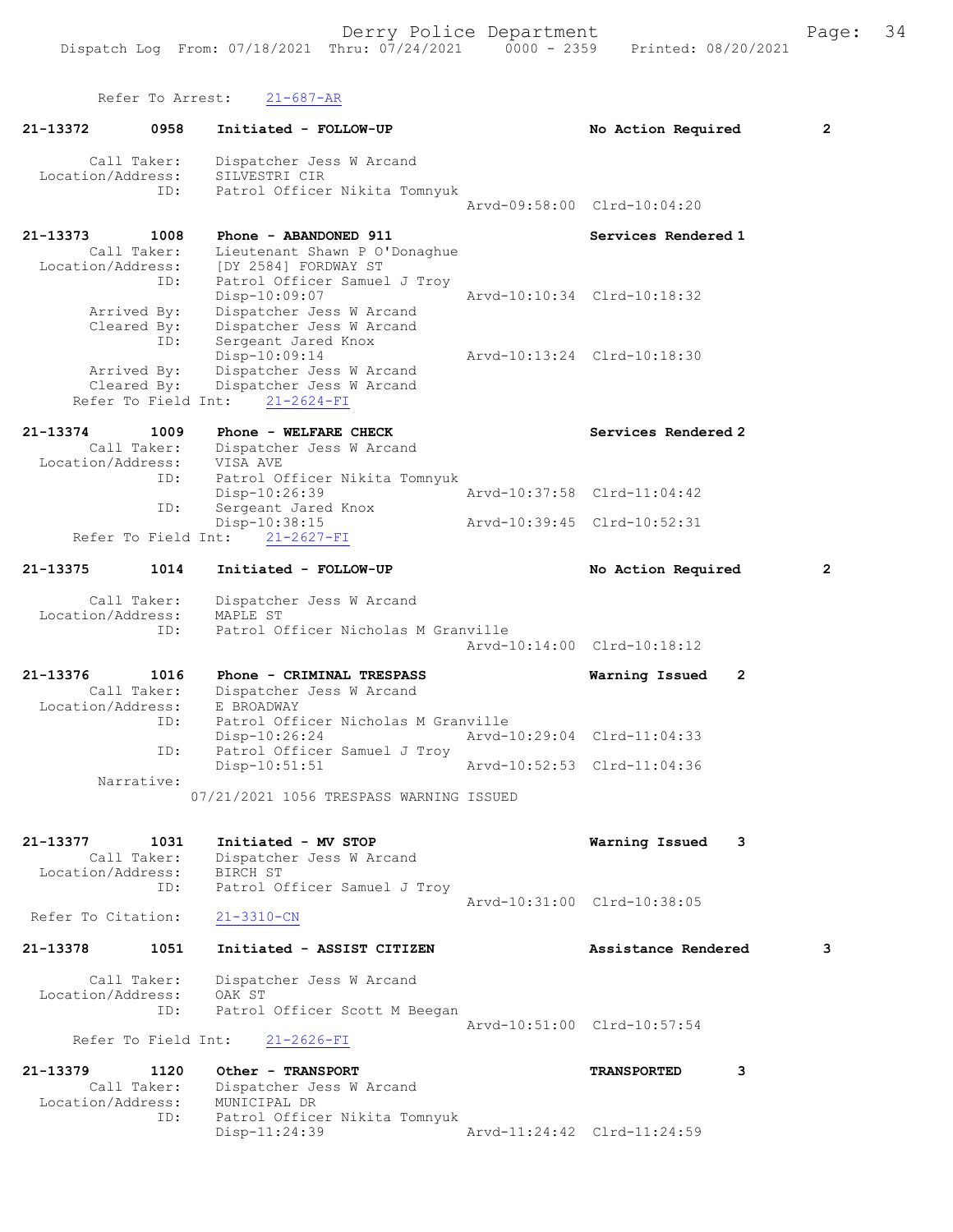Derry Police Department Fage: 35 Dispatch Log From: 07/18/2021 Thru: 07/24/2021 0000 - 2359 Printed: 08/20/2021 Narrative: 07/21/2021 1120 TRANSPORTING ONE TO PEMBROKE DR SM 42803.7 Narrative: 07/21/2021 1124 CLEAR TRANSPORT EM 42804.9 21-13380 1129 Phone - FOUND/LOST PROPERTY Services Rendered 3 Call Taker: Dispatcher Jess W Arcand Location/Address: S MAIN ST + ISLAND POND RD ID: Patrol Officer Samuel J Troy Disp-11:30:08 Arvd-11:34:11 Clrd-11:46:34 Narrative: 07/21/2021 1130 FOUND LICENSE PLATE Narrative: 07/21/2021 1146 RETURNED TO OWNER Refer To Field Int: 21-2623-FI 21-13381 1152 Initiated - FOLLOW-UP No Action Required 2 Call Taker: Dispatcher Jess W Arcand Location/Address: MUNICIPAL DR ID: Patrol Officer Nikita Tomnyuk Arvd-11:52:00 Clrd-12:05:26 21-13382 1158 Phone - SUSPICIOUS ACTIVITY Cone on Arrival 2 Call Taker: Dispatcher Jess W Arcand Location/Address: ASHLEIGH DR ID: Patrol Officer Scott M Beegan Disp-12:03:23 Arvd-12:04:21 Clrd-12:08:11<br>ID: Sergeant Jared Knox Sergeant Jared Knox<br>Disp-12:03:28 Disp-12:03:28 Arvd-12:04:20 Clrd-12:08:09 21-13383 1203 Other - ASSIST OTHER AGENCY Assistance Rendered 3 Call Taker: Dispatcher Jess W Arcand Location/Address: PEABODY RD ID: Patrol Officer Nicholas M Granville Disp-12:04:15 Arvd-12:08:27 Clrd-12:35:47 ID: Sergeant Jaros<br>Disp-12:13:07 Disp-12:0:11<br>Sergeant Jared Knox<br>- 12:13:09 Clrd-12:29:01 21-13384 1210 Phone - TREE(S) DOWN Services Rendered 1 Call Taker: Dispatcher Jess W Arcand Location/Address: WINDHAM RD ID: Patrol Officer Samuel J Troy Disp-12:38:35 Arvd-12:43:11 Clrd-12:51:39 21-13385 1225 Initiated - FOLLOW-UP Cleared 2 Call Taker: Dispatcher Jess W Arcand Location/Address: ENGLISH RANGE RD ID: Detective Sergeant Ryan O'Rourke Arvd-12:25:00 Clrd-12:34:35 21-13386 1231 Walk-In - WITNESS TAMPERING Report Taken 2 Call Taker: Lieutenant Shawn P O'Donaghue Location/Address: [DY 2258] E BROADWAY ID: Patrol Officer Scott M Beegan Disp-12:32:17 Arvd-12:35:00 Clrd-13:05:25 Arrived By: Dispatcher Jess W Arcand Cleared By: Dispatcher Jess W Arcand Refer To Incident: 21-1281-OF 21-13387 1236 Phone - MV ACCIDENT Report Taken 1 Call Taker: Dispatcher Jess W Arcand Location/Address: [DY 1223] MAGNOLIA LN ID: Patrol Officer Nicholas M Granville Disp-12:38:02 Arvd-12:44:43 Clrd-13:21:42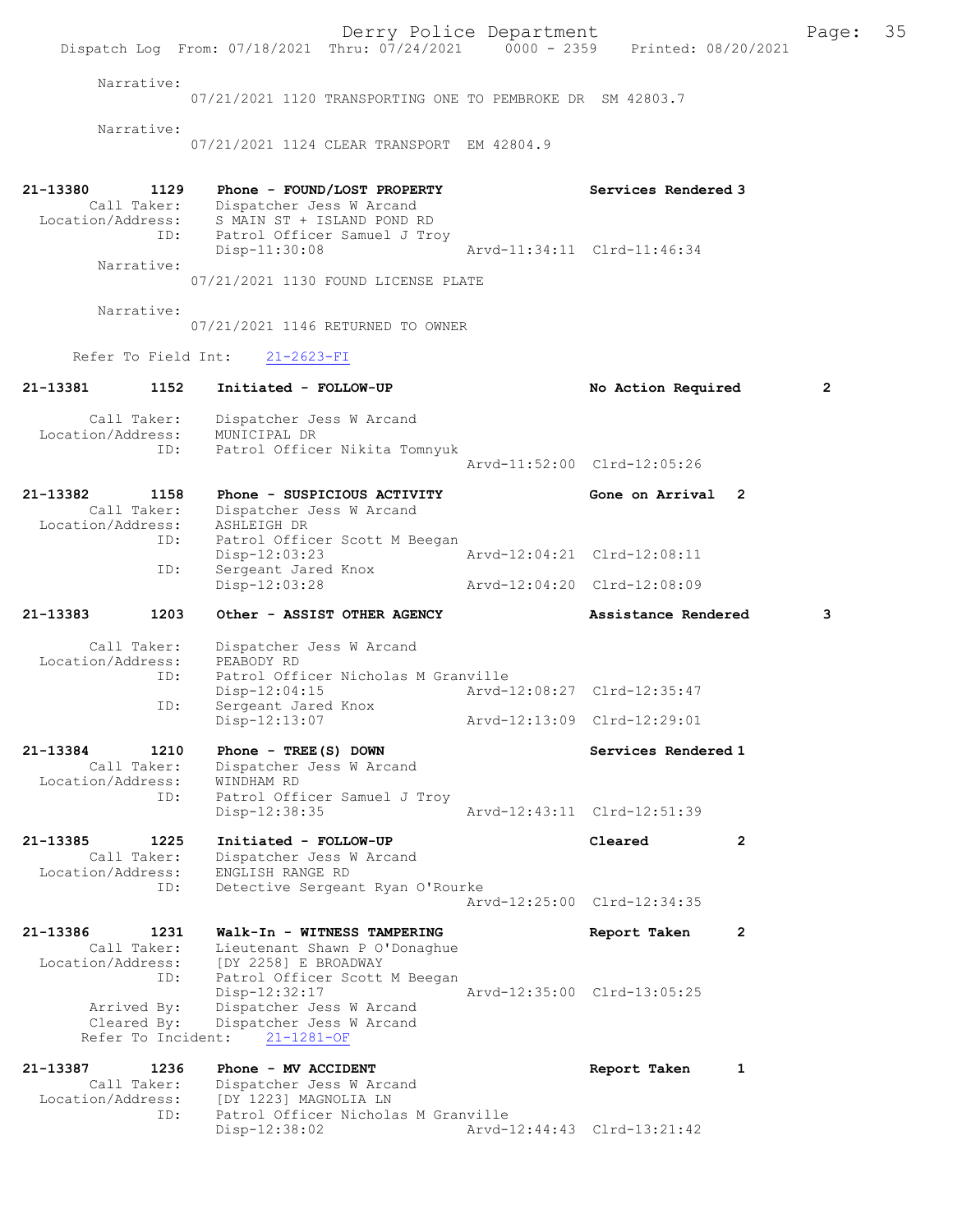Derry Police Department The Page: 36 Dispatch Log From: 07/18/2021 Thru: 07/24/2021 0000 - 2359 Printed: 08/20/2021 Narrative: 07/21/2021 1254 OFF WITH NH 3236848 AND NH AF4347 Narrative: 07/21/2021 1321 REPORTABLE. ERRICO VS PARKED CAR Refer To Accident: 21-351-AC 21-13388 1245 Phone - DOWN WIRE North Services Rendered 2 Call Taker: Dispatcher Jess W Arcand Location/Address: FRANKLIN ST ID: Patrol Officer Scott M Beegan<br>Disp-13:29:54 Disp-13:29:54 Arvd-13:33:52 Clrd-13:33:54 Narrative: 07/21/2021 1246 LOW WIRE 21-13389 1252 Phone - WELFARE CHECK Services Rendered 2 Call Taker: Dispatcher Jess W Arcand Location/Address: JAMES ST ID: Patrol Officer Samuel J Troy<br>Disp-12:52:32 Disp-12:52:32 Arvd-12:57:34 Clrd-13:06:46 ID: Sergeant Jared Knox Disp-12:57:30 Arvd-12:57:32 Clrd-13:06:43 Refer To Field Int: 21-2599-FI 21-13390 1258 Phone - Wildlife Complaint Gone on Arrival 2 Call Taker: Dispatcher Jess W Arcand<br>Cion/Address: FAIRWAY DR Location/Address:<br>ID: Patrol Officer Samuel J Troy Disp-13:07:31 Arvd-13:15:11 Clrd-13:22:13 21-13391 1308 Initiated - FOLLOW-UP No Action Required 2 Call Taker: Dispatcher Jess W Arcand Location/Address: E BROADWAY ID: Patrol Officer Scott M Beegan Arvd-13:08:00 Clrd-13:29:22 21-13392 1334 Initiated - ASSIST CITIZEN Services Rendered 3 Call Taker: Dispatcher Jess W Arcand<br>tion/Address: FRANKLIN ST Location/Address:<br>ID: Patrol Officer Scott M Beegan Arvd-13:34:00 Clrd-13:35:26 21-13393 1358 Phone - Wildlife Complaint Services Rendered 2 Call Taker: Lieutenant Shawn P O'Donaghue Location/Address: PINKERTON ST ID: Patrol Officer Charles L Doherty Disp-13:59:54 Arvd-14:00:42 Clrd-14:08:26 Cleared By: Dispatcher Jess W Arcand ID: Captain Vernon L Thomas<br>Disp-14:07:01 Disp-14:07:01 Arvd-14:07:04 Clrd-14:07:12 Dispatched By: Dispatcher Jess W Arcand Arrived By: Dispatcher Jess W Arcand Cleared By: Dispatcher Jess W Arcand Narrative: sick fox 21-13394 1403 Initiated - FOLLOW-UP No Action Required 2 Call Taker: Dispatcher Jess W Arcand Location/Address: MUNICIPAL DR ID: Patrol Officer Scott M Beegan Arvd-14:03:00 Clrd-14:46:08 21-13395 1413 Initiated - MV STOP Warning Issued 3 Call Taker: Dispatcher Jess W Arcand Location/Address: FOLSOM RD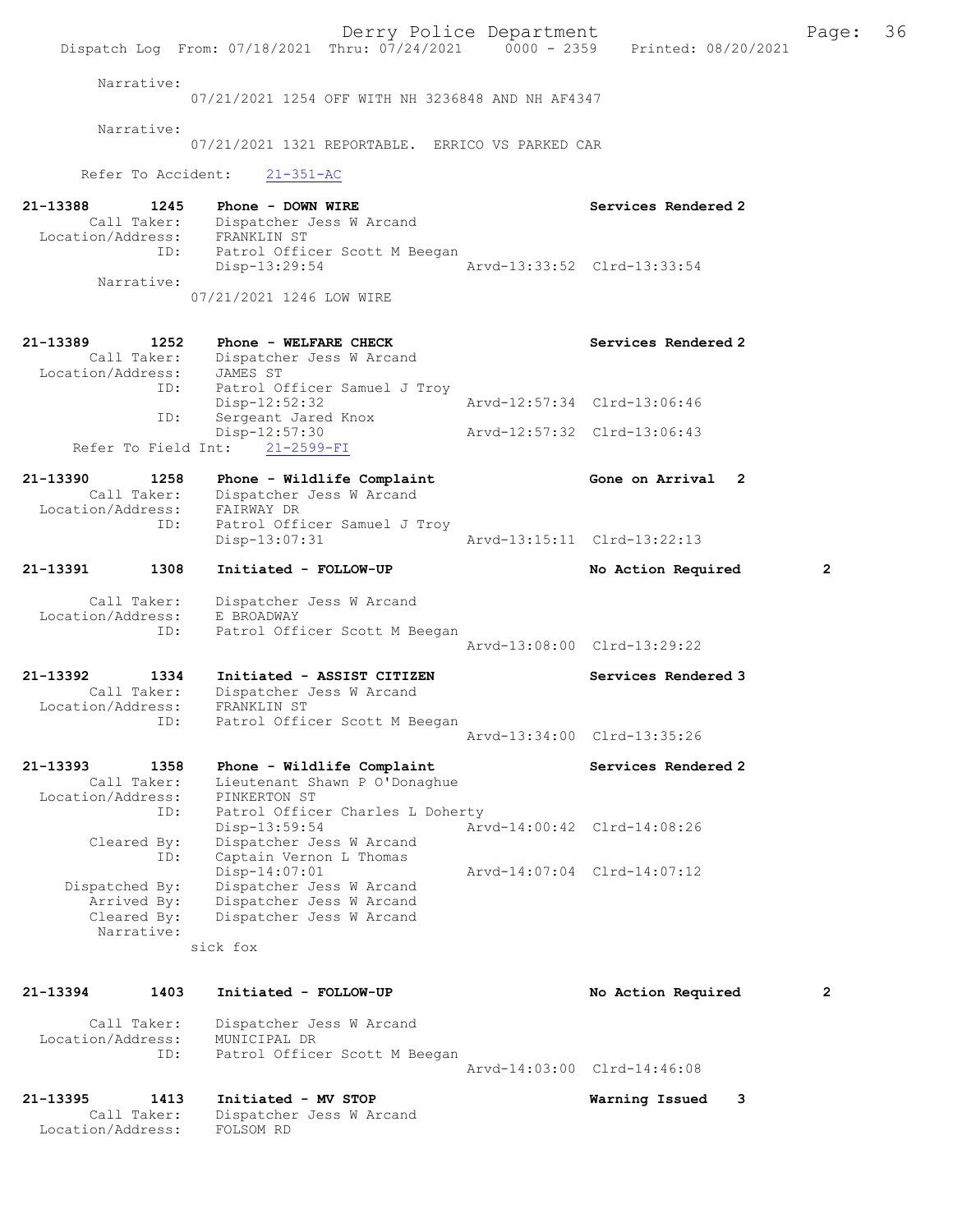|                                                      | Dispatch Log From: 07/18/2021 Thru: 07/24/2021 0000 - 2359                                            |                             | Printed: 08/20/2021         |   |
|------------------------------------------------------|-------------------------------------------------------------------------------------------------------|-----------------------------|-----------------------------|---|
| ID:                                                  | Captain Vernon L Thomas                                                                               |                             | Arvd-14:13:00 Clrd-14:19:36 |   |
| 21-13396<br>1420<br>Call Taker:                      | Walk-In - FINGERPRINTS<br>Patrol Officer Casey J Noyes<br>Location/Address: [DY 2] MUNICIPAL DR       |                             | Services Rendered 3         |   |
| ID:                                                  | Patrol Officer Casey J Noyes<br>$Disp-14:21:12$                                                       |                             | Arvd-14:21:14 Clrd-14:25:39 |   |
| 21-13397<br>1420<br>Call Taker:<br>Location/Address: | Initiated - ANIMAL COMPLAINT<br>Dispatcher Jess W Arcand<br>FORDWAY ST                                |                             | Services Rendered 1         |   |
| ID:                                                  | Patrol Officer Nicholas M Granville                                                                   |                             | Arvd-14:20:00 Clrd-14:34:27 |   |
| Narrative:                                           | 07/21/2021 1434 RELEASED TO NH FISH AND GAME                                                          |                             |                             |   |
| 21-13398<br>1425                                     | Walk-In - INVOL EMERGENCY ADMISSION                                                                   |                             | Transported to Hospital     | 2 |
| Call Taker:<br>Location/Address:                     | Dispatcher Jess W Arcand<br>JAMES ST                                                                  |                             |                             |   |
| ID:<br>Cleared By:                                   | Patrol Officer Samuel J Troy<br>Disp-14:27:54<br>Patrol Officer Ryan M Panaro                         |                             | Arvd-14:40:56 Clrd-15:06:59 |   |
| ID:<br>Cleared By:                                   | Sergeant Jared Knox<br>Disp-14:28:00<br>Patrol Officer Ryan M Panaro                                  |                             | Arvd-14:40:56 Clrd-15:10:57 |   |
| ID:<br>Cleared By:                                   | Patrol Officer Charles L Doherty<br>Disp-14:28:10<br>Patrol Officer Ryan M Panaro                     |                             | Arvd-14:40:56 Clrd-15:24:22 |   |
| ID:<br>Arrived By:                                   | Patrol Officer Nicholas M Granville<br>$Disp-15:04:24$<br>Dispatched By: Patrol Officer Ryan M Panaro | Arvd-15:04:26 Clrd-15:24:12 |                             |   |
| Cleared By:<br>Narrative:                            | Patrol Officer Ryan M Panaro<br>Patrol Officer Ryan M Panaro                                          |                             |                             |   |
| Narrative:                                           | 07/21/2021 1447 ONE IN CUSTODY FOR IEA                                                                |                             |                             |   |
|                                                      | 07/21/2021 1453 en route to PMC s/m: 30171.4                                                          |                             |                             |   |
| Narrative:                                           | 07/21/2021 1501 off at PMC e/m: 30175.3                                                               |                             |                             |   |
| 21-13399<br>1426<br>Call Taker:<br>Location/Address: | Initiated - MV STOP<br>Dispatcher Jess W Arcand<br>N MAIN ST                                          |                             | Summons Issued              | 3 |
| ID:<br>Cleared By:                                   | Patrol Officer Nikita Tomnyuk<br>Patrol Officer Ryan M Panaro                                         |                             | Aryd-14:26:00 Clrd-14:52:52 |   |
| Refer To Citation:<br>Refer To Summons:              | $21 - 3312 - CN$<br>$21 - 688 - AR$                                                                   |                             |                             |   |
| 21-13400<br>1503<br>Call Taker:<br>Location/Address: | Phone - WELFARE CHECK<br>Patrol Officer Ryan M Panaro<br>[DY 231] TSIENNETO RD                        |                             | Arrest(s) Made              | 2 |
| ID:<br>ID:                                           | Patrol Officer Monica Ricci<br>Disp-15:03:39<br>Patrol Officer Joshua Martin                          |                             | Arvd-15:06:37 Clrd-16:51:28 |   |
| ID:                                                  | $Disp-15:04:13$<br>Sergeant Michael W Hughes                                                          |                             | Arvd-15:06:46 Clrd-17:39:53 |   |
| ID:                                                  | $Disp-15:17:41$<br>Patrol Officer Casey J Noyes                                                       |                             | Arvd-15:17:43 Clrd-15:41:38 |   |
| Narrative:                                           | Disp-16:51:39<br>NH 3676716                                                                           |                             | Arvd-16:51:41 Clrd-17:02:39 |   |
|                                                      |                                                                                                       |                             |                             |   |

Narrative: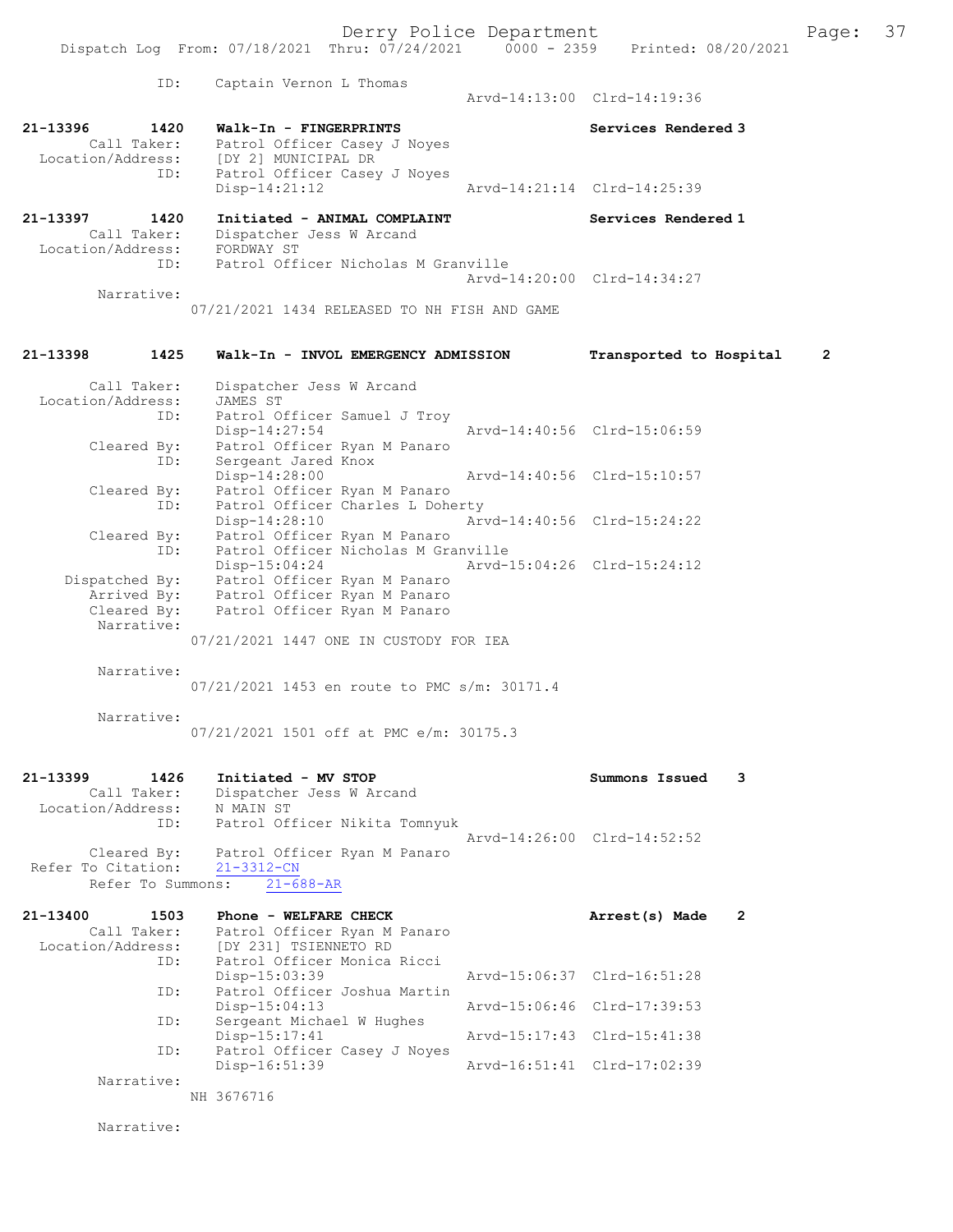Derry Police Department<br>
Page: 38 Printed: 08/20/2021 0000 - 2359 Printed: 08/20/2021 Dispatch Log From: 07/18/2021 Thru: 07/24/2021 07/21/2021 1508 off w/ the vehicle in parking lot Narrative: 07/21/2021 1523 S1 advises 137 checking sobriety Narrative: 07/21/2021 1533 S1 advises one female in custody for Possession of C/D & DUI: Laurie Banks 5/24/80 56 Johnson Rd. Danville, NH 03826 Narrative: 07/21/2021 1536 137 transporting to DPDHQ s/m: 42824.6 Narrative: 07/21/2021 1539 Birch St collision responding Narrative: 07/21/2021 1540 off at DPDHQ: e/m: 42825.2 Narrative: 07/21/2021 1612 Birch St. collision has vehicle Narrative: 07/21/2021 1624 BC Mencis called and message left Narrative: 07/21/2021 1652 BC Mencis responding Narrative: 07/21/2021 1653 subject secured in cell #1 Narrative: 07/21/2021 1736 released on \$1,000.00 PR bail per BC Mencis with a TBD Rockingham County Superior Court date Refer To Arrest: 21-690-AR 21-13401 1507 Phone - ALARM, BURGLAR Services Rendered 1 Call Taker: Patrol Officer Ryan M Panaro Location/Address: [DY 1596] HOOD RD<br>ID: Patrol Officer Jac Patrol Officer Jack Stafford<br>Disp-15:11:18 Disp-15:11:18 Arvd-15:16:22 Clrd-15:27:02<br>ID: Patrol Officer Michael Carnazzo ID: Patrol Officer Michael Carnazzo Arvd-15:16:24 Clrd-15:26:47 Narrative: left & right side motion, corridor motion Narrative: 07/21/2021 1516 off w/ two subjects Refer To Field Int: 21-2601-FI 21-13402 1522 Phone - PARKING COMPLAINT Vehicle checked 1 Call Taker: Patrol Officer Ryan M Panaro Patrol Officer Ryan M Panaro Location/Address: NESMITH ST + N MAIN ST ID: Patrol Officer Scott M Beegan<br>Disp-15:23:37 Disp-15:23:37 Arvd-15:27:07 Clrd-15:27:37 Narrative: dark colored sedan, MA plates Narrative: 07/21/2021 1527 checked MA: 1EJR84, no issues 21-13403 1533 Phone - FOUND/LOST PROPERTY Removed Hazard 3

Call Taker: Patrol Officer Ryan M Panaro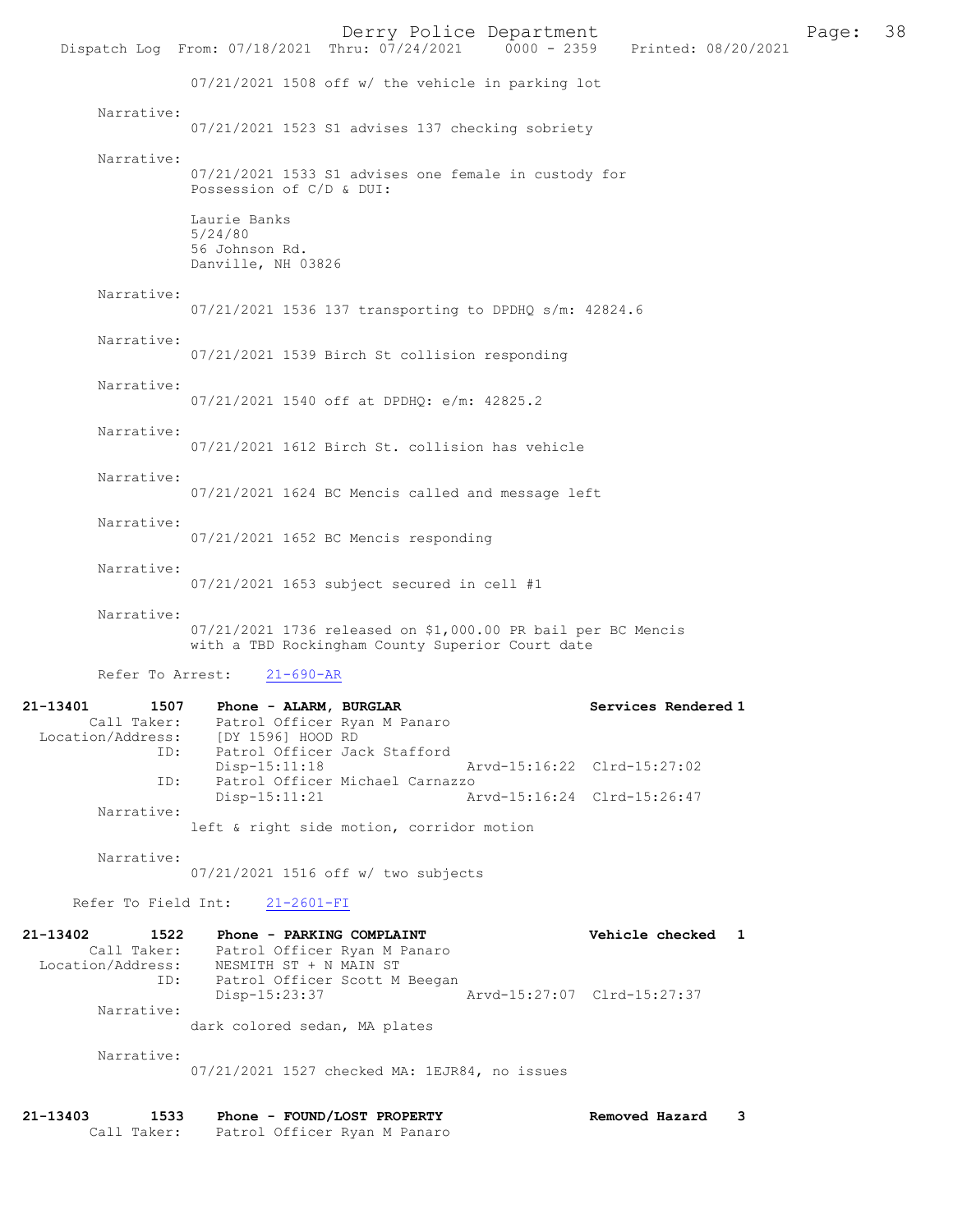Derry Police Department Fage: 39 Dispatch Log From: 07/18/2021 Thru: 07/24/2021 0000 - 2359 Printed: 08/20/2021 Location/Address: LARAWAY CT ID: Patrol Officer Michael Carnazzo Disp-15:34:51 Arvd-15:39:32 Clrd-15:42:10 Narrative: hypodermic needle by dumpster 21-13404 1539 Initiated - MV STOP Warning Issued 3 Call Taker: Patrol Officer Ryan M Panaro Location/Address: ISLAND POND RD ID: Patrol Officer Jack Stafford Arvd-15:39:00 Clrd-15:41:41 Refer To Citation: 21-3313-CN 21-13405 1610 Initiated - FOLLOW-UP Cleared 2 Call Taker: Patrol Officer Ryan M Panaro Location/Address: SUNSET CIR ID: Detective Benjamin J Doyle Arvd-16:10:00 Clrd-16:13:46 ID: Detective Daniel J McCarthy<br>Disp-16:10:23 Disp-16:10:23 Arvd-16:10:26 Clrd-16:13:48 21-13406 1621 Phone - PARKING COMPLAINT Vehicle Moved 1 Call Taker: Patrol Officer Ryan M Panaro Location/Address: LINLEW DR ID: Patrol Officer Scott M Beegan Disp-16:22:52 Arvd-16:26:50 Clrd-16:41:29 21-13407 1628 Phone - ILLEGAL DUMPING/LITTERING Report Taken 2 Call Taker: Patrol Officer Ryan M Panaro Location/Address: BACK CHESTER RD ID: Patrol Officer Jack Stafford Disp-16:36:10 Arvd-16:51:15 Clrd-17:01:24 Narrative: couch on side of road Refer To Incident: 21-1282-OF 21-13408 1729 Initiated - MV STOP No Action Required 3 Call Taker: Patrol Officer Ryan M Panaro Location/Address: W BROADWAY ID: Patrol Officer Michael Carnazzo Arvd-17:29:00 Clrd-17:31:30 21-13409 1741 Initiated - MV STOP Warning Issued 3 Call Taker: Patrol Officer Ryan M Panaro Location/Address: KENDALL POND RD ID: Patrol Officer Michael Carnazzo Arvd-17:41:00 Clrd-17:47:14 Refer To Citation: 21-3315-CN 21-13410 1742 Phone - ALARM, BURGLAR 1 False Alarm 1 Call Taker: Patrol Officer Ryan M Panaro Location/Address: [DY 3495] KENDALL POND RD ID: Patrol Officer Michael Carnazzo Disp-17:47:57 Arvd-17:50:58 Clrd-17:55:46 ID: Patrol Officer Michael P Accorto<br>Disp-17:48:04 Arv Disp-17:48:04 Arvd-17:53:40 Clrd-17:55:23 Narrative: cafeteria motion Refer To Field Int: 21-2613-FI 21-13411 1753 Phone - ROAD HAZARD Cleared 2 Call Taker: Patrol Officer Ryan M Panaro Location/Address: FRANKLIN ST ID: Patrol Officer Joshua Martin Disp-17:55:04 Arvd-17:55:55 Clrd-19:57:18

Cleared By: Patrol Officer Scott M Beegan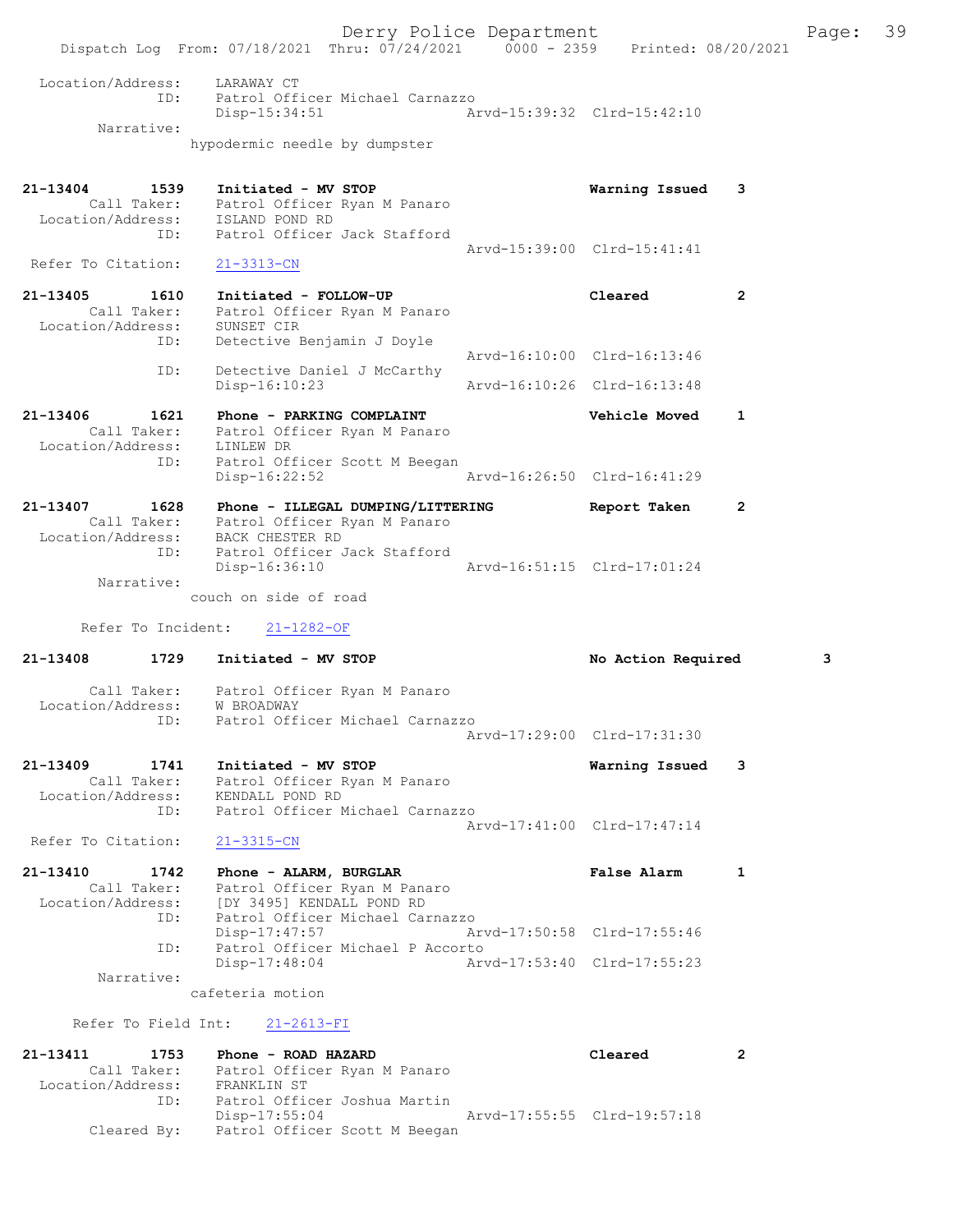|                                                             | Dispatch Log From: 07/18/2021 Thru: 07/24/2021 0000 - 2359 Printed: 08/20/2021                                                                 | Derry Police Department     |                             |              | Page: | 40 |
|-------------------------------------------------------------|------------------------------------------------------------------------------------------------------------------------------------------------|-----------------------------|-----------------------------|--------------|-------|----|
| ID:<br>Narrative:                                           | Sergeant Michael W Hughes<br>Disp-18:16:48<br>sink hole in roadway                                                                             | Arvd-18:16:51 Clrd-18:22:34 |                             |              |       |    |
| Narrative:                                                  | 07/21/2021 1804 OFF W/ SINK HOLE @ in front of #74                                                                                             |                             |                             |              |       |    |
| Narrative:                                                  | 07/21/2021 1821 DPW called and message left                                                                                                    |                             |                             |              |       |    |
| Narrative:                                                  | 07/21/2021 1935 DPW on scene                                                                                                                   |                             |                             |              |       |    |
| 21-13412<br>Location/Address: BIRCH ST                      | 1756 Initiated - MV STOP<br>Call Taker: Patrol Officer Ryan M Panaro                                                                           |                             | Warning Issued 3            |              |       |    |
| ID:<br>Cleared By:                                          | Patrol Officer Jack Stafford<br>Patrol Officer Scott M Beegan                                                                                  |                             | Arvd-17:56:00 Clrd-18:05:52 |              |       |    |
| Refer To Citation:                                          | $21 - 3314 - CN$                                                                                                                               |                             |                             |              |       |    |
| 21-13413<br>1808                                            | Phone - PAPER SERVICE<br>Call Taker: Patrol Officer Scott M Beegan<br>Location/Address: [DY 2] MUNICIPAL DR<br>Patrol Officer Michael Carnazzo |                             | Served                      | 3            |       |    |
| ID:<br>Cleared By:                                          | Disp-18:08:54<br>Patrol Officer Ryan M Panaro                                                                                                  | Arvd-18:10:20 Clrd-18:16:53 |                             |              |       |    |
| 21-13414<br>1812<br>ID:                                     | Phone - OHRV COMPLAINT<br>Call Taker: Patrol Officer Scott M Beegan<br>Location/Address: KILREA RD + STARK RD<br>Patrol Officer Jack Stafford  |                             | Could Not Locate 1          |              |       |    |
| Arrived By:<br>Cleared By:<br>Narrative:                    | $Disp-18:13:15$<br>Patrol Officer Ryan M Panaro<br>Patrol Officer Ryan M Panaro                                                                | Arvd-18:17:45 Clrd-18:23:11 |                             |              |       |    |
|                                                             | ohrv operating in the road way                                                                                                                 |                             |                             |              |       |    |
| 21-13415<br>1818                                            | Phone - PROPERTY CHECK<br>Call Taker: Patrol Officer Ryan M Panaro<br>Location/Address: [DY 2064] KENDALL POND RD                              |                             | Cleared                     | 2            |       |    |
| ID:<br>Refer To Field Int:                                  | Patrol Officer Michael Carnazzo<br>$Disp-18:19:21$<br>$21 - 2612 - FI$                                                                         |                             | Arvd-18:29:00 Clrd-18:35:37 |              |       |    |
| 21-13416<br>1857<br>Call Taker:<br>Location/Address:        | Initiated - FOLLOW-UP<br>Patrol Officer Ryan M Panaro<br>REDFIELD CIR                                                                          |                             | Cleared                     | $\mathbf{2}$ |       |    |
| ID:                                                         | Patrol Officer Michael P Accorto                                                                                                               |                             | Arvd-18:57:00 Clrd-19:19:34 |              |       |    |
| 21-13417<br>1908<br>Call Taker:<br>Location/Address:        | Initiated - MV STOP<br>Patrol Officer Ryan M Panaro<br>BIRCH ST                                                                                |                             | Warning Issued              | -3           |       |    |
| ID:<br>Refer To Citation:                                   | Patrol Officer Michael Carnazzo<br>$21 - 3316 - CN$                                                                                            |                             | Arvd-19:08:00 Clrd-19:16:37 |              |       |    |
| 21-13418<br>1921<br>Call Taker:<br>Location/Address:<br>ID: | Initiated - PED CHECK<br>Patrol Officer Ryan M Panaro<br>[DY 1377] CRYSTAL AVE<br>Patrol Officer Jack Stafford                                 |                             | SENT ON THEIR WAY 2         |              |       |    |
|                                                             |                                                                                                                                                |                             | Arvd-19:21:00 Clrd-19:22:46 |              |       |    |
| 21-13419<br>1954<br>Call Taker:<br>Location/Address:        | Initiated - MV STOP<br>Patrol Officer Scott M Beegan<br>W BROADWAY                                                                             |                             | Warning Issued              | 3            |       |    |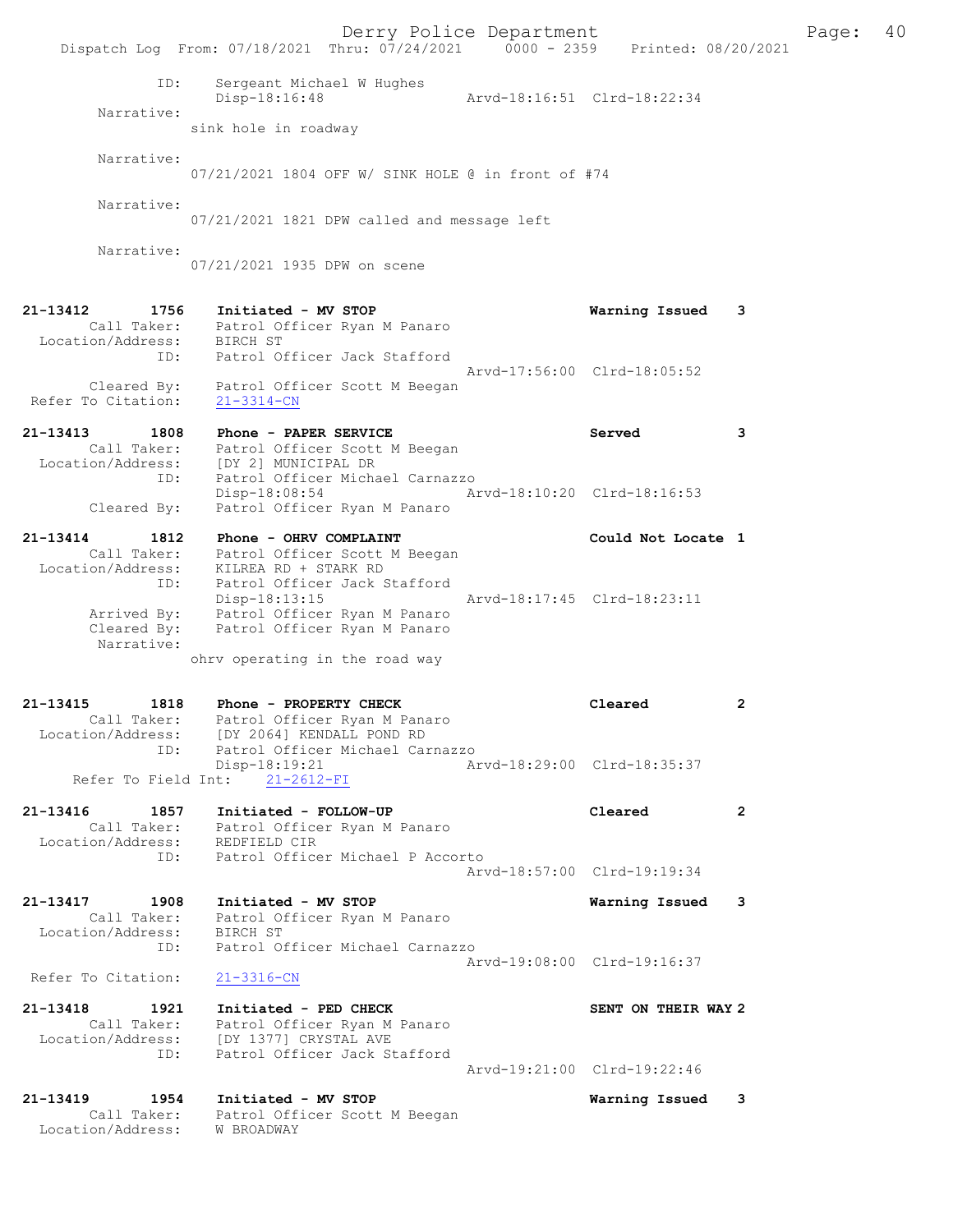Derry Police Department The Page: 41 Dispatch Log From: 07/18/2021 Thru: 07/24/2021 0000 - 2359 Printed: 08/20/2021 ID: Patrol Officer Michael Carnazzo Arvd-19:54:00 Clrd-20:06:38 ID: Patrol Officer Jack Stafford Disp-20:00:41 Arvd-20:00:44 Clrd-20:00:45 Refer To Citation: 21-3317-CN Narrative: NH 4923498 21-13420 2012 Phone - ALARM, BURGLAR Services Rendered 1 Call Taker: Patrol Officer Ryan M Panaro Location/Address: [DY 1596] HOOD RD ID: Patrol Officer Michael P Accorto Disp-20:14:16 Arvd-20:15:41 Clrd-20:17:01 Narrative: jill's office Refer To Field Int: 21-2616-FI 21-13421 2121 Phone - ERRATIC OPERATION Could Not Locate 2 Call Taker: Patrol Officer Ryan M Panaro Location/Address: W BROADWAY ID: Patrol Officer Michael Carnazzo Disp-21:22:25 Arvd-21:24:32 Clrd-21:27:28 ID: Patrol Officer Michael P Accorto Disp-21:22:31 Arvd-21:24:30 Clrd-21:27:27 Narrative: dark colored suv, unk reg, possible flat tire 21-13422 2136 Phone - ALARM, BURGLAR Services Rendered 1 Call Taker: Patrol Officer Ryan M Panaro Location/Address: [DY 1596] HOOD RD

 ID: Patrol Officer Michael Carnazzo Disp-21:37:02 Arvd-21:37:43 Clrd-21:39:12 Narrative:

office motion

Refer To Field Int: 21-2912-FI

21-13423 2154 Phone - FIREWORKS COMPLAINT Cleared 2 Call Taker: Lieutenant Robert F Smith Location/Address: [DY 748] HUNTER DR ID: Patrol Officer Michael P Accorto Disp-21:56:22 Arvd-22:08:41 Clrd-22:13:36 Dispatched By: Patrol Officer Ryan M Panaro Arrived By: Patrol Officer Ryan M Panaro Cleared By: Patrol Officer Scott M Beegan Narrative: Fireworks coming from behind #18

Narrative:

quiet upon arrival

21-13424 2217 Initiated - MV STOP Warning Issued 3 Call Taker: Patrol Officer Ryan M Panaro Location/Address: BIRCH ST ID: Patrol Officer Michael Carnazzo Arvd-22:17:00 Clrd-22:24:43 ID: Patrol Officer Joshua Martin Disp-22:17:50 Arvd-22:17:53 Clrd-22:24:41 21-13425 2223 911 - ERRATIC OPERATION Cleared 2 Call Taker: Patrol Officer Ryan M Panaro Location/Address: OLD AUBURN RD ID: Patrol Officer Michael P Accorto ID: Patrol Officer Michael P Accorto<br>Disp-22:24:39 Arvd-22:26:45 Clrd-22:27:01 Arrived By: Patrol Officer Scott M Beegan Cleared By: Patrol Officer Scott M Beegan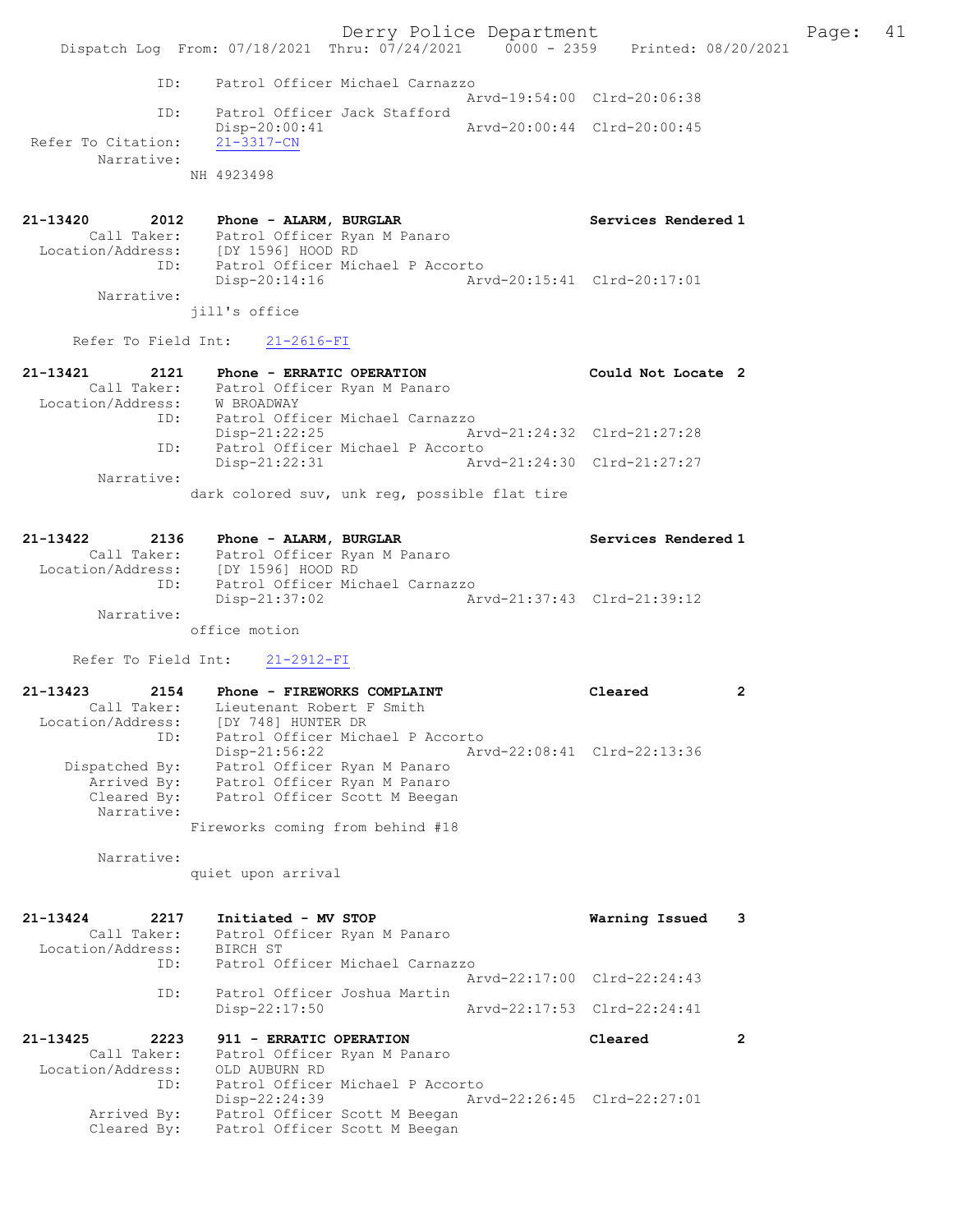Dispatch Log From: 07/18/2021 Thru: 07/24/2021 0000 - 2359 Printed: 08/20/2021

Narrative:

dk colored p/u, brake light out

 Narrative: GOA

21-13426 2225 Walk-In - ERRATIC OPERATION Gone on Arrival 2 Call Taker: Patrol Officer Scott M Beegan Location/Address: CHESTER RD ID: Patrol Officer Joshua Martin Disp-22:26:53 Arvd-22:28:55 Clrd-22:29:03 ID: Patrol Officer Michael Carnazzo Disp-22:26:57 Arvd-22:28:55 Clrd-22:29:02 ID: Patrol Officer Michael P Accorto Disp-22:28:52 Arvd-22:28:56 Clrd-22:29:01 Narrative:

NH 4158867

Narrative:

UNABLE TO LOCATE

| 21-13427<br>2250  | Phone - DISTURBANCE                            | Services Rendered 1 |
|-------------------|------------------------------------------------|---------------------|
| Call Taker:       | Patrol Officer Scott M Beegan                  |                     |
| Location/Address: | PEMBROKE DR                                    |                     |
| ID:               | Patrol Officer Michael P Accorto               |                     |
|                   | Arvd-22:57:12 Clrd-23:03:51<br>$Disp-22:57:10$ |                     |
| Cleared By:       | Dispatcher Christine D Carlson                 |                     |
| ID:               | Patrol Officer Ryan M Panaro                   |                     |
|                   | Disp-23:02:14                                  | $Clrd-23:03:36$     |
| Dispatched By:    | Dispatcher Christine D Carlson                 |                     |
| Cleared By:       | Dispatcher Christine D Carlson                 |                     |
| Narrative:        |                                                |                     |
|                   | loud argument between bf/gf                    |                     |

Refer To Incident: 21-1283-OF

| 21-13428           | 2323        | Initiated - MV STOP            | Warning Issued 3            |  |
|--------------------|-------------|--------------------------------|-----------------------------|--|
|                    | Call Taker: | Dispatcher Christine D Carlson |                             |  |
| Location/Address:  |             | BOYD RD                        |                             |  |
|                    | ID:         | Patrol Officer Cody Johnson    |                             |  |
|                    |             |                                | Aryd-23:23:00 Clrd-23:29:01 |  |
| Refer To Citation: |             | $21 - 3319 - CN$               |                             |  |

| 21-13429          | 2328        | Initiated - MV CHECK           | Vehicle checked 1           |  |
|-------------------|-------------|--------------------------------|-----------------------------|--|
|                   | Call Taker: | Dispatcher Christine D Carlson |                             |  |
| Location/Address: |             | E DERRY RD                     |                             |  |
|                   | ID:         | Sergeant Patrick H Dawson      |                             |  |
|                   |             |                                | Arvd-23:28:00 Clrd-23:29:20 |  |

## For Date: 07/22/2021 - Thursday

| 21-13430          | 0054 | Phone - ASSIST OTHER AGENCY    | Services Rendered 3         |
|-------------------|------|--------------------------------|-----------------------------|
| Call Taker:       |      | Dispatcher Christine D Carlson |                             |
| Location/Address: |      | WARNER HILL RD                 |                             |
|                   | ID:  | Patrol Officer Cody Johnson    |                             |
|                   |      | Disp-00:55:27                  | Arvd-01:03:40 Clrd-01:04:53 |
|                   | ID:  | Patrol Officer Samuel J Troy   |                             |
|                   |      | Disp-00:55:29                  | $Clrd-01:04:52$             |
|                   | ID:  | Sergeant Patrick H Dawson      |                             |
|                   |      | $Disp-00:55:53$                | Clrd-00:59:17               |
| Narrative:        |      |                                |                             |
|                   |      | 07/22/2021 0054 Assist to DFD  |                             |

21-13431 0101 Initiated - PROWLING Report Taken 2 Call Taker: Dispatcher Christine D Carlson Location/Address: [DY 1152] S MAIN ST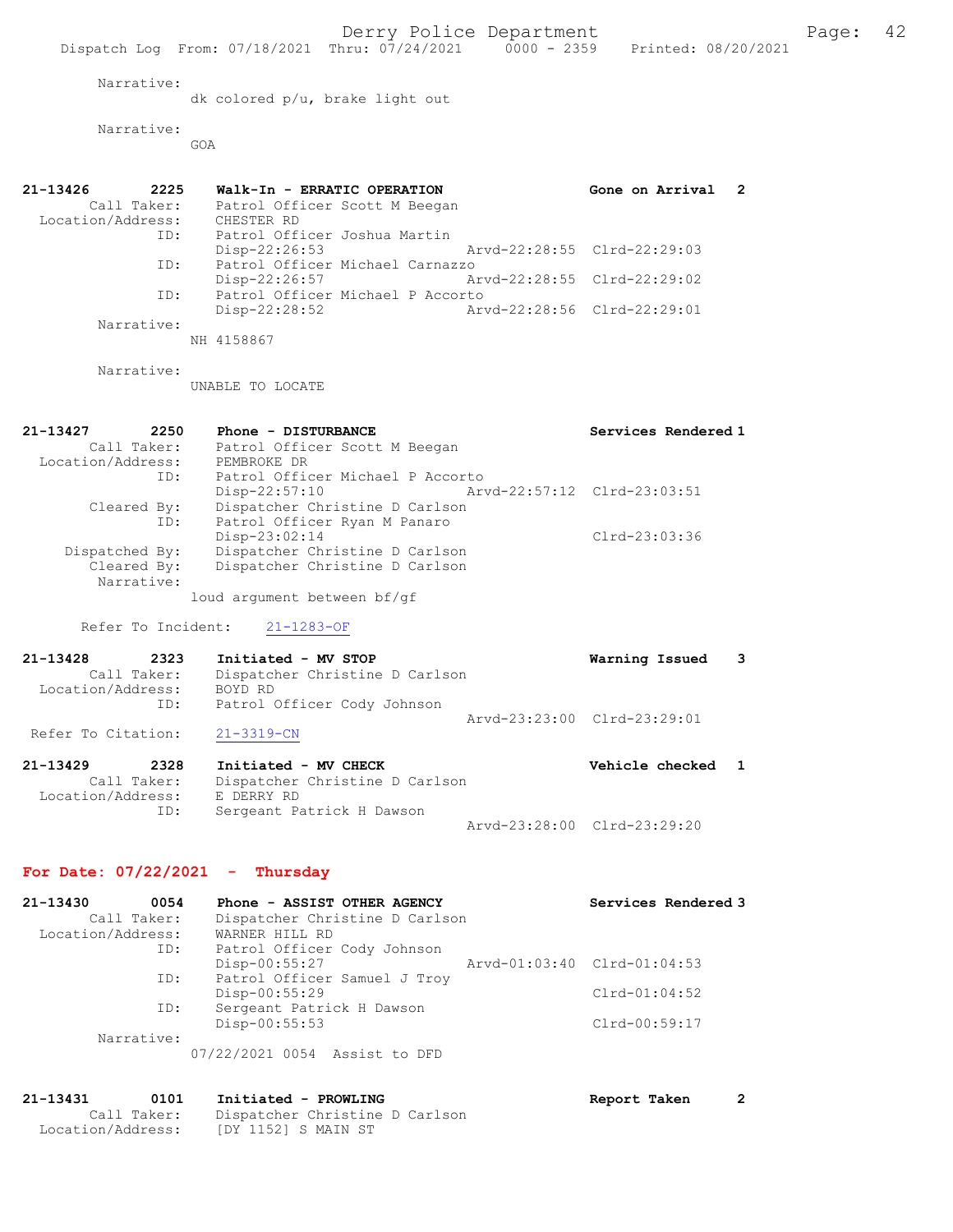Derry Police Department The Page: 43 Dispatch Log From: 07/18/2021 Thru: 07/24/2021 0000 - 2359 Printed: 08/20/2021 ID: Sergeant Patrick H Dawson Arvd-01:00 Clrd-01:15:03<br>TD: Patrol Officer Michael P Accorto Patrol Officer Michael P Accorto<br>Disp-01:02:13 Ary Disp-01:02:13 Arvd-01:02:17 Clrd-01:15:02<br>TD: Patrol Officer Scott M Beegan Patrol Officer Scott M Beegan<br>Disp-01:02:16 Disp-01:02:16 Arvd-01:02:18 Clrd-01:03:44 ID: Patrol Officer Ryan M Panaro<br>Disp-01:03:47 Disp-01:03:47 <br>Disp-01:03:47 Arvd-01:03:49 Clrd-01:15:00<br>Disp-01:05ficer Samuel J Trov Patrol Officer Samuel J Troy<br>Disp-01:05:54 Disp-01:05:54 Arvd-01:12:06 Clrd-01:14:58 Refer To Incident: 21-1284-OF 21-13432 0327 Phone - ALARM(OTHER) Services Rendered 2 Call Taker: Dispatcher Christine D Carlson 13432<br>Call Taker: Dispaction<br>Location/Address: BLUNT DR ID: Patrol Officer Cody Johnson Disp-03:28:57 Arvd-03:33:11 Clrd-03:41:26 ID: Patrol Officer Samuel J Troy<br>Disp-03:28:58 Disp-03:28:58 Arvd-03:33:10 Clrd-03:41:24<br>ID: Sergeant Patrick H Dawson Sergeant Patrick H Dawson<br>Disp-03:38:41 Disp-03:38:41 Arvd-03:38:43 Clrd-03:41:22 21-13433 0414 Phone - SUSPICIOUS ACTIVITY Could Not Locate 2 Call Taker: Dispatcher Christine D Carlson Location/Address: FOREST RIDGE RD ID: Patrol Officer Ryan M Panaro Disp-04:15:05 Arvd-04:18:28 Clrd-04:23:36 ID: Patrol Officer Samuel J Troy Disp-04:15:06 Arvd-04:19:20 Clrd-04:23:34 Narrative: 07/22/2021 0415 Male subject appears to be looking in vehicles 21-13434 0415 Phone - ALARM, BURGLAR False Alarm 1

 Call Taker: Sergeant James M Belanger Location/Address: [DY 3591] TSIENNETO RD ID: Patrol Officer Cody Johnson Disp-04:16:50 Arvd-04:20:34 Clrd-04:47:50 Dispatched By: Dispatcher Christine D Carlson Arrived By: Dispatcher Christine D Carlson Cleared By: Dispatcher Christine D Carlson ID: Patrol Officer Ryan M Panaro Disp-04:25:55 Arvd-04:27:40 Clrd-04:47:48 Dispatched By: Dispatcher Christine D Carlson Arrived By: Dispatcher Christine D Carlson Cleared By: Dispatcher Christine D Carlson Narrative:

07/22/2021 0416 rear loading door alarm

### Refer To Field Int: 21-2610-FI

| 21-13435          | 0547        | Phone - ALARM, BURGLAR           | <b>False Alarm</b>          |  |
|-------------------|-------------|----------------------------------|-----------------------------|--|
|                   | Call Taker: | Dispatcher Christine D Carlson   |                             |  |
| Location/Address: |             | [DY 280] S MAIN ST               |                             |  |
|                   | ID:         | Patrol Officer Ryan M Panaro     |                             |  |
|                   |             | $Disp-05:47:46$                  | Arvd-05:53:13 Clrd-05:54:16 |  |
|                   | ID:         | Patrol Officer Cody Johnson      |                             |  |
|                   |             | Disp-05:47:47                    | Arvd-05:53:15 Clrd-05:54:15 |  |
|                   | Narrative:  |                                  |                             |  |
|                   |             | 07/22/2021 0547 1st floor motion |                             |  |

21-13436 0713 Initiated - MV STOP Warning Issued 3 Call Taker: Patrol Officer Samuel J Troy Location/Address: WINDHAM RD ID: Patrol Officer Melissa M Houde Arvd-07:13:00 Clrd-07:17:37 Refer To Citation: 21-3320-CN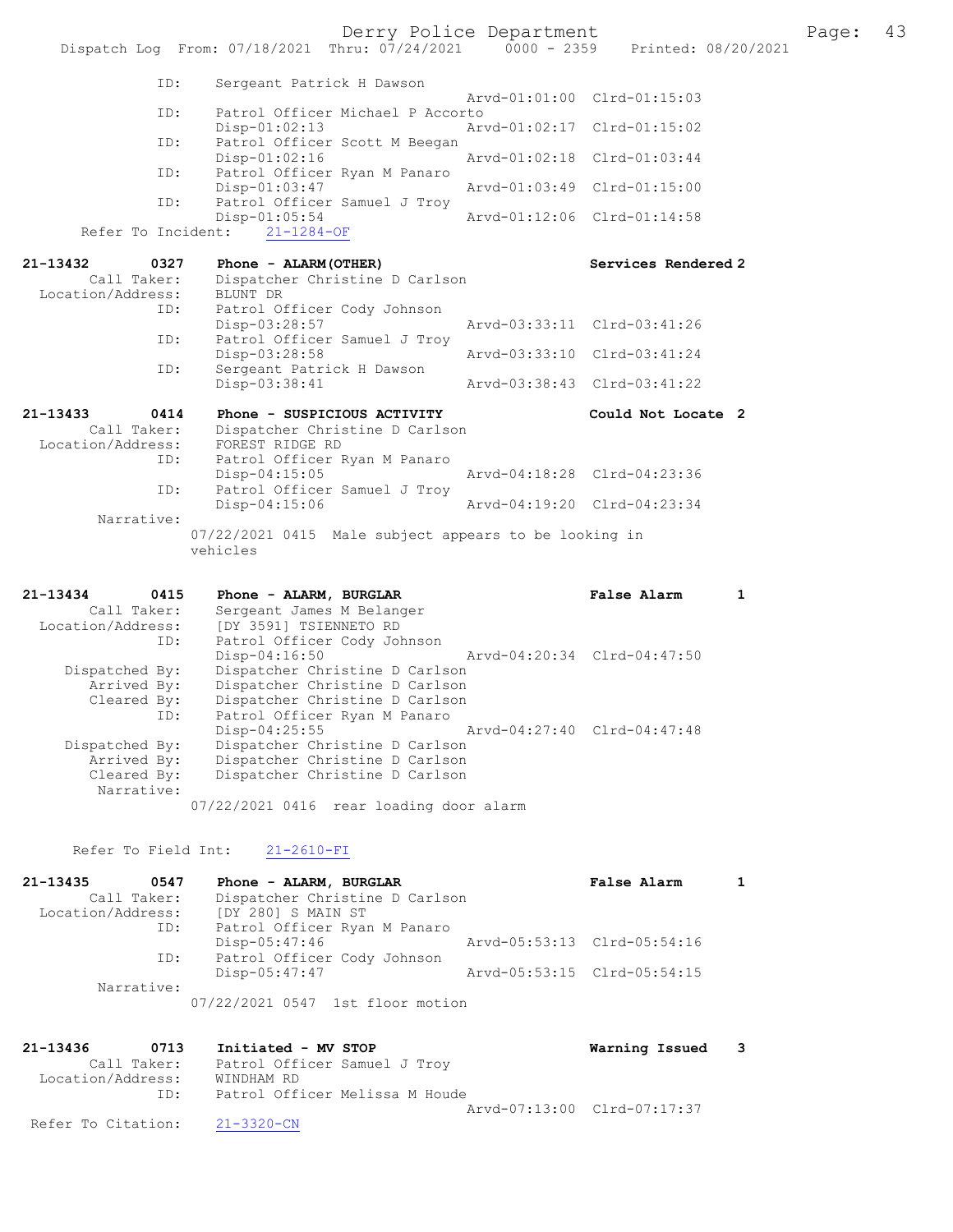Derry Police Department Fage: 44

21-13437 0719 Initiated - ASSIST CITIZEN Assistance Rendered 3 Call Taker: Patrol Officer Samuel J Troy Location/Address: WINDHAM RD ID: Patrol Officer Melissa M Houde Arvd-07:19:00 Clrd-07:32:21 ID: Patrol Officer Michael Carnazzo Disp-07:21:29 Arvd-07:27:52 Clrd-07:54:02<br>ID: Sergeant Jeffrey M Dawe Sergeant Jeffrey M Dawe<br>Disp-07:53:56 Disp-07:53:56 Arvd-07:53:59 Clrd-07:54:12 Narrative: 07/22/2021 0744 445 courtesy transport to speedway s/m 30179.3 07/22/2021 0745 445 off at speedway e/m 30180.2 Refer To Field Int: 21-2651-FI 21-13438 0747 Initiated - MV STOP Warning Issued 3 Call Taker: Patrol Officer Samuel J Troy Location/Address: [DY 240] WINDHAM RD ID: Patrol Officer Melissa M Houde Arvd-07:47:00 Clrd-07:50:35 Refer To Citation: 21-3321-CN 21-13439 0803 Initiated - MV STOP Warning Issued 3 Call Taker: Patrol Officer Samuel J Troy Location/Address: RT 28 ID: Patrol Officer Melissa M Houde Arvd-08:03:00 Clrd-08:08:12<br>21-3322-CN Refer To Citation: 21-13440 0805 Phone - WELFARE CHECK 2 Assistance Rendered 2 Call Taker: Patrol Officer Samuel J Troy Location/Address: HAMPSTEAD RD ID: Patrol Officer James M McClafferty Disp-08:08:09 Arvd-08:08:19 Clrd-08:15:42 ID: Patrol Officer James M McClafferty<br>Disp-08:16:16 Disp-08:16:16 Arvd-08:16:18 Clrd-08:16:21 21-13441 0811 Initiated - MV STOP Warning Issued 3 Call Taker: Patrol Officer Samuel J Troy Location/Address: RT 28 ID: Patrol Officer Melissa M Houde Arvd-08:11:00 Clrd-08:16:38 Refer To Citation: 21-3323-CN 21-13442 0821 Phone - UNWANTED SUBJECT SENT ON THEIR WAY 2 Call Taker: Patrol Officer Samuel J Troy Location/Address: [DY 1530] BIRCH ST ID: Patrol Officer Michael Carnazzo<br>Disp-08:22:39 Ar Disp-08:22:39 Arvd-08:29:01 Clrd-08:30:19<br>TD: Patrol Officer Nicholas M Granville Patrol Officer Nicholas M Granville<br>Disp-08:22:45 Arvd-0 Disp-08:22:45 Arvd-08:23:42 Clrd-08:30:15 21-13443 0824 Initiated - MV STOP Warning Issued 3 Call Taker: Patrol Officer Samuel J Troy Location/Address: RT 28 ID: Patrol Officer Melissa M Houde Arvd-08:24:00 Clrd-08:29:09 Refer To Citation: 21-3324-CN 21-13444 0831 Initiated - MV STOP Warning Issued 3 Call Taker: Patrol Officer Samuel J Troy Location/Address: KENDALL POND RD + WINDHAM RD ID: Patrol Officer Melissa M Houde Arvd-08:31:00 Clrd-08:35:48<br>21-3325-CN Refer To Citation: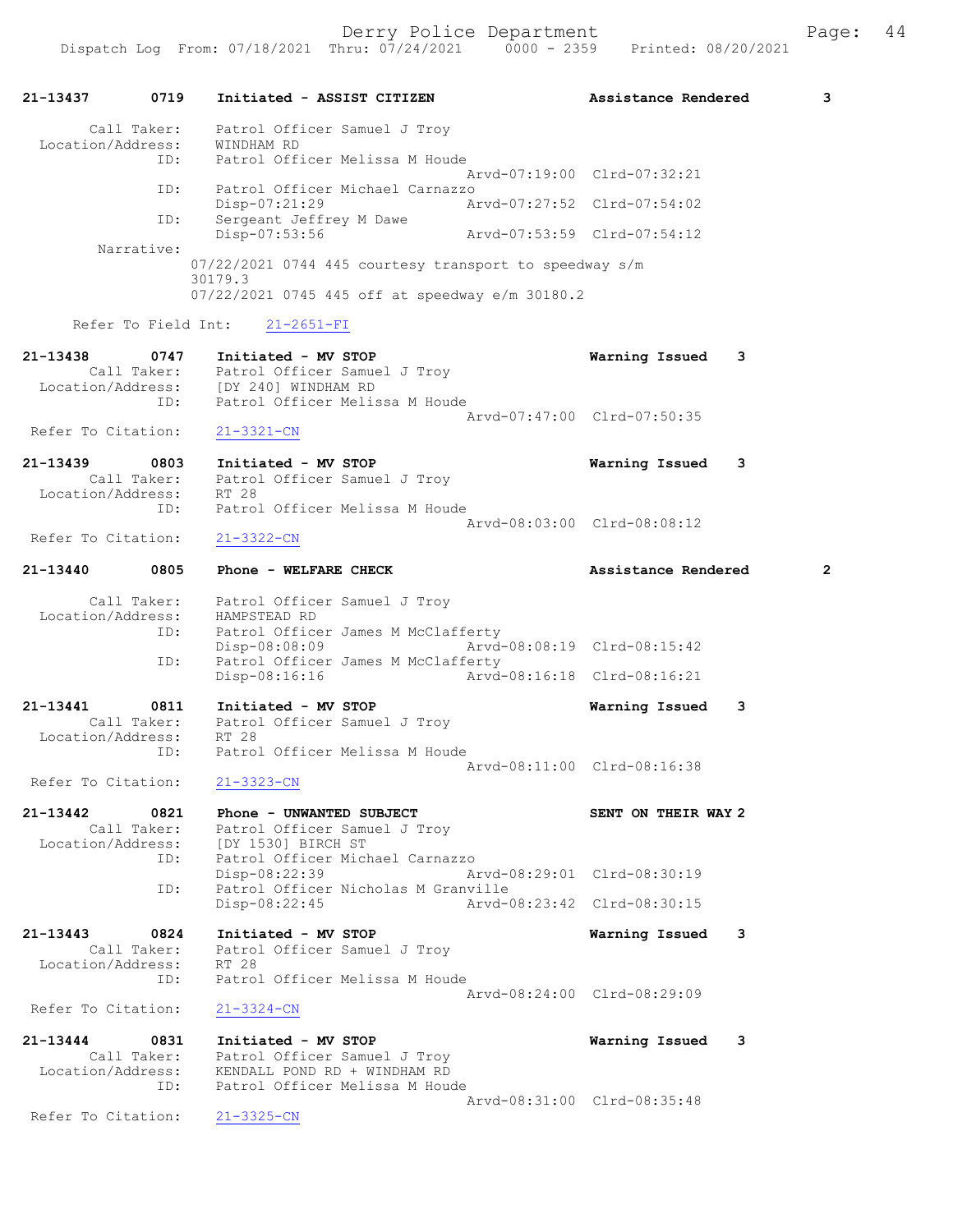21-13445 0838 Initiated - MV STOP Warning Issued 3 Call Taker: Patrol Officer Samuel J Troy Location/Address: KENDALL POND RD ID: Patrol Officer Melissa M Houde Arvd-08:38:00 Clrd-08:45:22 Refer To Citation: 21-3327-CN Refer To Citation: 21-3326-CN 21-13446 0842 Phone - SUSPICIOUS ACTIVITY No Action Required 2 Call Taker: Patrol Officer Samuel J Troy Location/Address: SENTER COVE RD ID: Patrol Officer James M McClafferty Disp-08:43:39 Arvd-08:45:58 Clrd-09:02:01 Narrative: 07/22/2021 0902 Home Depot Contractor Refer To Field Int: 21-2609-FI 21-13447 0850 Phone - MEDICAL EMERGENCY Transported to Hospital 1 Call Taker: Patrol Officer Samuel J Troy Location/Address: BIRCH ST ID: Patrol Officer Nicholas M Granville<br>Disp-08:53:49 Arvd-0 Disp-08:53:49 Arvd-08:54:02 Clrd-09:03:44 ID: Patrol Officer Michael Carnazzo Disp-08:53:53 Arvd-08:54:05 Clrd-09:03:51 ID: Sergeant Jeffrey M Dawe Disp-08:54:11 Arvd-08:54:13 Clrd-09:01:31 Refer To Field Int: 21-2602-FI 21-13448 0905 Initiated - MV STOP Warning Issued 3 Call Taker: Patrol Officer Samuel J Troy Location/Address: WINDHAM RD ID: Patrol Officer Melissa M Houde Arvd-09:05:00 Clrd-09:11:26 Refer To Citation: 21-3329-CN 21-13449 0912 Initiated - MV STOP Warning Issued 3 Call Taker: Patrol Officer Samuel J Troy Location/Address: WINDHAM RD ID: Patrol Officer Melissa M Houde Arvd-09:12:00 Clrd-09:16:23 Refer To Citation: 21-3330-CN 21-13450 0918 Initiated - FOLLOW-UP Cleared 2 Call Taker: Patrol Officer Samuel J Troy Location/Address: [DY 1152] S MAIN ST ID: Patrol Officer Michael Carnazzo Arvd-09:18:00 Clrd-09:29:02 21-13451 0929 Phone - ANIMAL COMPLAINT Cleared 1 Call Taker: Patrol Officer Samuel J Troy Location/Address: BEAVER LAKE AVE ID: Patrol Officer James M McClafferty Disp-09:29:50 Arvd-09:35:11 Clrd-10:22:15<br>Sergeant Jeffrey M Dawe ID: Sergeant Jeffrey M Dawe Disp-09:57:34 Arvd-09:57:36 Clrd-10:11:23 Narrative: 07/22/2021 0929 Report of sick fox in back yard Refer To Field Int: 21-2603-FI 21-13452 0943 Initiated - MV STOP Warning Issued 3 Call Taker: Patrol Officer Samuel J Troy Location/Address: CRYSTAL AVE ID: Patrol Officer Melissa M Houde Arvd-09:43:00 Clrd-09:46:07 Refer To Citation: 21-3331-CN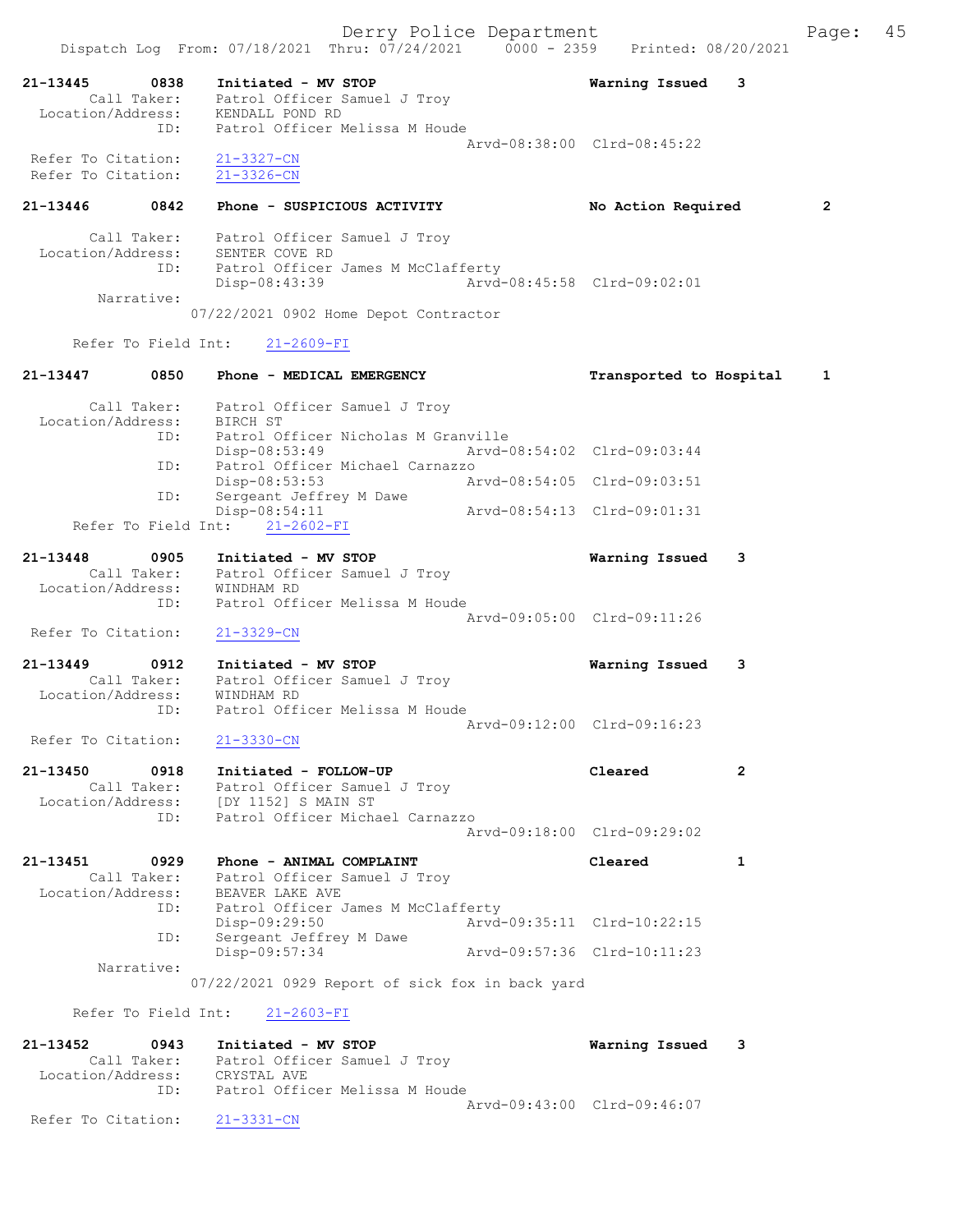Derry Police Department The Page: 46 Dispatch Log From: 07/18/2021 Thru: 07/24/2021 0000 - 2359 Printed: 08/20/2021 21-13453 0947 Initiated - MV STOP Warning Issued 3 Call Taker: Patrol Officer Samuel J Troy 13453<br>Call Taker: Patrol On<br>Location/Address: BIRCH ST ID: Patrol Officer Melissa M Houde Arvd-09:47:00 Clrd-09:54:26 ID: Patrol Officer Melissa M Houde<br>Disp-09:55:01 Disp-09:55:01 Arvd-09:55:04 Clrd-09:57:17 Refer To Citation: 21-13454 0953 Phone - MV ACCIDENT CONSIDERT Report Taken 1 Call Taker: Patrol Officer Samuel J Troy Location/Address: [DY 796] TSIENNETO RD ID: Patrol Officer Michael Carnazzo Disp-09:55:25 Arvd-09:55:28 Clrd-10:16:53 Narrative: 07/22/2021 0955 off with NH vet EDGEY and NH reg 2916294 Narrative: 07/22/2021 1016 Reportable Ware v Noyes Refer To Accident: 21-352-AC 21-13455 1010 Phone - ASSIST OTHER AGENCY Services Rendered 3 Call Taker: Patrol Officer Samuel J Troy Location/Address: POND VIEW DR ID: Patrol Officer Timothy J Underhill Arvd-10:19:58 Clrd-10:20:00 ID: Sergeant Jeffrey M Dawe Disp-10:14:15 Arvd-10:14:18 Clrd-10:19:50 Narrative: 07/22/2021 1018 Report of smoke in residence Narrative: 07/22/2021 1018 DFD on scene, residence evacuated, no active fire, DFD is evaluating 21-13456 1017 Initiated - DOMESTIC DISTURBANCE Report Taken 1 Call Taker: Patrol Officer Samuel J Troy Location/Address: PINKERTON ST ID: Patrol Officer Michael Carnazzo Arvd-10:17:00 Clrd-12:45:12 ID: Patrol Officer Nicholas M Granville<br>Disp-10:17:35 Arvd-2 Disp-10:17:35 Arvd-10:20:10 Clrd-11:25:09 ID: Sergeant Jeffrey M Dawe Disp-10:20:20 Arvd-10:29:26 Clrd-12:45:10 Narrative: 07/22/2021 1102 445 has one in custody Narrative: 07/22/2021 1103 Subject info: 21-691-AR Katherine Copello 3 Coles Grove Rd. Derry NH 03038 DOB: 07/21/1963 Arrested for: Domestic Violence Simple Assault Narrative: 07/22/2021 1154 B/C Mencis paged at 1112 Narrative: 07/22/2021 1159 prisoner placed in cell 1 Narrative: 07/22/2021 1159 b/c Mencis paged ETA 15 minutes Narrative: 07/22/2021 1208 prisoner checked Narrative: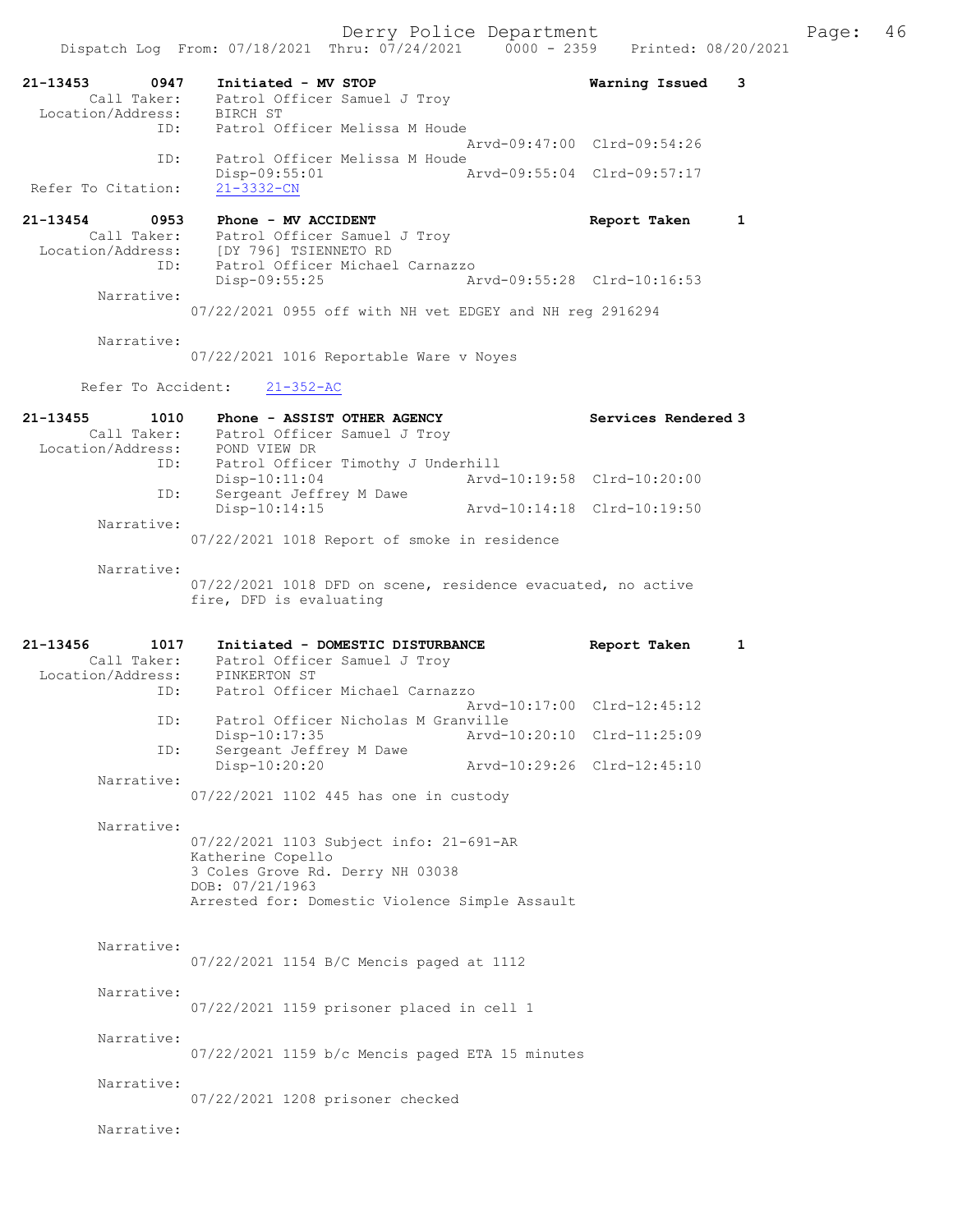Derry Police Department Fage: 47 Dispatch Log From: 07/18/2021 Thru: 07/24/2021 0000 - 2359 Printed: 08/20/2021 07/22/2021 1215 B/C off at DPDHQ Narrative: 07/22/2021 1241 Released on PR bail with a Derry District Court date 12/02/2021 of per BC Mencis Refer To Arrest: 21-691-AR 21-13457 1028 Initiated - MV CHECK 1 Cleared 1 Call Taker: Patrol Officer Samuel J Troy Location/Address: [DY 1041] MANCHESTER AVE ID: Patrol Officer Melissa M Houde Arvd-10:28:00 Clrd-10:35:53 21-13458 1142 Phone - ANIMAL COMPLAINT Assistance Rendered 1 Call Taker: Patrol Officer Samuel J Troy Location/Address: W BROADWAY + CLARK ST ID: Patrol Officer Timothy J Underhill<br>Disp-11:44:24 Arvd Arvd-11:52:48 Clrd-12:05:54 Narrative: 07/22/2021 1153 231 has a small brown yorkie no tags en route to animal control Narrative: 07/22/2021 1205 Dog secured at animal control All 4 Paws notified 21-13459 1257 Initiated - DOMESTIC VIOLENCE FOLLOW-UP Cleared 2 Call Taker: Patrol Officer Samuel J Troy Location/Address: PEMBROKE DR ID: Patrol Officer James M McClafferty Arvd-12:57:00 Clrd-13:07:03 21-13460 1304 Phone - ANIMAL COMPLAINT Cleared 1 Call Taker: Patrol Officer Samuel J Troy Location/Address: TSIENNETO RD ID: Patrol Officer Michael Carnazzo Disp-13:07:39 Arvd-13:09:05 Clrd-13:16:37 Narrative: 07/22/2021 1315 10-2 beaver, moved from the roadway, highway notified 21-13461 1326 Initiated - KEEP THE PEACE Noted that Services Rendered 2 Call Taker: Patrol Officer Samuel J Troy Location/Address: CHESTER RD ID: Patrol Officer Michael Carnazzo Arvd-13:26:00 Clrd-14:29:47 Narrative: 07/22/2021 1345 445 giving an adult female a courtesy transport to 3 Coles grove s/m 30205.8 Narrative: 07/22/2021 1347 445 off at 3 Coles Grove Rd e/m 30206.5 21-13462 1329 Initiated - FOLLOW-UP Cleared 2 Call Taker: Patrol Officer Samuel J Troy Location/Address: ASHLEIGH DR ID: Patrol Officer James M McClafferty Arvd-13:29:00 Clrd-13:48:59 21-13463 1334 Walk-In - Drop Box Maintenance Report Taken 3 Call Taker: Patrol Officer Samuel J Troy Refer To Incident: 21-1286-OF 21-13464 1344 Initiated - FOUND/LOST PROPERTY Report Taken 3 Call Taker: Patrol Officer Samuel J Troy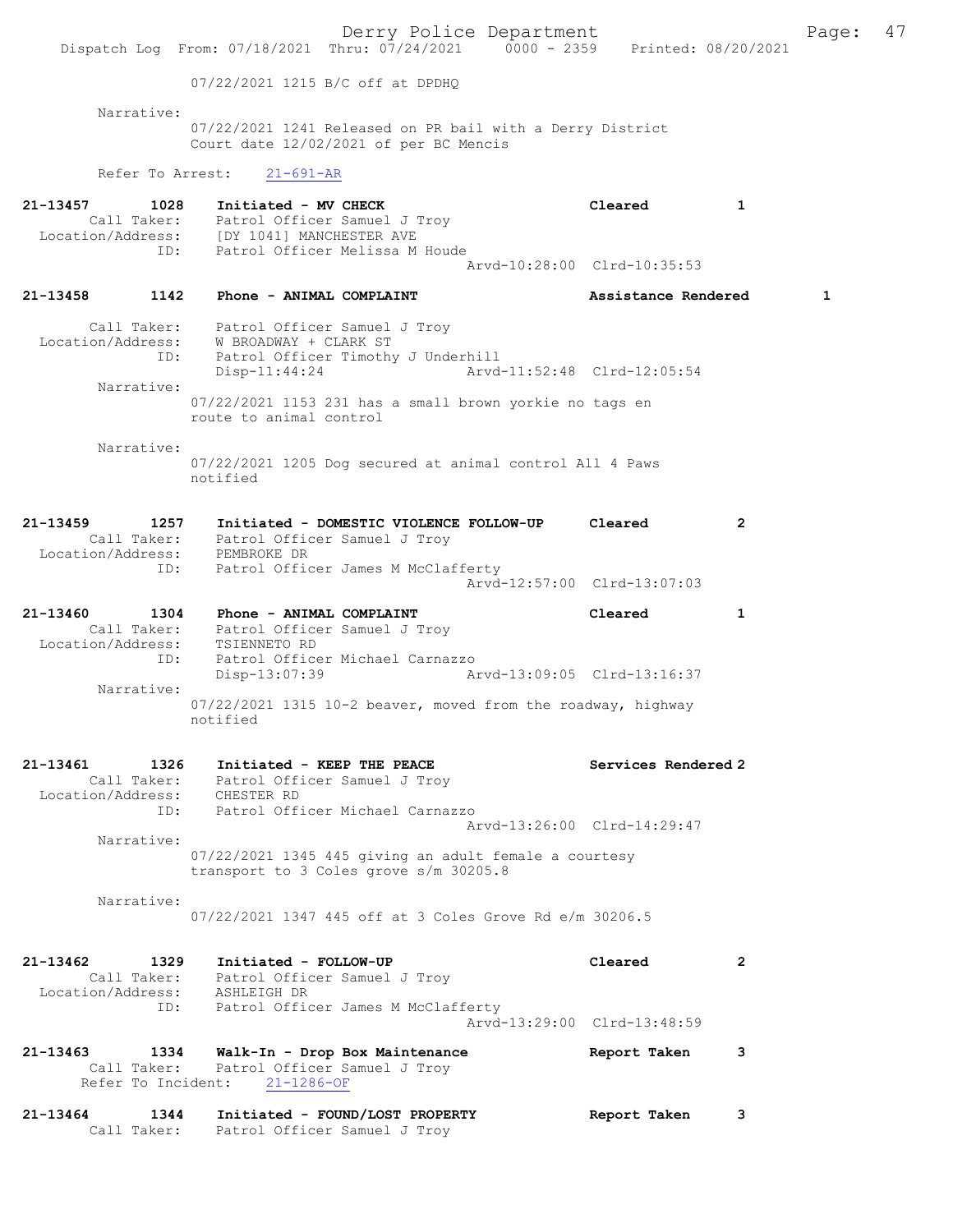Derry Police Department Fage: 48 Dispatch Log From: 07/18/2021 Thru: 07/24/2021 0000 - 2359 Printed: 08/20/2021 Location/Address: [DY 3156] WALNUT HILL RD ID: Sergeant Jared Knox Arvd-13:44:00 Clrd-13:45:07<br>21-1287-0F Refer To Incident: 21-13465 1349 Phone - FOUND/LOST PROPERTY PLACED IN EVIDENCE 3 Call Taker: Patrol Officer Samuel J Troy Location/Address: [DY 3156] WALNUT HILL RD ID: Patrol Officer James M McClafferty Disp-13:50:50 Arvd-14:14:47 Clrd-14:50:46 Cleared By: Dispatcher Christina L Power 21-13466 1354 Phone - RECKLESS CONDUCT Report Taken 2 Call Taker: Patrol Officer Samuel J Troy Location/Address: REDFIELD CIR ID: Patrol Officer Charles L Doherty Disp-14:01:06 Arvd-14:12:29 Clrd-14:50:39 Cleared By: Dispatcher Christina L Power Refer To Incident: 21-1288-OF 21-13467 1400 911 - ASSIST OTHER AGENCY Cleared 3 Call Taker: Patrol Officer Samuel J Troy Location/Address: TIGERTAIL CIR ID: Patrol Officer Nicholas M Granville Disp-14:01:00 Arvd-14:03:30 Clrd-14:19:09 ID: Administrative Lieutenant David Michaud Disp-14:05:03 Arvd-14:05:07 Clrd-14:06:56 Narrative: 07/22/2021 1403 report of smoke and no active fire Narrative: 07/22/2021 1404 DFD on scene 21-13468 1422 Initiated - MV STOP Warning Issued 3 Call Taker: Patrol Officer Samuel J Troy Location/Address: COLES GROVE RD ID: Captain Vernon L Thomas Arvd-14:22:00 Clrd-14:28:11 21-13469 1426 Initiated - DRUG VIOLATION Report Taken 2 Call Taker: Patrol Officer Samuel J Troy Location/Address: [DY 997] PARKLAND DR ID: Detective Benjamin J Doyle Arvd-14:26:00 Clrd-14:27:53 Refer To Incident: 21-1289-OF 21-13470 1429 Radio - MV ACCIDENT Report Taken 1 Call Taker: Patrol Officer Samuel J Troy Location/Address: COLES GROVE RD ID: Patrol Officer Michael Carnazzo Disp-14:30:01 Arvd-14:31:23 Clrd-14:49:51 Cleared By: Dispatcher Christina L Power Narrative: byam v mailbox, non reportable Refer To Accident: 21-353-AC 21-13471 1433 Initiated - MV STOP Warning Issued 3 Call Taker: Patrol Officer Samuel J Troy Location/Address: COLES GROVE RD ID: Captain Vernon L Thomas Arvd-14:33:00 Clrd-14:35:07 21-13472 1451 Initiated - TRANSPORT TRANSPORTED 3 Call Taker: Dispatcher Christina L Power Location/Address: COLES GROVE RD

ID: Patrol Officer Michael Carnazzo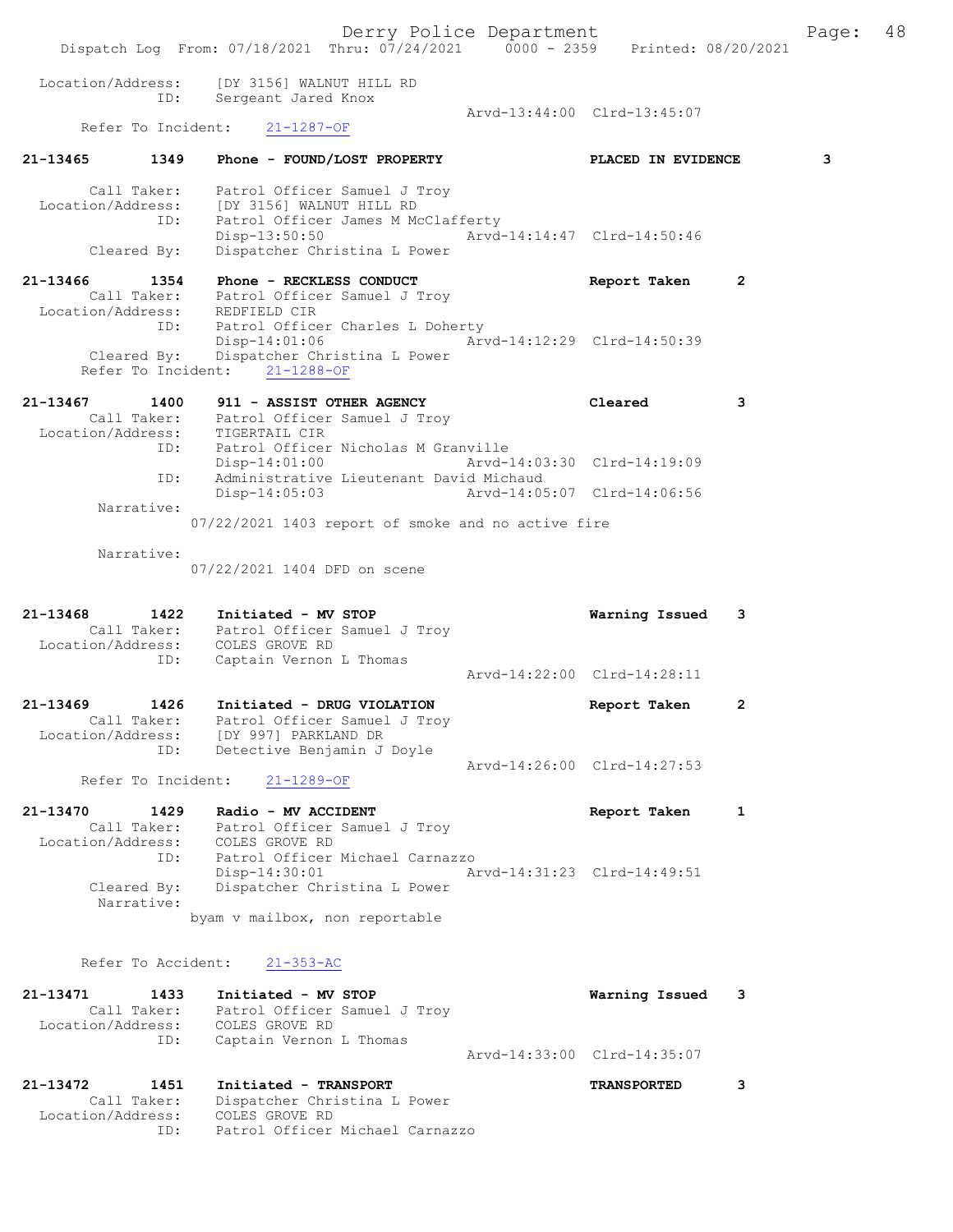Derry Police Department Fage: 49 Dispatch Log From: 07/18/2021 Thru: 07/24/2021 0000 - 2359 Printed: 08/20/2021 Arvd-14:51:00 Clrd-14:59:44 Narrative: courtesy transport to Crystal Ave, s/m 30206.6 Narrative: 07/22/2021 1458 e/m 30209.0 21-13473 1513 Walk-In - ASSIST CITIZEN ADVICE GIVEN 3 Call Taker: Patrol Officer Casey J Noyes Location/Address: [DY 2] MUNICIPAL DR ID: Patrol Officer Casey J Noyes<br>Disp-15:14:23<br>Field Int:  $21-\frac{2604-FI}{r}$  Disp-15:14:23 Arvd-15:14:27 Clrd-15:14:31 Refer To Field Int: 21-2604-FI 21-13474 1520 Phone - KEEP THE PEACE ADVICE GIVEN 2 Call Taker: Sergeant Michael W Hughes Location/Address: TAYLOR BROOK LN ID: Patrol Officer Jack Stafford Disp-15:21:10 Arvd-15:35:07 Clrd-15:48:05 Arrived By: Dispatcher Christina L Power Cleared By: Dispatcher Christina L Power Refer To Field Int: 21-2605-FI 21-13475 1526 Initiated - MV STOP Warning Issued 3 Call Taker: Dispatcher Christina L Power Location/Address: E BROADWAY ID: Patrol Officer Joshua Martin Arvd-15:26:00 Clrd-15:31:21<br>21-3335-CN Refer To Citation: 21-13476 1533 Initiated - FOLLOW-UP Cleared 2 Call Taker: Dispatcher Christina L Power Location/Address: PEABODY RD ID: Patrol Officer Nathan S Lavoie Arvd-15:33:00 Clrd-15:46:48 21-13477 1539 Initiated - FOLLOW-UP Cleared 2 Call Taker: Dispatcher Christina L Power Location/Address: ASHLEIGH DR ID: Patrol Officer Joshua Martin Arvd-15:39:00 Clrd-15:45:38 21-13478 1550 Initiated - FOLLOW-UP Cleared 2 Call Taker: Dispatcher Christina L Power Location/Address: WINDHAM RD ID: Patrol Officer Michael Carnazzo Arvd-15:50:00 Clrd-16:02:24 21-13479 1601 Phone - SUSPICIOUS ACTIVITY Services Rendered 2 Call Taker: Dispatcher Christina L Power Location/Address: TAYLOR BROOK LN ID: Patrol Officer Jack Stafford Disp-16:02:19 Arvd-16:05:35 Clrd-16:31:25 ID: Patrol Officer Nathan S Lavoie Disp-16:02:22 Arvd-16:14:26 Clrd-16:31:26 ID: Sergeant Seth Plumer Disp-16:24:40 Arvd-16:24:41 Clrd-16:31:21 Refer To Field Int: 21-2617-FI Refer To Field Int: 21-2618-FI 21-13480 1618 Phone - RESTRAINING ORDER VIOLATION Report Taken 2 Call Taker: Dispatcher Christina L Power Location/Address: PINE ISLE DR ID: Detective Victoria M Kidd Disp-16:19:26 Arvd-16:19:28 Clrd-16:24:27 Refer To Incident: 21-1290-OF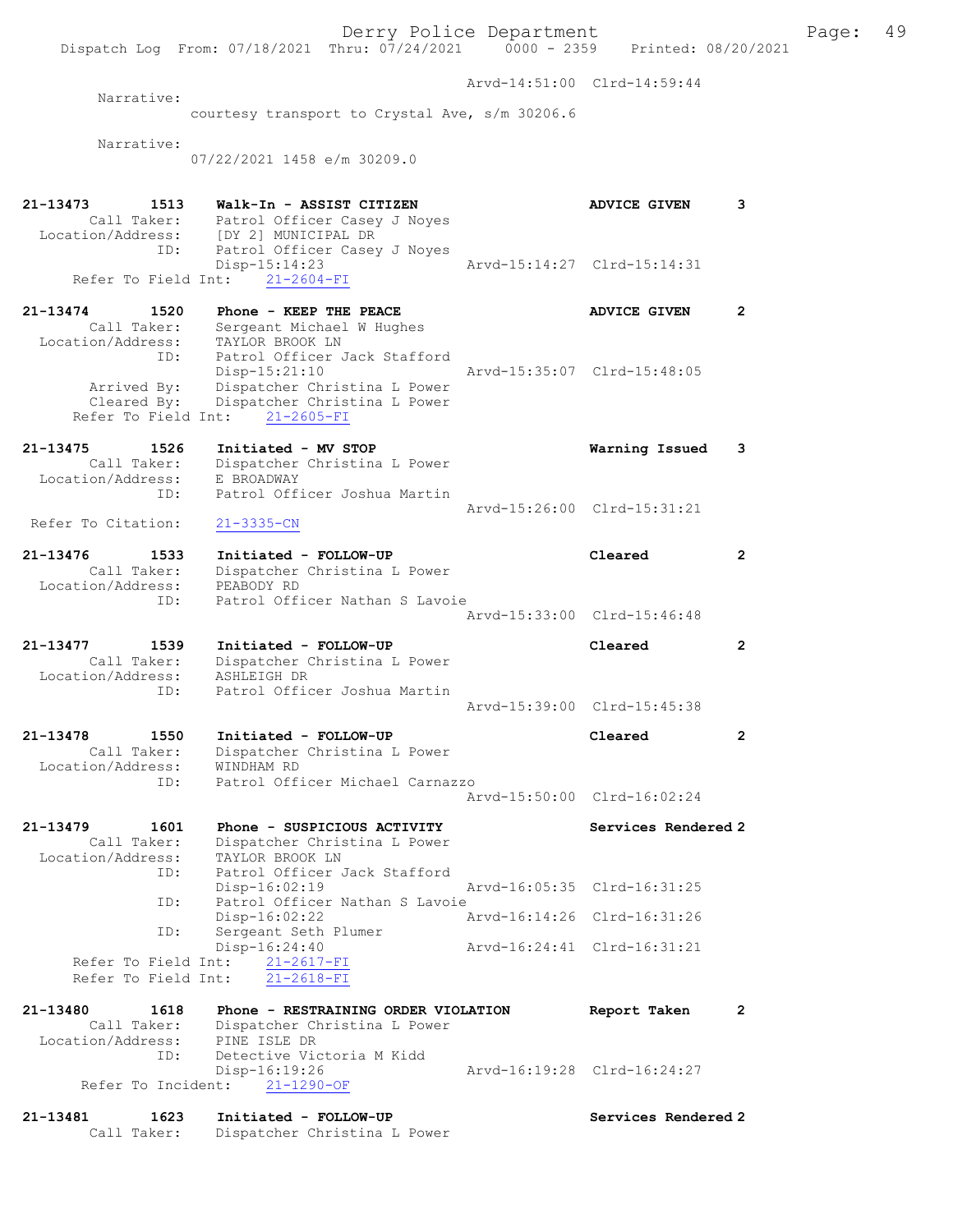Dispatch Log From: 07/18/2021 Thru: 07/24/2021 0000 - 2359 Printed: 08/20/2021 Location/Address: FORDWAY ST ID: Patrol Officer Michael Carnazzo Arvd-16:23:00 Clrd-16:29:34 Narrative: yorkie released to owner Refer To Field Int: 21-2630-FI 21-13482 1630 Phone - Wildlife Complaint Gone on Arrival 2 Call Taker: Dispatcher Christina L Power Location/Address: HOPE HILL RD ID: Patrol Officer Joshua Martin Disp-16:31:35 Clrd-16:31:38 ID: Patrol Officer Michael Carnazzo Disp-16:31:36 Arvd-16:36:00 Clrd-16:43:10 Narrative: fox

Refer To Field Int: 21-2629-FI

### 21-13483 1631 Phone - Loose Dog Complaint Services Rendered 2 Call Taker: Dispatcher Christina L Power Location/Address: GULF RD ID: Patrol Officer Jack Stafford Disp-16:33:19 Arvd-16:36:48 Clrd-16:49:45 Narrative:

dog returned to owner

## 21-13484 1649 Phone - ASSIST OTHER AGENCY Transported to Hospital 3

| Call Taker:<br>Location/Address: | Dispatcher Christina L Power<br>BLUNT DR |                             |  |
|----------------------------------|------------------------------------------|-----------------------------|--|
| TD:                              | Patrol Officer Jack Stafford             |                             |  |
|                                  | Disp-16:50:19                            | Arvd-16:53:58 Clrd-17:08:31 |  |
| Narrative:                       |                                          |                             |  |

transported to PMC via DFD

Refer To Field Int: 21-2606-FI

| 21-13485          | 1651        | Phone - ANIMAL COMPLAINT       | Services Rendered 1         |
|-------------------|-------------|--------------------------------|-----------------------------|
|                   | Call Taker: | Dispatcher Christina L Power   |                             |
| Location/Address: |             | CHESTER RD                     |                             |
|                   | ID:         | Patrol Officer Nathan S Lavoie |                             |
|                   |             | $Disp-16:51:38$                | Arvd-17:01:04 Clrd-17:15:15 |
|                   | ID:         | Sergeant Seth Plumer           |                             |
|                   |             | $Disp-16:52:16$                | Arvd-17:02:31 Clrd-17:15:10 |
|                   | Narrative:  |                                |                             |

checking the welfare of a horse who appears neglected

Narrative:

checked and found no immediate issues.

Refer To Field Int: 21-2607-FI

| 21-13486          | 1706        | Phone - SUSPICIOUS ACTIVITY     |                             | SENT ON THEIR WAY 2 |
|-------------------|-------------|---------------------------------|-----------------------------|---------------------|
|                   | Call Taker: | Dispatcher Christina L Power    |                             |                     |
| Location/Address: |             | CRYSTAL AVE                     |                             |                     |
|                   | ID:         | Patrol Officer Michael Carnazzo |                             |                     |
|                   |             | Disp-17:07:46                   | Arvd-17:13:30 Clrd-17:20:14 |                     |
|                   | ID:         | Patrol Officer Joshua Martin    |                             |                     |
|                   |             | $Disp-17:07:49$                 | Arvd-17:08:04 Clrd-17:20:09 |                     |
|                   | Narrative:  |                                 |                             |                     |
|                   |             | unknown female                  |                             |                     |

21-13487 1733 Radio - MV STOP Summons Issued 3 Call Taker: Dispatcher Christina L Power Location/Address: ISLAND POND RD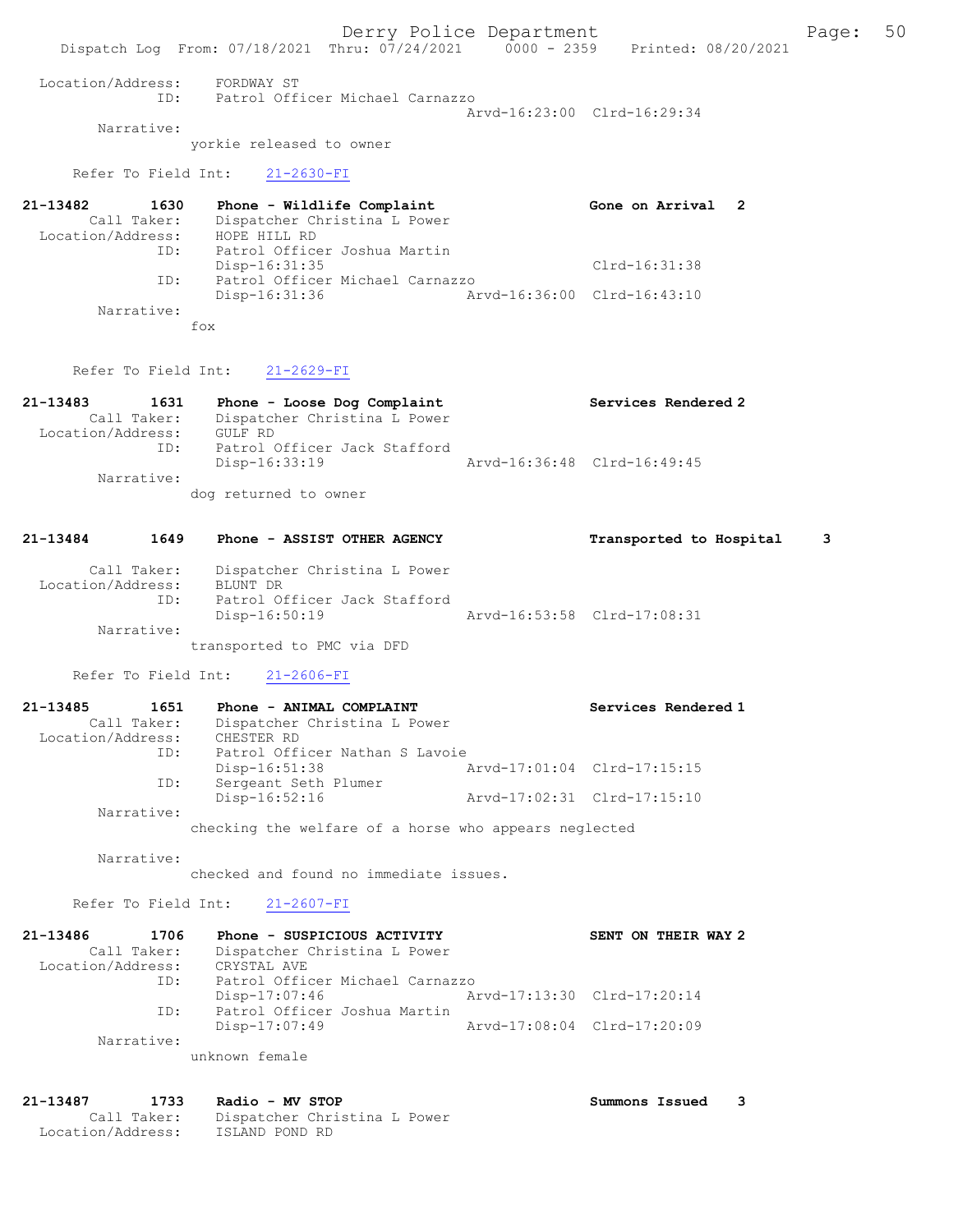Derry Police Department Fage: 51 Dispatch Log From: 07/18/2021 Thru: 07/24/2021 0000 - 2359 Printed: 08/20/2021 ID: Captain Vernon L Thomas Disp-17:35:33 Arvd-17:35:36 Clrd-17:43:59 ID: Patrol Officer Jack Stafford Disp-17:38:11 Arvd-17:38:12 Clrd-17:43:57 21-13488 1740 Initiated - MV STOP Warning Issued 3 Call Taker: Dispatcher Christina L Power Location/Address: S MAIN ST ID: Patrol Officer Tyler S Daniel Arvd-17:40:00 Clrd-17:44:06 Refer To Citation: 21-3336-CN 21-13489 1751 Initiated - PAPER SERVICE Served 3 Call Taker: Patrol Officer Robert Corwin Location/Address: [DY 617] PEMBROKE DR ID: Patrol Officer Nathan S Lavoie Arvd-17:51:00 Clrd-18:06:57 Cleared By: Dispatcher Christina L Power 21-13490 1803 Initiated - MV STOP Warning Issued 3 Call Taker: Dispatcher Christina L Power Location/Address: S MAIN ST ID: Patrol Officer Joshua Martin Arvd-18:03:00 Clrd-18:09:03 Refer To Citation: 21-3337-CN 21-13491 1814 Initiated - ATTEMPTED PAPER SERVICE Not Served 2 Call Taker: Dispatcher Christina L Power Location/Address: HOLIDAY AVE ID: Patrol Officer Nathan S Lavoie Arvd-18:14:00 Clrd-18:18:18 21-13492 1906 Initiated - PED CHECK Services Rendered 2 Call Taker: Dispatcher Christina L Power Location/Address: CRYSTAL AVE ID: Patrol Officer Michael Carnazzo Arvd-19:06:00 Clrd-19:18:47 ID: Patrol Officer Joshua Martin Disp-19:06:32 Arvd-19:10:32 Clrd-19:18:45 21-13493 1938 Phone - HIT AND RUN Report Taken 2 Call Taker: Patrol Officer Robert Corwin Location/Address: ELM ST ID: Patrol Officer Michael Carnazzo Disp-20:31:46 Arvd-20:34:40 Clrd-20:52:11 Dispatched By: Dispatcher Christina L Power Arrived By: Dispatcher Christina L Power Cleared By: Dispatcher Christina L Power Refer To Incident: 21-1291-OF 21-13494 2021 Initiated - MV STOP Warning Issued 3 Call Taker: Dispatcher Christina L Power Location/Address: OLD CHESTER RD ID: Patrol Officer Nathan S Lavoie Arvd-20:21:00 Clrd-20:31:16 Refer To Citation: 21-3338-CN 21-13495 2051 Phone - FOUND/LOST PROPERTY Report Taken 3 Call Taker: Dispatcher Christina L Power Location/Address: WINDHAM RD ID: Patrol Officer Jack Stafford Disp-20:52:00 Arvd-20:52:03 Clrd-20:52:20 Narrative: debit card Refer To Incident: 21-1292-OF

21-13497 2141 Walk-In - ASSIST CITIZEN ADVICE GIVEN 3 Call Taker: Patrol Officer Robert Corwin Location/Address: [DY 2] MUNICIPAL DR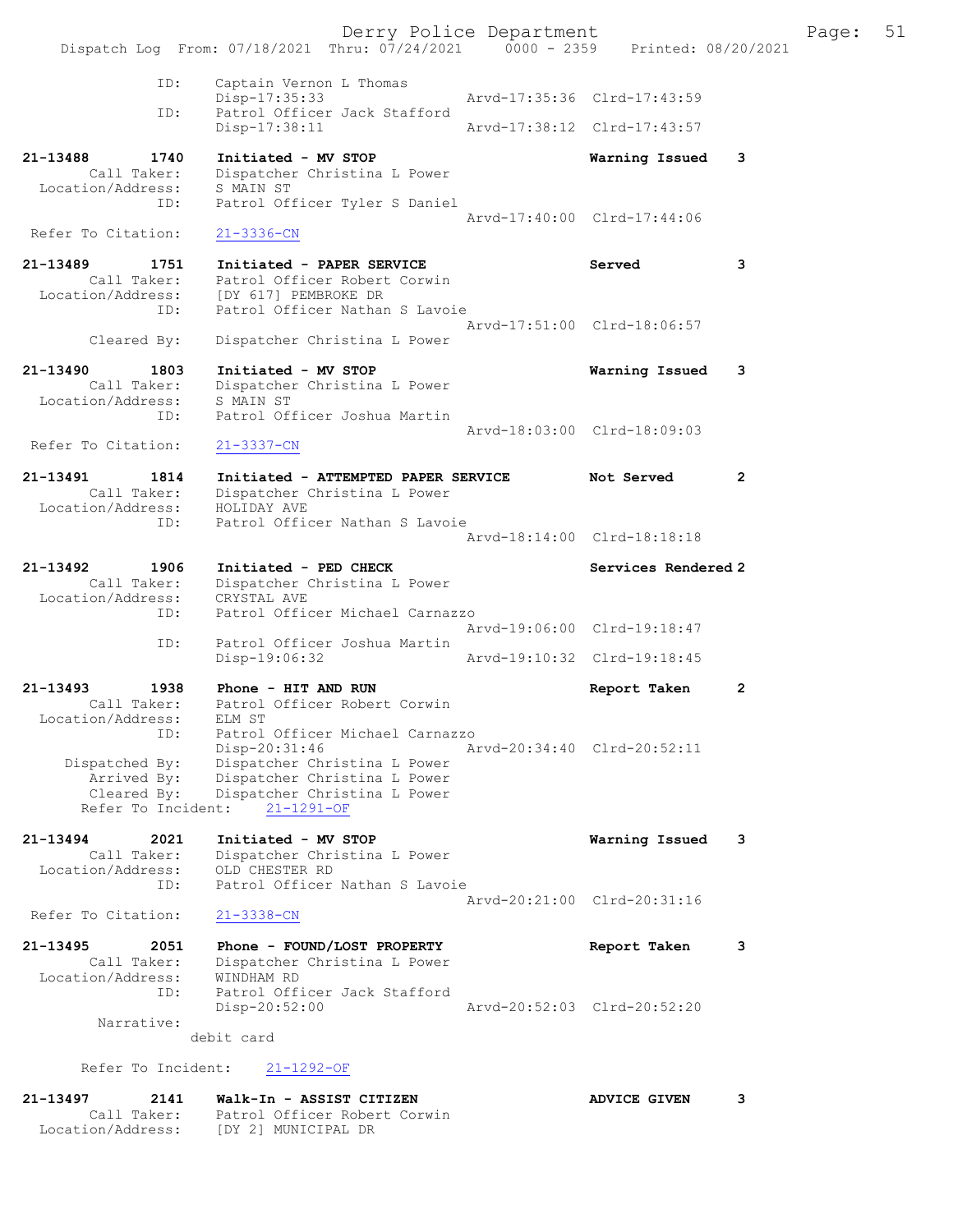Derry Police Department<br>
Page: 52 Phru: 07/24/2021 0000 - 2359 Printed: 08/20/2021 Dispatch Log From: 07/18/2021 Thru: 07/24/2021 ID: Patrol Officer Robert Corwin Disp-21:43:24 Arvd-21:43:27 Clrd-22:08:00 Cleared By: Dispatcher Christina L Power Narrative: issue w/unknown male Refer To Field Int: 21-2611-FI 21-13496 2142 Phone - MEDICAL EMERGENCY Transported to Hospital 1 Call Taker: Dispatcher Christina L Power Location/Address: PARKLAND DR ID: Patrol Officer Michael Carnazzo Disp-21:42:51 Arvd-21:45:24 Clrd-21:54:05 Patrol Officer Tyler S Daniel ID: Patrol Officer Tyler S Daniel<br>Disp-21:42:53 Clrd-21:54:03<br>ID: Sergeant Seth Plumer Sergeant Seth Plumer<br>Disp-21:43:00 Disp-21:43:00 Arvd-21:43:11 Clrd-21:53:56 Narrative: transported to Elliot via DFD Refer To Field Int: 21-2638-FI 21-13498 2225 Phone - WELFARE CHECK Transported to Hospital 2 Call Taker: Patrol Officer Robert Corwin Location/Address: [DY 3639] BALLARD RD ID: Patrol Officer Jack Stafford<br>Disp-22:27:45<br>Arvd-22:36:12 Clrd-23:08:44 Disp-22:27:45 Arvd-22:36:12 Clrd-23:08:44 Arrived By: Dispatcher Christina L Power Cleared By: Dispatcher Christine D Carlson ID: Patrol Officer Tyler S Daniel Disp-22:27:47 Arvd-22:36:12 Clrd-23:40:55<br>Arrived By: Dispatcher Christina L Power Arrived By: Dispatcher Christina L Power Cleared By: Dispatcher Christine D Carlson Narrative: 07/22/2021 2306 S8 advising one in custody at this time, will be transporting to PMC shortly Narrative: 07/22/2021 2307 728 transporting to HQ, s/m: 26,285.5 Narrative: 07/22/2021 2320 728 off at PMC, e/m: 26,291.9 Narrative: 07/22/2021 2340 728 clear of PMC, subject left in custody of staff 21-13499 2325 Initiated - MV STOP Warning Issued 3 Call Taker: Dispatcher Christine D Carlson Location/Address: S MAIN ST<br>TD: Patrol Of Patrol Officer Ryan M Panaro Arvd-23:25:00 Clrd-23:30:25<br>21-3339-CN Refer To Citation: 21-13500 2331 Initiated - MV CHECK SENT ON THEIR WAY 1 Call Taker: Dispatcher Christine D Carlson<br>ion/Address: ABBOTT CT Location/Address:<br>ID: Patrol Officer Melissa M Houde Arvd-23:31:00 Clrd-23:33:55 21-13501 2346 Initiated - MV CHECK Vehicle checked 1 Call Taker: Dispatcher Christine D Carlson<br>ion/Address: RT 28 Location/Address: ID: Patrol Officer James M McClafferty Arvd-23:46:00 Clrd-23:48:45

21-13502 2347 Initiated - MV STOP Warning Issued 3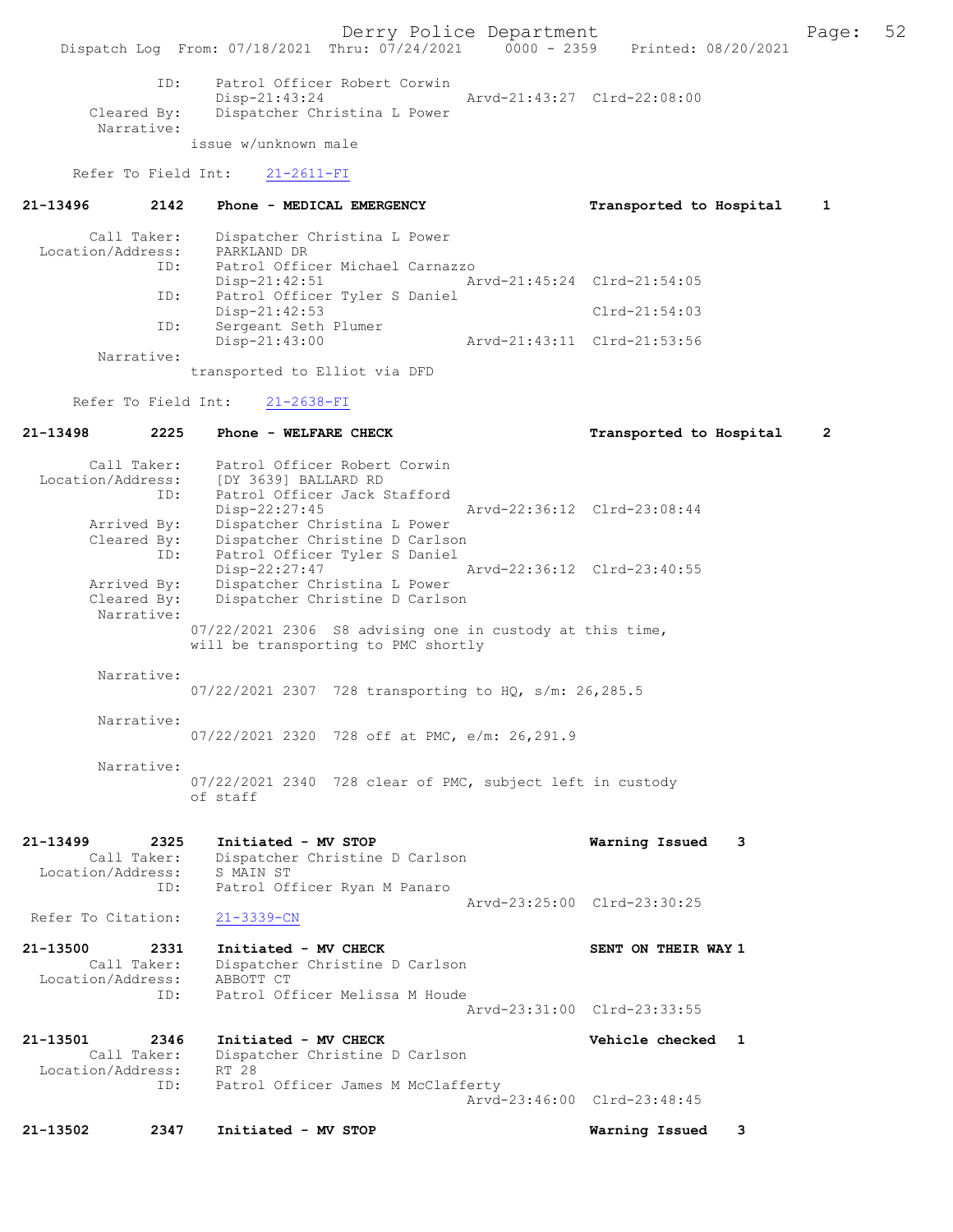Dispatch Log From: 07/18/2021 Thru: 07/24/2021 0000 - 2359 Printed: 08/20/2021 Call Taker: Dispatcher Christine D Carlson Location/Address: E BROADWAY ID: Patrol Officer Melissa M Houde Arvd-23:47:00 Clrd-23:51:12 Refer To Citation: 21-3340-CN For Date: 07/23/2021 - Friday 21-13503 0001 Initiated - PROPERTY CHECK Services Rendered 2 Call Taker: Dispatcher Christine D Carlson Location/Address: PIERCE AVE ID: Patrol Officer Melissa M Houde Arvd-00:01:00 Clrd-00:01:54 21-13504 0117 Phone - DOMESTIC DISTURBANCE Verbal in Nature 1 Call Taker: Dispatcher Christine D Carlson Location/Address: DERRY WAY ID: Patrol Officer Ryan M Panaro Disp-01:17:37 Arvd-01:18:30 Clrd-01:44:01 ID: Patrol Officer Melissa M Houde Disp-01:17:38 Arvd-01:21:19 Clrd-01:44:00 ID: Sergeant Patrick H Dawson Disp-01:18:13 Arvd-01:21:24 Clrd-01:31:59 Refer To Field Int: 21-2619-FI 21-13505 0151 Phone - PROPERTY CHECK Services Rendered 2 Call Taker: Dispatcher Christine D Carlson Location/Address: TINKHAM AVE ID: Patrol Officer Ryan M Panaro Disp-01:52:31 Arvd-01:56:42 Clrd-02:04:04 ID: Patrol Officer Melissa M Houde Disp-01:55:23 Arvd-01:56:43 Clrd-02:04:02 21-13506 0249 Initiated - MV CHECK Vehicle checked 1 Call Taker: Dispatcher Christine D Carlson Location/Address: MCALLISTER CT ID: Patrol Officer Melissa M Houde Arvd-02:49:00 Clrd-02:54:43 21-13507 0255 Phone - ALARM(OTHER) Services Rendered 2 Call Taker: Lieutenant Michael T Muncey Location/Address: [DY 3106] POND VIEW DR ID: Patrol Officer Ryan M Panaro Disp-02:56:49 Arvd-03:03:20 Clrd-03:35:08 Dispatched By: Dispatcher Christine D Carlson Arrived By: Dispatcher Christine D Carlson Cleared By: Dispatcher Christine D Carlson ID: Patrol Officer Melissa M Houde Disp-02:56:50 Arvd-03:02:39 Clrd-03:35:05 Dispatched By: Dispatcher Christine D Carlson Arrived By: Dispatcher Christine D Carlson Cleared By: Dispatcher Christine D Carlson Narrative: 07/23/2021 0306 Off at 9 Pondview 21-13508 0329 Phone - MV REPO<br>Call Taker: Dispatcher Christine D Carlson<br>Call Taker: Dispatcher Christine D Carlson Dispatcher Christine D Carlson Location/Address: WALL ST Narrative: 07/23/2021 0329 Owner unaware 21-13509 0819 Initiated - PAPER SERVICE Served 3 Call Taker: Patrol Officer Jeffrey R Pike Location/Address: PARKLAND DR ID: Patrol Officer Nicholas M Granville Arvd-08:19:00 Clrd-08:30:26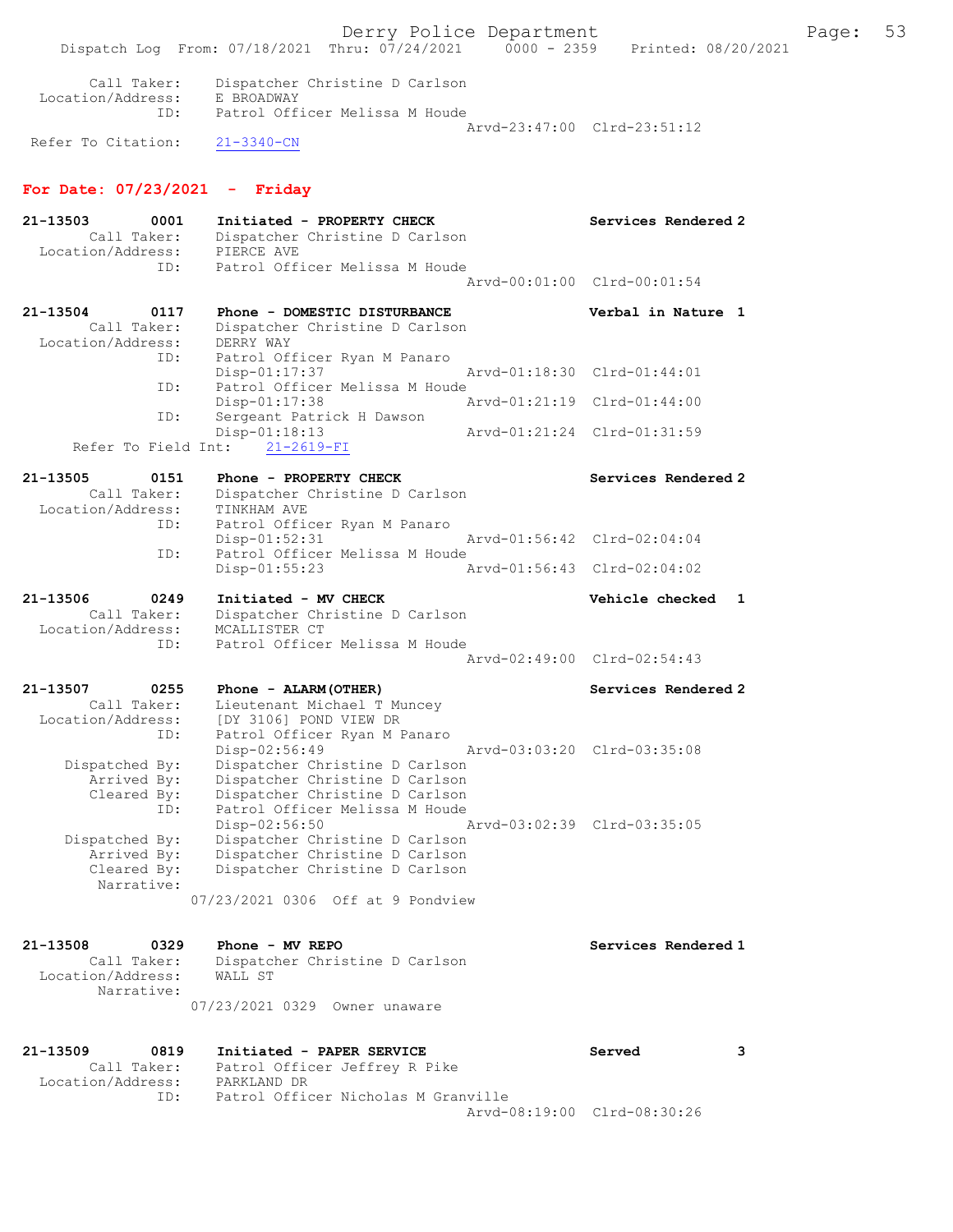|                                                      | Derry Police Department<br>Dispatch Log From: 07/18/2021 Thru: 07/24/2021 0000 - 2359 Printed: 08/20/2021                                |                                              | 54<br>Page:    |
|------------------------------------------------------|------------------------------------------------------------------------------------------------------------------------------------------|----------------------------------------------|----------------|
| 21-13510 0832<br>ID:                                 | Initiated - PAPER SERVICE<br>Call Taker: Patrol Officer Jeffrey R Pike<br>Location/Address: LARAWAY CT<br>Patrol Officer Melissa M Houde | Served                                       | 3              |
|                                                      |                                                                                                                                          | Arvd-08:32:00 Clrd-08:39:53                  |                |
| 21-13511<br>0841<br>Location/Address: LINLEW DR      | Initiated - PAPER SERVICE<br>Call Taker: Patrol Officer Jeffrey R Pike                                                                   | Not Served                                   | 3              |
| ID:                                                  | Patrol Officer Melissa M Houde                                                                                                           | Arvd-08:41:00 Clrd-08:44:47                  |                |
| 21-13512<br>0850<br>Location/Address: S MAIN ST      | Initiated - PAPER SERVICE<br>Call Taker: Patrol Officer Jeffrey R Pike                                                                   | Not Served                                   | 3              |
| ID:                                                  | Patrol Officer Melissa M Houde                                                                                                           | Aryd-08:50:00 Clrd-08:53:39                  |                |
| 21-13513<br>0851                                     | Initiated - PAPER SERVICE<br>Call Taker: Patrol Officer Jeffrey R Pike<br>Location/Address: KENDALL POND RD                              | Not Served                                   | 3              |
| ID:                                                  | Patrol Officer Nicholas M Granville                                                                                                      | Arvd-08:51:00 Clrd-08:53:57                  |                |
| 21-13514<br>0854                                     | Initiated - MV STOP<br>Call Taker: Patrol Officer Jeffrey R Pike                                                                         | Warning Issued                               | 3              |
| Location/Address: S MAIN ST<br>ID:                   | Patrol Officer Melissa M Houde                                                                                                           | Arvd-08:54:00 Clrd-08:57:37                  |                |
| Refer To Citation:                                   | $21 - 3341 - CN$                                                                                                                         |                                              |                |
| 21-13515<br>0855                                     | Phone - WELFARE CHECK                                                                                                                    | No Action Required                           | $\overline{2}$ |
| Location/Address: ASHLEIGH DR<br>ID:                 | Call Taker: Patrol Officer Jeffrey R Pike<br>Patrol Officer James M McClafferty                                                          |                                              |                |
| ID:                                                  | Disp-08:57:46<br>Patrol Officer Melissa M Houde                                                                                          | Arvd-09:01:25 Clrd-09:06:06                  |                |
| ID:                                                  | Disp-08:57:48<br>Sergeant Jeffrey M Dawe<br>Disp-09:01:48                                                                                | Clrd-09:02:02<br>Arvd-09:01:51 Clrd-09:06:04 |                |
| Refer To Field Int:                                  | $21 - 2621 - FI$                                                                                                                         |                                              |                |
| 21-13516<br>Location/Address: N MAIN ST              | 0911 Initiated - MV STOP<br>Call Taker: Patrol Officer Jeffrey R Pike                                                                    | Warning Issued                               | 3              |
| ID:<br>Refer To Citation:                            | Patrol Officer Melissa M Houde<br>$21 - 3342 - CN$                                                                                       | Aryd-09:11:00 Clrd-09:15:42                  |                |
| 21-13517<br>0912                                     | Phone - ANIMAL COMPLAINT                                                                                                                 | Gone on Arrival 1                            |                |
| Call Taker:<br>Location/Address: BIRCHWOOD DR<br>ID: | Patrol Officer Jeffrey R Pike<br>Patrol Officer James M McClafferty                                                                      |                                              |                |
| Narrative:                                           | Disp-09:13:58<br>coyote in neighborhood                                                                                                  | Arvd-09:19:52 Clrd-09:27:24                  |                |
|                                                      |                                                                                                                                          |                                              |                |
| 21-13518<br>0920<br>Location/Address: LITTLE JOHN CT | Initiated - PAPER SERVICE<br>Call Taker: Patrol Officer Jeffrey R Pike                                                                   | Not Served                                   | 3              |
| ID:                                                  | Patrol Officer Nicholas M Granville                                                                                                      | Arvd-09:20:00 Clrd-09:29:54                  |                |
| 21-13519<br>0921<br>Location/Address: E BROADWAY     | Initiated - MV STOP<br>Call Taker: Patrol Officer Jeffrey R Pike                                                                         | Warning Issued                               | 3              |
| ID:                                                  | Patrol Officer Melissa M Houde                                                                                                           | Arvd-09:21:00 Clrd-09:24:39                  |                |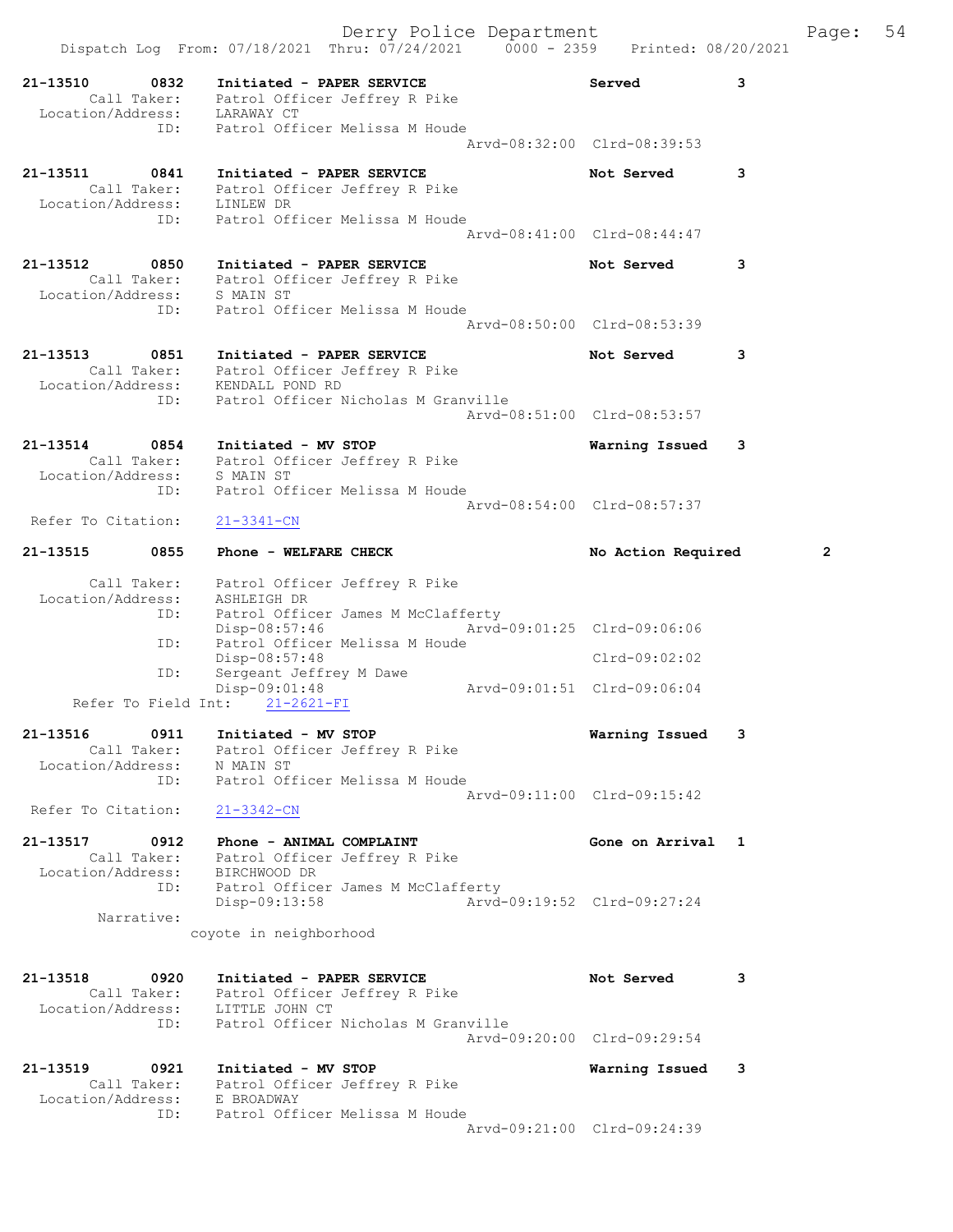| 21-13520<br>Call Taker: | 0931<br>Initiated - PAPER SERVICE<br>Patrol Officer Jeffrey R Pike | Not Served                  | 3                    |
|-------------------------|--------------------------------------------------------------------|-----------------------------|----------------------|
| Location/Address:       | RIDER LN                                                           |                             |                      |
|                         | ID:<br>Patrol Officer James M McClafferty                          |                             |                      |
|                         |                                                                    | Arvd-09:31:00 Clrd-09:36:51 |                      |
| 21-13521                | 0943<br>Initiated - FOLLOW-UP                                      | Cleared                     | $\mathbf{2}$         |
| Call Taker:             | Patrol Officer Jeffrey R Pike                                      |                             |                      |
| Location/Address:       | MANCHESTER RD                                                      |                             |                      |
|                         | Patrol Officer Melissa M Houde<br>ID:                              |                             |                      |
|                         |                                                                    | Arvd-09:43:00 Clrd-09:47:24 |                      |
| 21-13522                | 0947<br>Initiated - PAPER SERVICE                                  | Not Served                  | 3                    |
| Call Taker:             | Patrol Officer Jeffrey R Pike                                      |                             |                      |
| Location/Address:       | HOLIDAY AVE                                                        |                             |                      |
|                         | Patrol Officer James M McClafferty<br>ID:                          |                             |                      |
|                         |                                                                    | Arvd-09:47:00 Clrd-09:52:19 |                      |
| 21-13523                | 0959<br>Phone - ERRATIC OPERATION                                  | Warning Issued              | $\mathbf{2}^{\circ}$ |
| Call Taker:             | Patrol Officer Jeffrey R Pike                                      |                             |                      |
| Location/Address:       | CHESTER RD                                                         |                             |                      |
|                         | Sergeant Jeffrey M Dawe<br>ID:                                     |                             |                      |
|                         | Disp-10:00:33<br>Patrol Officer James M McClafferty<br>ID:         | Arvd-10:02:29 Clrd-10:11:31 |                      |
|                         | $Disp-10:00:36$                                                    | Arvd-10:04:51 Clrd-10:09:47 |                      |
|                         | Patrol Officer Melissa M Houde<br>ID:                              |                             |                      |
|                         | $Disp-10:03:19$                                                    | Arvd-10:03:21 Clrd-10:11:29 |                      |
|                         | Refer To Field Int:<br>$21 - 2628 - FI$                            |                             |                      |
| 21-13524                | 1009<br>Initiated - PARKING COMPLAINT                              | Vehicle Moved               | $\mathbf{1}$         |
| Call Taker:             | Patrol Officer Jeffrey R Pike                                      |                             |                      |
| Location/Address:       | CHESTER RD                                                         |                             |                      |
|                         | Patrol Officer James M McClafferty<br>ID:                          |                             |                      |
|                         |                                                                    | Arvd-10:09:00 Clrd-10:10:44 |                      |
| 21-13525                | 1010<br>Initiated - PARKING COMPLAINT                              | Summons Issued              | $\mathbf{1}$         |
| Call Taker:             | Patrol Officer Jeffrey R Pike                                      |                             |                      |
| Location/Address:       | E BROADWAY                                                         |                             |                      |
|                         | Patrol Officer Nicholas M Granville<br>ID:                         |                             |                      |
|                         |                                                                    | Arvd-10:10:00 Clrd-10:13:42 |                      |
| 21-13526<br>1019        | Initiated - PAPER SERVICE                                          | Served                      | 3                    |
| Call Taker:             | Patrol Officer Jeffrey R Pike                                      |                             |                      |
| Location/Address:       | MAPLE ST                                                           |                             |                      |
|                         | Patrol Officer Nicholas M Granville<br>ID:                         |                             |                      |
|                         |                                                                    | Arvd-10:19:00 Clrd-10:24:00 |                      |
| 21-13527                | 1020<br>Initiated - MV STOP                                        | Warning Issued              | 3                    |
| Call Taker:             | Patrol Officer Jeffrey R Pike                                      |                             |                      |
| Location/Address:       | CEMETERY RD                                                        |                             |                      |
|                         | Patrol Officer Awess Abdulkadir<br>ID:                             |                             |                      |
| Refer To Citation:      | $21 - 3344 - CN$                                                   | Arvd-10:20:00 Clrd-10:27:57 |                      |
|                         |                                                                    |                             |                      |
| 21-13528<br>1021        | Initiated - PAPER SERVICE                                          | Not Served                  | 3                    |
|                         | Call Taker: Patrol Officer Jeffrey R Pike                          |                             |                      |
| Location/Address:       | KRISTIN DR                                                         |                             |                      |
|                         | Patrol Officer James M McClafferty<br>ID:                          | Arvd-10:21:00 Clrd-10:26:34 |                      |
|                         |                                                                    |                             |                      |
| 21-13529                | 1053<br>Initiated - PAPER SERVICE                                  | Served                      | 3                    |
| Call Taker:             | Patrol Officer Jeffrey R Pike                                      |                             |                      |
| Location/Address:       | BERRY ST                                                           |                             |                      |
|                         | ID:<br>Patrol Officer Nicholas M Granville                         | Arvd-10:53:00 Clrd-10:57:05 |                      |
|                         |                                                                    |                             |                      |
| 21-13530                | 1108<br>Phone - TRAFFIC CONTROL                                    | Services Rendered 3         |                      |
| Call Taker:             | Patrol Officer Jeffrey R Pike                                      |                             |                      |

Refer To Citation: 21-3343-CN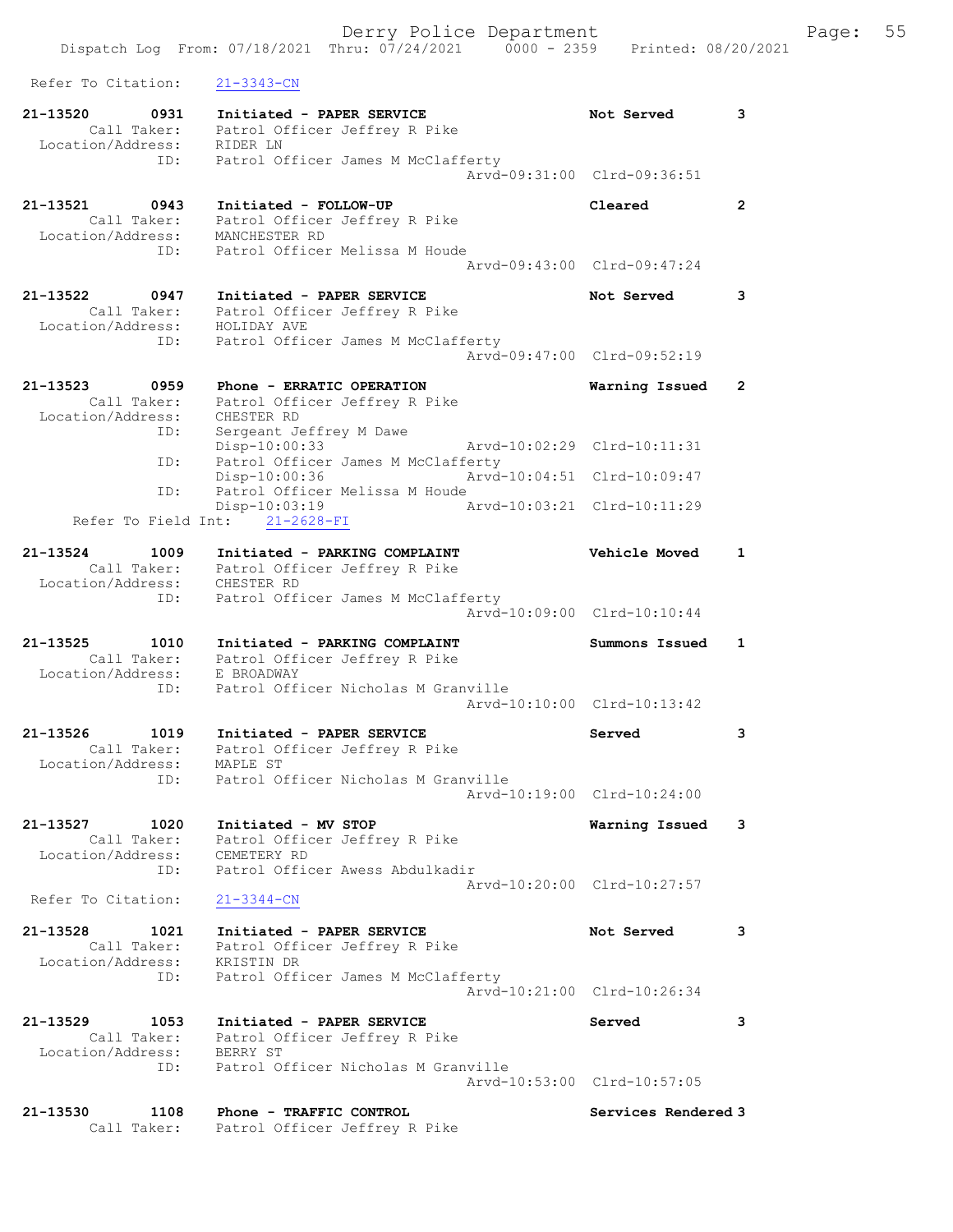Derry Police Department Fage: 56 Dispatch Log From: 07/18/2021 Thru: 07/24/2021 0000 - 2359 Printed: 08/20/2021 Location/Address: E BROADWAY ID: Patrol Officer James M McClafferty Disp-11:09:44 Arvd-11:11:42 Clrd-11:25:37 ID: Patrol Officer Melissa M Houde Disp-11:09:47 Narrative: ASSISTING PEABODY FUNERAL HOME WITH A PROCESSION 21-13531 1128 Walk-In - FOUND/LOST PROPERTY Services Rendered 3 Call Taker: Patrol Officer Casey J Noyes Location/Address: [DY 2] MUNICIPAL DR ID: Patrol Officer Casey J Noyes Disp-11:29:45 Arvd-11:29:48 Clrd-11:29:51 Refer To Incident: 21-1293-OF 21-13532 1139 Phone - ANIMAL COMPLAINT Nettless and Matter Rectified 1 Call Taker: Patrol Officer Jeffrey R Pike Location/Address: TSIENNETO RD + BEAVER RD ID: Patrol Officer James M McClafferty Disp-11:39:50 Arvd-11:49:07 Clrd-11:55:33 ID: Patrol Officer Melissa M Houde Disp-11:39:51 Arvd-11:43:13 Clrd-11:55:35 Narrative: FOX IS YARD 21-13533 1147 Initiated - SEXUAL OFFENDER REGISTRATION Services Rendered 1 Call Taker: Patrol Officer Jeffrey R Pike Location/Address: MUNICIPAL DR ID: Detective Peter A Houlis Arvd-11:47:00 Clrd-11:48:54 21-13534 1149 Initiated - MV STOP Warning Issued 3 Call Taker: Patrol Officer Jeffrey R Pike Location/Address: RT 28 ID: Patrol Officer Awess Abdulkadir Arvd-11:49:00 Clrd-11:54:59 Refer To Citation: 21-3345-CN 21-13535 1200 Initiated - MV STOP Warning Issued 3 Call Taker: Patrol Officer Jeffrey R Pike Location/Address: ROCKINGHAM RD + SUNNYSIDE LN ID: Patrol Officer Awess Abdulkadir Arvd-12:00:00 Clrd-12:09:38 Refer To Citation: 21-3346-CN 21-13536 1203 Phone - DOMESTIC DISTURBANCE Matter Rectified 1 Call Taker: Patrol Officer Jeffrey R Pike Location/Address: ENGLISH RANGE RD ID: Patrol Officer Nicholas M Granville Disp-12:04:35 Arvd-12:13:34 Clrd-12:39:43 ID: Patrol Officer Melissa M Houde Disp-12:04:40 Arvd-12:10:04 Clrd-12:39:44 Narrative: 07/23/2021 1218 DFD ON SCENE Refer To Field Int: 21-2622-FI 21-13537 1211 911 - MV ACCIDENT Report Taken 1 Call Taker: Patrol Officer Jeffrey R Pike Location/Address: LARAWAY CT ID: Patrol Officer Awess Abdulkadir Disp-12:12:29 Arvd-12:17:11 Clrd-13:03:33 Refer To Citation: 21-3574-CN

NH# 4776362

Refer To Accident: 21-354-AC

Narrative: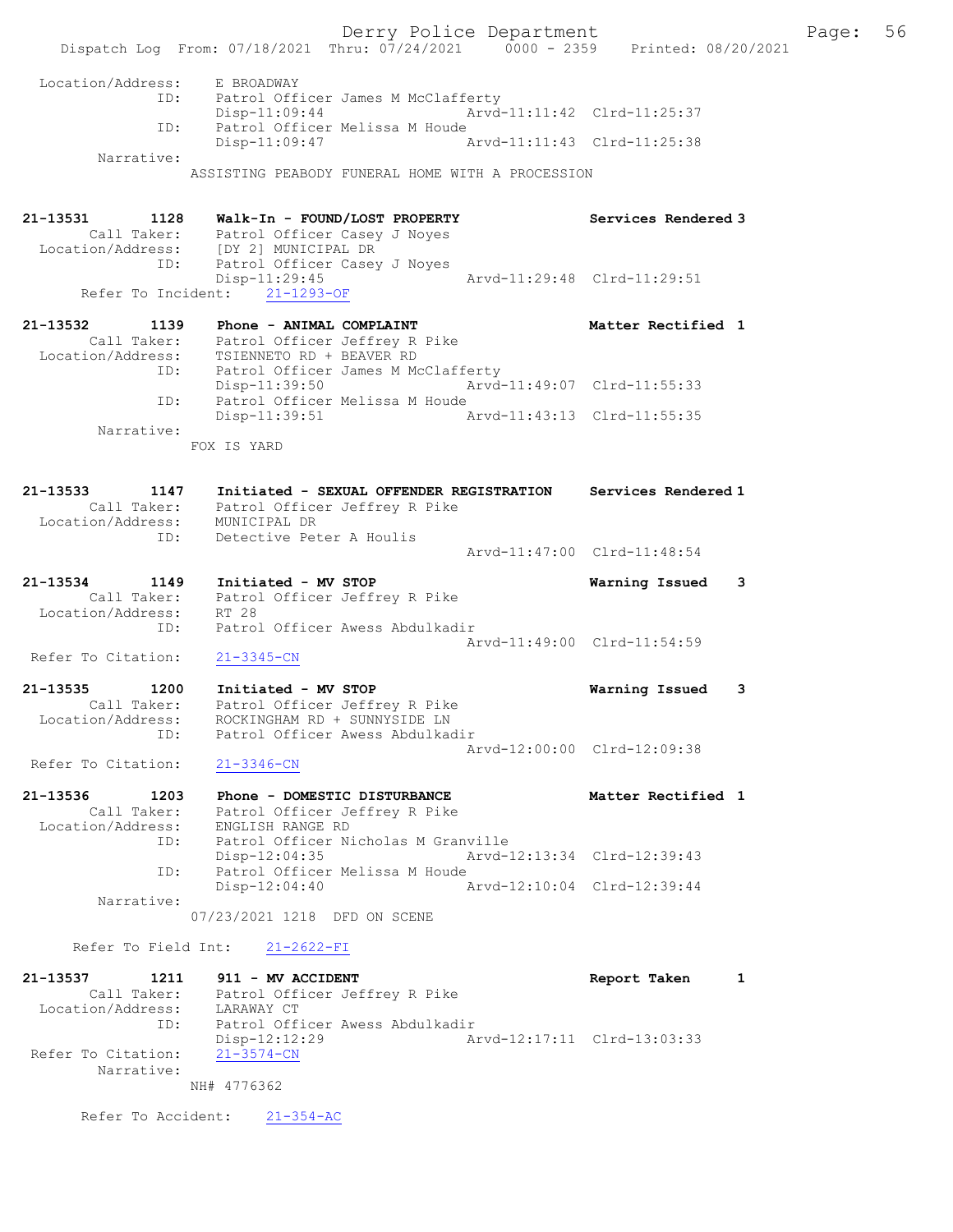|                                                                                      | Dispatch Log From: 07/18/2021 Thru: 07/24/2021 0000 - 2359                                                                                                                                                                                                                                                | Derry Police Department     | Printed: 08/20/2021                                        | Page:          | 57 |
|--------------------------------------------------------------------------------------|-----------------------------------------------------------------------------------------------------------------------------------------------------------------------------------------------------------------------------------------------------------------------------------------------------------|-----------------------------|------------------------------------------------------------|----------------|----|
| 1300<br>21-13538                                                                     | Phone - PROPERTY CHECK                                                                                                                                                                                                                                                                                    |                             | No Action Required                                         | $\overline{2}$ |    |
| Call Taker:<br>Location/Address: DONMAC DR<br>Narrative:                             | Patrol Officer Jeffrey R Pike<br>ID:<br>Patrol Officer James M McClafferty<br>Disp-13:02:29<br>07/23/2021 1317 RESIDENCE SECURE                                                                                                                                                                           |                             | Arvd-13:09:16 Clrd-13:17:19                                |                |    |
| $21 - 13539$<br>1330                                                                 | Phone - INVOL EMERGENCY ADMISSION                                                                                                                                                                                                                                                                         |                             | Transported to Hospital                                    | $\overline{2}$ |    |
| Call Taker:<br>Location/Address: BYPASS 28<br>ID:<br>ID:<br>Narrative:<br>Narrative: | Patrol Officer Jeffrey R Pike<br>Patrol Officer James M McClafferty<br>ID:<br>Disp-13:31:28<br>Patrol Officer Charles L Doherty<br>Disp-13:31:31<br>Sergeant Jeffrey M Dawe<br>Disp-13:31:33<br>07/23/2021 1344 ONE IN CUSTODY. 106 TRANSPORTING ONE TO<br>PMC SM: 39594.4<br>07/23/2021 1352 EM: 39598.7 | Arvd-13:34:10 Clrd-14:05:35 | Arvd-13:34:15 Clrd-14:17:35<br>Arvd-13:34:11 Clrd-14:17:23 |                |    |
| $21 - 13540$<br>1351                                                                 | Initiated - ROAD HAZARD                                                                                                                                                                                                                                                                                   |                             | No Action Required                                         | $\overline{2}$ |    |
| Call Taker:<br>Location/Address: E BROADWAY<br>ID:                                   | Patrol Officer Jeffrey R Pike<br>Patrol Officer Nicholas M Granville                                                                                                                                                                                                                                      |                             | Arvd-13:51:00 Clrd-13:56:24                                |                |    |

21-13541 1421 911 - Loose Dog Complaint Gone on Arrival 2 Call Taker: Patrol Officer Jeffrey R Pike Location/Address: BARKLAND DR ID: Patrol Officer Timothy J Underhill<br>Disp-14:43:57 Arvd-Disp-14:43:57 Arvd-14:48:45 Clrd-15:15:02<br>Dispatched By: Dispatcher Christina L Power patched By: Dispatcher Christina L Power<br>Arrived By: Dispatcher Christina L Power Arrived By: Dispatcher Christina L Power<br>Cleared By: Dispatcher Christina L Power Dispatcher Christina L Power

# 21-13542 1443 Initiated - MV STOP No Action Required 3 Call Taker: Dispatcher Christina L Power<br>ion/Address: ROCKINGHAM RD Location/Address:<br>ID: Patrol Officer Awess Abdulkadir Arvd-14:43:00 Clrd-14:48:46

21-13543 1516 Initiated - MV STOP Warning Issued 3 Call Taker: Dispatcher Christina L Power Location/Address: BIRCH ST Patrol Officer Michael Carnazzo Arvd-15:16:00 Clrd-15:25:43<br>21-3347-CN Refer To Citation:

```
21-13544 1518 Initiated - SUBPOENA DELIVERY Not Served 1<br>Call Taker: Dispatcher Christina L Power
                          Dispatcher Christina L Power<br>AMHERST DR
  Location/Address:<br>TD:
                         Patrol Officer Nathan S Lavoie
                                                           Arvd-15:18:00 Clrd-15:19:23
```

```
21-13545 1522 Initiated - MV STOP Warning Issued 3 
 Call Taker: Dispatcher Christina L Power
 Location/Address: BIRCH ST
            ID: Patrol Officer Blake A Martineau
                 Arvd-15:22:00 Clrd-15:29:15<br>21-3350-CN
Refer To Citation:
```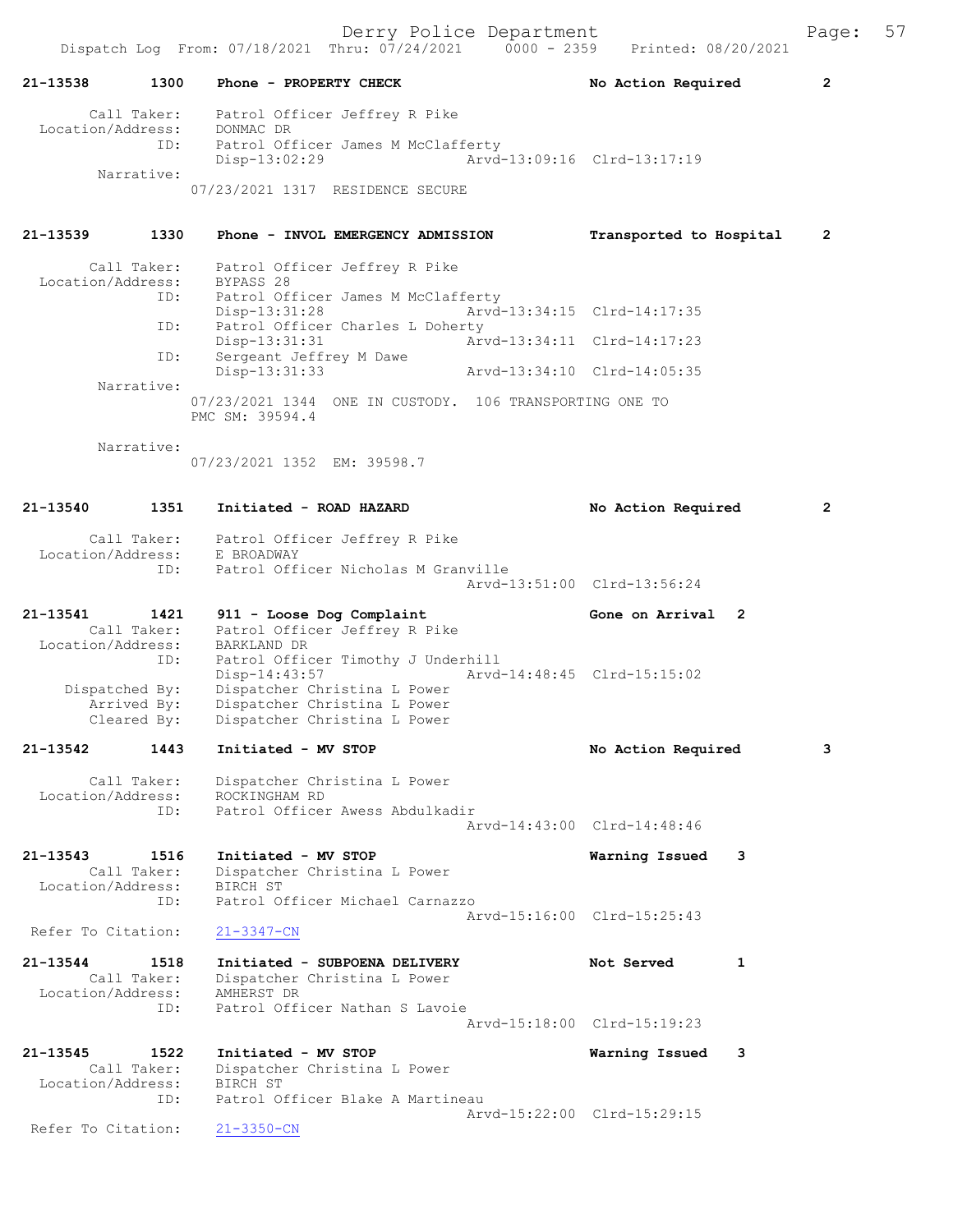| 21-13546<br>Location/Address: | 1528<br>Call Taker: | Initiated - MV STOP<br>Dispatcher Christina L Power<br>BIRCH ST | Warning Issued              | 3            |
|-------------------------------|---------------------|-----------------------------------------------------------------|-----------------------------|--------------|
|                               | ID:                 | Patrol Officer Timothy J Underhill                              |                             |              |
| Refer To Citation:            |                     | $21 - 3348 - CN$                                                | Arvd-15:28:00 Clrd-15:31:20 |              |
| 21-13547                      | 1540                | Initiated - MV STOP                                             | Warning Issued              | 3            |
| Location/Address:             | Call Taker:         | Dispatcher Christina L Power<br>SOUTH AVE                       |                             |              |
|                               | ID:                 | Patrol Officer Timothy J Underhill                              | Arvd-15:40:00 Clrd-15:50:14 |              |
| Refer To Citation:            |                     | $21 - 3349 - CN$                                                |                             |              |
| 21-13548                      | 1550                | Initiated - MV STOP                                             | No Action Required          | 3            |
| Location/Address:             | Call Taker:         | Dispatcher Christina L Power<br>BYPASS 28                       |                             |              |
|                               | ID:                 | Patrol Officer Nathan S Lavoie                                  | Arvd-15:50:00 Clrd-15:53:52 |              |
| 21-13549                      | 1607                | Initiated - FOLLOW-UP                                           | Cleared                     | $\mathbf{2}$ |
| Location/Address:             | Call Taker:         | Dispatcher Christina L Power<br>DEXTER ST                       |                             |              |
|                               | ID:                 | Patrol Officer Timothy J Underhill                              | Arvd-16:07:00 Clrd-16:11:31 |              |
| 21-13550                      | 1610                | Initiated - MV STOP                                             | Warning Issued              | 3            |
| Location/Address:             | Call Taker:         | Dispatcher Christina L Power<br>N MAIN ST                       |                             |              |
|                               | ID:                 | Patrol Officer Nathan S Lavoie                                  | Arvd-16:10:00 Clrd-16:20:13 |              |
| Refer To Citation:            |                     | $21 - 3351 - CN$                                                |                             |              |
| 21-13551                      | 1619<br>Call Taker: | Initiated - MV STOP<br>Dispatcher Christina L Power             | Warning Issued              | 3            |
| Location/Address:             |                     | CRYSTAL AVE                                                     |                             |              |
|                               | ID:                 | Patrol Officer Blake A Martineau                                | Arvd-16:19:00 Clrd-16:22:13 |              |
| Refer To Citation:            |                     | $21 - 3356 - CN$                                                |                             |              |
| 21-13552                      | 1623<br>Call Taker: | Initiated - MV STOP<br>Dispatcher Christina L Power             | Warning Issued              | 3            |
| Location/Address:             |                     | BIRCH ST                                                        |                             |              |
|                               | ID:                 | Patrol Officer Michael Carnazzo                                 | Arvd-16:23:00 Clrd-16:27:25 |              |
| Refer To Citation:            |                     | $21 - 3352 - CN$                                                |                             |              |
| 21-13553                      | 1627<br>Call Taker: | Initiated - MV STOP<br>Dispatcher Christina L Power             | Warning Issued              | 3            |
| Location/Address:             |                     | HAMPSTEAD RD                                                    |                             |              |
|                               | ID:                 | Patrol Officer Nathan S Lavoie                                  | Arvd-16:27:00 Clrd-16:33:11 |              |
| Refer To Citation:            | Cleared By:         | Sergeant Michael W Hughes<br>$21 - 3353 - CN$                   |                             |              |
| 21-13554                      | 1629                | Initiated - MV STOP                                             | Warning Issued              | 3            |
| Location/Address:             | Call Taker:         | Dispatcher Christina L Power<br>CRYSTAL AVE                     |                             |              |
|                               | ID:                 | Patrol Officer Joshua Martin                                    | Arvd-16:29:00 Clrd-16:34:45 |              |
|                               |                     |                                                                 |                             |              |

 Cleared By: Sergeant Michael W Hughes Refer To Citation: 21-3354-CN

21-13555 1632 Initiated - FOLLOW-UP Cleared 2 Call Taker: Sergeant Michael W Hughes Location/Address: COLES GROVE RD ID: Patrol Officer Michael Carnazzo

Arvd-16:32:00 Clrd-16:37:06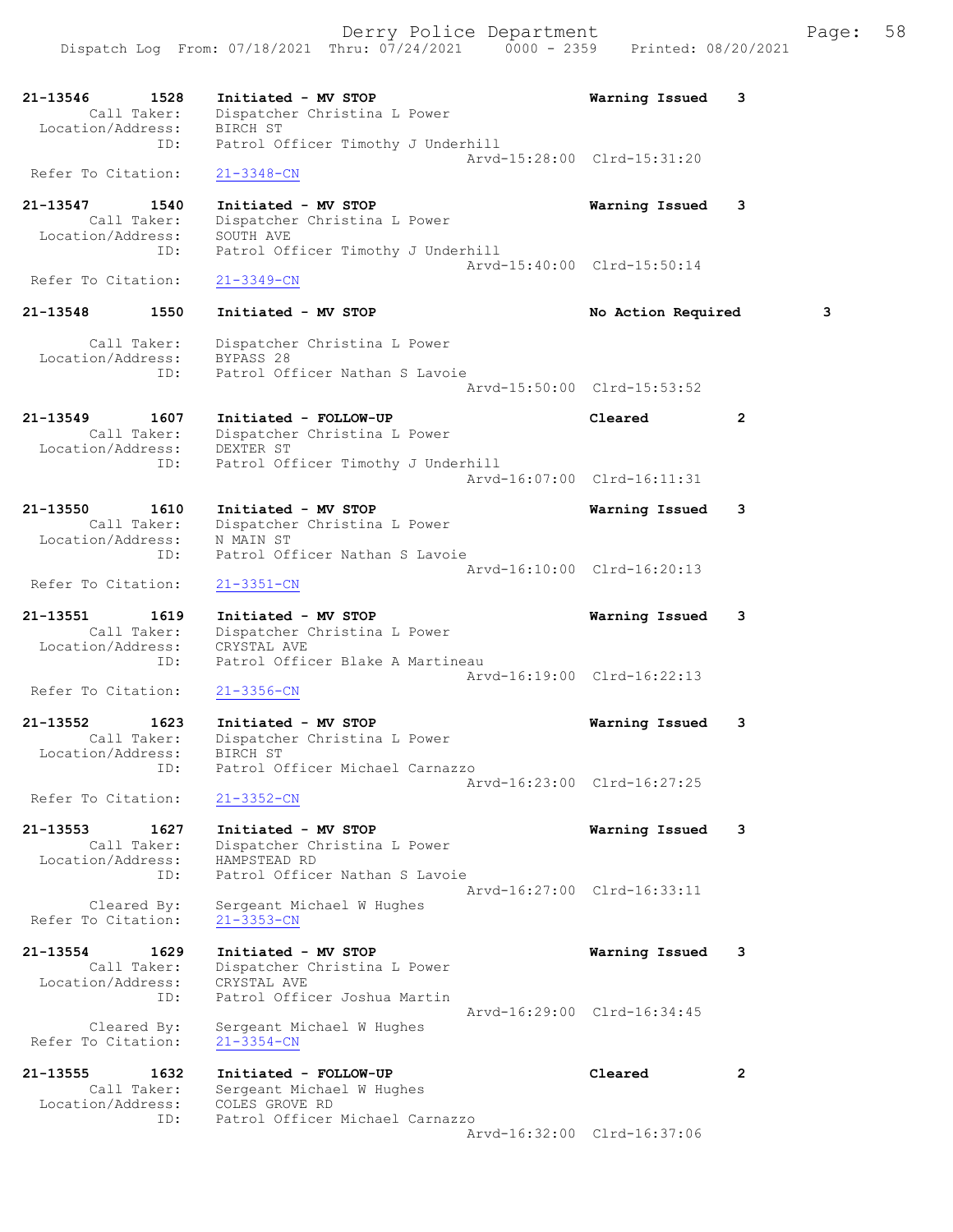Derry Police Department Fage: 59 Dispatch Log From: 07/18/2021 Thru: 07/24/2021 0000 - 2359 Printed: 08/20/2021 Cleared By: Dispatcher Christina L Power 21-13556 1645 Initiated - FOLLOW-UP Cleared 2 Call Taker: Dispatcher Christina L Power Location/Address: ELM ST ID: Patrol Officer Michael Carnazzo Arvd-16:45:00 Clrd-16:53:49 21-13557 1649 Walk-In - WARRANT ARREST Arrest(s) Made 2 Call Taker: Dispatcher Christina L Power Location/Address: [DY 2] MUNICIPAL DR ID: Patrol Officer Casey J Noyes<br>Disp-16:51:05 Disp-16:51:05 Arvd-16:52:08 Clrd-17:14:00 Narrative: subject in to turn themself in on a warrant for open container Charland, James 21 Elm St Nashua, NH dob 092780 Narrative: 07/23/2021 1713 released on a summons with a court date of 12/02 Refer To Arrest: 21-693-AR 21-13558 1658 Initiated - MV STOP Warning Issued 3 Call Taker: Dispatcher Christina L Power Location/Address: HAMPSTEAD RD ess: International Control of The Nathan S Lavoie Arvd-16:58:00 Clrd-17:03:09 Refer To Citation: 21-3355-CN 21-13559 1659 Phone - Dog Bite Complaint 1659 Report Taken 2 Call Taker: Dispatcher Christina L Power Location/Address: PARKLAND DR ID: Patrol Officer Nathan S Lavoie<br>Disp-17:03:19 Disp-17:03:19 Arvd-17:12:36 Clrd-17:41:09 Refer To Incident: 21-1295-OF 21-13560 1701 Phone - LARCENY /FORGERY/ FRAUD Report Taken 2 Call Taker: Dispatcher Christina L Power Location/Address: E BROADWAY ID: Patrol Officer Michael Carnazzo Disp-17:03:25 Arvd-17:10:19 Clrd-17:45:49 Cleared By: Patrol Officer Robert Corwin ID: Sergeant Seth Plumer Disp-17:11:16 Arvd-17:11:18 Clrd-17:45:55 Cleared By: Patrol Officer Robert Corwin Refer To Incident: 21-1294-OF 21-13561 1748 Phone - SUSPICIOUS ACTIVITY No Action Required 2 Call Taker: Patrol Officer Robert Corwin Location/Address: [DY 2097] E BROADWAY ess: [DY 2097] E BROADWAY<br>ID: Patrol Officer Blake A Martineau Disp-17:50:25 Arvd-17:53:10 Clrd-18:05:28 ID: Patrol Officer Michael Carnazzo<br>Disp-17:50:26 Ar Disp-17:50:26 Arvd-17:50:51 Clrd-18:05:30 ID: Sergeant Seth Plumer<br>Disp-17:50:49 Disp-17:50:49 Arvd-17:50:53 Clrd-18:05:32 Narrative: Blk Vehicle w/NY Plates Narrative: 07/23/2021 1757 Off w/NY #HPD4818 Refer To Field Int: 21-2690-FI 21-13562 1752 Phone - OHRV COMPLAINT Could Not Locate 1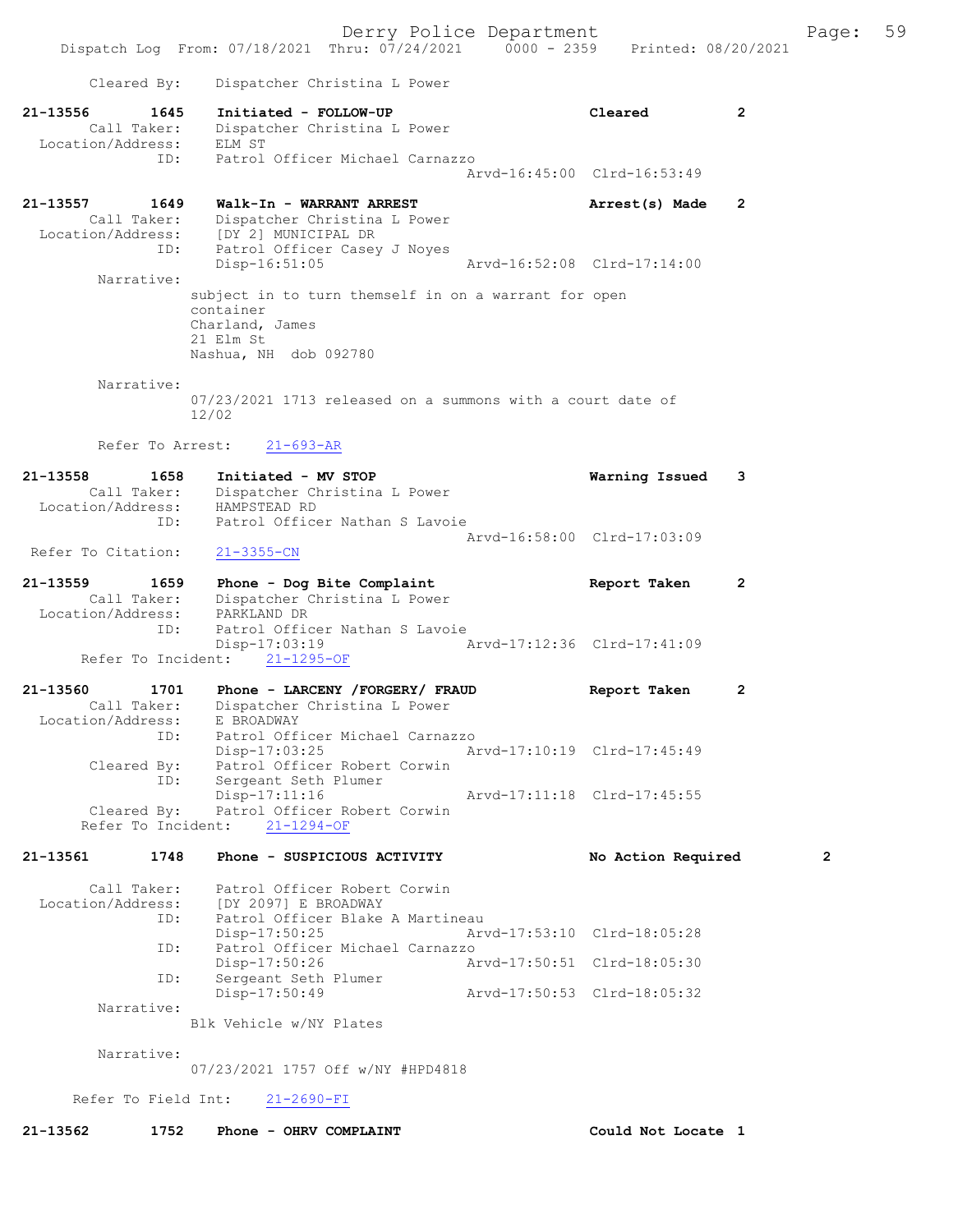Dispatch Log From: 07/18/2021 Thru: 07/24/2021 0000 - 2359 Printed: 08/20/2021 Call Taker: Sergeant Michael W Hughes Location/Address: REBECCA LN ID: Patrol Officer Michael Carnazzo Disp-18:06:42 Arvd-18:10:44 Clrd-18:15:10 Dispatched By: Patrol Officer Robert Corwin Arrived By: Patrol Officer Robert Corwin Cleared By: Patrol Officer Robert Corwin 21-13563 1820 911 - MV ACCIDENT Report Taken 1 Call Taker: Patrol Officer Robert Corwin Location/Address: [DY 146] ASHLEIGH DR Patrol Officer Joshua Martin<br>Disp-18:21:07 Arvd-18:22:59 Clrd-18:53:25 Narrative: 07/23/2021 1853 Reportable Angle v Todd Refer To Accident: 21-356-AC 21-13564 1828 Phone - DOMESTIC DISTURBANCE Arrest(s) Made 1 Call Taker: Dispatcher Christina L Power<br>ion/Address: CENTRAL ST Location/Address:<br>Th: ID: Patrol Officer Michael Carnazzo Disp-18:28:26 Arvd-18:30:58 Clrd-20:21:06 ID: Patrol Officer Blake A Martineau Disp-18:28:28 Arvd-18:30:59 Clrd-20:02:31 Cleared By: Patrol Officer Robert Corwin ID: Sergeant Seth Plumer Disp-19:19:21 Arvd-19:19:24 Clrd-20:21:04<br>Dispatched By: Patrol Officer Robert Corwin Patrol Officer Robert Corwin Arrived By: Patrol Officer Robert Corwin<br>TD: Patrol Officer Blake A Martin Patrol Officer Blake A Martineau<br>Disp-20:22:35 Ar Disp-20:22:35 Arvd-20:29:49 Clrd-21:36:24 Narrative: 07/23/2021 1922 one in custody for assault and criminal threat and strangulation, enroute to hq's s/m 39638.8 Narrative: 07/23/2021 1926 off at hq's e/m 39640.2 with: Walbourne,Louis homeless dob 122880 Narrative: 07/23/2021 1934 BC notified Narrative: 07/23/2021 2015 held on prevenitive detention Narrative: 07/23/2021 2030 transporting one to RCHOS s/m 39643.2 Narrative: 07/23/2021 2100 OFF AT JAIL E/M 39664.6 Refer To Arrest: 21-694-AR 21-13565 1906 Phone - ANIMAL COMPLAINT Services Rendered 1 Call Taker: Patrol Officer Robert Corwin Location/Address: ess: PEMIGEWASSET CIR<br>ID: Patrol Officer Joshua Martin<br>Disp-19:06:59 Disp-19:06:59 Arvd-19:20:47 Clrd-20:01:53 Arrived By: Dispatcher Christina L Power Cleared By: Dispatcher Christina L Power<br>ID: Patrol Officer Nathan S Lavo: Patrol Officer Nathan S Lavoie<br>Disp-19:47:20 Disp-19:47:20 Arvd-19:47:25 Clrd-20:01:55<br>Dispatched By: Dispatcher Christina L Power Dispatcher Christina L Power Arrived By: Dispatcher Christina L Power<br>Cleared By: Dispatcher Christina L Power Dispatcher Christina L Power

FOUND DOGS

Narrative: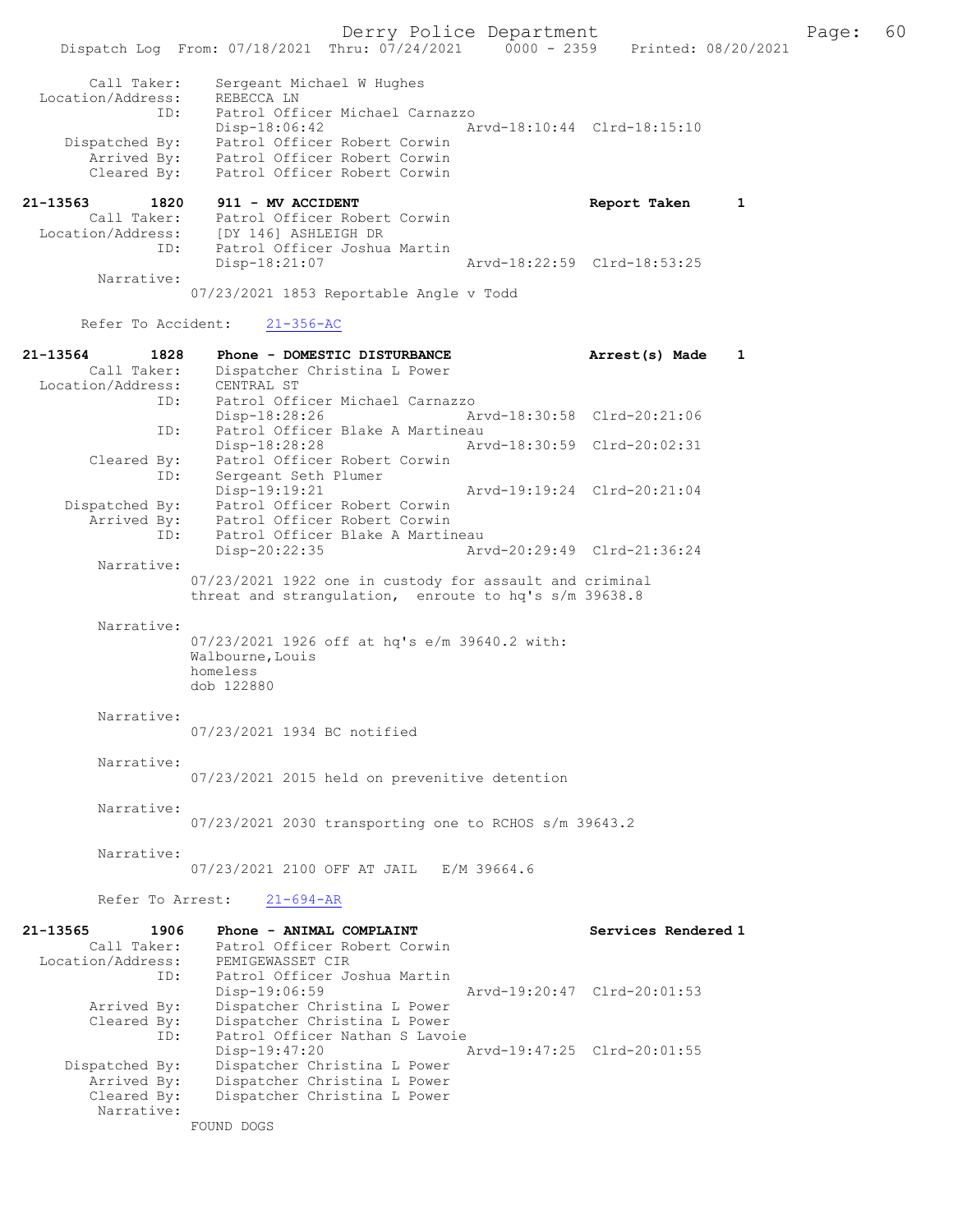Narrative:

2 German Shepards taken to the pound.

21-13566 2000 Phone - SUSPICIOUS ACTIVITY Vehicle checked 2

Refer To Incident: 21-1299-OF

Dispatched By: Patrol Officer Jeffrey R Pike

| Call Taker:                | Patrol Officer Robert Corwin                             |                             |              |
|----------------------------|----------------------------------------------------------|-----------------------------|--------------|
| Location/Address:          | W BROADWAY                                               |                             |              |
| ID:                        | Patrol Officer Blake A Martineau                         |                             |              |
|                            | $Disp-20:02:40$                                          | Arvd-20:03:15 Clrd-20:16:43 |              |
| Arrived By:                | Dispatcher Christina L Power                             |                             |              |
| Cleared By:                | Dispatcher Christina L Power                             |                             |              |
| ID:                        | Patrol Officer Joshua Martin                             |                             |              |
|                            | $Disp-20:02:43$                                          | Arvd-20:03:14 Clrd-20:09:32 |              |
| Arrived By:<br>Cleared By: | Dispatcher Christina L Power                             |                             |              |
| Narrative:                 | Dispatcher Christina L Power                             |                             |              |
|                            | MOTOR HOME                                               |                             |              |
|                            |                                                          |                             |              |
| Narrative:                 |                                                          |                             |              |
|                            | checked and no issues.                                   |                             |              |
|                            |                                                          |                             |              |
|                            |                                                          |                             |              |
| 21-13567<br>2006           | Phone - UNWANTED SUBJECT                                 | Report Taken                | 2            |
| Call Taker:                | Dispatcher Christina L Power                             |                             |              |
| Location/Address:          | HERITAGE LN<br>Patrol Officer Nathan S Lavoie            |                             |              |
| ID:                        |                                                          | Arvd-20:22:31 Clrd-21:13:28 |              |
| ID:                        | $Disp-20:09:30$<br>Patrol Officer Joshua Martin          |                             |              |
|                            | Disp-20:09:34                                            | Arvd-20:18:11 Clrd-21:13:15 |              |
| ID:                        | Sergeant Seth Plumer                                     |                             |              |
|                            | Disp-20:28:58                                            | Arvd-20:28:59 Clrd-21:13:14 |              |
| Refer To Incident:         | $21 - 1297 - OF$                                         |                             |              |
|                            |                                                          |                             |              |
| 21-13568<br>2044           | Phone - ERRATIC OPERATION                                | Gone on Arrival             | $\mathbf{2}$ |
| Call Taker:                | Patrol Officer Robert Corwin                             |                             |              |
| Location/Address:          | CRYSTAL AVE                                              |                             |              |
| ID:                        | Patrol Officer Joshua Martin                             |                             |              |
|                            | Disp-21:33:41                                            | Arvd-21:34:49 Clrd-21:36:09 |              |
| Dispatched By:             | Dispatcher Christina L Power                             |                             |              |
| Arrived By:<br>Cleared By: | Dispatcher Christina L Power                             |                             |              |
|                            | Dispatcher Christina L Power                             |                             |              |
| 21-13569<br>2117           | Initiated - FOLLOW-UP                                    | Cleared                     | $\mathbf{2}$ |
| Call Taker:                | Dispatcher Christina L Power                             |                             |              |
| Location/Address:          | MUNICIPAL DR                                             |                             |              |
| ID:                        | Patrol Officer Michael Carnazzo                          |                             |              |
|                            |                                                          | Arvd-21:17:00 Clrd-22:45:51 |              |
|                            |                                                          |                             |              |
| 21-13570<br>2125           | Initiated - MV CHECK                                     | Vehicle checked             | 1            |
| Call Taker:                | Dispatcher Christina L Power                             |                             |              |
| Location/Address:          | ASHLEIGH DR<br>Patrol Officer Joshua Martin              |                             |              |
| ID:                        |                                                          | Arvd-21:25:00 Clrd-21:33:29 |              |
|                            |                                                          |                             |              |
| 21-13571<br>2209           | Phone - FIREWORKS COMPLAINT                              | Could Not Locate 2          |              |
| Call Taker:                | Patrol Officer Robert Corwin                             |                             |              |
| Location/Address:          | HAMPSTEAD RD                                             |                             |              |
| ID:                        | Patrol Officer Nathan S Lavoie                           |                             |              |
|                            | Disp-22:30:25                                            | Arvd-22:35:51 Clrd-22:42:27 |              |
| Arrived By:                | Dispatcher Christina L Power                             |                             |              |
| Cleared By:                | Dispatcher Christina L Power                             |                             |              |
|                            |                                                          |                             |              |
| 21-13572<br>2310           | Phone - OHRV COMPLAINT                                   | Gone on Arrival             | 1            |
| Call Taker:                | Patrol Officer Robert Corwin<br>IDY 16981 WALNUT HILL RD |                             |              |
| Location/Address:<br>ID:   | Patrol Officer Joshua Martin                             |                             |              |
|                            | Disp-23:18:26                                            | Arvd-23:18:27 Clrd-23:22:34 |              |
|                            |                                                          |                             |              |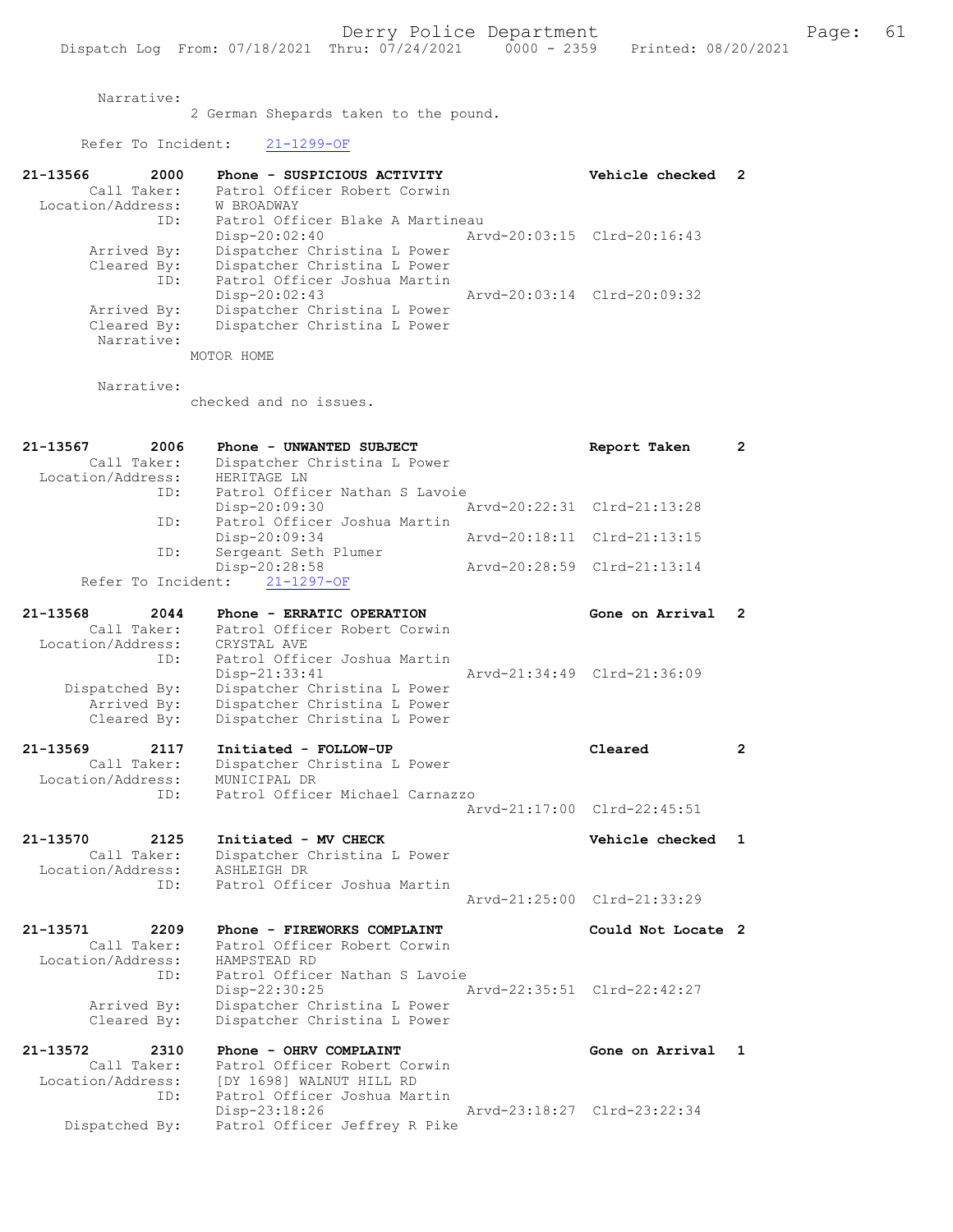Derry Police Department Fage: 62 Dispatch Log From: 07/18/2021 Thru: 07/24/2021 0000 - 2359 Printed: 08/20/2021 Arrived By: Patrol Officer Jeffrey R Pike Cleared By: Patrol Officer Jeffrey R Pike 21-13573 2311 Initiated - PROPERTY CHECK No Action Required 2 Call Taker: Patrol Officer Jeffrey R Pike Location/Address: HUMPHREY RD ID: Patrol Officer Melissa M Houde Arvd-23:11:00 Clrd-23:11:17 21-13574 2311 Initiated - MV CHECK SENT ON THEIR WAY 1 Call Taker: Patrol Officer Jeffrey R Pike Location/Address: ROLLINS ST ID: Sergeant Patrick H Dawson Arvd-23:11:00 Clrd-23:12:06 21-13575 2312 Initiated - MV STOP Warning Issued 3 Call Taker: Patrol Officer Jeffrey R Pike Location/Address: S MAIN ST ID: Patrol Officer Melissa M Houde Arvd-23:12:00 Clrd-23:17:24 Refer To Citation: 21-3357-CN 21-13576 2327 Alarm - ALARM, BURGLAR False Alarm 1 Call Taker: Patrol Officer Robert Corwin Location/Address: [DY 13] SOUTH AVE ID: Patrol Officer Melissa M Houde Disp-23:28:01 Arvd-23:28:59 Clrd-23:32:30 Arrived By: Patrol Officer Jeffrey R Pike Cleared By: Patrol Officer Jeffrey R Pike ID: Patrol Officer Nikita Tomnyuk Disp-23:28:04 Arvd-23:31:24 Clrd-23:32:29 Arrived By: Patrol Officer Jeffrey R Pike Cleared By: Patrol Officer Jeffrey R Pike ID: Patrol Officer Robert Corwin Disp-23:28:11 Clrd-23:28:14 Narrative: Shipping door motion Refer To Field Int: 21-2669-FI 21-13577 2339 Initiated - MV STOP Warning Issued 3 Call Taker: Patrol Officer Jeffrey R Pike Location/Address: RT 28 ID: Patrol Officer Melissa M Houde Arvd-23:39:00 Clrd-23:44:01 Refer To Citation: 21-3358-CN 21-13578 2349 911 - DISTURBANCE **Arrest(s)** Made 1 Call Taker: Patrol Officer Jeffrey R Pike Location/Address: SILVESTRI CIR ID: Patrol Officer Joshua Martin Disp-23:50:53 Arvd-23:51:50 Clrd-07/24/2021 @ 01:14:59 ID: Patrol Officer Nikita Tomnyuk Disp-23:50:55 Arvd-23:52:59 Clrd-07/24/2021 @ 00:29:08 ID: Sergeant Patrick H Dawson<br>Disp-23:56:22 Disp-23:56:22 Arvd-23:56:25 Clrd-07/24/2021 @ 00:29:10 ID: Patrol Officer Michael Carnazzo Disp-23:58:21 Arvd-00:03:07 Clrd-07/24/2021 @ 00:29:06 Narrative: CALLER REPORTS MALE SUBJECT YELLING Narrative: 07/24/2021 0003 OFF WITH MALE SUBJECT Narrative: 07/24/2021 0008 DFD REQUESTED AND RESPONDING Narrative: 07/24/2021 0011 DFD ON SCENE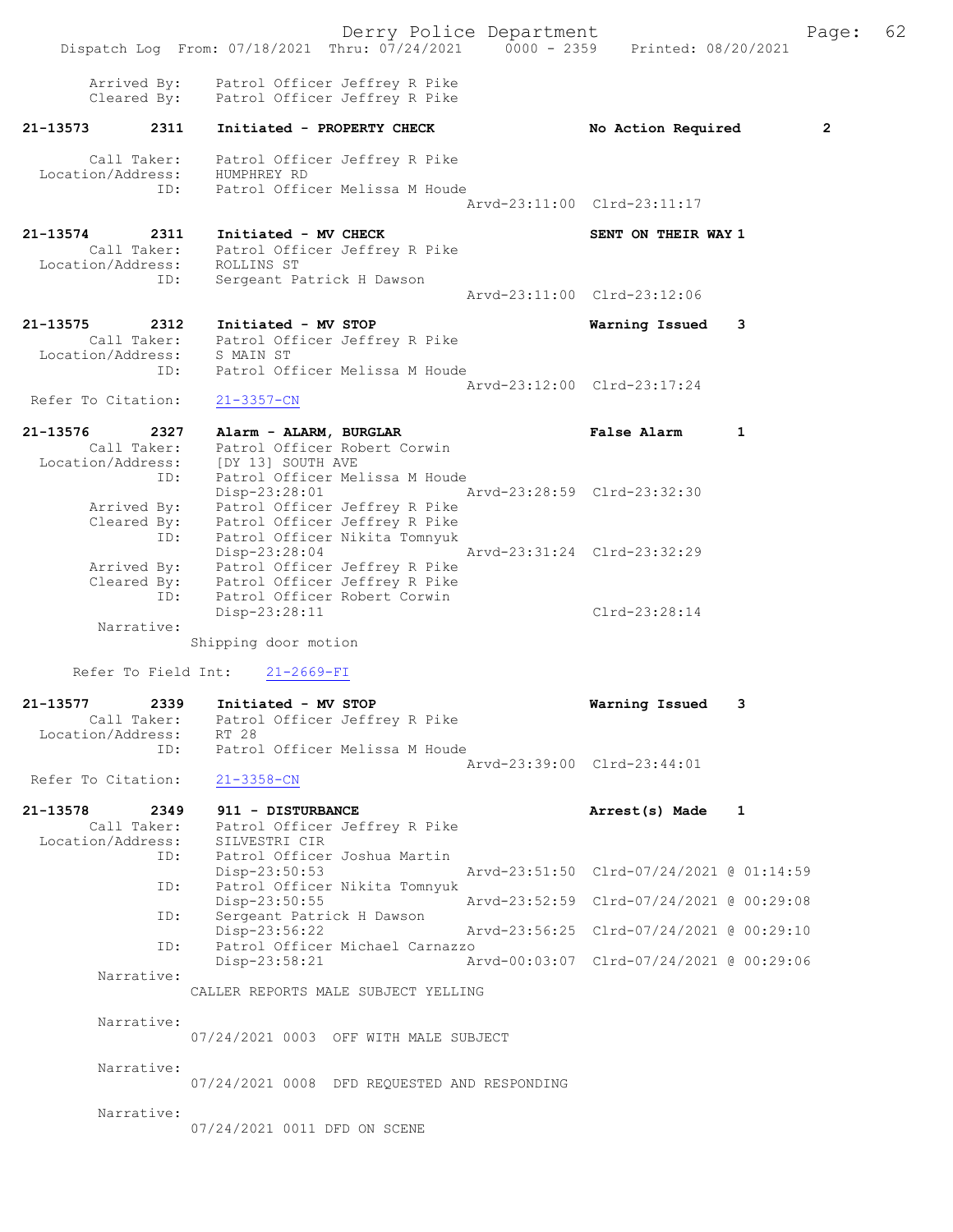|                                   |                                           | Dispatch Log From: 07/18/2021 Thru: 07/24/2021 0000 - 2359 Printed: 08/20/2021 |                             |                  |  |
|-----------------------------------|-------------------------------------------|--------------------------------------------------------------------------------|-----------------------------|------------------|--|
| Narrative:                        |                                           | 07/24/2021 0029 SUBECT REFUSED MEDICAL                                         |                             |                  |  |
| Narrative:                        |                                           | 07/24/2021 0029 SUBECT ARRESTED ON SUPERIOR COURT WARRANT                      |                             |                  |  |
|                                   |                                           | ARRESTEE: RYAN STIMPSON (3/31/91)<br>1 SILVESTIR CIRCLE APT 20<br>DERRY, NH    |                             |                  |  |
| Narrative:                        |                                           | 07/24/2021 0031 143 TRANSPORTING ONE TO RCHOC SM: 13250.1                      |                             |                  |  |
| Narrative:                        |                                           | 07/24/2021 0059 OFF AT RCHOC EM: 13272.3                                       |                             |                  |  |
|                                   | Refer To Arrest: 21-695-AR                |                                                                                |                             |                  |  |
| For Date: $07/24/2021 -$ Saturday |                                           |                                                                                |                             |                  |  |
| Location/Address: BIRCH ST<br>ID: | Call Taker: Patrol Officer Jeffrey R Pike | Patrol Officer Melissa M Houde                                                 | Arvd-00:36:00 Clrd-00:40:04 | Warning Issued 3 |  |
| ID:                               |                                           | Patrol Officer Michael Carnazzo                                                |                             |                  |  |

Disp-00:37:54 Arvd-00:37:56 Clrd-00:40:05

21-13580 0131 911 - DISTURBANCE Call Taker: Patrol Officer Jeffrey R Pike Matter Rectified 1 Patrol Officer Jeffrey R Pike<br>TSIENNETO RD Location/Address:<br>ID: Patrol Officer Joshua Martin<br>Disp-01:33:23 Disp-01:33:23 Arvd-01:42:02 Clrd-01:52:47<br>ID: Patrol Officer Nikita Tomnyuk Patrol Officer Nikita Tomnyuk<br>Disp-01:33:35 Disp-01:33:35 <br>D: Sergeant Patrick H Dawson <br>D: Sergeant Patrick H Dawson Sergeant Patrick H Dawson<br>Disp-01:33:40 Arvd-01:34:57 Clrd-01:52:45 Refer To Field Int: 21-2666-FI

Patrol Officer Michael Carnazzo<br>Disp-00:37:54 Am

| 21-13581           | 0154        | Initiated - MV STOP                          | Warning Issued              | - 3 |
|--------------------|-------------|----------------------------------------------|-----------------------------|-----|
| Location/Address:  | Call Taker: | Patrol Officer Jeffrey R Pike<br>CRYSTAL AVE |                             |     |
|                    | ID:         | Sergeant Patrick H Dawson                    |                             |     |
|                    |             |                                              | Aryd-01:54:00 Clrd-01:58:48 |     |
|                    | ID:         | Patrol Officer Nikita Tomnyuk                |                             |     |
|                    |             | $Disp-01:54:40$                              | Arvd-01:54:41 Clrd-01:57:29 |     |
| Refer To Citation: |             | $21 - 3359 - CN$                             |                             |     |

21-13582 0157 Phone - MV CHECK 1 21-13582 Matter Rectified 1 Call Taker: Patrol Officer Jeffrey R Pike<br>ion/Address: E BROADWAY Location/Address:<br>ID: Patrol Officer Nikita Tomnyuk<br>Disp-01:59:13 Disp-01:59:13 Arvd-02:00:43 Clrd-02:15:18 ID: Patrol Officer Melissa M Houde<br>Disp-01:59:15 7 Disp-01:59:15 Arvd-02:00:58 Clrd-02:15:19<br>ID: Sergeant Patrick H Dawson Sergeant Patrick H Dawson<br>Disp-01:59:17 Disp-01:59:17 Arvd-02:00:42 Clrd-02:15:17 21-13583 0159 Phone - NOISE COMPLAINT Quieted on Request 2

Call Taker: Patrol Officer Jeffrey R Pike<br>.on/Address: GERMANTOWN RD Location/Address:<br>ID: Patrol Officer Joshua Martin<br>Disp-02:16:08 Disp-02:16:08 Arvd-02:25:43 Clrd-02:41:52<br>ID: Patrol Officer Melissa M Houde Patrol Officer Melissa M Houde Disp-02:16:26 Arvd-02:26:28 Clrd-02:41:53<br>TD: Patrol Officer Nikita Tompyuk Patrol Officer Nikita Tomnyuk<br>Disp-02:16:29 Disp-02:16:29 Arvd-02:28:58 Clrd-02:41:57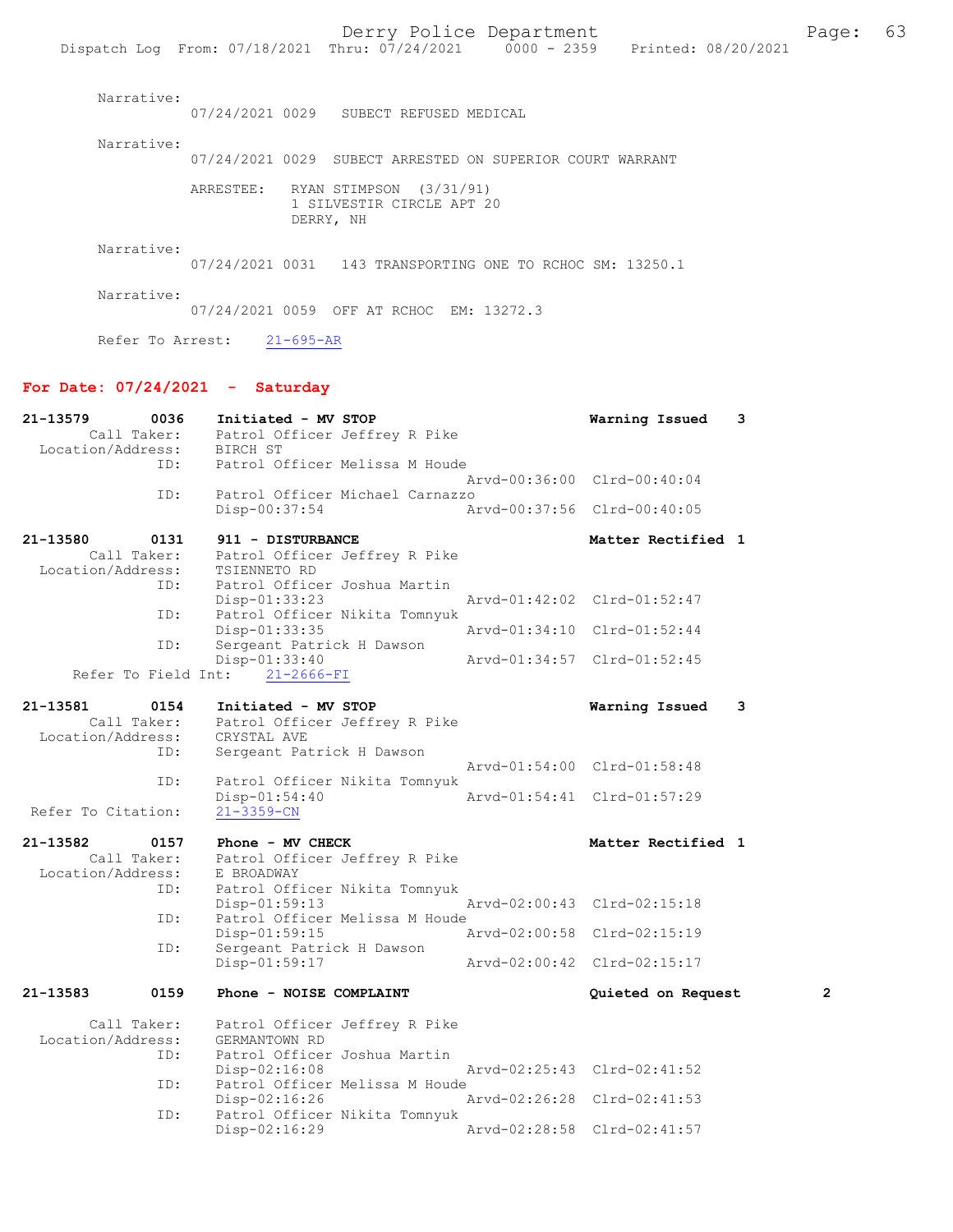Derry Police Department Fage: 64 Dispatch Log From: 07/18/2021 Thru: 07/24/2021 0000 - 2359 Printed: 08/20/2021 ID: Sergeant Patrick H Dawson Disp-02:16:37 Arvd-02:26:27 Clrd-02:42:00 ID: Patrol Officer Michael Carnazzo Disp-02:30:02 Arvd-02:41:55 Clrd-02:41:55 Refer To Field Int: 21-2667-FI 21-13584 0245 Initiated - MV CHECK No No Action Required 1 Call Taker: Patrol Officer Jeffrey R Pike Location/Address: DREW RD ID: Sergeant Patrick H Dawson Arvd-02:45:00 Clrd-03:03:01 ID: Patrol Officer Melissa M Houde Disp-02:46:08 Arvd-02:46:10 Clrd-03:03:03 21-13585 0317 Initiated - PED CHECK SENT ON THEIR WAY 2 Call Taker: Patrol Officer Jeffrey R Pike Location/Address: BIRCH ST + SOUTH AVE ID: Patrol Officer Melissa M Houde Arvd-03:17:00 Clrd-03:20:59 ID: Patrol Officer Nikita Tomnyuk Disp-03:19:57 Arvd-03:20:01 Clrd-03:21:01 Refer To Field Int: 21-2668-FI 21-13586 0339 Radio - PROPERTY CHECK Matter Rectified 2 Call Taker: Patrol Officer Jeffrey R Pike Location/Address: A ST ID: Patrol Officer Nikita Tomnyuk DISP-03:40:24<br>Disp-03:40:24 Arvd-03:40:27 Clrd-03:59:12 ID: Patrol Officer Joshua Martin<br>Disp-03:40:25 Disp-03:40:25 Arvd-03:41:39 Clrd-03:59:10 Narrative: OPEN DOOR Refer To Field Int: 21-2665-FI 21-13587 0750 Initiated - SUBPOENA DELIVERY Served 1 Call Taker: Dispatcher Jonathon S Pickering Location/Address: E BROADWAY ID: Patrol Officer James M McClafferty Arvd-07:50:00 Clrd-07:55:15 21-13588 0752 Initiated - MV STOP Warning Issued 3 Call Taker: Dispatcher Jonathon S Pickering Location/Address: E BROADWAY + CENTRAL ST ID: Patrol Officer Nikita Tomnyuk Arvd-07:52:00 Clrd-07:59:37 Refer To Citation: 21-3361-CN 21-13589 0818 Phone - ALARM, BURGLAR False Alarm 1 Call Taker: Dispatcher Jonathon S Pickering Location/Address: [DY 13] SOUTH AVE ID: Patrol Officer Awess Abdulkadir Disp-08:18:40 Clrd-08:22:18 Cleared By: Lieutenant Shawn P O'Donaghue ID: Patrol Officer Nicholas M Granville Disp-08:18:40 Arvd-08:21:18 Clrd-08:25:14<br>ID: Detective Sergeant Ryan O'Rourke Detective Sergeant Ryan O'Rourke<br>Disp-08:23:48 Art Disp-08:23:48 Arvd-08:23:49 Clrd-08:25:13 Narrative: 07/24/2021 0825 false by employee Refer To Field Int: 21-2650-FI 21-13590 0823 Phone - ASSIST CITIZEN Assistance Rendered 3

Disp-08:23:58 Arvd-08:29:25 Clrd-08:54:17

Call Taker: Dispatcher Jonathon S Pickering<br>Location/Address: [DY 2097] E BROADWAY

 Location/Address: [DY 2097] E BROADWAY ID: Patrol Officer Awess Abdulkadir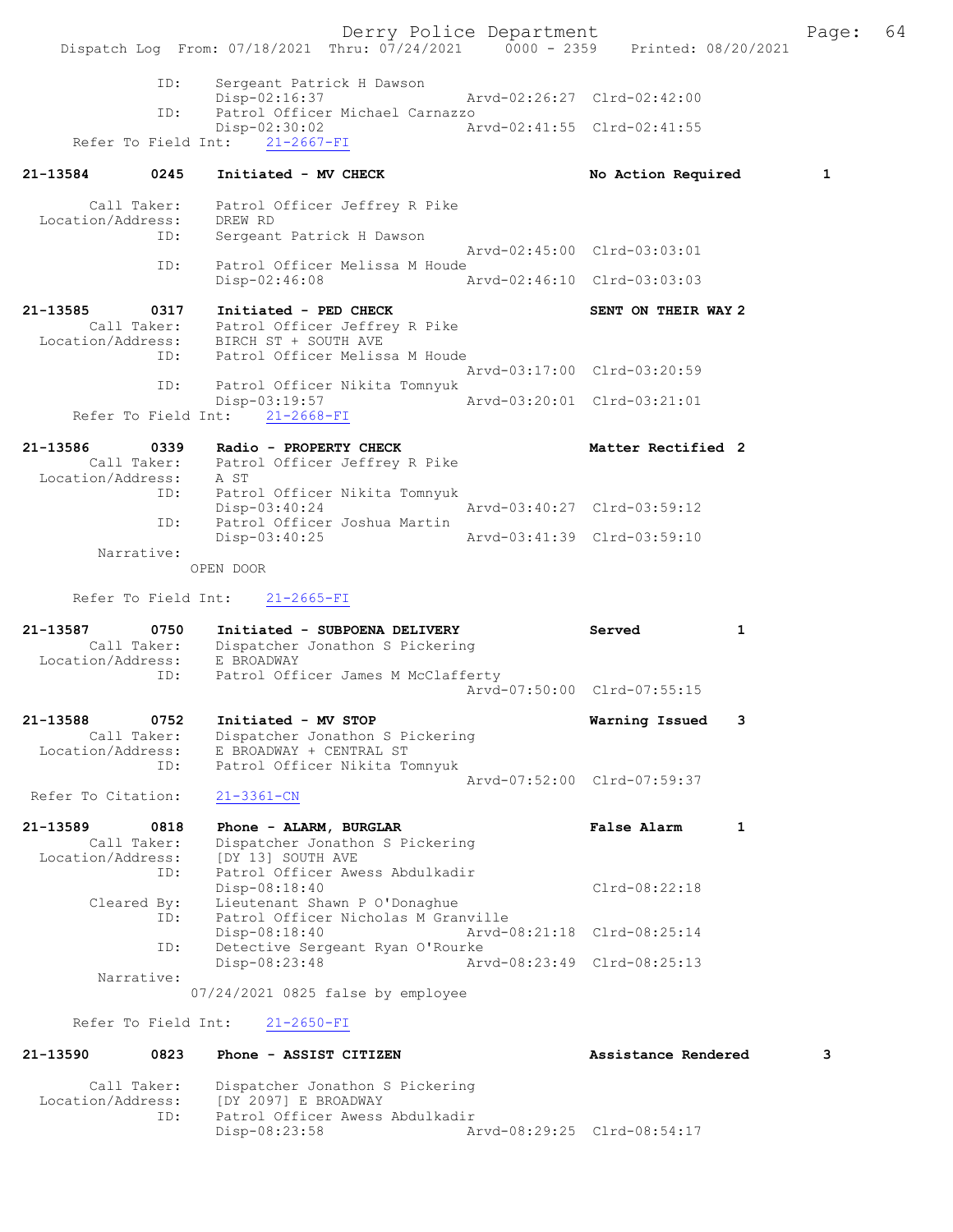Derry Police Department Fage: 65 Dispatch Log From: 07/18/2021 Thru: 07/24/2021 0000 - 2359 Printed: 08/20/2021 Arrived By: Lieutenant Shawn P O'Donaghue ID: Detective Sergeant Ryan O'Rourke Disp-08:29:22 Arvd-08:29:27 Clrd-08:54:19 Dispatched By: Lieutenant Shawn P O'Donaghue Arrived By: Lieutenant Shawn P O'Donaghue ID: Patrol Officer Nicholas M Granville Disp-08:40:48 Arvd-08:40:49 Clrd-08:54:18 Refer To Field Int: 21-2640-FI 21-13591 0836 Phone - ERRATIC OPERATION ADVICE GIVEN 2 Call Taker: Dispatcher Jonathon S Pickering Location/Address: OLD MANCHESTER RD ID: Patrol Officer James M McClafferty Disp-08:36:55 Arvd-08:43:07 Clrd-09:04:59 Narrative: 07/24/2021 0851 off on Daniel Rd 21-13592 0840 Initiated - MV REPO Services Rendered 1 Call Taker: Dispatcher Jonathon S Pickering Location/Address: WRIGHT RD ID: Dispatcher Jonathon S Pickering Arvd-08:40:00 Clrd-08:42:20 Narrative: 07/24/2021 0841 2012 Chevy Sonic - owner unaware 21-13593 0901 Phone - PARKING COMPLAINT Services Rendered 1 Call Taker: Dispatcher Jonathon S Pickering Location/Address: [DY 997] PARKLAND DR ID: Patrol Officer Nicholas M Granville Disp-09:05:30 Arvd-09:16:30 Clrd-09:18:00 21-13594 0902 Phone - ANIMAL COMPLAINT Vehicle checked 1 Call Taker: Dispatcher Jonathon S Pickering Location/Address: E BROADWAY ID: Patrol Officer Nicholas M Granville<br>Disp-09:18:10 Arvd-09:22:20 Clrd-09:45:37  $Disp-09:18:10$  Narrative: 07/24/2021 0902 green outback, dog in car 21-13595 0918 Initiated - MV STOP Warning Issued 3 Call Taker: Dispatcher Jonathon S Pickering Location/Address: N MAIN ST ID: Patrol Officer Nikita Tomnyuk Arvd-09:18:00 Clrd-09:24:03 Refer To Citation: 21-3362-CN 21-13596 0920 Initiated - MV STOP Warning Issued 3 Call Taker: Dispatcher Jonathon S Pickering Location/Address: ISLAND POND RD + CEMETERY RD ID: Patrol Officer Awess Abdulkadir Arvd-09:20:00 Clrd-09:26:21<br>21-3363-CN Refer To Citation: 21-13597 0939 Initiated - FOLLOW-UP Services Rendered 2 Call Taker: Dispatcher Jonathon S Pickering Location/Address: [DY 3203] ASHLEIGH DR ID: Patrol Officer Timothy J Underhill Arvd-09:39:00 Clrd-09:46:26 ID: Patrol Officer Scott M Beegan Disp-09:46:25 Arvd-09:46:26 Clrd-09:46:27 21-13598 0945 Phone - DEPARTMENT INFO No Action Required 3 Dispatcher Jonathon S Pickering Call Taker: Dispacency<br>Location/Address: N MAIN ST ID: Patrol Officer James M McClafferty<br>Disp-09:45:36 Arvd Disp-09:45:36 Arvd-09:50:17 Clrd-10:22:35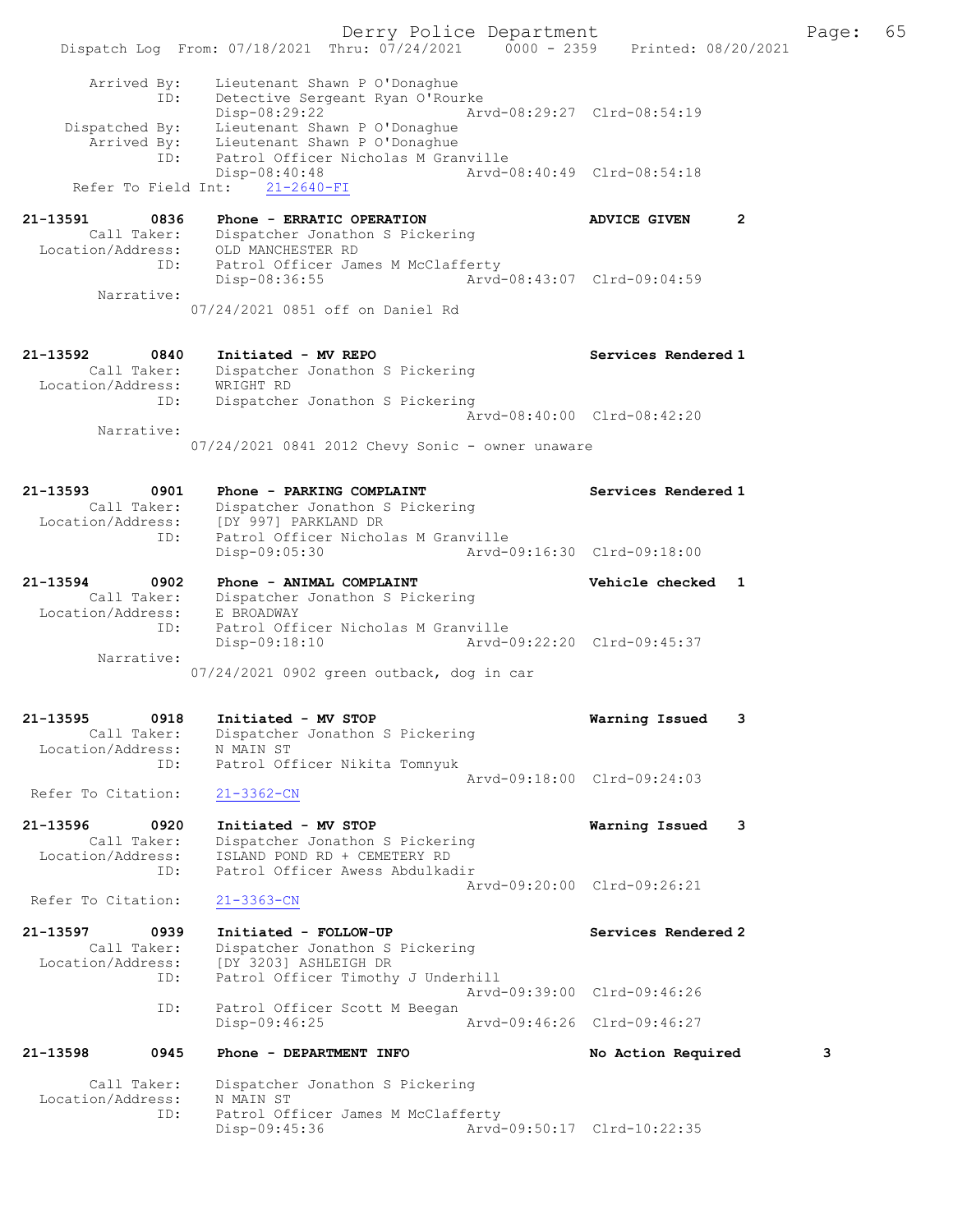Narrative:

07/24/2021 0950 yard sale sign in the traffic circle

| 21-13599          | 1058                      | Walk-In - NEIGHBORHOOD DISPUTE                      | Matter Rectified 2          |  |
|-------------------|---------------------------|-----------------------------------------------------|-----------------------------|--|
| Location/Address: | Call Taker:               | Patrol Officer Timothy J Underhill<br>WREN CT       |                             |  |
|                   | ID:                       | Patrol Officer James M McClafferty<br>Disp-11:24:20 | Arvd-11:32:43 Clrd-11:54:19 |  |
|                   | Arrived By:<br>Narrative: | Dispatcher Jonathon S Pickering                     |                             |  |

Neighborhood issues

Refer To Field Int: 21-2636-FI

| 21-13600<br>1152  | Phone - ALARM, BURGLAR             | False Alarm                 |  |
|-------------------|------------------------------------|-----------------------------|--|
| Call Taker:       | Dispatcher Jonathon S Pickering    |                             |  |
| Location/Address: | [DY 2489] NEWELL RD                |                             |  |
| ID:               | Patrol Officer Scott M Beegan      |                             |  |
|                   | $Disp-11:52:40$                    | Arvd-11:55:06 Clrd-12:11:38 |  |
| Cleared By:       | Patrol Officer Timothy J Underhill |                             |  |
| ID:               | Patrol Officer Awess Abdulkadir    |                             |  |
|                   | $Disp-11:52:48$                    | Arvd-11:56:46 Clrd-12:11:35 |  |
| Cleared By:       | Patrol Officer Timothy J Underhill |                             |  |
| Narrative:        |                                    |                             |  |
|                   | 07/24/2021 1158 slider alarm       |                             |  |

Narrative:

07/24/2021 1159 off with NH NOICING

Narrative:

accidental by workers

Refer To Field Int: 21-2716-FI

| 21-13601          | 1245        | Initiated - MV STOP             |                             | Warning Issued 3 |  |
|-------------------|-------------|---------------------------------|-----------------------------|------------------|--|
|                   | Call Taker: | Dispatcher Jonathon S Pickering |                             |                  |  |
| Location/Address: |             | HAMPSTEAD RD                    |                             |                  |  |
|                   | ID:         | Patrol Officer Nikita Tomnyuk   |                             |                  |  |
|                   |             |                                 | Arvd-12:45:00 Clrd-12:53:15 |                  |  |

Refer To Citation: 21-3364-CN

| 21-13602<br>1258  | Phone - FOLLOW-UP                            | Services Rendered 2         |
|-------------------|----------------------------------------------|-----------------------------|
| Call Taker:       | Dispatcher Jonathon S Pickering              |                             |
| Location/Address: | [DY 1226] MILL RD                            |                             |
| ID:               | Patrol Officer Awess Abdulkadir              |                             |
|                   | $Disp-12:58:50$                              | Arvd-13:12:11 Clrd-13:19:23 |
| Arrived By:       | Patrol Officer Timothy J Underhill           |                             |
| ID:               | Detective Sergeant Ryan O'Rourke             |                             |
|                   | Arvd-13:12:18 Clrd-13:19:24<br>Disp-13:12:17 |                             |
| Dispatched By:    | Patrol Officer Timothy J Underhill           |                             |
| Arrived By:       | Patrol Officer Timothy J Underhill           |                             |

| 21-13603          | 1311        | Phone - ERRATIC OPERATION          | Gone on Arrival 2           |  |
|-------------------|-------------|------------------------------------|-----------------------------|--|
|                   | Call Taker: | Patrol Officer Timothy J Underhill |                             |  |
| Location/Address: |             | [DY 1173] MANCHESTER RD            |                             |  |
|                   | ID:         | Patrol Officer James M McClafferty |                             |  |
|                   |             | Disp-13:11:41                      | Arvd-13:20:41 Clrd-13:20:41 |  |
|                   | Arrived By: | Dispatcher Jonathon S Pickering    |                             |  |
|                   | Cleared By: | Dispatcher Jonathon S Pickering    |                             |  |
|                   | Narrative:  |                                    |                             |  |
|                   |             |                                    |                             |  |

Debby Tremblay 603-490-6375

```
21-13604 1312 Phone - WELFARE CHECK Report Taken 2
 Call Taker: Dispatcher Jonathon S Pickering
 Location/Address: LARAWAY CT
 ID: Patrol Officer Scott M Beegan
 Disp-13:12:36 Arvd-13:17:25 Clrd-13:29:42
           ID: Patrol Officer Nikita Tomnyuk
```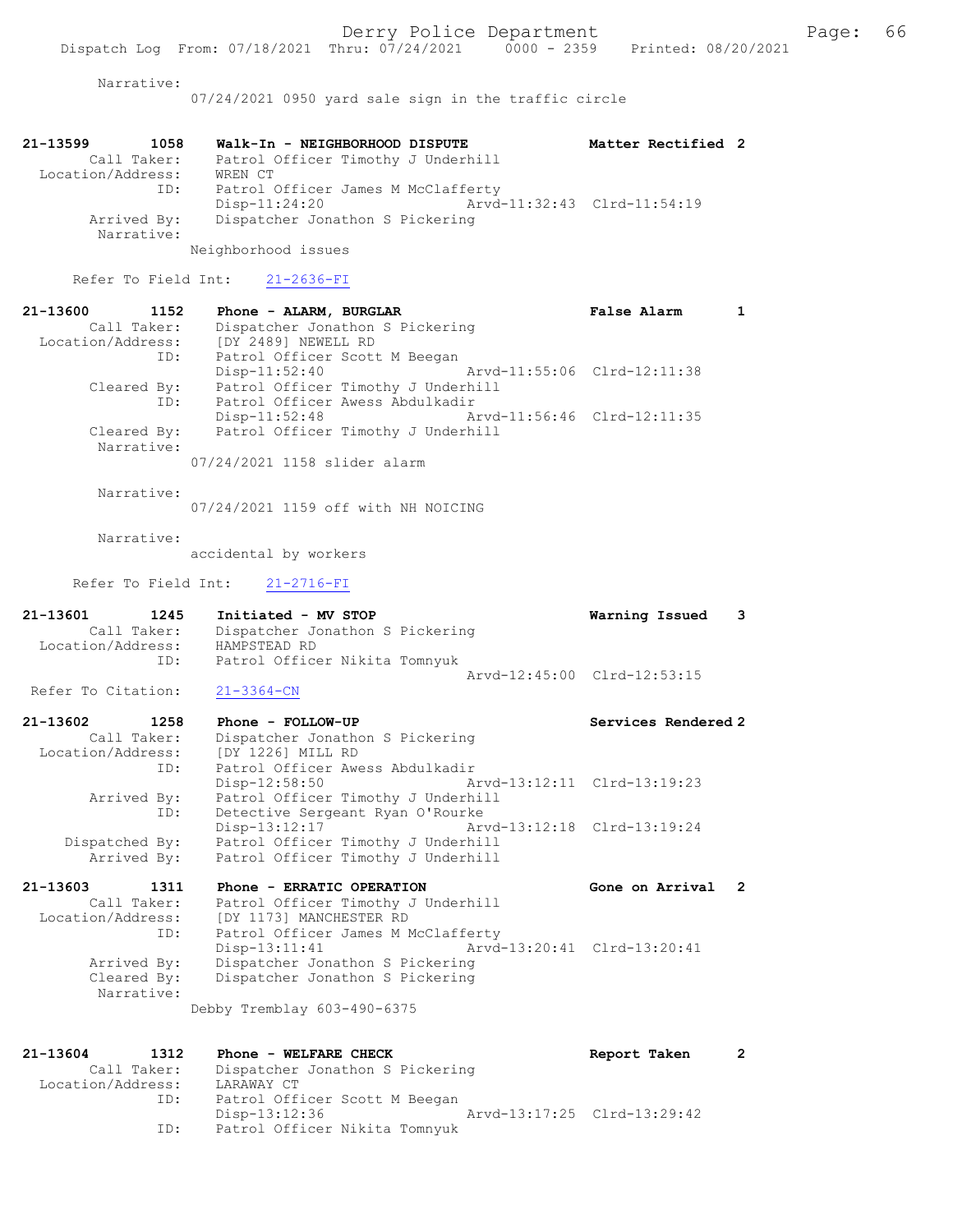Derry Police Department Fage: 67 Dispatch Log From: 07/18/2021 Thru: 07/24/2021 0000 - 2359 Printed: 08/20/2021 Disp-13:12:38 Arvd-13:16:30 Clrd-13:30:01 ID: Patrol Officer Nicholas M Granville Disp-13:18:11 Arvd-13:18:13 Clrd-13:29:43 Dispatched By: Patrol Officer Timothy J Underhill Arrived By: Patrol Officer Timothy J Underhill Narrative: 07/24/2021 1329 contact made with homeowner, subject not there Refer To Incident: 21-1298-OF 21-13605 1320 Phone - ASSIST CITIZEN Services Rendered 3 Call Taker: Dispatcher Jonathon S Pickering Location/Address: E BROADWAY<br>ID: Patrol Officer James M McClafferty ID: Patrol Officer James M McClafferty Disp-13:21:04 Arvd-13:25:49 Clrd-13:29:30 21-13606 1342 Phone - UNWANTED SUBJECT SENT ON THEIR WAY 2 Call Taker: Dispatcher Jonathon S Pickering Location/Address: [DY 2698] MANCHESTER RD ID: Patrol Officer James M McClafferty Disp-13:42:32 Arvd-13:47:12 Clrd-13:56:07 ID: Patrol Officer Nicholas M Granville<br>Disp-13:42:32 Arvd-3 Disp-13:42:32 Arvd-13:47:13 Clrd-13:56:07<br>ID: Detective Sergeant Ryan O'Rourke ID: Detective Sergeant Ryan O'Rourke Disp-13:48:06 21-13607 1404 Phone - SUSPICIOUS ACTIVITY Services Rendered 2 Call Taker: Dispatcher Jonathon S Pickering Location/Address: FORDWAY ST ID: Patrol Officer Nicholas M Granville<br>Disp-14:05:08 Mrvd-14:06:52 Clrd-14:24:38 Disp-14:05:08 Arvd-14:06:52 Clrd-14:24:38 ID: Patrol Officer Scott M Beegan Disp-14:05:09 Clrd-14:08:38 ID: Patrol Officer Awess Abdulkadir Disp-14:08:35 Arvd-14:08:35 Clrd-14:24:39 Narrative: 07/24/2021 1424 report of animal abuse, no crimes found Refer To Field Int: 21-2647-FI 21-13608 1421 Phone - ASSIST OTHER AGENCY Assistance Rendered 3 Call Taker: Dispatcher Jonathon S Pickering Location/Address: TWILIGHT PATH ID: Patrol Officer Nikita Tomnyuk Disp-14:22:21 Arvd-14:32:53 Clrd-14:44:21 21-13609 1423 Initiated - ROAD HAZARD Removed Hazard 2 Call Taker: Dispatcher Jonathon S Pickering Location/Address: HIGH ST ID: Patrol Officer James M McClafferty Arvd-14:23:00 Clrd-14:44:15 Narrative: 07/24/2021 1423 cones in the road from footrace 21-13610 1438 Phone - Loose Dog Complaint Services Rendered 2 Call Taker: Dispatcher Jonathon S Pickering Location/Address: OLD AUBURN RD ID: Patrol Officer Scott M Beegan Disp-14:38:50 Arvd-14:44:13 Clrd-15:15:06 Cleared By: Dispatcher Christina L Power Narrative: returned to owner. 21-13611 1500 Phone - KEEP THE PEACE Matter Rectified 2 Call Taker: Patrol Officer Timothy J Underhill

Location/Address: HERITAGE LN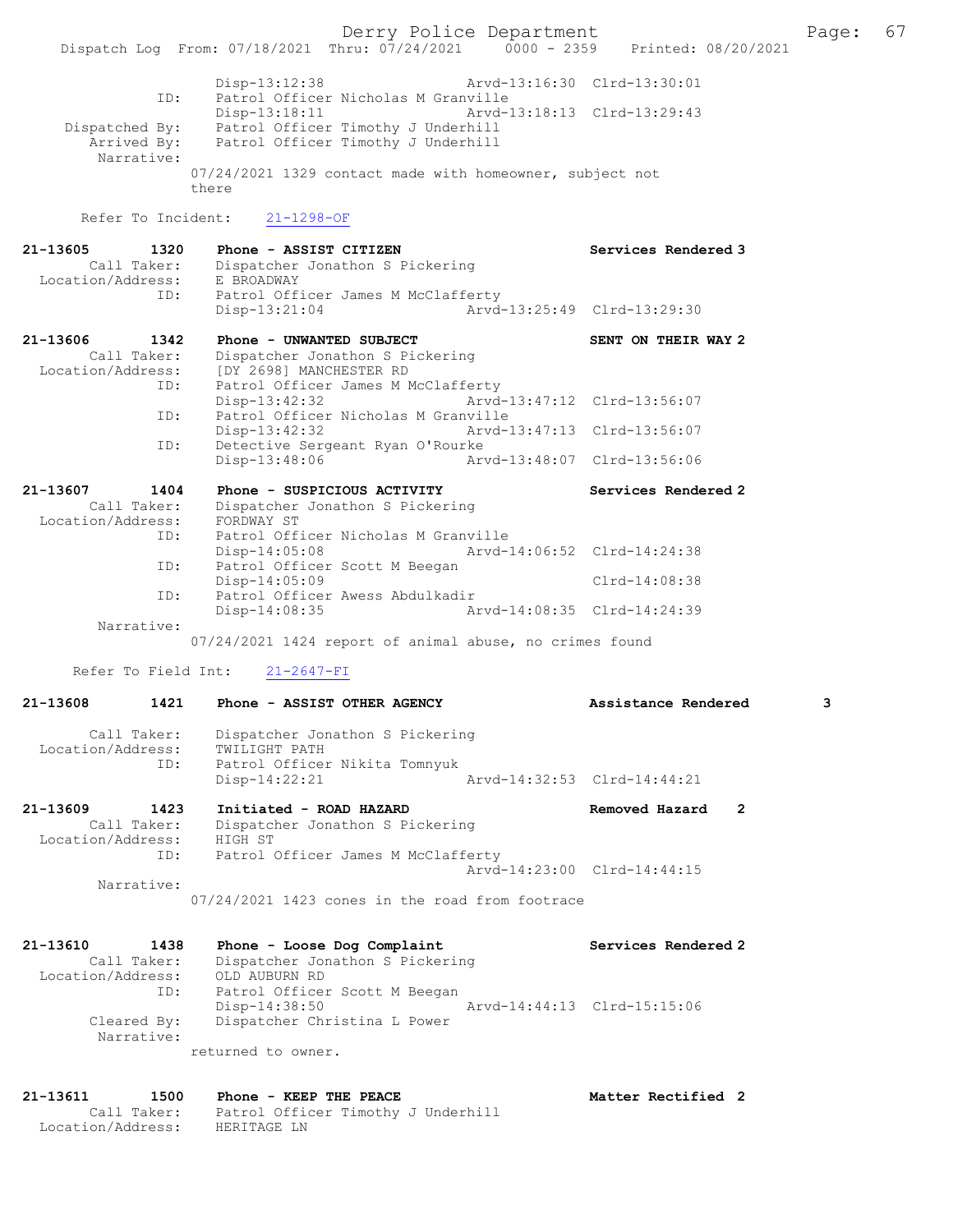Derry Police Department Fage: 68 Dispatch Log From: 07/18/2021 Thru: 07/24/2021 0000 - 2359 Printed: 08/20/2021 ID: Patrol Officer Monica Ricci Disp-15:08:37 Arvd-15:15:03 Clrd-15:35:30 Dispatched By: Dispatcher Christina L Power Arrived By: Dispatcher Christina L Power Cleared By: Dispatcher Christina L Power ID: Patrol Officer Nathan S Lavoie Disp-15:08:40 Arvd-15:15:04 Clrd-15:35:28 Dispatched By: Dispatcher Christina L Power Arrived By: Dispatcher Christina L Power Cleared By: Dispatcher Christina L Power Refer To Field Int: 21-2652-FI 21-13612 1543 Initiated - FOLLOW-UP Cleared 2 Call Taker: Dispatcher Christina L Power Location/Address: YOUNG RD ID: Patrol Officer Nathan S Lavoie Arvd-15:43:00 Clrd-15:56:26 21-13613 1556 Initiated - FOLLOW-UP Cleared 2 Call Taker: Dispatcher Christina L Power Location/Address: MUNICIPAL DR ID: Patrol Officer Michael Carnazzo Arvd-15:56:00 Clrd-18:17:47 21-13614 1622 Initiated - FOLLOW-UP Services Rendered 2 Call Taker: Dispatcher Christina L Power Location/Address: FORDWAY ST ID: Patrol Officer Nathan S Lavoie Arvd-16:22:00 Clrd-16:42:06 Narrative: dogs returned to the owner 21-13615 1629 Initiated - Loose Dog Complaint Services Rendered 2 Call Taker: Dispatcher Christina L Power Location/Address: POND RD ID: Patrol Officer Monica Ricci Arvd-16:29:00 Clrd-16:41:58 Narrative: 07/24/2021 1631 checking # 52 Narrative: dog returned to owner Refer To Field Int: 21-2653-FI 21-13616 1652 Phone - ROAD HAZARD Removed Hazard 2 Call Taker: Dispatcher Christina L Power Location/Address: BRADFORD ST ID: Patrol Officer Blake A Martineau Disp-16:53:31 Arvd-16:55:29 Clrd-17:00:28 Narrative: couch in the roadway 21-13617 1653 Phone - Loose Dog Complaint Services Rendered 2 Call Taker: Dispatcher Christina L Power Location/Address: ROCKINGHAM RD ID: Patrol Officer Blake A Martineau Disp-17:03:42 Arvd-17:03:44 Clrd-17:18:33 Narrative: owner located and dog was returned 21-13618 1658 Phone - DISABLED MV Services Rendered 3 Call Taker: Patrol Officer Timothy J Underhill Location/Address: WINDHAM RD ID: Patrol Officer Timothy J Underhill

Disp-17:02:24 Arvd-17:02:26 Clrd-17:02:45

Narrative: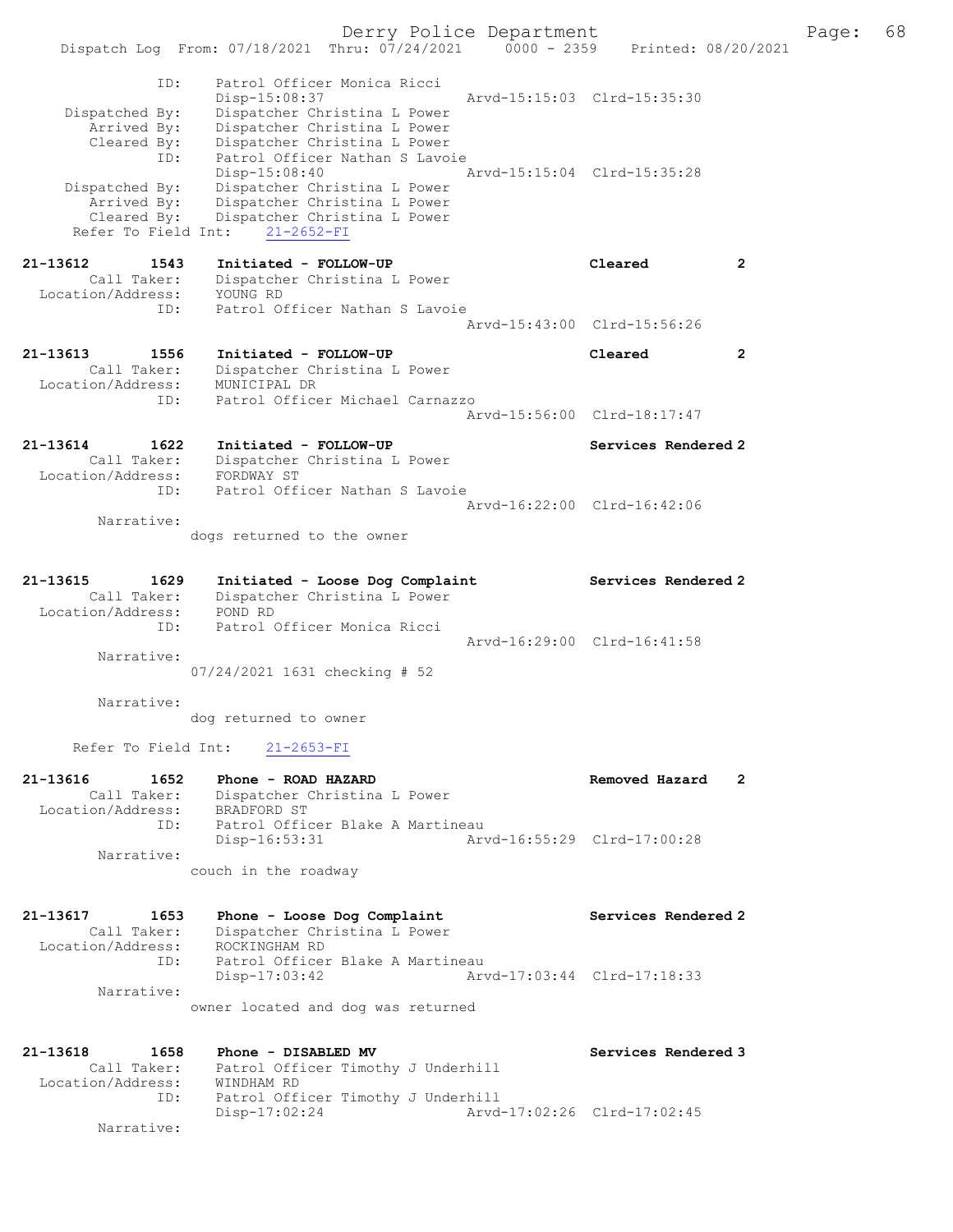Derry Police Department Fage: 69 Dispatch Log From: 07/18/2021 Thru: 07/24/2021 0000 - 2359 Printed: 08/20/2021 needed truck pulled out from gulley MA:7444SN Narrative: Spacetown was called for next on the list 21-13619 1716 Phone - WELFARE CHECK Report Taken 2 Call Taker: Dispatcher Christina L Power Location/Address: LINLEW DR ID: Patrol Officer Monica Ricci Disp-17:23:59 Arvd-17:24:03 Clrd-17:41:39 ID: Patrol Officer Blake A Martineau Disp-17:24:02 Arvd-17:29:51 Clrd-17:40:50 21-13620 1724 Phone - CUSTOMER PROBLEM ADVICE GIVEN 2 Call Taker: Dispatcher Christina L Power Location/Address: MANCHESTER RD ID: Patrol Officer Nathan S Lavoie Disp-17:26:19 Arvd-17:29:56 Clrd-17:39:14 Narrative: disgruntled customer over business inventory Refer To Field Int: 21-2657-FI 21-13621 1758 Phone - MEDICAL EMERGENCY Transported to Hospital 1 Call Taker: Dispatcher Christina L Power Location/Address: FORDWAY ST ID: Patrol Officer Blake A Martineau Disp-17:58:25 Arvd-18:01:57 Clrd-18:21:50 Cleared By: Patrol Officer Robert Corwin ID: Patrol Officer Nathan S Lavoie Disp-17:58:30 Arvd-18:03:16 Clrd-18:21:37 Cleared By: Patrol Officer Robert Corwin Refer To Field Int: 21-2633-FI 21-13622 1819 Initiated - FOLLOW-UP Services Rendered 2 Call Taker: Dispatcher Christina L Power Location/Address: LINLEW DR ID: Patrol Officer Monica Ricci Arvd-18:19:00 Clrd-18:43:16 Narrative: checked and no issues 21-13623 1821 Phone - ASSIST OTHER AGENCY Transported to Hospital 3 Call Taker: Dispatcher Christina L Power Location/Address: SILVESTRI CIR ID: Patrol Officer Michael Carnazzo Disp-18:22:48 Arvd-18:27:59 Clrd-18:33:18 Narrative: transported to PMC via DFD Refer To Field Int: 21-2656-FI 21-13624 1834 Phone - NEIGHBORHOOD DISPUTE Matter Mediated 2 Call Taker: Patrol Officer Robert Corwin Location/Address: SQUAMSCOTT AVE ID: Patrol Officer Blake A Martineau Disp-18:35:09 Arvd-18:43:34 Clrd-19:29:53 Arrived By: Dispatcher Christina L Power Cleared By: Dispatcher Christina L Power Refer To Field Int: 21-2935-FI 21-13625 1835 Phone - HIT AND RUN Report Taken 2

 Call Taker: Dispatcher Christina L Power Location/Address: MANCHESTER RD ID: Patrol Officer Nathan S Lavoie<br>Disp-18:36:14 Disp-18:36:14 Arvd-18:36:30 Clrd-19:11:39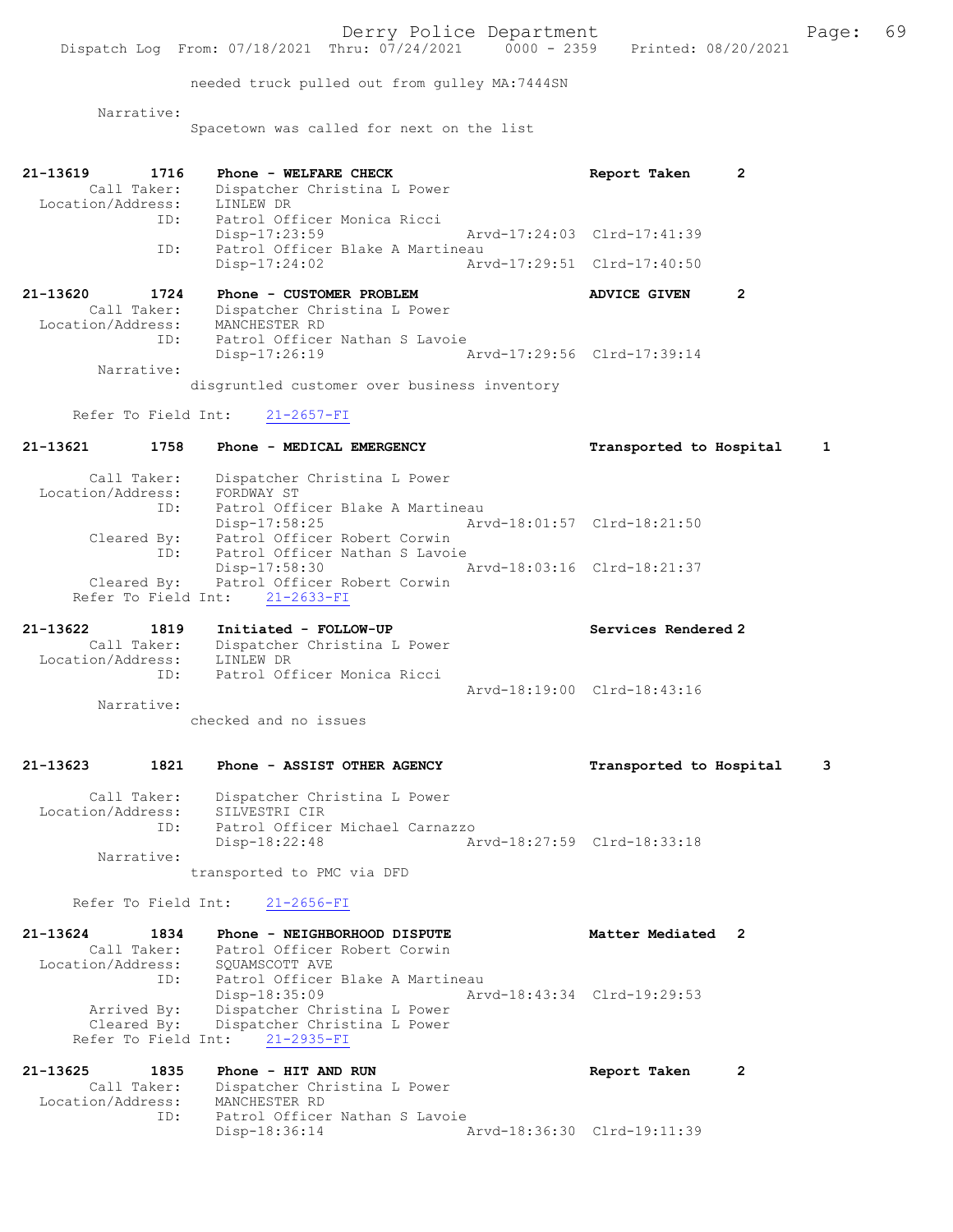Refer To Incident: 21-1301-OF

| 21-13626<br>1853                 | Initiated - MV CHECK                                                                      | Vehicle checked 1           |
|----------------------------------|-------------------------------------------------------------------------------------------|-----------------------------|
| Call Taker:                      | Patrol Officer Robert Corwin                                                              |                             |
| Location/Address:                | STRAWBERRY HILL RD                                                                        |                             |
| ID:                              | Patrol Officer Michael P Accorto                                                          |                             |
|                                  |                                                                                           | Arvd-18:53:00 Clrd-18:59:51 |
| Cleared By:                      | Dispatcher Christina L Power                                                              |                             |
| 1917<br>21-13627                 | Phone - ASSIST OTHER AGENCY                                                               | 3<br>Assistance Rendered    |
| Call Taker:                      | Patrol Officer Robert Corwin                                                              |                             |
| Location/Address:                | CHASES GROVE RD                                                                           |                             |
| ID:                              | Patrol Officer Nathan S Lavoie                                                            |                             |
|                                  | Disp-19:18:56                                                                             | Arvd-19:33:29 Clrd-21:46:34 |
| Arrived By:                      | Dispatcher Christina L Power                                                              |                             |
| Cleared By:                      | Dispatcher Christina L Power                                                              |                             |
| ID:                              | Patrol Officer Monica Ricci                                                               |                             |
| ID:                              | Disp-19:18:59<br>Patrol Officer Michael P Accorto                                         | $Clrd-19:21:45$             |
|                                  | Disp-19:22:10                                                                             | Arvd-19:30:19 Clrd-20:55:09 |
| Arrived By:                      | Dispatcher Christina L Power                                                              |                             |
| Cleared By:                      | Dispatcher Christina L Power                                                              |                             |
| ID:                              | Patrol Officer Michael Carnazzo                                                           |                             |
|                                  | Disp-19:57:19                                                                             | Arvd-20:09:33 Clrd-20:33:14 |
| Dispatched By:                   | Dispatcher Christina L Power                                                              |                             |
| Arrived By:                      | Dispatcher Christina L Power                                                              |                             |
| Cleared By:<br>Narrative:        | Dispatcher Christina L Power                                                              |                             |
|                                  | OHRV issue                                                                                |                             |
|                                  |                                                                                           |                             |
| Narrative:                       |                                                                                           |                             |
|                                  | $07/24/2021$ 1947 Fish & Game has one in custody for                                      |                             |
|                                  | disobeying. identified as Jacob Normandin (1/19/98 of 73                                  |                             |
|                                  | Goodhue Road Derry, NH).                                                                  |                             |
|                                  |                                                                                           |                             |
| Narrative:                       |                                                                                           |                             |
|                                  | 07/24/2021 1955 transporting to hq's s/m 26382.4                                          |                             |
| Narrative:                       |                                                                                           |                             |
|                                  | 07/24/2021 1956 423 checking with F/G Whitneys Grove                                      |                             |
|                                  |                                                                                           |                             |
| Narrative:                       |                                                                                           |                             |
|                                  | 07/24/2021 2011 off at PD e/m 26390.4                                                     |                             |
|                                  |                                                                                           |                             |
| Narrative:                       |                                                                                           |                             |
|                                  | $07/24/2021$ 2009 Fish & Game has 2nd in custody for                                      |                             |
|                                  | disobeying. Identified as John Greenwood (3/16/84 of 920<br>Chases Grove Road Derry, NH). |                             |
|                                  |                                                                                           |                             |
| Narrative:                       |                                                                                           |                             |
|                                  | 07/24/2021 2016 423 enroute to hq's s/m 30414.2                                           |                             |
|                                  |                                                                                           |                             |
| Narrative:                       |                                                                                           |                             |
|                                  | 07/24/2021 2034 off at hq's e/m 30422.3                                                   |                             |
| Narrative:                       |                                                                                           |                             |
|                                  | 07/24/2021 2131 both F/G prisoners released                                               |                             |
|                                  |                                                                                           |                             |
| Refer To Arrest:                 | $21 - 697 - AR$                                                                           |                             |
| Refer To Arrest:                 | $21 - 698 - AR$                                                                           |                             |
|                                  |                                                                                           |                             |
| 21-13628<br>1924                 | Phone - WELFARE CHECK                                                                     | Could Not Locate 2          |
| Call Taker:<br>Location/Address: | Dispatcher Christina L Power<br>EILEEN AVE + ENGLISH RANGE RD                             |                             |
| ID:                              | Patrol Officer Monica Ricci                                                               |                             |
|                                  | $Disp-19:25:08$                                                                           | Arvd-19:28:43 Clrd-19:44:26 |
| Cleared By:                      | Lieutenant Shawn P O'Donaghue                                                             |                             |
| Narrative:                       |                                                                                           |                             |
|                                  | elderly male who seems confused                                                           |                             |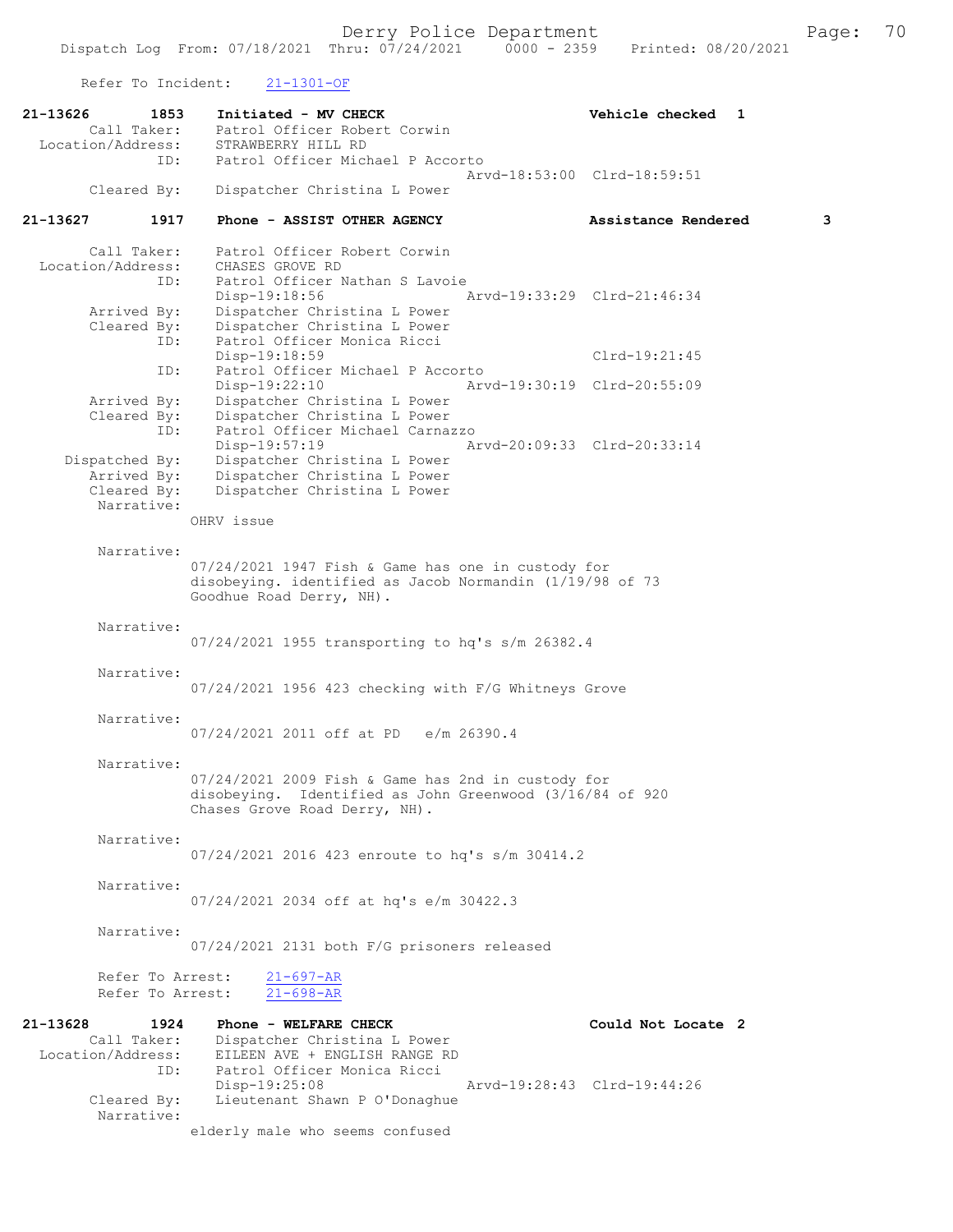Narrative:

checking 5A English Range

| $21 - 13629$<br>1943<br>Call Taker:<br>ID:                      | Initiated - FOLLOW-UP<br>Dispatcher Christina L Power<br>Location/Address: [DY 3450] ROCKINGHAM RD<br>Patrol Officer Michael Carnazzo |                             | Cleared                     | $\overline{2}$ |
|-----------------------------------------------------------------|---------------------------------------------------------------------------------------------------------------------------------------|-----------------------------|-----------------------------|----------------|
|                                                                 |                                                                                                                                       |                             | Arvd-19:43:00 Clrd-19:57:03 |                |
| 21-13630 1945<br>Call Taker:<br>Location/Address:               | Phone - ASSIST CITIZEN<br>Patrol Officer Robert Corwin<br>ROBIN CT                                                                    |                             | Matter Mediated 3           |                |
| ID:<br>Arrived By:<br>Cleared By:                               | Patrol Officer Blake A Martineau<br>$Disp-19:47:09$<br>Dispatcher Christina L Power<br>Dispatcher Christina L Power                   | Arvd-19:52:41 Clrd-20:19:19 |                             |                |
| 21-13631<br>1946<br>Call Taker:<br>Location/Address:            | Phone - ILLEGAL DUMPING/LITTERING<br>Dispatcher Christina L Power<br>SILVESTRI CIR                                                    |                             | Report Taken                | $\overline{2}$ |
| ID:                                                             | Patrol Officer Monica Ricci<br>Disp-19:47:33<br>Refer To Incident: 21-1302-OF                                                         |                             | Arvd-19:51:40 Clrd-20:18:27 |                |
| $21 - 13632$<br>2020<br>Call Taker:<br>Location/Address:<br>ID: | Phone - WELFARE CHECK<br>Dispatcher Christina L Power<br>BIRCH ST<br>Patrol Officer Blake A Martineau                                 |                             | <b>TRANSPORTED</b>          | $\overline{2}$ |
| ID:                                                             | Disp-20:21:06 Arvd-20:21:07 Clrd-20:33:00<br>Patrol Officer Monica Ricci<br>Disp-20:23:39                                             | Arvd-20:23:40 Clrd-20:30:51 |                             |                |
| Narrative:                                                      | $07/24/2021$ 2025 courtesy transport to Laraway ct s/m 39849.3                                                                        |                             |                             |                |

Narrative:

07/24/2021 2030 e/m 39850.8

Refer To Field Int: 21-2936-FI

## 21-13633 2045 Phone - WELFARE CHECK Transported to Hospital 2

| Call Taker:<br>Location/Address:<br>ID: | Dispatcher Christina L Power<br>WREN CT<br>Patrol Officer Monica Ricci |                             |  |
|-----------------------------------------|------------------------------------------------------------------------|-----------------------------|--|
|                                         | Disp-20:46:31                                                          | Arvd-20:50:28 Clrd-21:15:32 |  |
| Cleared By:<br>ID:                      | Lieutenant Shawn P O'Donaghue<br>Patrol Officer Michael Carnazzo       |                             |  |
|                                         | Disp-20:46:34                                                          | Arvd-20:48:37 Clrd-21:44:45 |  |
| Narrative:                              |                                                                        |                             |  |
|                                         | 07/24/2021 2112 en route to PMC s/m 22488.6                            |                             |  |

Narrative:

07/24/2021 2118 off at PMC e/m 22490.2

Refer To Field Int: 21-2655-FI

| 21-13635          | 2116        | Phone - SUSPICIOUS ACTIVITY     | Gone on Arrival 2 |  |
|-------------------|-------------|---------------------------------|-------------------|--|
|                   | Call Taker: | Dispatcher Christina L Power    |                   |  |
| Location/Address: | Narrative:  | MANCHESTER RD                   |                   |  |
|                   |             | male hanging around Aroma Joe's |                   |  |

### 21-13634 2117 Phone - SUSPICIOUS ACTIVITY Services Rendered 2 Call Taker: Dispatcher Christina L Power Location/Address: MANCHESTER RD ID: Patrol Officer Blake A Martineau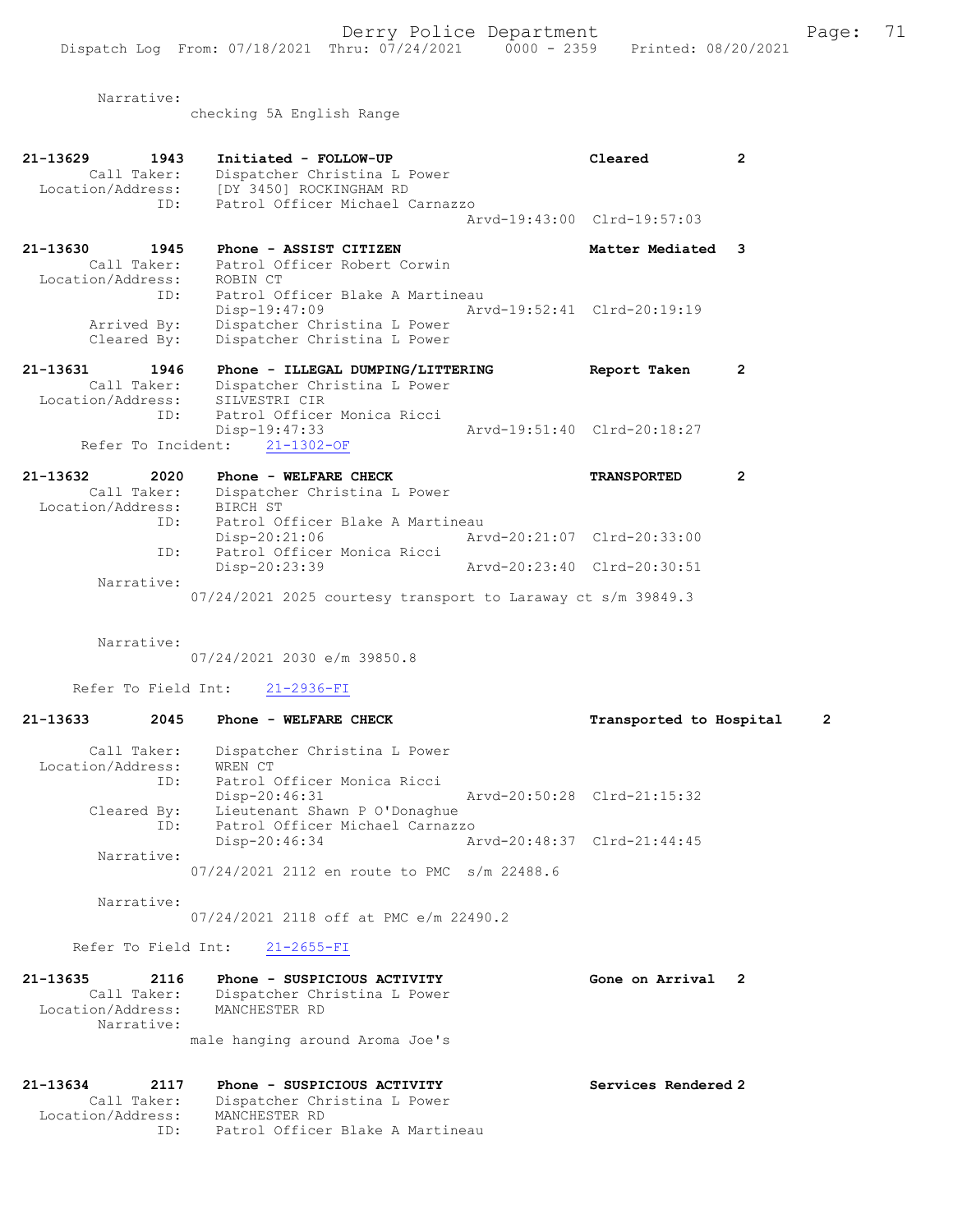|            | $Disp-21:18:14$                  |                             | Clrd-21:18:43 |
|------------|----------------------------------|-----------------------------|---------------|
| ID:        | Patrol Officer Michael P Accorto |                             |               |
|            | Disp-21:18:40                    | Arvd-21:19:35 Clrd-21:22:13 |               |
| ID:        | Patrol Officer Blake A Martineau |                             |               |
|            | Disp-21:19:29                    | Arvd-21:20:33 Clrd-21:40:53 |               |
| Narrative: |                                  |                             |               |
|            | MA req / toyota.                 |                             |               |

| 21-13636          | 2156 | Phone - DISTURBANCE              |                             | Gone on Arrival 1 |  |
|-------------------|------|----------------------------------|-----------------------------|-------------------|--|
| Call Taker:       |      | Patrol Officer Robert Corwin     |                             |                   |  |
| Location/Address: |      | [DY 1060] MANCHESTER RD          |                             |                   |  |
|                   | ID:  | Patrol Officer Michael P Accorto |                             |                   |  |
|                   |      | $Disp-21:57:03$                  | Arvd-21:57:26 Clrd-22:00:05 |                   |  |
| Cleared By:       |      | Dispatcher Christina L Power     |                             |                   |  |
|                   | ID:  | Patrol Officer Michael Carnazzo  |                             |                   |  |
|                   |      | $Disp-21:57:06$                  |                             | $Clrd-22:00:03$   |  |
| Cleared By:       |      | Dispatcher Christina L Power     |                             |                   |  |
|                   | ID:  | Patrol Officer Blake A Martineau |                             |                   |  |
|                   |      | Disp-21:57:07                    | Arvd-21:59:18 Clrd-22:00:10 |                   |  |
| Arrived By:       |      | Dispatcher Christina L Power     |                             |                   |  |
| Cleared By:       |      | Dispatcher Christina L Power     |                             |                   |  |

| 21-13637          | 2210        | Phone - ERRATIC OPERATION        | Gone on Arrival 2           |  |
|-------------------|-------------|----------------------------------|-----------------------------|--|
|                   | Call Taker: | Dispatcher Christina L Power     |                             |  |
| Location/Address: |             | RT 28                            |                             |  |
|                   | ID:         | Patrol Officer Blake A Martineau |                             |  |
|                   |             | $Disp-22:11:04$                  | Arvd-22:14:07 Clrd-22:19:07 |  |
|                   | TD:         | Patrol Officer Michael P Accorto |                             |  |
|                   |             | $Disp-22:11:06$                  | Arvd-22:14:11 Clrd-22:19:03 |  |
|                   |             |                                  |                             |  |

| 21-13638          | 2218        | Initiated - TREE(S) DOWN        | Could Not Locate 1          |  |
|-------------------|-------------|---------------------------------|-----------------------------|--|
|                   | Call Taker: | Dispatcher Christina L Power    |                             |  |
| Location/Address: |             | WINDHAM RD + BOWERS RD          |                             |  |
|                   | TD:         | Patrol Officer Michael Carnazzo |                             |  |
|                   |             |                                 | Aryd-22:18:00 Clrd-22:25:17 |  |
|                   | Narrative:  |                                 |                             |  |

checking a report of a downed tree limb

### 21-13640 2219 Phone - NOISE COMPLAINT Could Not Locate 2 Call Taker: Patrol Officer Robert Corwin Location/Address:<br>ID: E BROADWAY<br>Patrol Officer Blake A Martineau<br>Disp-22:30:51 Art Disp-22:30:51 Arvd-22:35:10 Clrd-22:46:00<br>Dispatched By: Dispatcher Christina L Power Dispatched By: Dispatcher Christina L Power Arrived By: Dispatcher Christina L Power Cleared By: Dispatcher Christina L Power<br>ID: Patrol Officer Michael P Acco Patrol Officer Michael P Accorto<br>Disp-22:30:54 Art Disp-22:30:54 Arvd-22:35:11 Clrd-22:45:58 Dispatched By: Dispatcher Christina L Power Arrived By: Dispatcher Christina L Power<br>Cleared By: Dispatcher Christina L Power Dispatcher Christina L Power Narrative:

all quiet upon checking.

| 21-13639                                    | 2220        | Phone - ERRATIC OPERATION        |                             | Vehicle checked 2           |  |  |
|---------------------------------------------|-------------|----------------------------------|-----------------------------|-----------------------------|--|--|
| Dispatcher Christina L Power<br>Call Taker: |             |                                  |                             |                             |  |  |
| Location/Address:                           |             | CHESTER RD                       |                             |                             |  |  |
| ID:                                         |             | Patrol Officer Monica Ricci      |                             |                             |  |  |
|                                             |             | $Disp-22:21:12$                  |                             | Arvd-22:25:09 Clrd-22:32:13 |  |  |
|                                             | Arrived By: | Patrol Officer Robert Corwin     |                             |                             |  |  |
| ID:                                         |             | Patrol Officer Michael P Accorto |                             |                             |  |  |
|                                             |             | $Disp-22:21:32$                  | Arvd-22:25:12 Clrd-22:28:59 |                             |  |  |
|                                             | Arrived By: | Patrol Officer Robert Corwin     |                             |                             |  |  |
|                                             | ID:         | Patrol Officer Blake A Martineau |                             |                             |  |  |
|                                             |             | $Disp-22:25:43$                  | Arvd-22:25:45 Clrd-22:30:23 |                             |  |  |
|                                             | ID:         | Patrol Officer Michael Carnazzo  |                             |                             |  |  |
|                                             |             | $Disp-22:30:19$                  |                             | Arvd-22:30:21 Clrd-22:32:11 |  |  |
|                                             | Narrative:  |                                  |                             |                             |  |  |